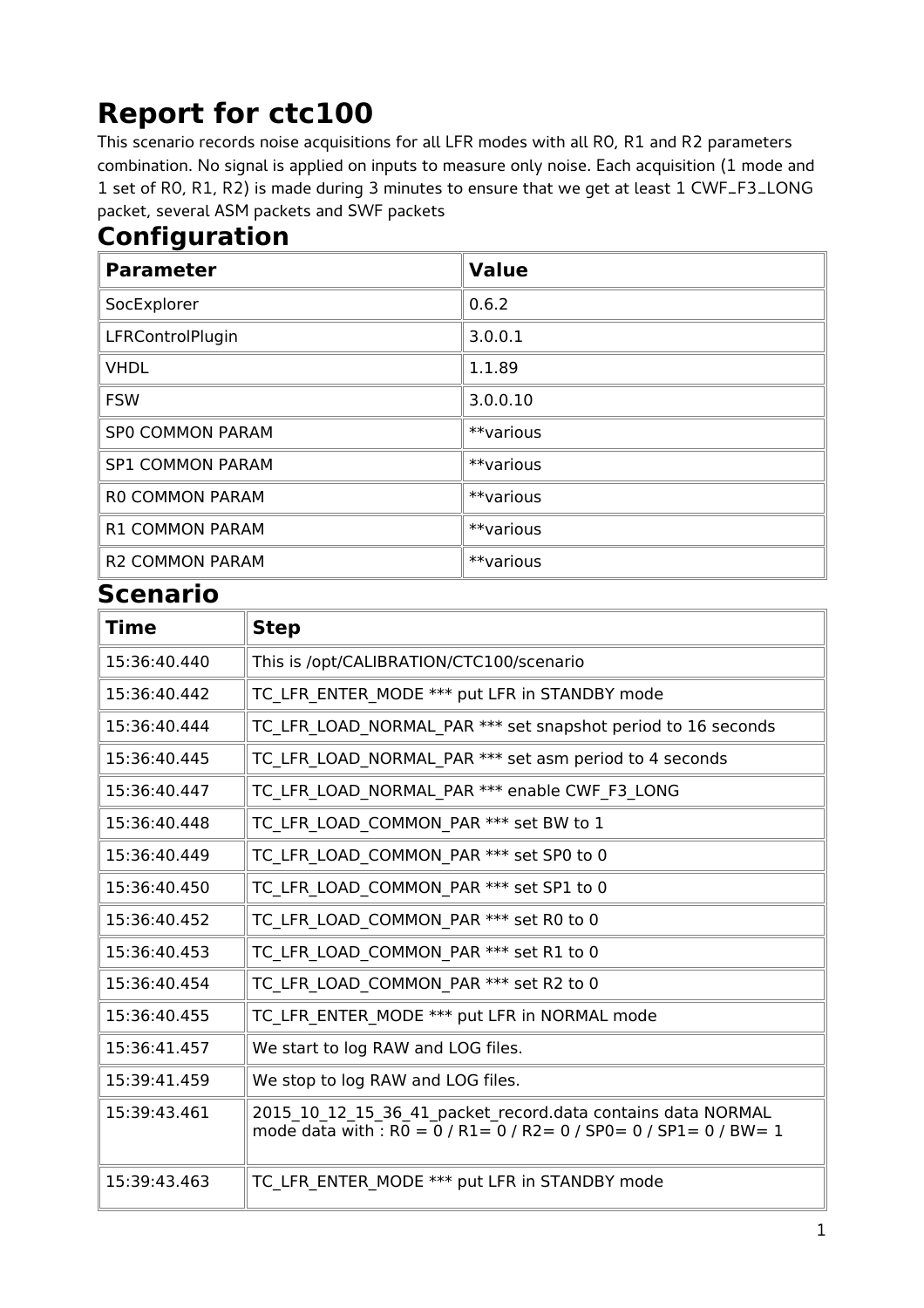| <b>Time</b>  | <b>Step</b>                                                                                                                                       |
|--------------|---------------------------------------------------------------------------------------------------------------------------------------------------|
| 15:39:44.479 | TC_LFR_LOAD_COMMON_PAR *** set R0 to 0                                                                                                            |
| 15:39:44.480 | TC LFR LOAD COMMON PAR *** set R1 to 0                                                                                                            |
| 15:39:44.482 | TC LFR LOAD COMMON PAR *** set R2 to 1                                                                                                            |
| 15:39:44.483 | TC LFR ENTER MODE *** put LFR in NORMAL mode                                                                                                      |
| 15:39:45.484 | We start to log RAW and LOG files.                                                                                                                |
| 15:42:45.486 | We stop to log RAW and LOG files.                                                                                                                 |
| 15:42:47.488 | 2015_10_12_15_39_45_packet_record.data contains data NORMAL<br>mode data with : $R0 = 0$ / $R1 = 0$ / $R2 = 1$ / $SP0 = 0$ / $SP1 = 0$ / $BW = 1$ |
| 15:42:47.490 | TC LFR ENTER MODE *** put LFR in STANDBY mode                                                                                                     |
| 15:42:48.503 | TC LFR LOAD COMMON PAR *** set R0 to 0                                                                                                            |
| 15:42:48.504 | TC LFR LOAD_COMMON_PAR *** set R1 to 1                                                                                                            |
| 15:42:48.505 | TC LFR LOAD COMMON PAR *** set R2 to 0                                                                                                            |
| 15:42:48.507 | TC LFR ENTER MODE *** put LFR in NORMAL mode                                                                                                      |
| 15:42:49.508 | We start to log RAW and LOG files.                                                                                                                |
| 15:45:49.510 | We stop to log RAW and LOG files.                                                                                                                 |
| 15:45:51.511 | 2015_10_12_15_42_49_packet_record.data contains data NORMAL<br>mode data with : $R0 = 0$ / $R1 = 1$ / $R2 = 0$ / $SP0 = 0$ / $SP1 = 0$ / $BW = 1$ |
| 15:45:51.513 | TC LFR ENTER MODE *** put LFR in STANDBY mode                                                                                                     |
| 15:45:52.525 | TC LFR LOAD COMMON PAR *** set R0 to 0                                                                                                            |
| 15:45:52.526 | TC LFR LOAD COMMON PAR *** set R1 to 1                                                                                                            |
| 15:45:52.528 | TC LFR LOAD COMMON PAR *** set R2 to 1                                                                                                            |
| 15:45:52.529 | TC LFR ENTER MODE *** put LFR in NORMAL mode                                                                                                      |
| 15:45:53.530 | We start to log RAW and LOG files.                                                                                                                |
| 15:48:53.532 | We stop to log RAW and LOG files.                                                                                                                 |
| 15:48:55.534 | 2015_10_12_15_45_53_packet_record.data contains data NORMAL<br>mode data with : $R0 = 0$ / $R1 = 1$ / $R2 = 1$ / $SP0 = 0$ / $SP1 = 0$ / $BW = 1$ |
| 15:48:55.536 | TC LFR ENTER MODE *** put LFR in STANDBY mode                                                                                                     |
| 15:48:56.548 | TC LFR LOAD COMMON PAR *** set R0 to 1                                                                                                            |
| 15:48:56.549 | TC LFR LOAD COMMON PAR *** set R1 to 0                                                                                                            |
| 15:48:56.551 | TC LFR LOAD COMMON PAR *** set R2 to 0                                                                                                            |
| 15:48:56.552 | TC LFR ENTER MODE *** put LFR in NORMAL mode                                                                                                      |
| 15:48:57.553 | We start to log RAW and LOG files.                                                                                                                |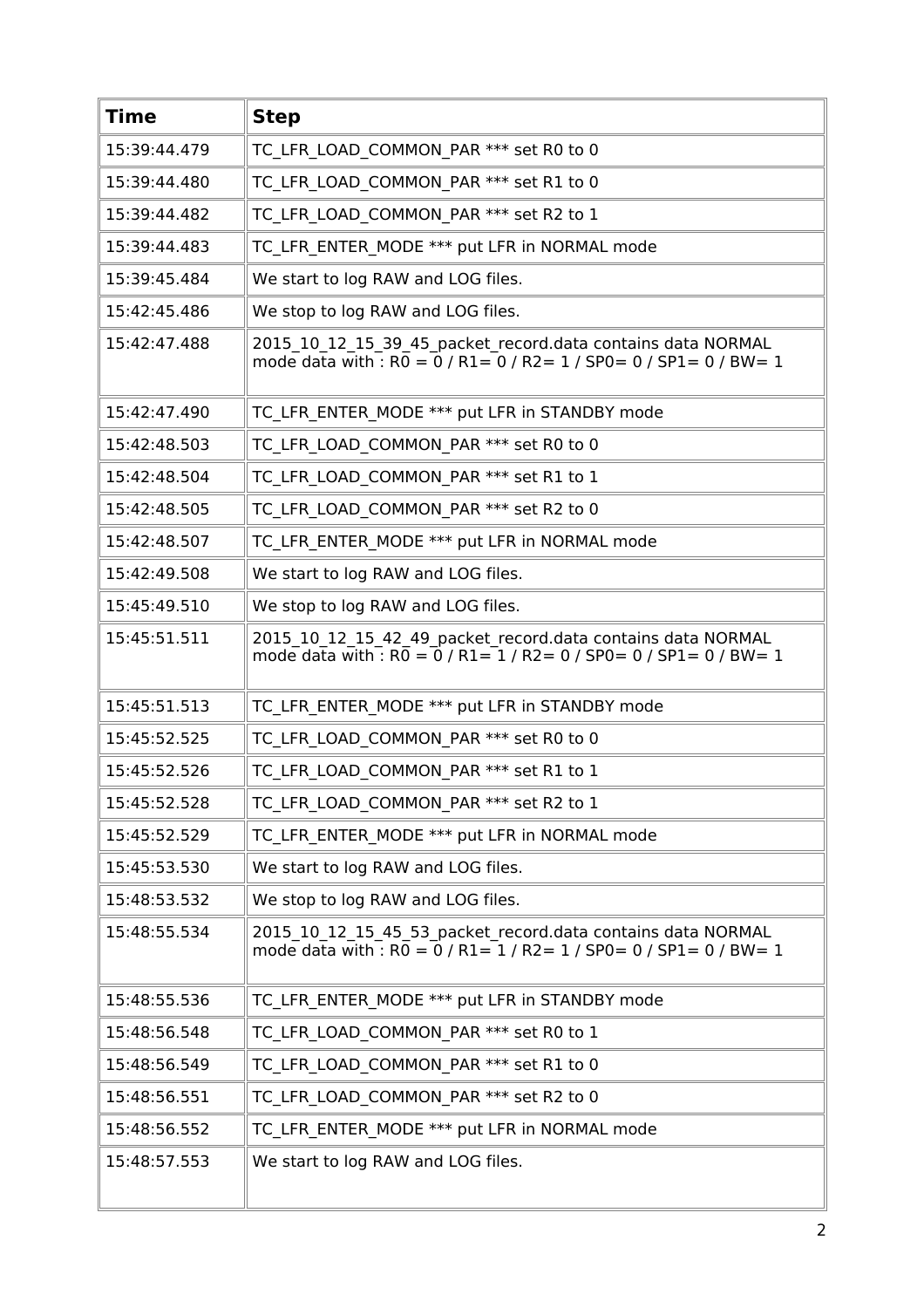| <b>Time</b>  | <b>Step</b>                                                                                                                                                                        |
|--------------|------------------------------------------------------------------------------------------------------------------------------------------------------------------------------------|
| 15:51:57.555 | We stop to log RAW and LOG files.                                                                                                                                                  |
| 15:51:59.557 | 2015 10 12 15 48 57 packet record.data contains data NORMAL<br>mode data with : $R0 = 1 / R1 = 0 / R2 = 0 / SPO = 0 / SPI = 0 / BW = 1$                                            |
| 15:51:59.559 | TC LFR ENTER MODE *** put LFR in STANDBY mode                                                                                                                                      |
| 15:52:00.571 | TC LFR LOAD COMMON PAR *** set R0 to 1                                                                                                                                             |
| 15:52:00.572 | TC LFR LOAD COMMON PAR *** set R1 to 0                                                                                                                                             |
| 15:52:00.574 | TC LFR LOAD COMMON PAR *** set R2 to 1                                                                                                                                             |
| 15:52:00.575 | TC LFR ENTER MODE *** put LFR in NORMAL mode                                                                                                                                       |
| 15:52:01.576 | We start to log RAW and LOG files.                                                                                                                                                 |
| 15:55:01.578 | We stop to log RAW and LOG files.                                                                                                                                                  |
| 15:55:03.580 | 2015_10_12_15_52_01_packet_record.data contains data NORMAL<br>mode data with : $R\overline{0} = \overline{1}$ / $R1 = \overline{0}$ / $R2 = 1$ / $SP0 = 0$ / $SP1 = 0$ / $BW = 1$ |
| 15:55:03.582 | TC LFR ENTER MODE *** put LFR in STANDBY mode                                                                                                                                      |
| 15:55:04.593 | TC LFR LOAD COMMON PAR *** set R0 to 1                                                                                                                                             |
| 15:55:04.595 | TC LFR LOAD_COMMON_PAR *** set R1 to 1                                                                                                                                             |
| 15:55:04.596 | TC LFR LOAD COMMON PAR *** set R2 to 0                                                                                                                                             |
| 15:55:04.598 | TC LFR ENTER MODE *** put LFR in NORMAL mode                                                                                                                                       |
| 15:55:05.599 | We start to log RAW and LOG files.                                                                                                                                                 |
| 15:58:05.601 | We stop to log RAW and LOG files.                                                                                                                                                  |
| 15:58:07.602 | 2015 10 12 15 55 05 packet record.data contains data NORMAL<br>mode data with : $R0 = 1 / R1 = 1 / R2 = 0 / SPO = 0 / SPI = 0 / BW = 1$                                            |
| 15:58:07.604 | TC LFR ENTER MODE *** put LFR in STANDBY mode                                                                                                                                      |
| 15:58:08.617 | TC LFR LOAD COMMON PAR *** set R0 to 1                                                                                                                                             |
| 15:58:08.618 | TC LFR LOAD COMMON PAR *** set R1 to 1                                                                                                                                             |
| 15:58:08.619 | TC_LFR_LOAD_COMMON_PAR *** set R2 to 1                                                                                                                                             |
| 15:58:08.621 | TC LFR ENTER MODE *** put LFR in NORMAL mode                                                                                                                                       |
| 15:58:09.622 | We start to log RAW and LOG files.                                                                                                                                                 |
| 16:01:09.624 | We stop to log RAW and LOG files.                                                                                                                                                  |
| 16:01:11.626 | 2015_10_12_15_58_09_packet_record.data contains data NORMAL<br>mode data with : $R0 = 1 / R1 = 1 / R2 = 1 / SPO = 0 / SPI = 0 / BW = 1$                                            |
| 16:01:11.628 | TC LFR ENTER MODE *** put LFR in STANDBY mode                                                                                                                                      |
| 16:01:12.640 | TC LFR LOAD COMMON PAR *** set R0 to 0                                                                                                                                             |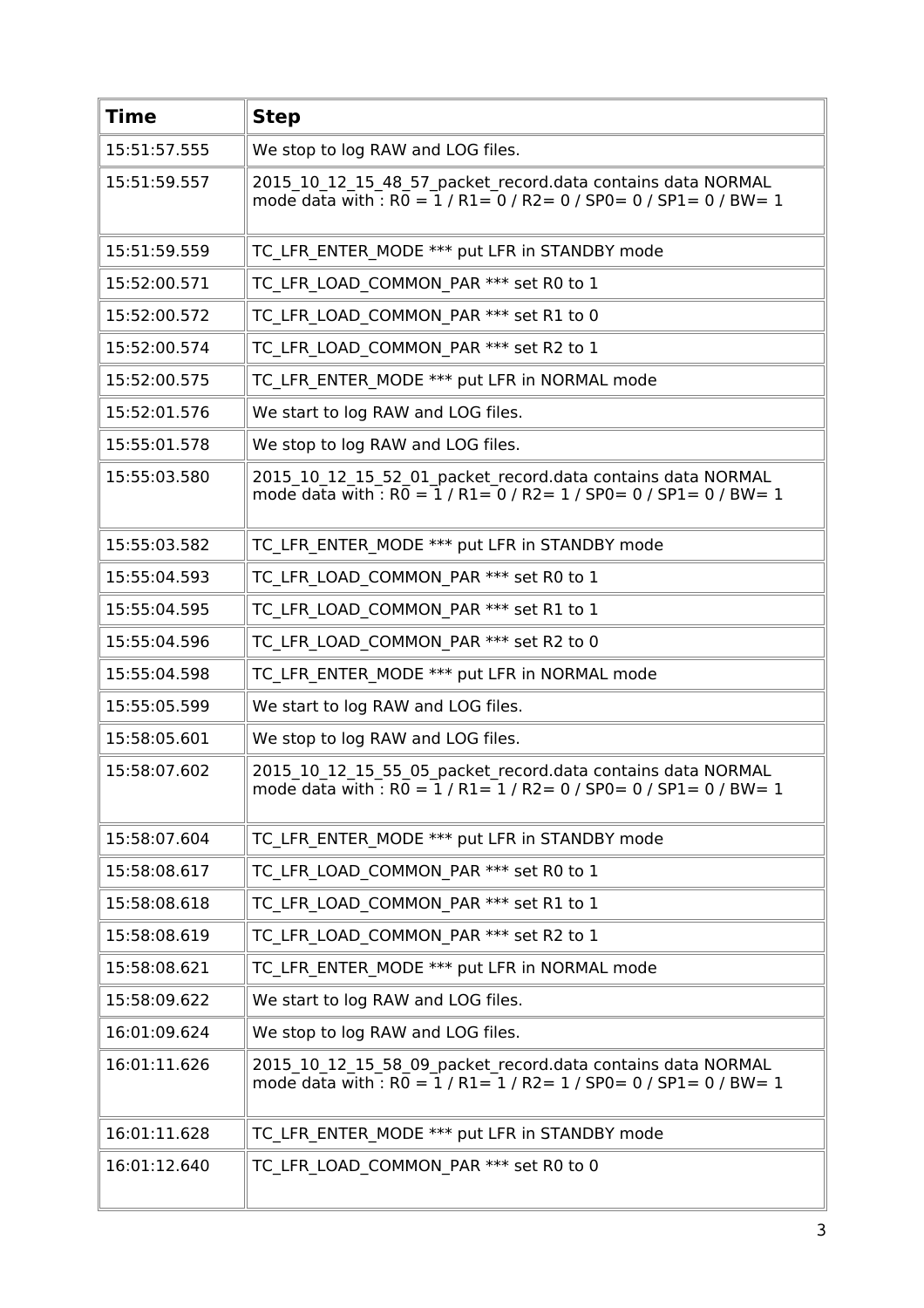| <b>Time</b>  | <b>Step</b>                                                                                                                                                                      |
|--------------|----------------------------------------------------------------------------------------------------------------------------------------------------------------------------------|
| 16:01:12.641 | TC LFR LOAD COMMON PAR *** set R1 to 0                                                                                                                                           |
| 16:01:12.643 | TC LFR LOAD COMMON PAR *** set R2 to 0                                                                                                                                           |
| 16:01:12.644 | TC LFR ENTER MODE *** put LFR in BURST mode                                                                                                                                      |
| 16:01:13.645 | We start to log RAW and LOG files.                                                                                                                                               |
| 16:04:13.647 | We stop to log RAW and LOG files.                                                                                                                                                |
| 16:04:15.649 | 2015_10_12_16_01_13_packet_record.data contains data BURST mode<br>data with : R0 = 0 / R1= 0 / R2= 0 / SP0= 0 / SP1= 0 / BW= 1                                                  |
| 16:04:15.651 | TC LFR ENTER MODE *** put LFR in STANDBY mode                                                                                                                                    |
| 16:04:16.662 | TC LFR LOAD COMMON PAR *** set R0 to 0                                                                                                                                           |
| 16:04:16.663 | TC LFR LOAD COMMON PAR *** set R1 to 0                                                                                                                                           |
| 16:04:16.665 | TC LFR LOAD COMMON PAR *** set R2 to 1                                                                                                                                           |
| 16:04:16.666 | TC LFR ENTER MODE *** put LFR in BURST mode                                                                                                                                      |
| 16:04:17.667 | We start to log RAW and LOG files.                                                                                                                                               |
| 16:07:17.669 | We stop to log RAW and LOG files.                                                                                                                                                |
| 16:07:19.671 | 2015 10 12 16 04 17 packet record.data contains data BURST mode<br>data with: $\overline{RO} = 0$ / $\overline{R1} = 0$ / $\overline{R2} = 1$ / $SP0 = 0$ / $SP1 = 0$ / $BW = 1$ |
| 16:07:19.673 | TC LFR ENTER MODE *** put LFR in STANDBY mode                                                                                                                                    |
| 16:07:20.686 | TC LFR LOAD COMMON PAR *** set R0 to 0                                                                                                                                           |
| 16:07:20.688 | TC LFR LOAD COMMON PAR *** set R1 to 1                                                                                                                                           |
| 16:07:20.689 | TC LFR LOAD COMMON PAR *** set R2 to 0                                                                                                                                           |
| 16:07:20.691 | TC LFR ENTER MODE *** put LFR in BURST mode                                                                                                                                      |
| 16:07:21.692 | We start to log RAW and LOG files.                                                                                                                                               |
| 16:10:21.694 | We stop to log RAW and LOG files.                                                                                                                                                |
| 16:10:23.696 | 2015_10_12_16_07_21_packet_record.data contains data BURST mode<br>data with : $R0 = 0 / R1 = 1 / R2 = 0 / SPO = 0 / SPL = 0 / BW = 1$                                           |
| 16:10:23.698 | TC LFR ENTER MODE *** put LFR in STANDBY mode                                                                                                                                    |
| 16:10:24.709 | TC LFR LOAD COMMON PAR *** set R0 to 0                                                                                                                                           |
| 16:10:24.710 | TC LFR LOAD COMMON PAR *** set R1 to 1                                                                                                                                           |
| 16:10:24.712 | TC LFR LOAD COMMON PAR *** set R2 to 1                                                                                                                                           |
| 16:10:24.713 | TC LFR ENTER MODE *** put LFR in BURST mode                                                                                                                                      |
| 16:10:25.714 | We start to log RAW and LOG files.                                                                                                                                               |
| 16:13:25.716 | We stop to log RAW and LOG files.                                                                                                                                                |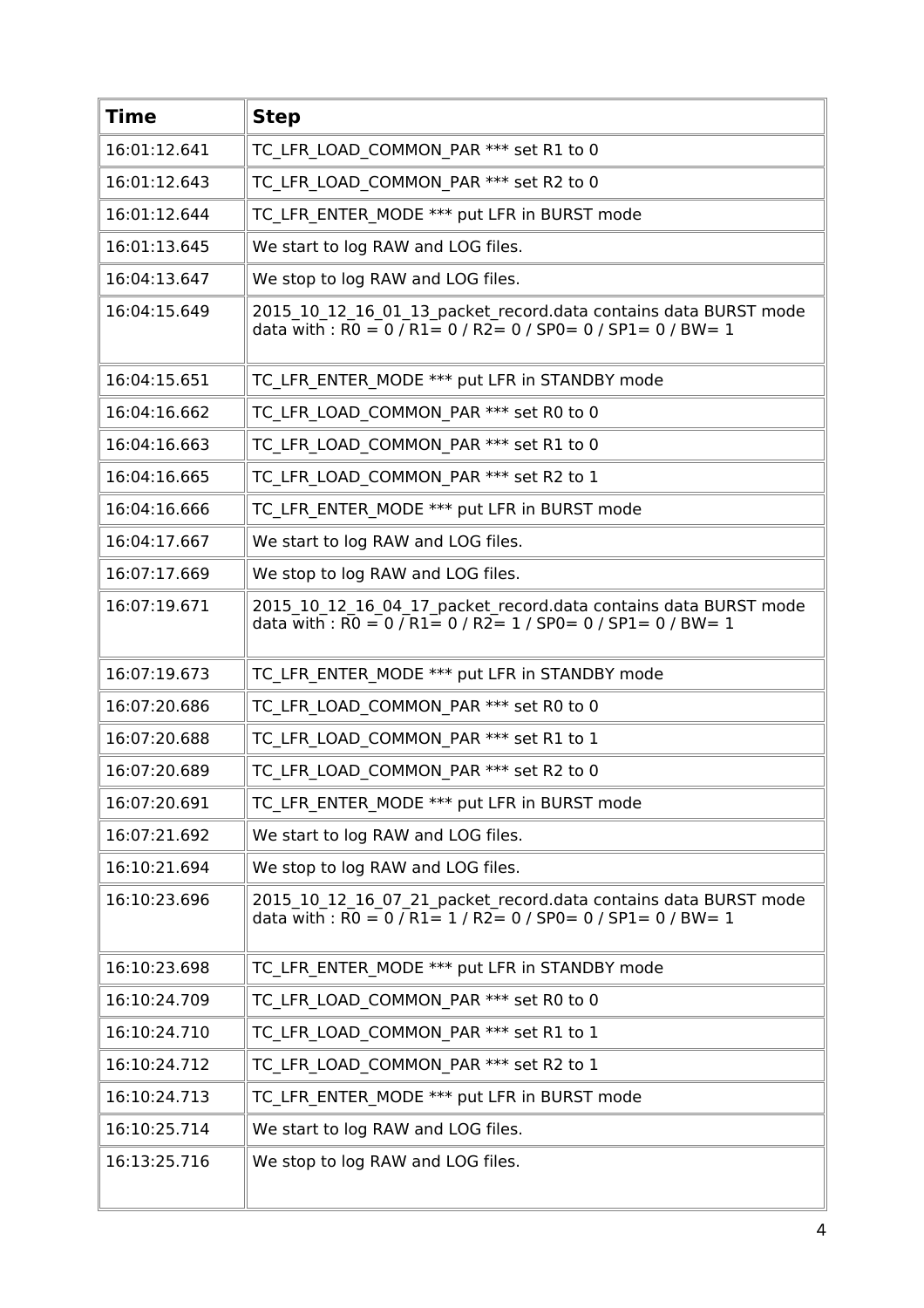| <b>Time</b>  | <b>Step</b>                                                                                                                                                                                              |
|--------------|----------------------------------------------------------------------------------------------------------------------------------------------------------------------------------------------------------|
| 16:13:27.718 | 2015_10_12_16_10_25_packet_record.data contains data BURST mode<br>data with : $R0 = 0$ / $R1 = 1$ / $R2 = 1$ / $SP0 = 0$ / $SP1 = 0$ / $BW = 1$                                                         |
| 16:13:27.720 | TC LFR ENTER MODE *** put LFR in STANDBY mode                                                                                                                                                            |
| 16:13:28.732 | TC LFR LOAD COMMON PAR *** set R0 to 1                                                                                                                                                                   |
| 16:13:28.733 | TC LFR LOAD COMMON PAR *** set R1 to 0                                                                                                                                                                   |
| 16:13:28.735 | TC LFR LOAD COMMON PAR *** set R2 to 0                                                                                                                                                                   |
| 16:13:28.736 | TC LFR ENTER MODE *** put LFR in BURST mode                                                                                                                                                              |
| 16:13:29.737 | We start to log RAW and LOG files.                                                                                                                                                                       |
| 16:16:29.739 | We stop to log RAW and LOG files.                                                                                                                                                                        |
| 16:16:31.741 | 2015_10_12_16_13_29_packet_record.data contains data BURST mode<br>data with : $\overline{RO} = 1 / \overline{R1} = 0 / \overline{R2} = 0 / \overline{SPO} = 0 / \overline{SPI} = 0 / \overline{BW} = 1$ |
| 16:16:31.743 | TC LFR ENTER MODE *** put LFR in STANDBY mode                                                                                                                                                            |
| 16:16:32.754 | TC LFR LOAD COMMON PAR *** set R0 to 1                                                                                                                                                                   |
| 16:16:32.756 | TC_LFR_LOAD_COMMON_PAR *** set R1 to 0                                                                                                                                                                   |
| 16:16:32.757 | TC LFR LOAD COMMON PAR *** set R2 to 1                                                                                                                                                                   |
| 16:16:32.758 | TC LFR ENTER MODE *** put LFR in BURST mode                                                                                                                                                              |
| 16:16:33.760 | We start to log RAW and LOG files.                                                                                                                                                                       |
| 16:19:33.761 | We stop to log RAW and LOG files.                                                                                                                                                                        |
| 16:19:35.763 | 2015 10 12 16 16 33 packet record.data contains data BURST mode<br>data with : $\overline{RO} = 1 / \overline{R1} = 0 / \overline{R2} = 1 / \overline{SPO} = 0 / \overline{SPI} = 0 / \overline{BW} = 1$ |
| 16:19:35.765 | TC_LFR_ENTER_MODE *** put LFR in STANDBY mode                                                                                                                                                            |
| 16:19:36.778 | TC LFR LOAD COMMON PAR *** set R0 to 1                                                                                                                                                                   |
| 16:19:36.779 | TC LFR LOAD COMMON PAR *** set R1 to 1                                                                                                                                                                   |
| 16:19:36.780 | TC LFR LOAD COMMON PAR *** set R2 to 0                                                                                                                                                                   |
| 16:19:36.782 | TC LFR ENTER MODE *** put LFR in BURST mode                                                                                                                                                              |
| 16:19:37.783 | We start to log RAW and LOG files.                                                                                                                                                                       |
| 16:22:37.785 | We stop to log RAW and LOG files.                                                                                                                                                                        |
| 16:22:39.787 | 2015_10_12_16_19_37_packet_record.data contains data BURST mode<br>data with : $\overline{RO} = 1 / \overline{R1} = 1 / \overline{R2} = 0 / \overline{SPO} = 0 / \overline{SPI} = 0 / \overline{BW} = 1$ |
| 16:22:39.789 | TC LFR ENTER MODE *** put LFR in STANDBY mode                                                                                                                                                            |
| 16:22:40.801 | TC LFR LOAD COMMON PAR *** set R0 to 1                                                                                                                                                                   |
| 16:22:40.803 | TC LFR LOAD COMMON PAR *** set R1 to 1                                                                                                                                                                   |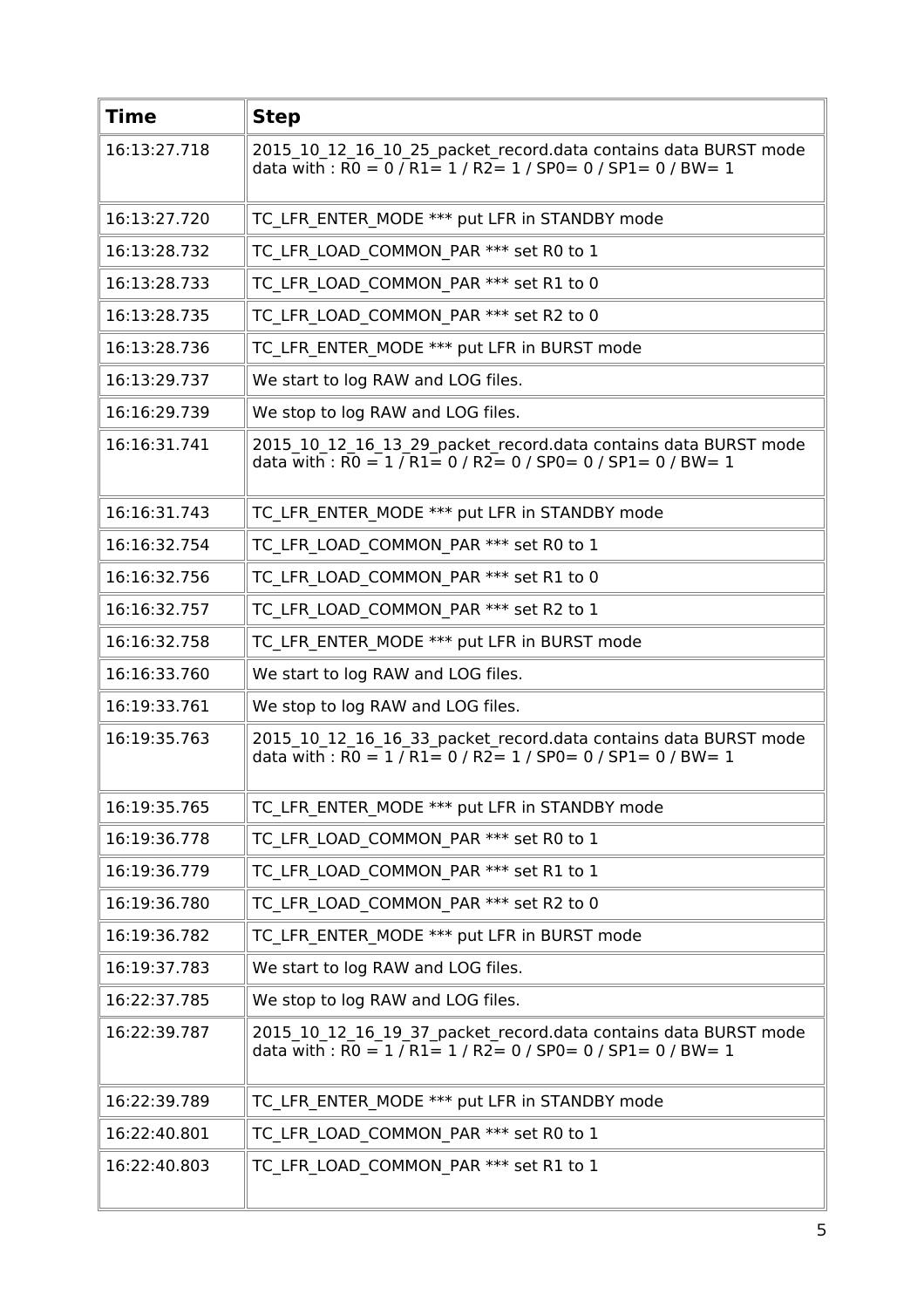| <b>Time</b>  | <b>Step</b>                                                                                                                                                                                              |
|--------------|----------------------------------------------------------------------------------------------------------------------------------------------------------------------------------------------------------|
| 16:22:40.804 | TC LFR LOAD COMMON PAR *** set R2 to 1                                                                                                                                                                   |
| 16:22:40.806 | TC LFR ENTER MODE *** put LFR in BURST mode                                                                                                                                                              |
| 16:22:41.807 | We start to log RAW and LOG files.                                                                                                                                                                       |
| 16:25:41.809 | We stop to log RAW and LOG files.                                                                                                                                                                        |
| 16:25:43.811 | 2015_10_12_16_22_41_packet_record.data contains data BURST mode<br>data with : $\overline{RO} = 1 / \overline{R1} = 1 / \overline{R2} = 1 / \overline{SPO} = 0 / \overline{SPI} = 0 / \overline{BW} = 1$ |
| 16:25:43.813 | TC LFR ENTER MODE *** put LFR in STANDBY mode                                                                                                                                                            |
| 16:25:44.824 | TC LFR LOAD COMMON PAR *** set R0 to 0                                                                                                                                                                   |
| 16:25:44.825 | TC LFR LOAD COMMON PAR *** set R1 to 0                                                                                                                                                                   |
| 16:25:44.826 | TC LFR LOAD COMMON PAR *** set R2 to 0                                                                                                                                                                   |
| 16:25:44.828 | TC_LFR_ENTER_MODE *** put LFR in SBM1 mode                                                                                                                                                               |
| 16:25:45.829 | We start to log RAW and LOG files.                                                                                                                                                                       |
| 16:28:45.831 | We stop to log RAW and LOG files.                                                                                                                                                                        |
| 16:28:47.833 | 2015_10_12_16_25_45_packet_record.data contains data SBM1 mode<br>data with : R0 = 0 / R1 = 0 / R2 = 0 / SP0 = 0 / SP1 = 0 / BW = 1                                                                      |
| 16:28:47.835 | TC LFR ENTER MODE *** put LFR in STANDBY mode                                                                                                                                                            |
| 16:28:48.843 | TC LFR LOAD COMMON PAR *** set R0 to 0                                                                                                                                                                   |
| 16:28:48.845 | TC LFR_LOAD_COMMON_PAR *** set R1 to 0                                                                                                                                                                   |
| 16:28:48.846 | TC LFR LOAD COMMON PAR *** set R2 to 1                                                                                                                                                                   |
| 16:28:48.848 | TC LFR ENTER MODE *** put LFR in SBM1 mode                                                                                                                                                               |
| 16:28:49.849 | We start to log RAW and LOG files.                                                                                                                                                                       |
| 16:31:49.851 | We stop to log RAW and LOG files.                                                                                                                                                                        |
| 16:31:51.853 | 2015 10 12 16 28 49 packet record.data contains data SBM1 mode<br>data with: $\overline{RO} = 0 / \overline{R1} = 0 / \overline{R2} = 1 / \overline{SPO} = 0 / \overline{SPI} = 0 / \overline{BW} = 1$   |
| 16:31:51.855 | TC LFR ENTER MODE *** put LFR in STANDBY mode                                                                                                                                                            |
| 16:31:52.866 | TC LFR LOAD COMMON PAR *** set R0 to 0                                                                                                                                                                   |
| 16:31:52.868 | TC LFR LOAD COMMON PAR *** set R1 to 1                                                                                                                                                                   |
| 16:31:52.869 | TC LFR LOAD COMMON PAR *** set R2 to 0                                                                                                                                                                   |
| 16:31:52.870 | TC LFR ENTER MODE *** put LFR in SBM1 mode                                                                                                                                                               |
| 16:31:53.872 | We start to log RAW and LOG files.                                                                                                                                                                       |
| 16:34:53.873 | We stop to log RAW and LOG files.                                                                                                                                                                        |
| 16:34:55.875 | 2015_10_12_16_31_53_packet_record.data contains data SBM1 mode<br>data with : $\overline{RO} = 0 / \overline{R1} = 1 / \overline{R2} = 0 / \overline{SPO} = 0 / \overline{SPI} = 0 / \overline{BW} = 1$  |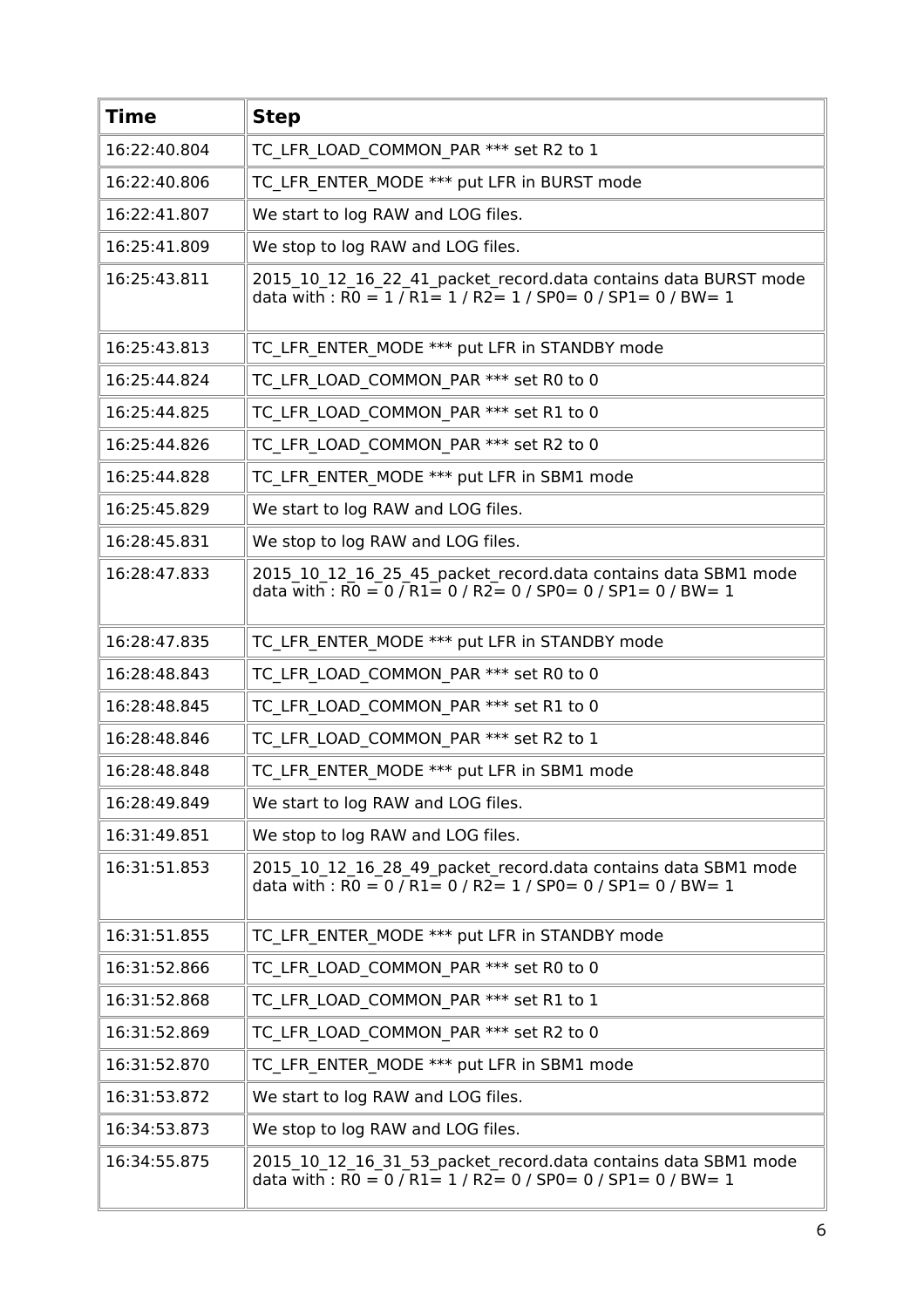| <b>Time</b>  | <b>Step</b>                                                                                                                                                                                             |
|--------------|---------------------------------------------------------------------------------------------------------------------------------------------------------------------------------------------------------|
|              |                                                                                                                                                                                                         |
| 16:34:55.877 | TC LFR ENTER MODE *** put LFR in STANDBY mode                                                                                                                                                           |
| 16:34:56.890 | TC LFR LOAD COMMON PAR *** set R0 to 0                                                                                                                                                                  |
| 16:34:56.892 | TC LFR LOAD COMMON_PAR *** set R1 to 1                                                                                                                                                                  |
| 16:34:56.893 | TC LFR LOAD COMMON PAR *** set R2 to 1                                                                                                                                                                  |
| 16:34:56.894 | TC LFR ENTER MODE *** put LFR in SBM1 mode                                                                                                                                                              |
| 16:34:57.896 | We start to log RAW and LOG files.                                                                                                                                                                      |
| 16:37:57.898 | We stop to log RAW and LOG files.                                                                                                                                                                       |
| 16:37:59.900 | 2015_10_12_16_34_57_packet_record.data contains data SBM1 mode<br>data with : R0 = 0 / R1 = 1 / R2 = 1 / SP0 = 0 / SP1 = 0 / BW = 1                                                                     |
| 16:37:59.902 | TC LFR ENTER MODE *** put LFR in STANDBY mode                                                                                                                                                           |
| 16:38:00.912 | TC LFR LOAD COMMON PAR *** set R0 to 1                                                                                                                                                                  |
| 16:38:00.914 | TC LFR LOAD COMMON_PAR *** set R1 to 0                                                                                                                                                                  |
| 16:38:00.915 | TC LFR LOAD COMMON PAR *** set R2 to 0                                                                                                                                                                  |
| 16:38:00.917 | TC LFR ENTER MODE *** put LFR in SBM1 mode                                                                                                                                                              |
| 16:38:01.918 | We start to log RAW and LOG files.                                                                                                                                                                      |
| 16:41:01.920 | We stop to log RAW and LOG files.                                                                                                                                                                       |
| 16:41:03.922 | 2015 10 12 16 38 01 packet record.data contains data SBM1 mode<br>data with : $\overline{RO} = 1 / \overline{R1} = 0 / \overline{R2} = 0 / \overline{SPO} = 0 / \overline{SPI} = 0 / \overline{BW} = 1$ |
| 16:41:03.924 | TC LFR ENTER MODE *** put LFR in STANDBY mode                                                                                                                                                           |
| 16:41:04.937 | TC LFR LOAD COMMON PAR *** set R0 to 1                                                                                                                                                                  |
| 16:41:04.938 | TC LFR LOAD COMMON PAR *** set R1 to 0                                                                                                                                                                  |
| 16:41:04.940 | TC LFR LOAD COMMON PAR *** set R2 to 1                                                                                                                                                                  |
| 16:41:04.941 | TC LFR ENTER MODE *** put LFR in SBM1 mode                                                                                                                                                              |
| 16:41:05.942 | We start to log RAW and LOG files.                                                                                                                                                                      |
| 16:44:05.944 | We stop to log RAW and LOG files.                                                                                                                                                                       |
| 16:44:07.946 | 2015 10 12 16 41 05 packet record.data contains data SBM1 mode<br>data with : $R0 = 1 / R1 = 0 / R2 = 1 / SPO = 0 / SP1 = 0 / BW = 1$                                                                   |
| 16:44:07.948 | TC LFR ENTER MODE *** put LFR in STANDBY mode                                                                                                                                                           |
| 16:44:08.958 | TC LFR LOAD COMMON PAR *** set R0 to 1                                                                                                                                                                  |
| 16:44:08.960 | TC LFR LOAD COMMON PAR *** set R1 to 1                                                                                                                                                                  |
| 16:44:08.961 | TC LFR LOAD COMMON PAR *** set R2 to 0                                                                                                                                                                  |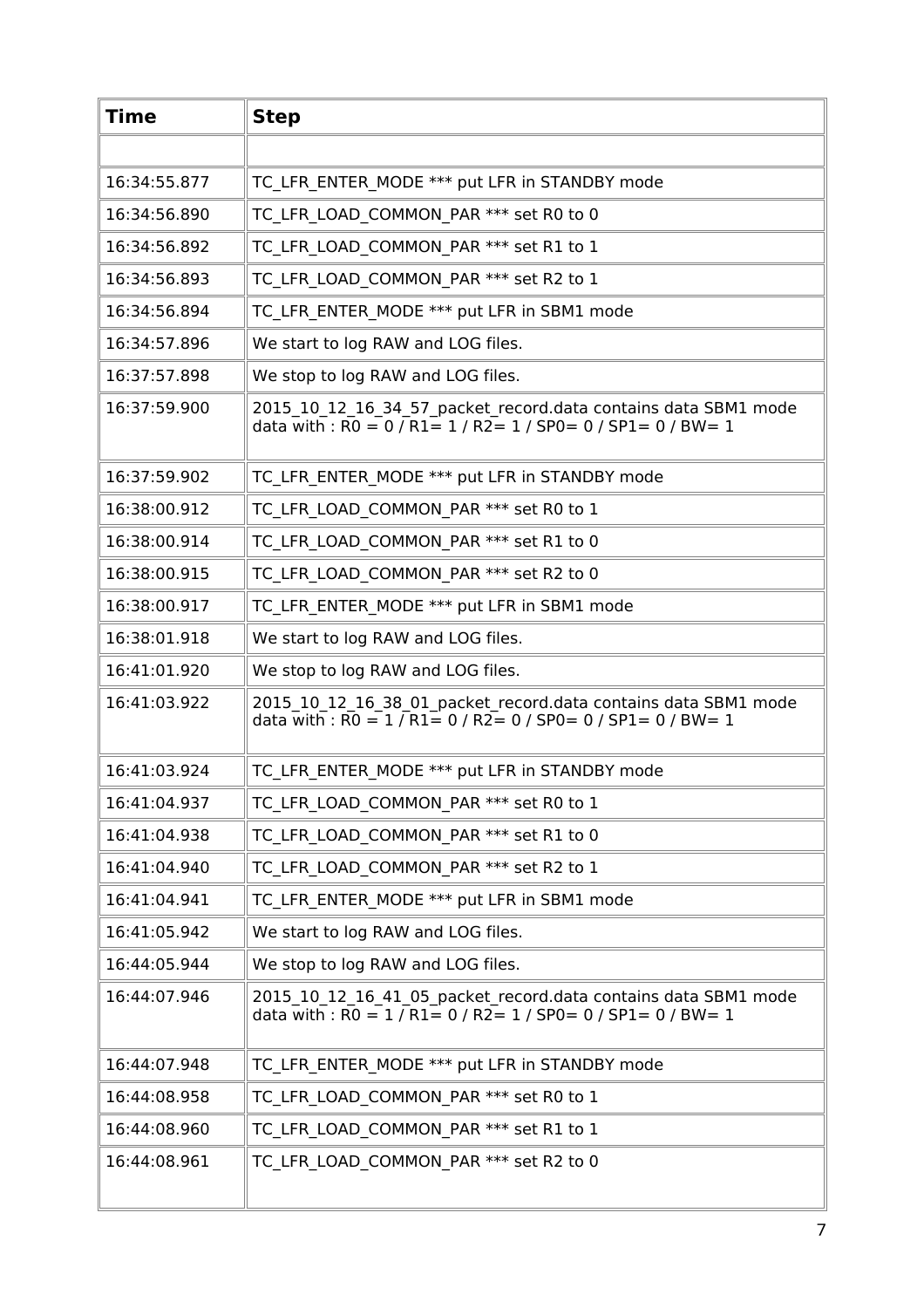| <b>Time</b>  | <b>Step</b>                                                                                                                                                                                             |
|--------------|---------------------------------------------------------------------------------------------------------------------------------------------------------------------------------------------------------|
| 16:44:08.963 | TC LFR ENTER_MODE *** put LFR in SBM1 mode                                                                                                                                                              |
| 16:44:09.964 | We start to log RAW and LOG files.                                                                                                                                                                      |
| 16:47:09.966 | We stop to log RAW and LOG files.                                                                                                                                                                       |
| 16:47:11.968 | 2015_10_12_16_44_09_packet_record.data contains data SBM1 mode<br>data with : $\overline{RO} = 1 / \overline{R1} = 1 / \overline{R2} = 0 / \overline{SPO} = 0 / \overline{SPI} = 0 / \overline{BW} = 1$ |
| 16:47:11.970 | TC LFR ENTER MODE *** put LFR in STANDBY mode                                                                                                                                                           |
| 16:47:12.982 | TC LFR LOAD COMMON PAR *** set R0 to 1                                                                                                                                                                  |
| 16:47:12.983 | TC LFR LOAD COMMON PAR *** set R1 to 1                                                                                                                                                                  |
| 16:47:12.985 | TC LFR LOAD_COMMON_PAR *** set R2 to 1                                                                                                                                                                  |
| 16:47:12.986 | TC LFR ENTER_MODE *** put LFR in SBM1 mode                                                                                                                                                              |
| 16:47:13.987 | We start to log RAW and LOG files.                                                                                                                                                                      |
| 16:50:13.989 | We stop to log RAW and LOG files.                                                                                                                                                                       |
| 16:50:15.991 | 2015 10 12 16 47 13 packet record.data contains data SBM1 mode<br>data with : $\overline{RO} = 1 / \overline{R1} = 1 / \overline{R2} = 1 / \overline{SPO} = 0 / \overline{SPI} = 0 / \overline{BW} = 1$ |
| 16:50:15.993 | TC LFR ENTER MODE *** put LFR in STANDBY mode                                                                                                                                                           |
| 16:50:16.999 | TC LFR LOAD COMMON PAR *** set R0 to 0                                                                                                                                                                  |
| 16:50:17.1   | TC LFR LOAD COMMON PAR *** set R1 to 0                                                                                                                                                                  |
| 16:50:17.2   | TC LFR LOAD COMMON PAR *** set R2 to 0                                                                                                                                                                  |
| 16:50:17.3   | TC LFR ENTER MODE *** put LFR in SBM2 mode                                                                                                                                                              |
| 16:50:18.5   | We start to log RAW and LOG files.                                                                                                                                                                      |
| 16:53:18.7   | We stop to log RAW and LOG files.                                                                                                                                                                       |
| 16:53:20.9   | 2015 10 12 16 50 18 packet record.data contains data SBM2 mode<br>data with : $R0 = 0$ / $R1 = 0$ / $R2 = 0$ / $SP0 = 0$ / $SP1 = 0$ / $BW = 1$                                                         |
| 16:53:20.11  | TC LFR ENTER MODE *** put LFR in STANDBY mode                                                                                                                                                           |
| 16:53:21.22  | TC LFR LOAD COMMON PAR *** set R0 to 0                                                                                                                                                                  |
| 16:53:21.23  | TC LFR LOAD COMMON PAR *** set R1 to 0                                                                                                                                                                  |
| 16:53:21.25  | TC LFR LOAD COMMON PAR *** set R2 to 1                                                                                                                                                                  |
| 16:53:21.26  | TC LFR ENTER MODE *** put LFR in SBM2 mode                                                                                                                                                              |
| 16:53:22.27  | We start to log RAW and LOG files.                                                                                                                                                                      |
| 16:56:22.29  | We stop to log RAW and LOG files.                                                                                                                                                                       |
| 16:56:24.31  | 2015 10 12 16 53 22 packet record.data contains data SBM2 mode<br>data with : $R0 = 0$ / $R1 = 0$ / $R2 = 1$ / $SP0 = 0$ / $SP1 = 0$ / $BW = 1$                                                         |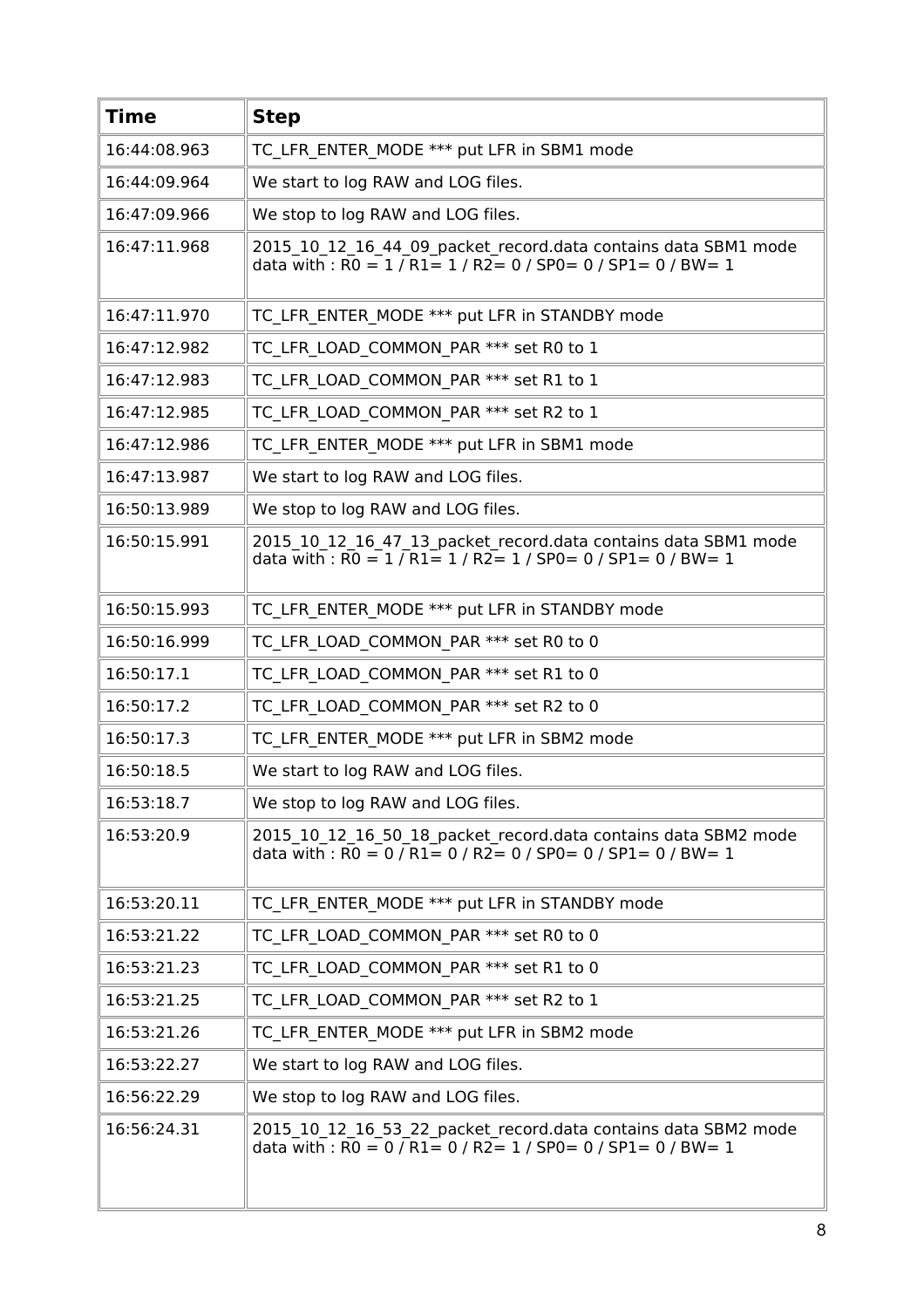| <b>Time</b>  | <b>Step</b>                                                                                                                           |
|--------------|---------------------------------------------------------------------------------------------------------------------------------------|
| 16:56:24.33  | TC LFR ENTER MODE *** put LFR in STANDBY mode                                                                                         |
| 16:56:25.44  | TC LFR LOAD COMMON PAR *** set R0 to 0                                                                                                |
| 16:56:25.46  | TC LFR LOAD COMMON PAR *** set R1 to 1                                                                                                |
| 16:56:25.47  | TC LFR LOAD COMMON PAR *** set R2 to 0                                                                                                |
| 16:56:25.48  | TC LFR ENTER MODE *** put LFR in SBM2 mode                                                                                            |
| 16:56:26.50  | We start to log RAW and LOG files.                                                                                                    |
| 16:59:26.52  | We stop to log RAW and LOG files.                                                                                                     |
| 16:59:28.54  | 2015_10_12_16_56_26_packet_record.data contains data SBM2 mode<br>data with : R0 = 0 / R1 = 1 / R2 = 0 / SP0 = 0 / SP1 = 0 / BW = 1   |
| 16:59:28.56  | TC LFR ENTER MODE *** put LFR in STANDBY mode                                                                                         |
| 16:59:29.67  | TC LFR LOAD COMMON PAR *** set R0 to 0                                                                                                |
| 16:59:29.68  | TC LFR LOAD COMMON PAR *** set R1 to 1                                                                                                |
| 16:59:29.69  | TC LFR LOAD COMMON PAR *** set R2 to 1                                                                                                |
| 16:59:29.71  | TC LFR ENTER MODE *** put LFR in SBM2 mode                                                                                            |
| 16:59:30.72  | We start to log RAW and LOG files.                                                                                                    |
| 17:02:30.74  | We stop to log RAW and LOG files.                                                                                                     |
| 17:02:32.76  | 2015 10 12 16 59 30 packet record.data contains data SBM2 mode<br>data with : $RO = 0 / R1 = 1 / R2 = 1 / SPO = 0 / SPI = 0 / BW = 1$ |
| 17:02:32.78  | TC LFR ENTER MODE *** put LFR in STANDBY mode                                                                                         |
| 17:02:33.89  | TC LFR LOAD COMMON PAR *** set R0 to 1                                                                                                |
| 17:02:33.91  | TC LFR LOAD COMMON PAR *** set R1 to 0                                                                                                |
| 17:02:33.92  | TC LFR LOAD COMMON PAR *** set R2 to 0                                                                                                |
| 17:02:33.94  | TC LFR ENTER MODE *** put LFR in SBM2 mode                                                                                            |
| 17:02:34.95  | We start to log RAW and LOG files.                                                                                                    |
| 17:05:34.97  | We stop to log RAW and LOG files.                                                                                                     |
| 17:05:36.99  | 2015_10_12_17_02_34_packet_record.data contains data SBM2 mode<br>data with : $RO = 1 / R1 = 0 / R2 = 0 / SPO = 0 / SPI = 0 / BW = 1$ |
| 17:05:36.101 | TC LFR ENTER MODE *** put LFR in STANDBY mode                                                                                         |
| 17:05:37.112 | TC LFR_LOAD_COMMON_PAR *** set R0 to 1                                                                                                |
| 17:05:37.113 | TC LFR LOAD COMMON PAR *** set R1 to 0                                                                                                |
| 17:05:37.115 | TC LFR LOAD COMMON PAR *** set R2 to 1                                                                                                |
| 17:05:37.116 | TC LFR ENTER MODE *** put LFR in SBM2 mode                                                                                            |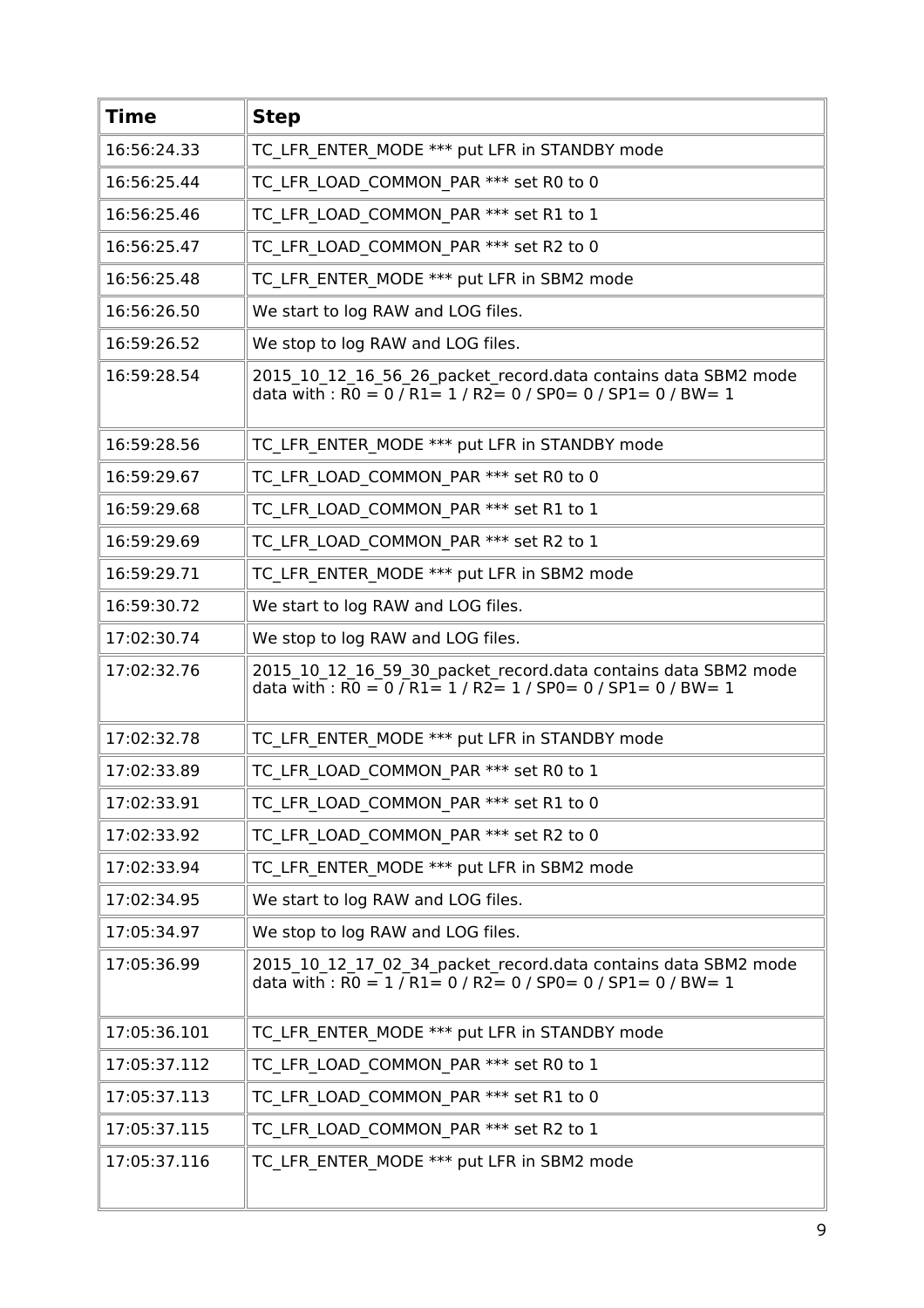| <b>Time</b>  | <b>Step</b>                                                                                                                                                 |
|--------------|-------------------------------------------------------------------------------------------------------------------------------------------------------------|
| 17:05:38.118 | We start to log RAW and LOG files.                                                                                                                          |
| 17:08:38.120 | We stop to log RAW and LOG files.                                                                                                                           |
| 17:08:40.122 | 2015_10_12_17_05_38_packet_record.data contains data SBM2 mode<br>data with : $\overline{RO} = 1 / \overline{R1} = 0 / R2 = 1 / SPO = 0 / SP1 = 0 / BW = 1$ |
| 17:08:40.124 | TC LFR ENTER MODE *** put LFR in STANDBY mode                                                                                                               |
| 17:08:41.135 | TC LFR LOAD COMMON PAR *** set R0 to 1                                                                                                                      |
| 17:08:41.137 | TC LFR LOAD COMMON PAR *** set R1 to 1                                                                                                                      |
| 17:08:41.138 | TC LFR LOAD COMMON PAR *** set R2 to 0                                                                                                                      |
| 17:08:41.139 | TC LFR ENTER MODE *** put LFR in SBM2 mode                                                                                                                  |
| 17:08:42.141 | We start to log RAW and LOG files.                                                                                                                          |
| 17:11:42.143 | We stop to log RAW and LOG files.                                                                                                                           |
| 17:11:44.145 | 2015_10_12_17_08_42_packet_record.data contains data SBM2 mode<br>data with : $\overline{RO} = 1 / R1 = 1 / R2 = 0 / SPO = 0 / SPL = 0 / BW = 1$            |
| 17:11:44.147 | TC LFR ENTER MODE *** put LFR in STANDBY mode                                                                                                               |
| 17:11:45.157 | TC LFR LOAD COMMON PAR *** set R0 to 1                                                                                                                      |
| 17:11:45.158 | TC LFR LOAD COMMON PAR *** set R1 to 1                                                                                                                      |
| 17:11:45.160 | TC LFR LOAD COMMON PAR *** set R2 to 1                                                                                                                      |
| 17:11:45.161 | TC LFR ENTER MODE *** put LFR in SBM2 mode                                                                                                                  |
| 17:11:46.163 | We start to log RAW and LOG files.                                                                                                                          |
| 17:14:46.164 | We stop to log RAW and LOG files.                                                                                                                           |
| 17:14:48.167 | 2015_10_12_17_11_46_packet_record.data contains data SBM2 mode<br>data with : $\overline{RO} = 1 / \overline{R1} = 1 / R2 = 1 / SPO = 0 / SP1 = 0 / BW = 1$ |
| 17:14:48.169 | TC LFR ENTER MODE *** put LFR in STANDBY mode                                                                                                               |
| 17:14:49.179 | TC LFR LOAD COMMON PAR *** set BW to 1                                                                                                                      |
| 17:14:49.180 | TC LFR LOAD COMMON PAR *** set SP0 to 0                                                                                                                     |
| 17:14:49.182 | TC LFR LOAD COMMON PAR *** set SP1 to 1                                                                                                                     |
| 17:14:49.183 | TC LFR LOAD COMMON PAR *** set R0 to 0                                                                                                                      |
| 17:14:49.185 | TC LFR LOAD COMMON PAR *** set R1 to 0                                                                                                                      |
| 17:14:49.186 | TC LFR LOAD COMMON PAR *** set R2 to 0                                                                                                                      |
| 17:14:49.187 | TC LFR ENTER MODE *** put LFR in NORMAL mode                                                                                                                |
| 17:14:50.189 | We start to log RAW and LOG files.                                                                                                                          |
| 17:17:50.191 | We stop to log RAW and LOG files.                                                                                                                           |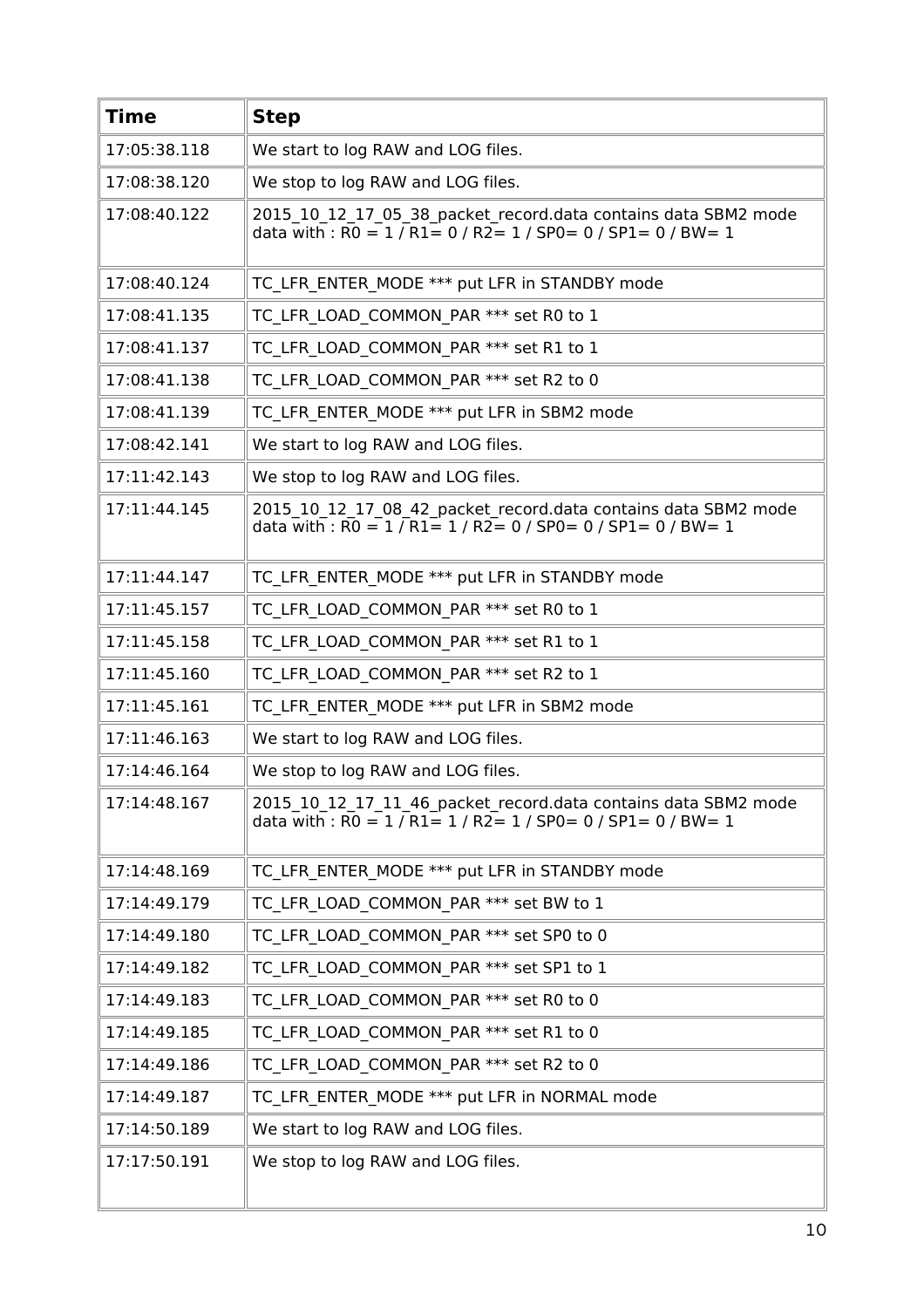| <b>Time</b>  | <b>Step</b>                                                                                                                                                             |
|--------------|-------------------------------------------------------------------------------------------------------------------------------------------------------------------------|
| 17:17:52.193 | 2015 10 12 17 14 50 packet record.data contains data NORMAL<br>mode data with : $R0 = 0$ / $R1 = 0$ / $R2 = 0$ / $SP0 = 0$ / $SP1 = 1$ / $BW = 1$                       |
| 17:17:52.195 | TC LFR ENTER MODE *** put LFR in STANDBY mode                                                                                                                           |
| 17:17:53.205 | TC LFR LOAD COMMON PAR *** set R0 to 0                                                                                                                                  |
| 17:17:53.207 | TC LFR LOAD COMMON PAR *** set R1 to 0                                                                                                                                  |
| 17:17:53.208 | TC LFR LOAD COMMON PAR *** set R2 to 1                                                                                                                                  |
| 17:17:53.209 | TC LFR ENTER MODE *** put LFR in NORMAL mode                                                                                                                            |
| 17:17:54.211 | We start to log RAW and LOG files.                                                                                                                                      |
| 17:20:54.213 | We stop to log RAW and LOG files.                                                                                                                                       |
| 17:20:56.215 | 2015 10 12 17 17 54 packet record.data contains data NORMAL<br>mode data with : R0 = 0 / R1 = 0 / R2 = 1 / SP0 = 0 / SP1 = 1 / BW = 1                                   |
| 17:20:56.217 | TC LFR ENTER MODE *** put LFR in STANDBY mode                                                                                                                           |
| 17:20:57.223 | TC LFR LOAD COMMON PAR *** set R0 to 0                                                                                                                                  |
| 17:20:57.224 | TC LFR LOAD COMMON PAR *** set R1 to 1                                                                                                                                  |
| 17:20:57.226 | TC LFR LOAD COMMON PAR *** set R2 to 0                                                                                                                                  |
| 17:20:57.227 | TC LFR ENTER MODE *** put LFR in NORMAL mode                                                                                                                            |
| 17:20:58.229 | We start to log RAW and LOG files.                                                                                                                                      |
| 17:23:58.231 | We stop to log RAW and LOG files.                                                                                                                                       |
| 17:24:00.233 | 2015 10 12 17 20 58 packet record.data contains data NORMAL<br>mode data with : $R\overline{0} = \overline{0}$ / $R1 = 1$ / $R2 = 0$ / $SP0 = 0$ / $SP1 = 1$ / $BW = 1$ |
| 17:24:00.235 | TC LFR ENTER MODE *** put LFR in STANDBY mode                                                                                                                           |
| 17:24:01.245 | TC LFR LOAD COMMON PAR *** set R0 to 0                                                                                                                                  |
| 17:24:01.246 | TC LFR LOAD COMMON PAR *** set R1 to 1                                                                                                                                  |
| 17:24:01.248 | TC LFR LOAD COMMON PAR *** set R2 to 1                                                                                                                                  |
| 17:24:01.249 | TC LFR ENTER MODE *** put LFR in NORMAL mode                                                                                                                            |
| 17:24:02.251 | We start to log RAW and LOG files.                                                                                                                                      |
| 17:27:02.252 | We stop to log RAW and LOG files.                                                                                                                                       |
| 17:27:04.255 | 2015_10_12_17_24_02_packet_record.data contains data NORMAL<br>mode data with : $R\overline{0} = \overline{0}$ / R1= 1 / R2= 1 / SP0= 0 / SP1= 1 / BW= 1                |
| 17:27:04.257 | TC LFR ENTER MODE *** put LFR in STANDBY mode                                                                                                                           |
| 17:27:05.270 | TC LFR LOAD COMMON PAR *** set R0 to 1                                                                                                                                  |
| 17:27:05.271 | TC LFR LOAD COMMON PAR *** set R1 to 0                                                                                                                                  |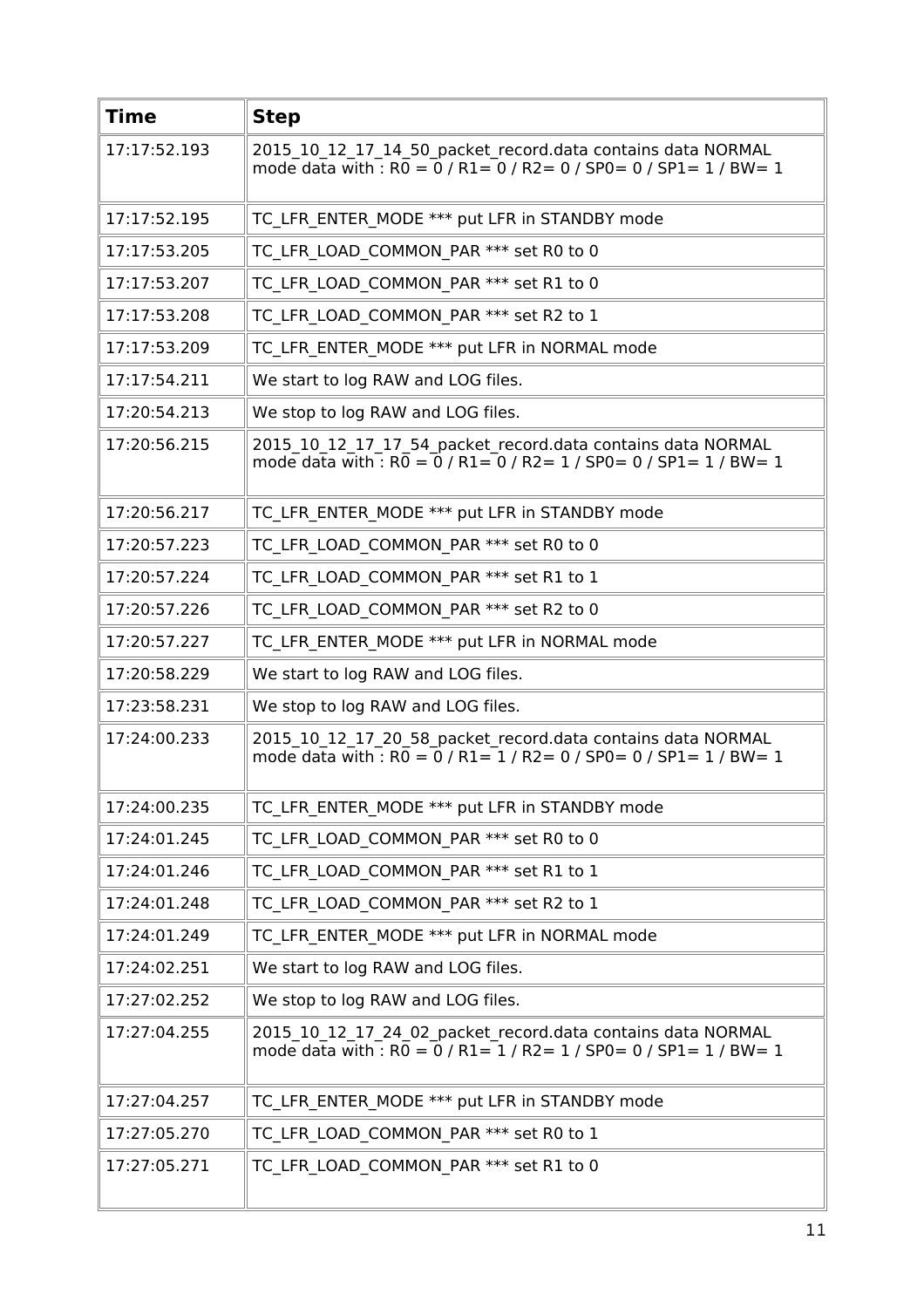| <b>Time</b>  | <b>Step</b>                                                                                                                                |
|--------------|--------------------------------------------------------------------------------------------------------------------------------------------|
| 17:27:05.273 | TC LFR LOAD COMMON PAR *** set R2 to 0                                                                                                     |
| 17:27:05.274 | TC LFR ENTER MODE *** put LFR in NORMAL mode                                                                                               |
| 17:27:06.276 | We start to log RAW and LOG files.                                                                                                         |
| 17:30:06.278 | We stop to log RAW and LOG files.                                                                                                          |
| 17:30:08.280 | 2015 10 12 17 27 06 packet record.data contains data NORMAL<br>mode data with $\cdot$ RO = 1 / R1= 0 / R2 = 0 / SP0 = 0 / SP1 = 1 / BW = 1 |
| 17:30:08.282 | TC LFR ENTER MODE *** put LFR in STANDBY mode                                                                                              |
| 17:30:09.294 | TC LFR LOAD COMMON PAR *** set R0 to 1                                                                                                     |
| 17:30:09.295 | TC LFR LOAD COMMON PAR *** set R1 to 0                                                                                                     |
| 17:30:09.297 | TC LFR LOAD COMMON PAR *** set R2 to 1                                                                                                     |
| 17:30:09.298 | TC LFR ENTER MODE *** put LFR in NORMAL mode                                                                                               |
| 17:30:10.300 | We start to log RAW and LOG files.                                                                                                         |
| 17:33:10.301 | We stop to log RAW and LOG files.                                                                                                          |
| 17:33:12.304 | 2015 10 12 17 30 10 packet record.data contains data NORMAL<br>mode data with : $R0 = 1/R1 = 0/R2 = 1/SPO = 0/SPL = 1/BW = 1$              |
| 17:33:12.306 | TC LFR ENTER MODE *** put LFR in STANDBY mode                                                                                              |
| 17:33:13.319 | TC LFR LOAD COMMON PAR *** set R0 to 1                                                                                                     |
| 17:33:13.321 | TC LFR LOAD COMMON PAR *** set R1 to 1                                                                                                     |
| 17:33:13.322 | TC LFR LOAD COMMON PAR *** set R2 to 0                                                                                                     |
| 17:33:13.324 | TC LFR ENTER MODE *** put LFR in NORMAL mode                                                                                               |
| 17:33:14.325 | We start to log RAW and LOG files.                                                                                                         |
| 17:36:14.327 | We stop to log RAW and LOG files.                                                                                                          |
| 17:36:16.329 | 2015 10 12 17 33 14 packet record.data contains data NORMAL<br>mode data with : $R\overline{0} = 1/R1 = 1/R2 = 0/SP0 = 0/SP1 = 1/BW = 1$   |
| 17:36:16.332 | TC LFR ENTER MODE *** put LFR in STANDBY mode                                                                                              |
| 17:36:17.343 | TC LFR LOAD COMMON PAR *** set R0 to 1                                                                                                     |
| 17:36:17.344 | TC LFR LOAD COMMON PAR *** set R1 to 1                                                                                                     |
| 17:36:17.346 | TC LFR LOAD COMMON PAR *** set R2 to 1                                                                                                     |
| 17:36:17.347 | TC LFR ENTER MODE *** put LFR in NORMAL mode                                                                                               |
| 17:36:18.349 | We start to log RAW and LOG files.                                                                                                         |
| 17:39:18.350 | We stop to log RAW and LOG files.                                                                                                          |
| 17:39:20.353 | 2015 10 12 17 36 18 packet record.data contains data NORMAL<br>mode data with : $R0 = 1 / R1 = 1 / R2 = 1 / SPO = 0 / SPI = 1 / BW = 1$    |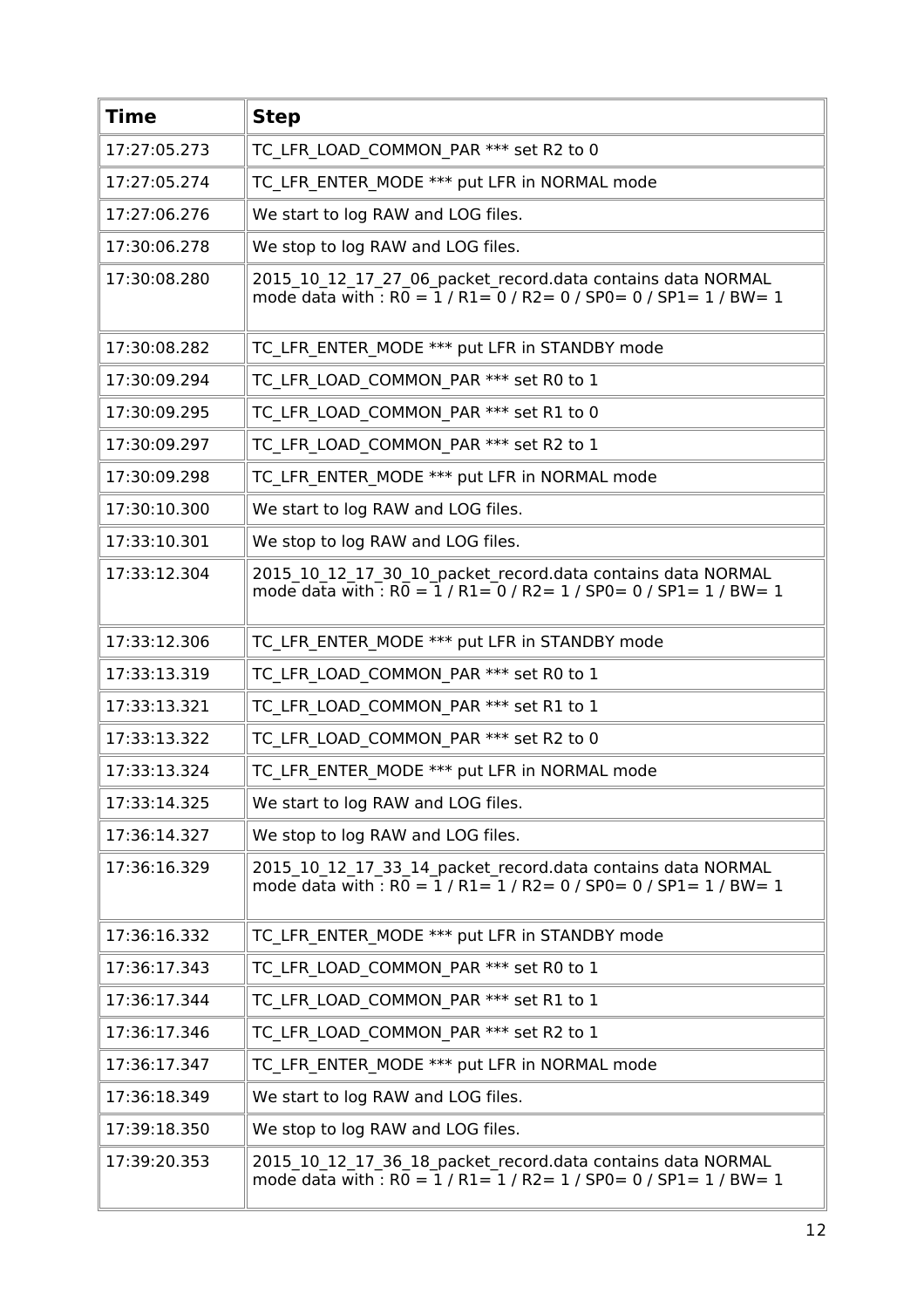| <b>Time</b>  | <b>Step</b>                                                                                                                                                                                              |
|--------------|----------------------------------------------------------------------------------------------------------------------------------------------------------------------------------------------------------|
|              |                                                                                                                                                                                                          |
| 17:39:20.355 | TC LFR ENTER MODE *** put LFR in STANDBY mode                                                                                                                                                            |
| 17:39:21.368 | TC LFR LOAD COMMON PAR *** set R0 to 0                                                                                                                                                                   |
| 17:39:21.370 | TC LFR LOAD COMMON PAR *** set R1 to 0                                                                                                                                                                   |
| 17:39:21.371 | TC LFR LOAD COMMON PAR *** set R2 to 0                                                                                                                                                                   |
| 17:39:21.372 | TC LFR ENTER MODE *** put LFR in BURST mode                                                                                                                                                              |
| 17:39:22.374 | We start to log RAW and LOG files.                                                                                                                                                                       |
| 17:42:22.376 | We stop to log RAW and LOG files.                                                                                                                                                                        |
| 17:42:24.378 | 2015 10 12 17 39 22 packet record.data contains data BURST mode<br>data with : $\overline{RO} = 0 / \overline{R1} = 0 / \overline{R2} = 0 / \overline{SPO} = 0 / \overline{SPI} = 1 / \overline{BW} = 1$ |
| 17:42:24.380 | TC LFR ENTER MODE *** put LFR in STANDBY mode                                                                                                                                                            |
| 17:42:25.393 | TC LFR LOAD COMMON PAR *** set R0 to 0                                                                                                                                                                   |
| 17:42:25.394 | TC LFR LOAD COMMON PAR *** set R1 to 0                                                                                                                                                                   |
| 17:42:25.396 | TC LFR LOAD COMMON PAR *** set R2 to 1                                                                                                                                                                   |
| 17:42:25.397 | TC LFR ENTER MODE *** put LFR in BURST mode                                                                                                                                                              |
| 17:42:26.399 | We start to log RAW and LOG files.                                                                                                                                                                       |
| 17:45:26.401 | We stop to log RAW and LOG files.                                                                                                                                                                        |
| 17:45:28.403 | 2015_10_12_17_42_26_packet_record.data contains data BURST mode<br>data with: $R0 = 0$ / $R1 = 0$ / $R2 = 1$ / $SP0 = 0$ / $SP1 = 1$ / $BW = 1$                                                          |
| 17:45:28.405 | TC LFR ENTER MODE *** put LFR in STANDBY mode                                                                                                                                                            |
| 17:45:29.415 | TC LFR LOAD COMMON PAR *** set R0 to 0                                                                                                                                                                   |
| 17:45:29.417 | TC LFR LOAD COMMON PAR *** set R1 to 1                                                                                                                                                                   |
| 17:45:29.418 | TC LFR LOAD COMMON PAR *** set R2 to 0                                                                                                                                                                   |
| 17:45:29.420 | TC LFR ENTER MODE *** put LFR in BURST mode                                                                                                                                                              |
| 17:45:30.421 | We start to log RAW and LOG files.                                                                                                                                                                       |
| 17:48:30.423 | We stop to log RAW and LOG files.                                                                                                                                                                        |
| 17:48:32.425 | 2015_10_12_17_45_30_packet_record.data contains data BURST mode<br>data with : $\overline{RO} = 0 / \overline{R1} = 1 / \overline{R2} = 0 / \overline{SPO} = 0 / \overline{SPI} = 1 / \overline{BW} = 1$ |
| 17:48:32.428 | TC LFR ENTER MODE *** put LFR in STANDBY mode                                                                                                                                                            |
| 17:48:33.438 | TC LFR LOAD COMMON PAR *** set R0 to 0                                                                                                                                                                   |
| 17:48:33.439 | TC LFR LOAD COMMON PAR *** set R1 to 1                                                                                                                                                                   |
| 17:48:33.441 | TC LFR LOAD COMMON PAR *** set R2 to 1                                                                                                                                                                   |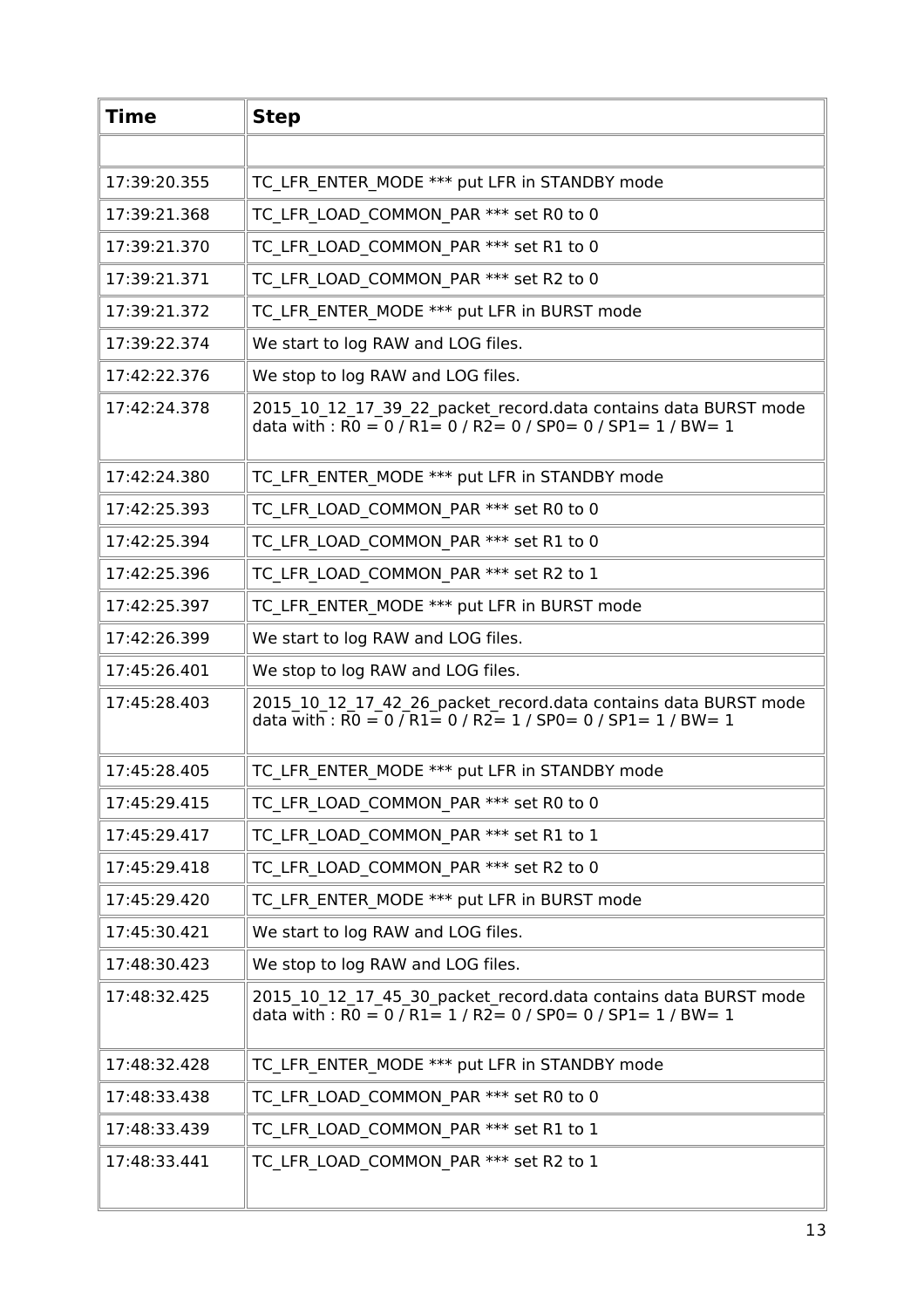| <b>Time</b>  | <b>Step</b>                                                                                                                                                                                              |
|--------------|----------------------------------------------------------------------------------------------------------------------------------------------------------------------------------------------------------|
| 17:48:33.442 | TC LFR ENTER MODE *** put LFR in BURST mode                                                                                                                                                              |
| 17:48:34.444 | We start to log RAW and LOG files.                                                                                                                                                                       |
| 17:51:34.453 | We stop to log RAW and LOG files.                                                                                                                                                                        |
| 17:51:36.455 | 2015_10_12_17_48_34_packet_record.data contains data BURST mode<br>data with : $R0 = 0$ / $R1 = 1$ / $R2 = 1$ / $SP0 = 0$ / $SP1 = 1$ / $BW = 1$                                                         |
| 17:51:36.457 | TC LFR ENTER MODE *** put LFR in STANDBY mode                                                                                                                                                            |
| 17:51:37.466 | TC LFR LOAD COMMON PAR *** set R0 to 1                                                                                                                                                                   |
| 17:51:37.468 | TC LFR LOAD COMMON PAR *** set R1 to 0                                                                                                                                                                   |
| 17:51:37.469 | TC LFR LOAD COMMON PAR *** set R2 to 0                                                                                                                                                                   |
| 17:51:37.471 | TC LFR ENTER MODE *** put LFR in BURST mode                                                                                                                                                              |
| 17:51:38.472 | We start to log RAW and LOG files.                                                                                                                                                                       |
| 17:54:38.474 | We stop to log RAW and LOG files.                                                                                                                                                                        |
| 17:54:40.476 | 2015_10_12_17_51_38_packet_record.data contains data BURST mode<br>data with : $\overline{RO} = 1 / \overline{R1} = 0 / \overline{R2} = 0 / \overline{SPO} = 0 / \overline{SPI} = 1 / \overline{BW} = 1$ |
| 17:54:40.478 | TC LFR ENTER MODE *** put LFR in STANDBY mode                                                                                                                                                            |
| 17:54:41.489 | TC LFR LOAD COMMON PAR *** set R0 to 1                                                                                                                                                                   |
| 17:54:41.490 | TC LFR LOAD COMMON PAR *** set R1 to 0                                                                                                                                                                   |
| 17:54:41.492 | TC LFR LOAD COMMON PAR *** set R2 to 1                                                                                                                                                                   |
| 17:54:41.493 | TC_LFR_ENTER_MODE *** put LFR in BURST mode                                                                                                                                                              |
| 17:54:42.495 | We start to log RAW and LOG files.                                                                                                                                                                       |
| 17:57:42.496 | We stop to log RAW and LOG files.                                                                                                                                                                        |
| 17:57:44.499 | 2015 10 12 17 54 42 packet record.data contains data BURST mode<br>data with : $R0 = 1 / R1 = 0 / R2 = 1 / SPO = 0 / SPI = 1 / BW = 1$                                                                   |
| 17:57:44.501 | TC_LFR_ENTER_MODE *** put LFR in STANDBY mode                                                                                                                                                            |
| 17:57:45.511 | TC LFR LOAD COMMON PAR *** set R0 to 1                                                                                                                                                                   |
| 17:57:45.513 | TC LFR LOAD COMMON PAR *** set R1 to 1                                                                                                                                                                   |
| 17:57:45.514 | TC LFR LOAD COMMON PAR *** set R2 to 0                                                                                                                                                                   |
| 17:57:45.516 | TC LFR ENTER MODE *** put LFR in BURST mode                                                                                                                                                              |
| 17:57:46.517 | We start to log RAW and LOG files.                                                                                                                                                                       |
| 18:00:46.519 | We stop to log RAW and LOG files.                                                                                                                                                                        |
| 18:00:48.522 | 2015 10 12 17 57 46 packet record.data contains data BURST mode<br>data with: $R0 = 1 / R1 = 1 / R2 = 0 / SP0 = 0 / SP1 = 1 / BW = 1$                                                                    |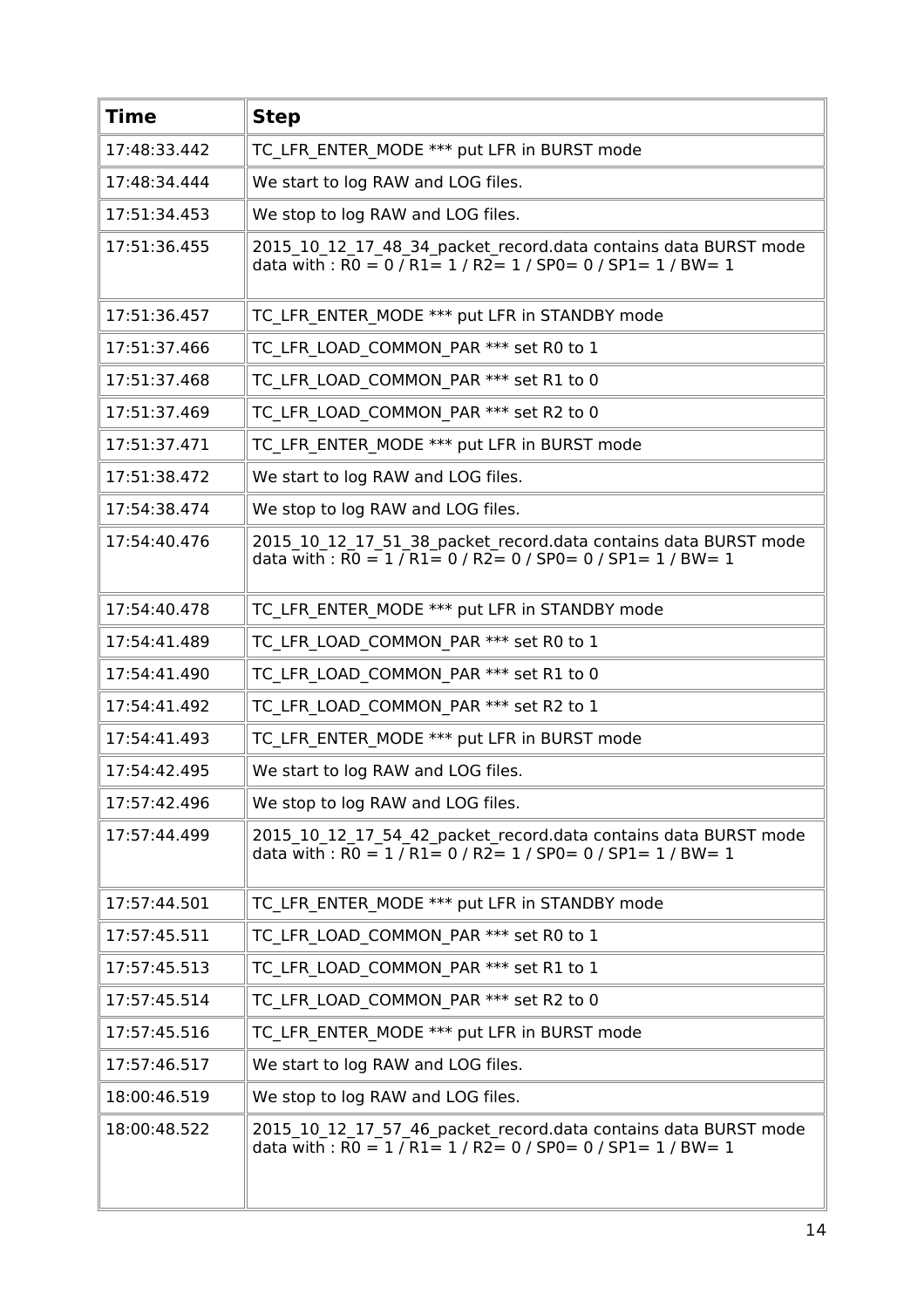| <b>Time</b>  | <b>Step</b>                                                                                                                                                                                             |
|--------------|---------------------------------------------------------------------------------------------------------------------------------------------------------------------------------------------------------|
| 18:00:48.524 | TC LFR ENTER MODE *** put LFR in STANDBY mode                                                                                                                                                           |
| 18:00:49.534 | TC_LFR_LOAD_COMMON_PAR *** set R0 to 1                                                                                                                                                                  |
| 18:00:49.536 | TC LFR LOAD COMMON PAR *** set R1 to 1                                                                                                                                                                  |
| 18:00:49.537 | TC LFR LOAD COMMON PAR *** set R2 to 1                                                                                                                                                                  |
| 18:00:49.539 | TC LFR ENTER MODE *** put LFR in BURST mode                                                                                                                                                             |
| 18:00:50.540 | We start to log RAW and LOG files.                                                                                                                                                                      |
| 18:03:50.542 | We stop to log RAW and LOG files.                                                                                                                                                                       |
| 18:03:52.545 | 2015_10_12_18_00_50_packet_record.data contains data BURST mode<br>data with : $R0 = 1 / R1 = 1 / R2 = 1 / SPO = 0 / SPI = 1 / BW = 1$                                                                  |
| 18:03:52.547 | TC LFR ENTER MODE *** put LFR in STANDBY mode                                                                                                                                                           |
| 18:03:53.557 | TC LFR LOAD COMMON PAR *** set R0 to 0                                                                                                                                                                  |
| 18:03:53.559 | TC LFR LOAD COMMON PAR *** set R1 to 0                                                                                                                                                                  |
| 18:03:53.560 | TC LFR LOAD COMMON PAR *** set R2 to 0                                                                                                                                                                  |
| 18:03:53.562 | TC LFR ENTER MODE *** put LFR in SBM1 mode                                                                                                                                                              |
| 18:03:54.564 | We start to log RAW and LOG files.                                                                                                                                                                      |
| 18:06:54.565 | We stop to log RAW and LOG files.                                                                                                                                                                       |
| 18:06:56.568 | 2015_10_12_18_03_54_packet_record.data contains data SBM1 mode<br>data with : $RO = 0 / R1 = 0 / R2 = 0 / SPO = 0 / SPI = 1 / BW = 1$                                                                   |
| 18:06:56.570 | TC LFR ENTER MODE *** put LFR in STANDBY mode                                                                                                                                                           |
| 18:06:57.580 | TC LFR LOAD COMMON PAR *** set R0 to 0                                                                                                                                                                  |
| 18:06:57.582 | TC LFR LOAD COMMON PAR *** set R1 to 0                                                                                                                                                                  |
| 18:06:57.583 | TC LFR LOAD COMMON PAR *** set R2 to 1                                                                                                                                                                  |
| 18:06:57.585 | TC LFR ENTER MODE *** put LFR in SBM1 mode                                                                                                                                                              |
| 18:06:58.586 | We start to log RAW and LOG files.                                                                                                                                                                      |
| 18:09:58.588 | We stop to log RAW and LOG files.                                                                                                                                                                       |
| 18:10:00.590 | 2015 10 12 18 06 58 packet record.data contains data SBM1 mode<br>data with : $\overline{RO} = 0 / \overline{R1} = 0 / \overline{R2} = 1 / \overline{SPO} = 0 / \overline{SPI} = 1 / \overline{BW} = 1$ |
| 18:10:00.593 | TC LFR ENTER MODE *** put LFR in STANDBY mode                                                                                                                                                           |
| 18:10:01.603 | TC_LFR_LOAD_COMMON_PAR *** set R0 to 0                                                                                                                                                                  |
| 18:10:01.604 | TC LFR LOAD COMMON PAR *** set R1 to 1                                                                                                                                                                  |
| 18:10:01.606 | TC LFR LOAD_COMMON_PAR *** set R2 to 0                                                                                                                                                                  |
| 18:10:01.607 | TC LFR ENTER MODE *** put LFR in SBM1 mode                                                                                                                                                              |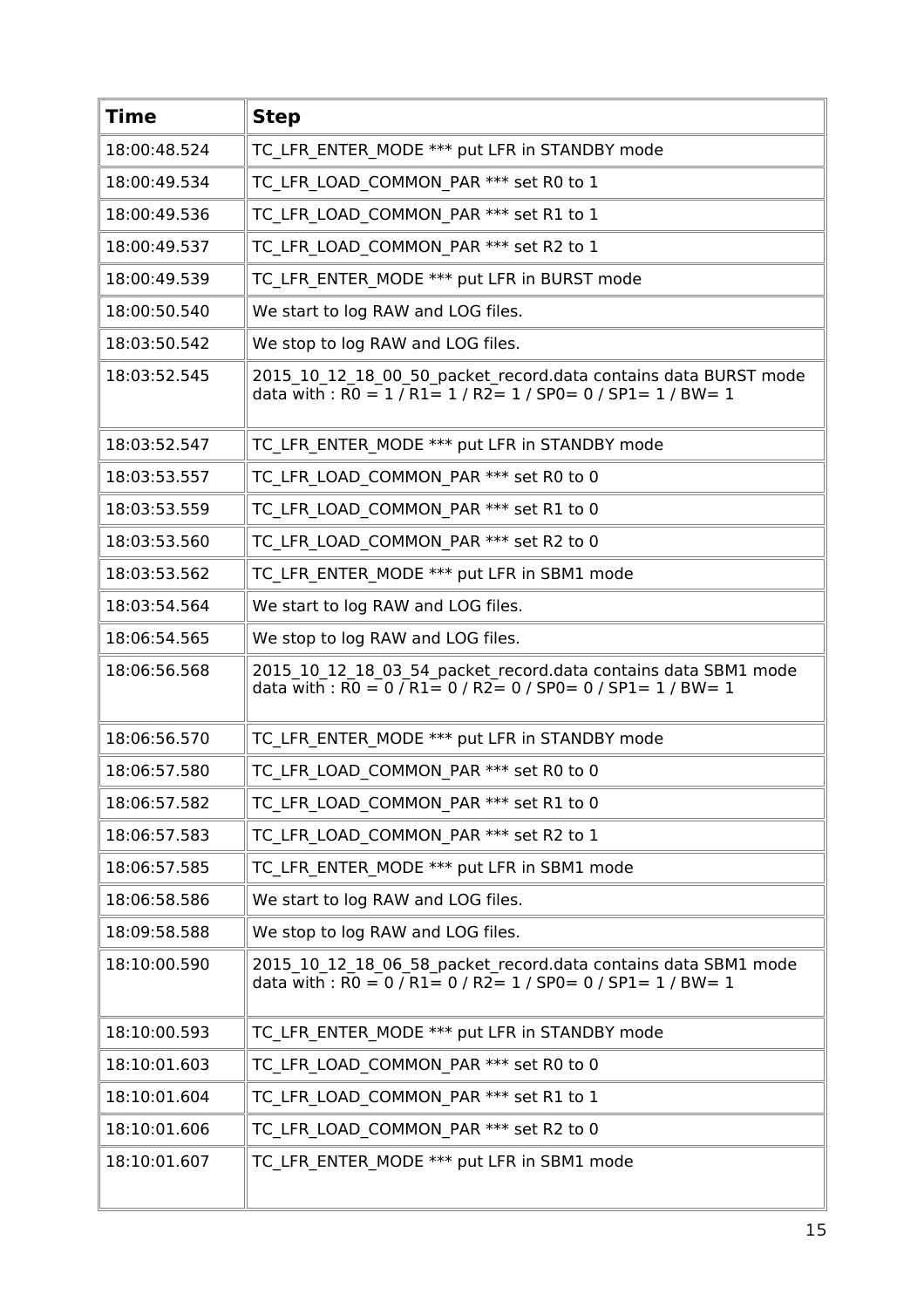| <b>Time</b>  | <b>Step</b>                                                                                                                                                                                             |
|--------------|---------------------------------------------------------------------------------------------------------------------------------------------------------------------------------------------------------|
| 18:10:02.609 | We start to log RAW and LOG files.                                                                                                                                                                      |
| 18:13:02.611 | We stop to log RAW and LOG files.                                                                                                                                                                       |
| 18:13:04.613 | 2015_10_12_18_10_02_packet_record.data contains data SBM1 mode<br>data with : $\overline{RO} = 0$ / $\overline{R1} = 1$ / $\overline{R2} = 0$ / SP0 = 0 / SP1 = 1 / BW = 1                              |
| 18:13:04.615 | TC LFR ENTER MODE *** put LFR in STANDBY mode                                                                                                                                                           |
| 18:13:05.627 | TC LFR LOAD COMMON PAR *** set R0 to 0                                                                                                                                                                  |
| 18:13:05.629 | TC LFR LOAD COMMON PAR *** set R1 to 1                                                                                                                                                                  |
| 18:13:05.630 | TC LFR LOAD COMMON PAR *** set R2 to 1                                                                                                                                                                  |
| 18:13:05.632 | TC LFR ENTER MODE *** put LFR in SBM1 mode                                                                                                                                                              |
| 18:13:06.633 | We start to log RAW and LOG files.                                                                                                                                                                      |
| 18:16:06.635 | We stop to log RAW and LOG files.                                                                                                                                                                       |
| 18:16:08.637 | 2015_10_12_18_13_06_packet_record.data contains data SBM1 mode<br>data with : $R0 = 0$ / $R1 = 1$ / $R2 = 1$ / SP0 = 0 / SP1 = 1 / BW = 1                                                               |
| 18:16:08.640 | TC LFR ENTER MODE *** put LFR in STANDBY mode                                                                                                                                                           |
| 18:16:09.648 | TC LFR LOAD COMMON PAR *** set R0 to 1                                                                                                                                                                  |
| 18:16:09.650 | TC LFR LOAD COMMON PAR *** set R1 to 0                                                                                                                                                                  |
| 18:16:09.651 | TC LFR LOAD COMMON_PAR *** set R2 to 0                                                                                                                                                                  |
| 18:16:09.653 | TC LFR ENTER MODE *** put LFR in SBM1 mode                                                                                                                                                              |
| 18:16:10.654 | We start to log RAW and LOG files.                                                                                                                                                                      |
| 18:19:10.656 | We stop to log RAW and LOG files.                                                                                                                                                                       |
| 18:19:12.659 | 2015 10 12 18 16 10 packet record.data contains data SBM1 mode<br>data with : $\overline{RO} = 1 / \overline{R1} = 0 / \overline{R2} = 0 / \overline{SPO} = 0 / \overline{SPI} = 1 / \overline{BW} = 1$ |
| 18:19:12.661 | TC LFR ENTER MODE *** put LFR in STANDBY mode                                                                                                                                                           |
| 18:19:13.669 | TC LFR LOAD COMMON PAR *** set R0 to 1                                                                                                                                                                  |
| 18:19:13.671 | TC LFR LOAD COMMON PAR *** set R1 to 0                                                                                                                                                                  |
| 18:19:13.672 | TC LFR LOAD COMMON PAR *** set R2 to 1                                                                                                                                                                  |
| 18:19:13.674 | TC LFR ENTER MODE *** put LFR in SBM1 mode                                                                                                                                                              |
| 18:19:14.675 | We start to log RAW and LOG files.                                                                                                                                                                      |
| 18:22:14.677 | We stop to log RAW and LOG files.                                                                                                                                                                       |
| 18:22:16.680 | 2015_10_12_18_19_14_packet_record.data contains data SBM1 mode<br>data with : $R0 = 1 / R1 = 0 / R2 = 1 / SPO = 0 / SPI = 1 / BW = 1$                                                                   |
| 18:22:16.682 | TC_LFR_ENTER_MODE *** put LFR in STANDBY mode                                                                                                                                                           |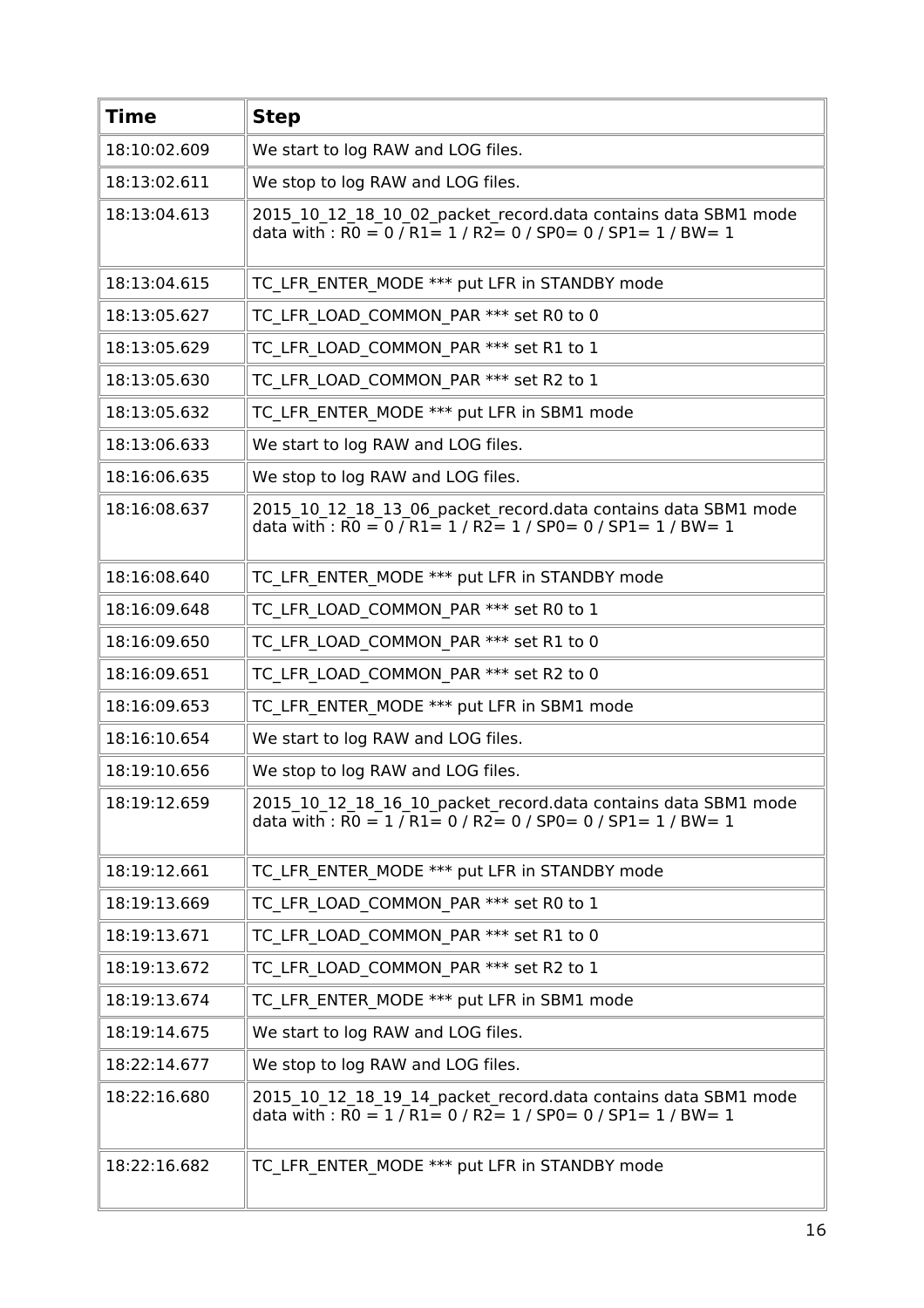| <b>Time</b>  | <b>Step</b>                                                                                                                                                                                             |
|--------------|---------------------------------------------------------------------------------------------------------------------------------------------------------------------------------------------------------|
| 18:22:17.690 | TC LFR LOAD COMMON PAR *** set R0 to 1                                                                                                                                                                  |
| 18:22:17.692 | TC LFR LOAD COMMON PAR *** set R1 to 1                                                                                                                                                                  |
| 18:22:17.693 | TC LFR LOAD COMMON PAR *** set R2 to 0                                                                                                                                                                  |
| 18:22:17.695 | TC LFR ENTER MODE *** put LFR in SBM1 mode                                                                                                                                                              |
| 18:22:18.696 | We start to log RAW and LOG files.                                                                                                                                                                      |
| 18:25:18.698 | We stop to log RAW and LOG files.                                                                                                                                                                       |
| 18:25:20.701 | 2015_10_12_18_22_18_packet_record.data contains data SBM1 mode<br>data with : $\overline{RO} = 1 / \overline{R1} = 1 / \overline{R2} = 0 / \overline{SPO} = 0 / \overline{SPI} = 1 / \overline{BW} = 1$ |
| 18:25:20.703 | TC LFR ENTER MODE *** put LFR in STANDBY mode                                                                                                                                                           |
| 18:25:21.713 | TC_LFR_LOAD_COMMON_PAR *** set R0 to 1                                                                                                                                                                  |
| 18:25:21.715 | TC LFR_LOAD_COMMON_PAR *** set R1 to 1                                                                                                                                                                  |
| 18:25:21.716 | TC LFR LOAD COMMON PAR *** set R2 to 1                                                                                                                                                                  |
| 18:25:21.718 | TC LFR ENTER MODE *** put LFR in SBM1 mode                                                                                                                                                              |
| 18:25:22.719 | We start to log RAW and LOG files.                                                                                                                                                                      |
| 18:28:22.721 | We stop to log RAW and LOG files.                                                                                                                                                                       |
| 18:28:24.724 | 2015_10_12_18_25_22_packet_record.data contains data SBM1 mode<br>data with : $\overline{RO} = 1 / \overline{R1} = 1 / \overline{R2} = 1 / \overline{SPO} = 0 / \overline{SPI} = 1 / \overline{BW} = 1$ |
| 18:28:24.726 | TC LFR ENTER MODE *** put LFR in STANDBY mode                                                                                                                                                           |
| 18:28:25.736 | TC LFR LOAD COMMON PAR *** set R0 to 0                                                                                                                                                                  |
| 18:28:25.737 | TC LFR LOAD COMMON PAR *** set R1 to 0                                                                                                                                                                  |
| 18:28:25.739 | TC LFR LOAD COMMON PAR *** set R2 to 0                                                                                                                                                                  |
| 18:28:25.741 | TC LFR ENTER MODE *** put LFR in SBM2 mode                                                                                                                                                              |
| 18:28:26.742 | We start to log RAW and LOG files.                                                                                                                                                                      |
| 18:31:26.744 | We stop to log RAW and LOG files.                                                                                                                                                                       |
| 18:31:28.747 | 2015_10_12_18_28_26_packet_record.data contains data SBM2 mode<br>data with : $\overline{RO} = 0 / R1 = 0 / R2 = 0 / SPO = 0 / SP1 = 1 / BW = 1$                                                        |
| 18:31:28.749 | TC LFR ENTER MODE *** put LFR in STANDBY mode                                                                                                                                                           |
| 18:31:29.762 | TC LFR LOAD COMMON PAR *** set R0 to 0                                                                                                                                                                  |
| 18:31:29.764 | TC LFR LOAD COMMON PAR *** set R1 to 0                                                                                                                                                                  |
| 18:31:29.765 | TC LFR LOAD COMMON PAR *** set R2 to 1                                                                                                                                                                  |
| 18:31:29.767 | TC LFR ENTER MODE *** put LFR in SBM2 mode                                                                                                                                                              |
| 18:31:30.768 | We start to log RAW and LOG files.                                                                                                                                                                      |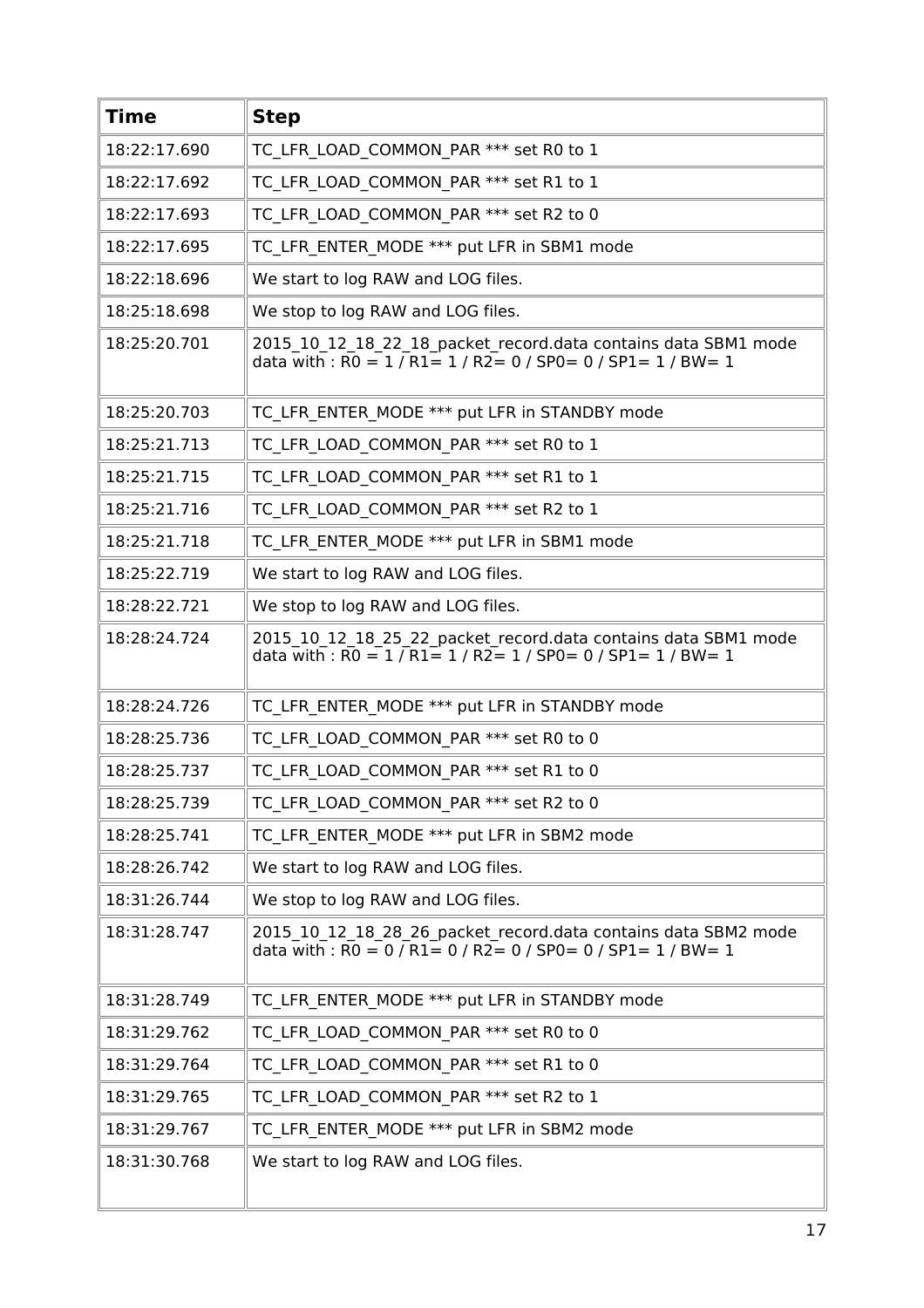| <b>Time</b>  | <b>Step</b>                                                                                                                                                                                             |
|--------------|---------------------------------------------------------------------------------------------------------------------------------------------------------------------------------------------------------|
| 18:34:30.770 | We stop to log RAW and LOG files.                                                                                                                                                                       |
| 18:34:32.773 | 2015 10 12 18 31 30 packet record.data contains data SBM2 mode<br>data with : $R0 = 0$ / $R1 = 0$ / $R2 = 1$ / $SP0 = 0$ / $SP1 = 1$ / $BW = 1$                                                         |
| 18:34:32.775 | TC LFR ENTER MODE *** put LFR in STANDBY mode                                                                                                                                                           |
| 18:34:33.785 | TC LFR LOAD COMMON PAR *** set R0 to 0                                                                                                                                                                  |
| 18:34:33.786 | TC LFR LOAD COMMON PAR *** set R1 to 1                                                                                                                                                                  |
| 18:34:33.788 | TC LFR LOAD COMMON PAR *** set R2 to 0                                                                                                                                                                  |
| 18:34:33.790 | TC LFR ENTER MODE *** put LFR in SBM2 mode                                                                                                                                                              |
| 18:34:34.791 | We start to log RAW and LOG files.                                                                                                                                                                      |
| 18:37:34.793 | We stop to log RAW and LOG files.                                                                                                                                                                       |
| 18:37:36.796 | 2015_10_12_18_34_34_packet_record.data contains data SBM2 mode<br>data with : $\overline{RO} = 0 / \overline{R1} = 1 / \overline{R2} = 0 / \overline{SPO} = 0 / \overline{SPI} = 1 / \overline{BW} = 1$ |
| 18:37:36.798 | TC LFR ENTER MODE *** put LFR in STANDBY mode                                                                                                                                                           |
| 18:37:37.808 | TC LFR LOAD COMMON PAR *** set R0 to 0                                                                                                                                                                  |
| 18:37:37.809 | TC LFR LOAD COMMON PAR *** set R1 to 1                                                                                                                                                                  |
| 18:37:37.811 | TC LFR LOAD COMMON PAR *** set R2 to 1                                                                                                                                                                  |
| 18:37:37.812 | TC LFR ENTER MODE *** put LFR in SBM2 mode                                                                                                                                                              |
| 18:37:38.814 | We start to log RAW and LOG files.                                                                                                                                                                      |
| 18:40:38.816 | We stop to log RAW and LOG files.                                                                                                                                                                       |
| 18:40:40.818 | 2015_10_12_18_37_38_packet_record.data contains data SBM2 mode<br>data with : R0 = 0 / R1 = 1 / R2 = 1 / SP0 = 0 / SP1 = 1 / BW = 1                                                                     |
| 18:40:40.821 | TC_LFR_ENTER_MODE *** put LFR in STANDBY mode                                                                                                                                                           |
| 18:40:41.833 | TC LFR LOAD COMMON PAR *** set R0 to 1                                                                                                                                                                  |
| 18:40:41.835 | TC LFR LOAD COMMON PAR *** set R1 to 0                                                                                                                                                                  |
| 18:40:41.837 | TC LFR LOAD COMMON PAR *** set R2 to 0                                                                                                                                                                  |
| 18:40:41.838 | TC LFR ENTER MODE *** put LFR in SBM2 mode                                                                                                                                                              |
| 18:40:42.840 | We start to log RAW and LOG files.                                                                                                                                                                      |
| 18:43:42.842 | We stop to log RAW and LOG files.                                                                                                                                                                       |
| 18:43:44.844 | 2015_10_12_18_40_42_packet_record.data contains data SBM2 mode<br>data with : $RO = 1 / R1 = 0 / R2 = 0 / SPO = 0 / SPI = 1 / BW = 1$                                                                   |
| 18:43:44.846 | TC LFR ENTER MODE *** put LFR in STANDBY mode                                                                                                                                                           |
| 18:43:45.853 | TC LFR LOAD COMMON PAR *** set R0 to 1                                                                                                                                                                  |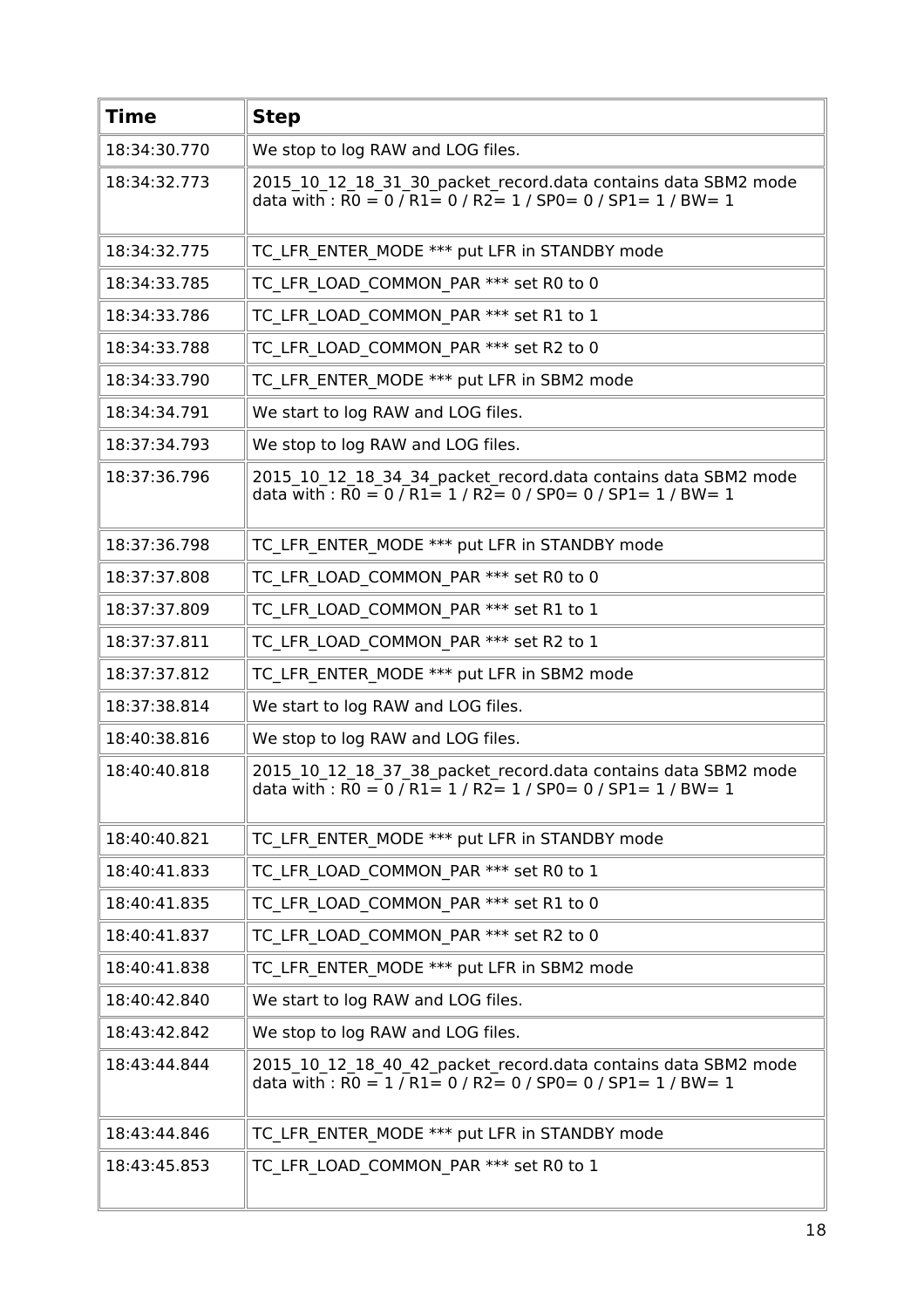| <b>Time</b>  | <b>Step</b>                                                                                                                                    |
|--------------|------------------------------------------------------------------------------------------------------------------------------------------------|
| 18:43:45.854 | TC LFR LOAD COMMON PAR *** set R1 to 0                                                                                                         |
| 18:43:45.856 | TC LFR LOAD COMMON PAR *** set R2 to 1                                                                                                         |
| 18:43:45.858 | TC LFR ENTER MODE *** put LFR in SBM2 mode                                                                                                     |
| 18:43:46.859 | We start to log RAW and LOG files.                                                                                                             |
| 18:46:46.861 | We stop to log RAW and LOG files.                                                                                                              |
| 18:46:48.864 | 2015_10_12_18_43_46_packet_record.data contains data SBM2 mode<br>data with : R0 = 1 / R1= 0 / R2= 1 / SP0= 0 / SP1= 1 / BW= 1                 |
| 18:46:48.866 | TC LFR ENTER MODE *** put LFR in STANDBY mode                                                                                                  |
| 18:46:49.876 | TC LFR LOAD COMMON PAR *** set R0 to 1                                                                                                         |
| 18:46:49.878 | TC LFR LOAD COMMON PAR *** set R1 to 1                                                                                                         |
| 18:46:49.879 | TC LFR LOAD COMMON PAR *** set R2 to 0                                                                                                         |
| 18:46:49.881 | TC LFR ENTER MODE *** put LFR in SBM2 mode                                                                                                     |
| 18:46:50.882 | We start to log RAW and LOG files.                                                                                                             |
| 18:49:50.884 | We stop to log RAW and LOG files.                                                                                                              |
| 18:49:52.887 | 2015_10_12_18_46_50_packet_record.data contains data SBM2 mode<br>data with: $R0 = 1 / R1 = 1 / R2 = 0 / SP0 = 0 / SP1 = 1 / BW = 1$           |
| 18:49:52.889 | TC LFR ENTER MODE *** put LFR in STANDBY mode                                                                                                  |
| 18:49:53.895 | TC LFR LOAD COMMON PAR *** set R0 to 1                                                                                                         |
| 18:49:53.897 | TC LFR LOAD COMMON PAR *** set R1 to 1                                                                                                         |
| 18:49:53.898 | TC LFR LOAD COMMON PAR *** set R2 to 1                                                                                                         |
| 18:49:53.900 | TC LFR ENTER MODE *** put LFR in SBM2 mode                                                                                                     |
| 18:49:54.901 | We start to log RAW and LOG files.                                                                                                             |
| 18:52:54.903 | We stop to log RAW and LOG files.                                                                                                              |
| 18:52:56.906 | 2015 10 12 18 49 54 packet record.data contains data SBM2 mode<br>data with: $R0 = 1$ / $R1 = 1$ / $R2 = 1$ / $SP0 = 0$ / $SP1 = 1$ / $BW = 1$ |
| 18:52:56.908 | TC LFR ENTER MODE *** put LFR in STANDBY mode                                                                                                  |
| 18:52:57.922 | TC LFR LOAD COMMON PAR *** set BW to 1                                                                                                         |
| 18:52:57.924 | TC LFR LOAD COMMON PAR *** set SP0 to 1                                                                                                        |
| 18:52:57.925 | TC LFR LOAD COMMON PAR *** set SP1 to 0                                                                                                        |
| 18:52:57.927 | TC LFR LOAD COMMON PAR *** set R0 to 0                                                                                                         |
| 18:52:57.928 | TC LFR LOAD COMMON_PAR *** set R1 to 0                                                                                                         |
| 18:52:57.930 | TC LFR LOAD COMMON PAR *** set R2 to 0                                                                                                         |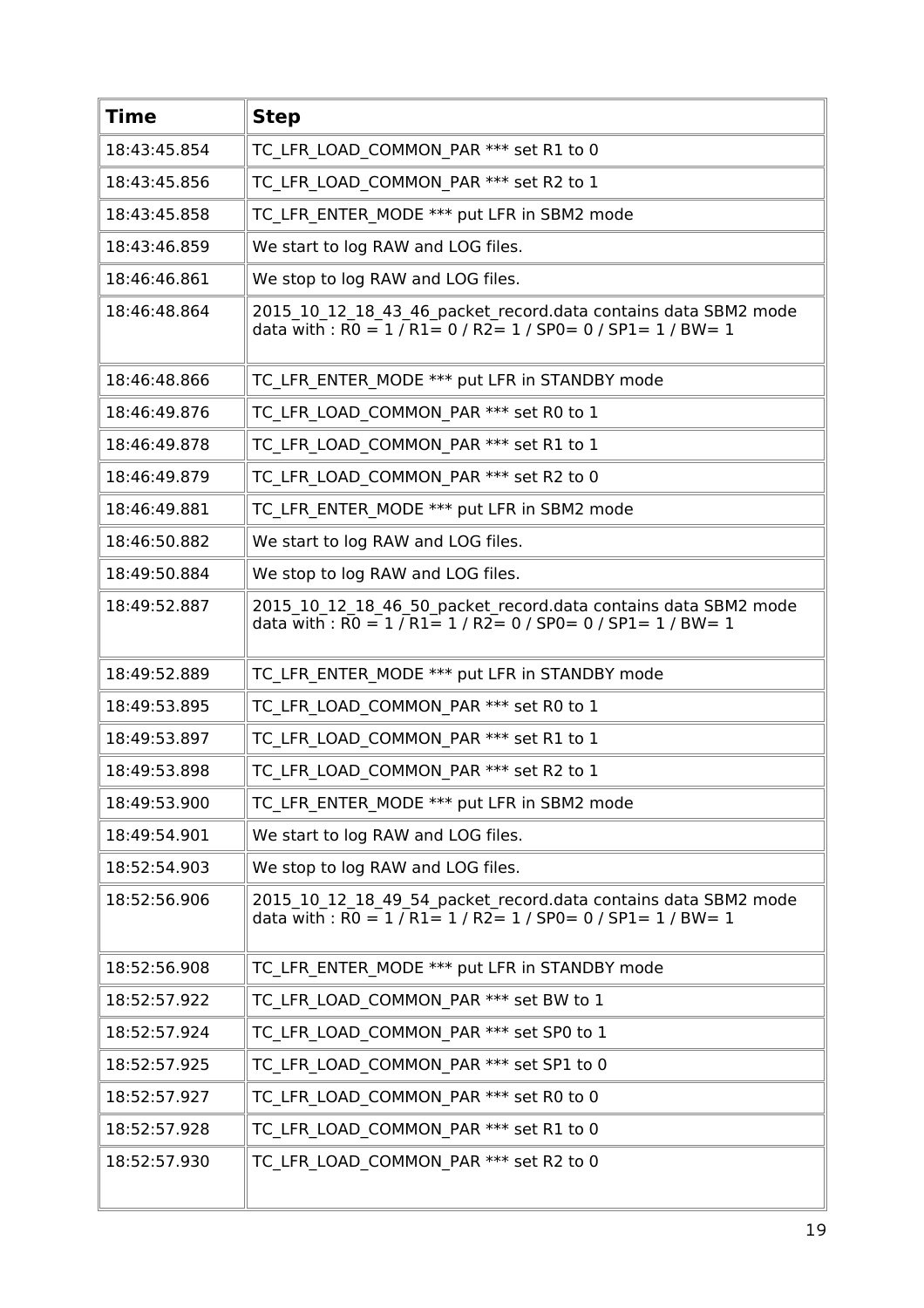| <b>Time</b>  | <b>Step</b>                                                                                                                                       |
|--------------|---------------------------------------------------------------------------------------------------------------------------------------------------|
| 18:52:57.932 | TC LFR ENTER MODE *** put LFR in NORMAL mode                                                                                                      |
| 18:52:58.933 | We start to log RAW and LOG files.                                                                                                                |
| 18:55:58.935 | We stop to log RAW and LOG files.                                                                                                                 |
| 18:56:00.938 | 2015 10 12 18 52 58 packet record.data contains data NORMAL<br>mode data with : $R0 = 0$ / $R1 = 0$ / $R2 = 0$ / $SP0 = 1$ / $SP1 = 0$ / $BW = 1$ |
| 18:56:00.940 | TC LFR ENTER MODE *** put LFR in STANDBY mode                                                                                                     |
| 18:56:01.950 | TC LFR LOAD COMMON PAR *** set R0 to 0                                                                                                            |
| 18:56:01.951 | TC LFR LOAD COMMON PAR *** set R1 to 0                                                                                                            |
| 18:56:01.953 | TC LFR LOAD COMMON PAR *** set R2 to 1                                                                                                            |
| 18:56:01.954 | TC LFR ENTER MODE *** put LFR in NORMAL mode                                                                                                      |
| 18:56:02.956 | We start to log RAW and LOG files.                                                                                                                |
| 18:59:02.958 | We stop to log RAW and LOG files.                                                                                                                 |
| 18:59:04.960 | 2015 10 12 18 56 02 packet record.data contains data NORMAL<br>mode data with : $R0 = 0$ / $R1 = 0$ / $R2 = 1$ / $SP0 = 1$ / $SP1 = 0$ / $BW = 1$ |
| 18:59:04.963 | TC LFR ENTER MODE *** put LFR in STANDBY mode                                                                                                     |
| 18:59:05.971 | TC LFR LOAD COMMON PAR *** set R0 to 0                                                                                                            |
| 18:59:05.973 | TC LFR LOAD COMMON PAR *** set R1 to 1                                                                                                            |
| 18:59:05.974 | TC LFR LOAD COMMON PAR *** set R2 to 0                                                                                                            |
| 18:59:05.976 | TC LFR ENTER MODE *** put LFR in NORMAL mode                                                                                                      |
| 18:59:06.978 | We start to log RAW and LOG files.                                                                                                                |
| 19:02:06.980 | We stop to log RAW and LOG files.                                                                                                                 |
| 19:02:08.982 | 2015 10 12 18 59 06 packet record.data contains data NORMAL<br>mode data with : $R0 = 0$ / $R1 = 1$ / $R2 = 0$ / $SP0 = 1$ / $SP1 = 0$ / $BW = 1$ |
| 19:02:08.984 | TC LFR ENTER MODE *** put LFR in STANDBY mode                                                                                                     |
| 19:02:09.990 | TC LFR LOAD COMMON PAR *** set R0 to 0                                                                                                            |
| 19:02:09.992 | TC LFR LOAD COMMON PAR *** set R1 to 1                                                                                                            |
| 19:02:09.993 | TC LFR LOAD COMMON PAR *** set R2 to 1                                                                                                            |
| 19:02:09.995 | TC LFR ENTER MODE *** put LFR in NORMAL mode                                                                                                      |
| 19:02:10.997 | We start to log RAW and LOG files.                                                                                                                |
| 19:05:10.999 | We stop to log RAW and LOG files.                                                                                                                 |
| 19:05:13.1   | 2015 10 12 19 02 10 packet record.data contains data NORMAL<br>mode data with $\cdot$ RO = 0 / R1= 1 / R2 = 1 / SP0 = 1 / SP1 = 0 / BW = 1        |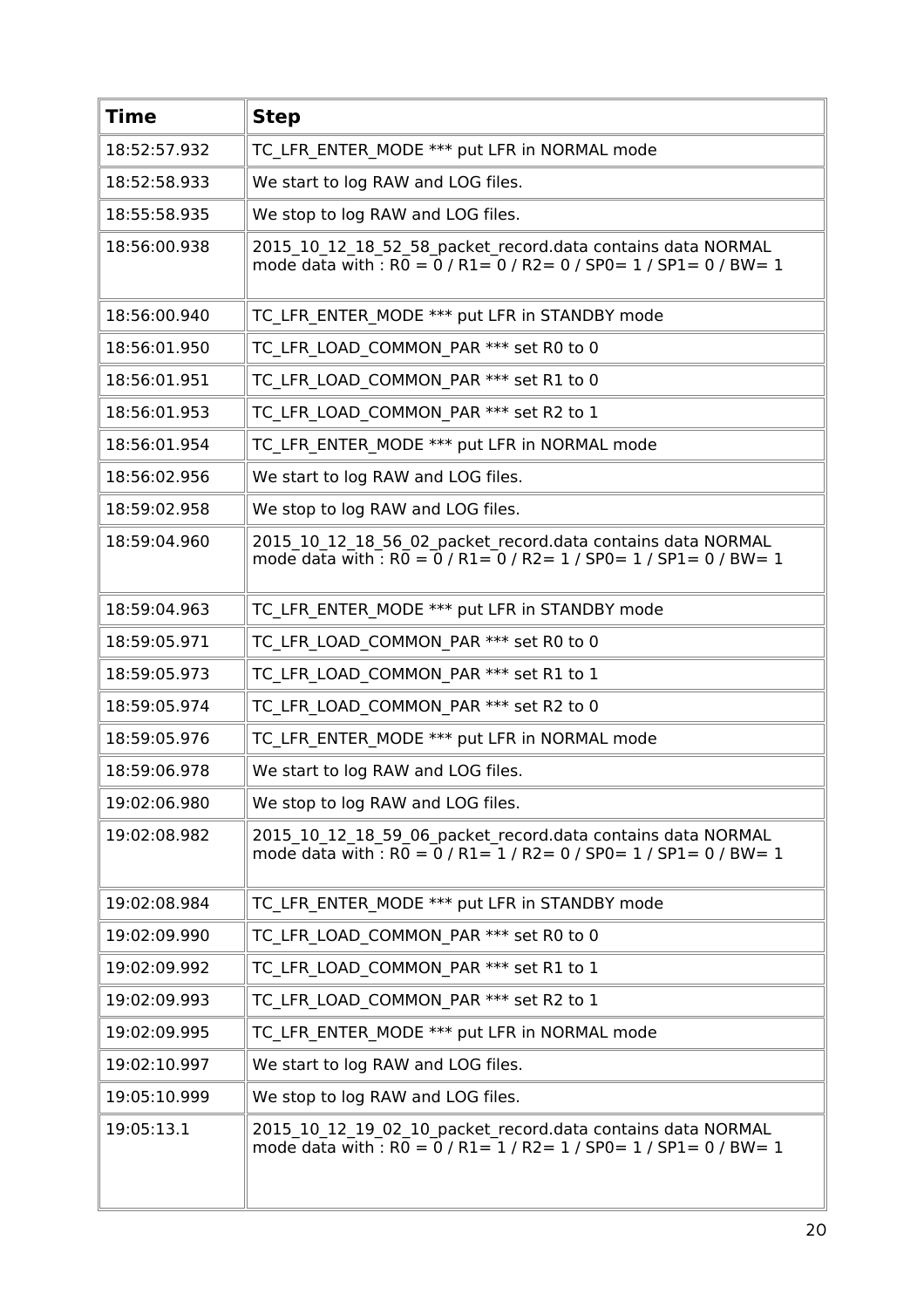| <b>Time</b> | <b>Step</b>                                                                                                                             |
|-------------|-----------------------------------------------------------------------------------------------------------------------------------------|
| 19:05:13.3  | TC LFR ENTER MODE *** put LFR in STANDBY mode                                                                                           |
| 19:05:14.11 | TC LFR LOAD COMMON PAR *** set R0 to 1                                                                                                  |
| 19:05:14.12 | TC LFR LOAD COMMON PAR *** set R1 to 0                                                                                                  |
| 19:05:14.14 | TC LFR LOAD COMMON PAR *** set R2 to 0                                                                                                  |
| 19:05:14.15 | TC LFR ENTER MODE *** put LFR in NORMAL mode                                                                                            |
| 19:05:15.17 | We start to log RAW and LOG files.                                                                                                      |
| 19:08:15.19 | We stop to log RAW and LOG files.                                                                                                       |
| 19:08:17.22 | 2015 10 12 19 05 15 packet record.data contains data NORMAL<br>mode data with : $R0 = 1 / R1 = 0 / R2 = 0 / SPO = 1 / SPL = 0 / BW = 1$ |
| 19:08:17.24 | TC LFR ENTER MODE *** put LFR in STANDBY mode                                                                                           |
| 19:08:18.33 | TC LFR LOAD COMMON PAR *** set R0 to 1                                                                                                  |
| 19:08:18.35 | TC LFR LOAD COMMON PAR *** set R1 to 0                                                                                                  |
| 19:08:18.37 | TC LFR LOAD COMMON PAR *** set R2 to 1                                                                                                  |
| 19:08:18.38 | TC LFR ENTER MODE *** put LFR in NORMAL mode                                                                                            |
| 19:08:19.40 | We start to log RAW and LOG files.                                                                                                      |
| 19:11:19.42 | We stop to log RAW and LOG files.                                                                                                       |
| 19:11:21.44 | 2015 10 12 19 08 19 packet record.data contains data NORMAL<br>mode data with : $R0 = 1 / R1 = 0 / R2 = 1 / SPO = 1 / SPI = 0 / BW = 1$ |
| 19:11:21.47 | TC LFR ENTER MODE *** put LFR in STANDBY mode                                                                                           |
| 19:11:22.55 | TC LFR LOAD COMMON PAR *** set R0 to 1                                                                                                  |
| 19:11:22.57 | TC LFR LOAD COMMON PAR *** set R1 to 1                                                                                                  |
| 19:11:22.59 | TC LFR LOAD COMMON PAR *** set R2 to 0                                                                                                  |
| 19:11:22.60 | TC LFR ENTER MODE *** put LFR in NORMAL mode                                                                                            |
| 19:11:23.62 | We start to log RAW and LOG files.                                                                                                      |
| 19:14:23.64 | We stop to log RAW and LOG files.                                                                                                       |
| 19:14:25.72 | 2015_10_12_19_11_23_packet_record.data contains data NORMAL<br>mode data with : $R0 = 1 / R1 = 1 / R2 = 0 / SPO = 1 / SPI = 0 / BW = 1$ |
| 19:14:25.74 | TC LFR ENTER MODE *** put LFR in STANDBY mode                                                                                           |
| 19:14:26.83 | TC_LFR_LOAD_COMMON_PAR *** set R0 to 1                                                                                                  |
| 19:14:26.85 | TC LFR LOAD COMMON PAR *** set R1 to 1                                                                                                  |
| 19:14:26.86 | TC LFR LOAD COMMON PAR *** set R2 to 1                                                                                                  |
| 19:14:26.88 | TC LFR ENTER MODE *** put LFR in NORMAL mode                                                                                            |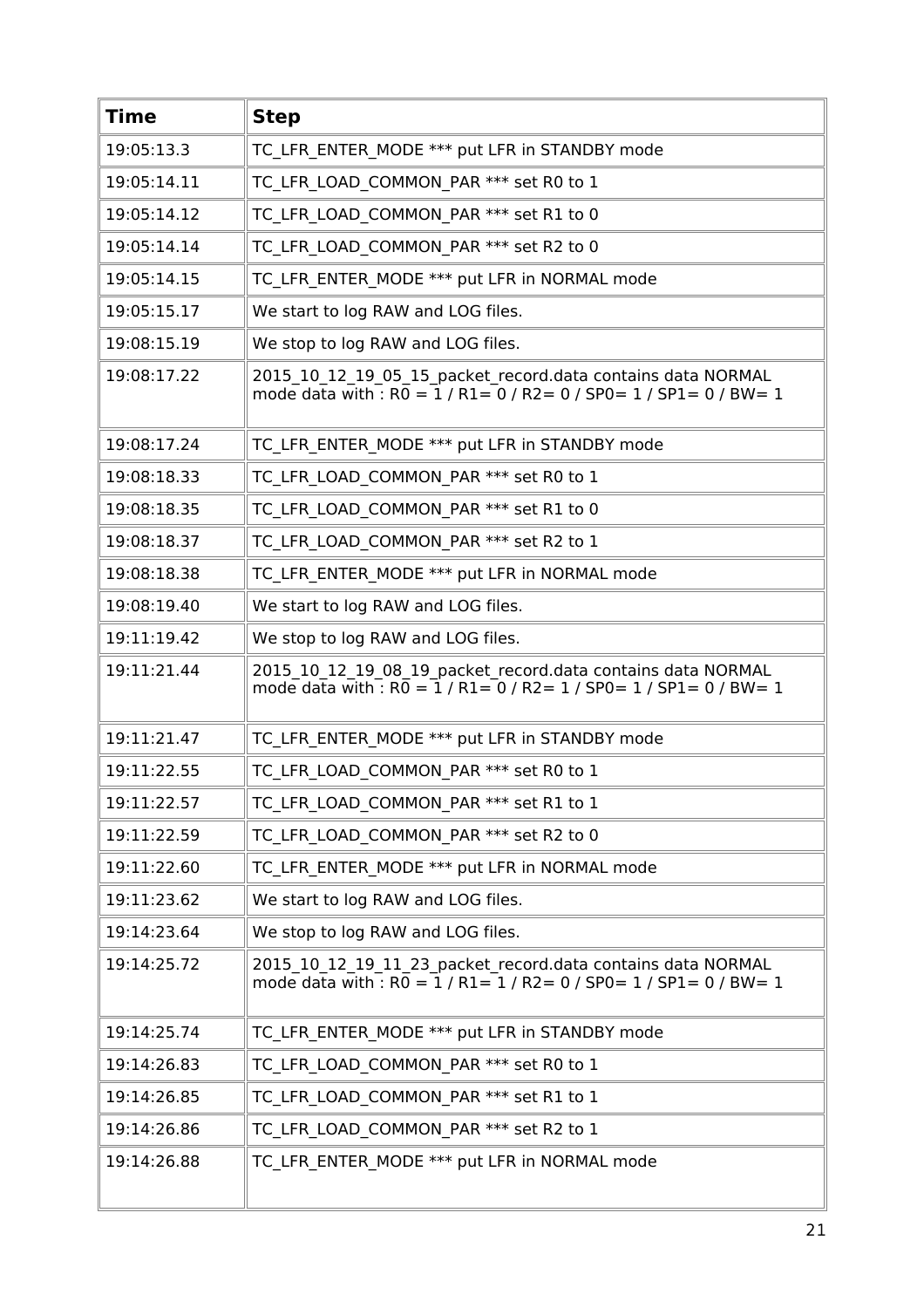| <b>Time</b>  | <b>Step</b>                                                                                                                                                                                                                    |
|--------------|--------------------------------------------------------------------------------------------------------------------------------------------------------------------------------------------------------------------------------|
| 19:14:27.89  | We start to log RAW and LOG files.                                                                                                                                                                                             |
| 19:17:27.91  | We stop to log RAW and LOG files.                                                                                                                                                                                              |
| 19:17:29.97  | 2015_10_12_19_14_27_packet_record.data contains data NORMAL<br>mode data with : $R\overline{0} = \overline{1}$ / $R1 = \overline{1}$ / $R2 = \overline{1}$ / $SP0 = \overline{1}$ / $SP1 = \overline{0}$ / $BW = \overline{1}$ |
| 19:17:29.99  | TC LFR ENTER MODE *** put LFR in STANDBY mode                                                                                                                                                                                  |
| 19:17:30.110 | TC LFR LOAD COMMON PAR *** set R0 to 0                                                                                                                                                                                         |
| 19:17:30.112 | TC LFR LOAD COMMON PAR *** set R1 to 0                                                                                                                                                                                         |
| 19:17:30.113 | TC LFR LOAD COMMON PAR *** set R2 to 0                                                                                                                                                                                         |
| 19:17:30.115 | TC LFR ENTER MODE *** put LFR in BURST mode                                                                                                                                                                                    |
| 19:17:31.116 | We start to log RAW and LOG files.                                                                                                                                                                                             |
| 19:20:31.118 | We stop to log RAW and LOG files.                                                                                                                                                                                              |
| 19:20:33.121 | 2015_10_12_19_17_31_packet_record.data contains data BURST mode<br>data with : $R0 = 0$ / $R1 = 0$ / $R2 = 0$ / SP0 = 1 / SP1 = 0 / BW = 1                                                                                     |
| 19:20:33.123 | TC LFR ENTER MODE *** put LFR in STANDBY mode                                                                                                                                                                                  |
| 19:20:34.135 | TC LFR LOAD COMMON PAR *** set R0 to 0                                                                                                                                                                                         |
| 19:20:34.136 | TC LFR LOAD COMMON PAR *** set R1 to 0                                                                                                                                                                                         |
| 19:20:34.138 | TC LFR LOAD COMMON PAR *** set R2 to 1                                                                                                                                                                                         |
| 19:20:34.140 | TC LFR ENTER MODE *** put LFR in BURST mode                                                                                                                                                                                    |
| 19:20:35.141 | We start to log RAW and LOG files.                                                                                                                                                                                             |
| 19:23:35.143 | We stop to log RAW and LOG files.                                                                                                                                                                                              |
| 19:23:37.146 | 2015 10 12 19 20 35 packet record.data contains data BURST mode<br>data with : $R0 = 0$ / $R1 = 0$ / $R2 = 1$ / $SP0 = 1$ / $SP1 = 0$ / $BW = 1$                                                                               |
| 19:23:37.148 | TC LFR ENTER MODE *** put LFR in STANDBY mode                                                                                                                                                                                  |
| 19:23:38.158 | TC LFR LOAD COMMON PAR *** set R0 to 0                                                                                                                                                                                         |
| 19:23:38.160 | TC LFR LOAD COMMON PAR *** set R1 to 1                                                                                                                                                                                         |
| 19:23:38.161 | TC LFR LOAD COMMON PAR *** set R2 to 0                                                                                                                                                                                         |
| 19:23:38.163 | TC LFR ENTER MODE *** put LFR in BURST mode                                                                                                                                                                                    |
| 19:23:39.165 | We start to log RAW and LOG files.                                                                                                                                                                                             |
| 19:26:39.167 | We stop to log RAW and LOG files.                                                                                                                                                                                              |
| 19:26:41.169 | 2015_10_12_19_23_39_packet_record.data contains data BURST mode<br>data with : R0 = 0 / R1 = 1 / R2 = 0 / SP0 = 1 / SP1 = 0 / BW = 1                                                                                           |
| 19:26:41.172 | TC LFR ENTER MODE *** put LFR in STANDBY mode                                                                                                                                                                                  |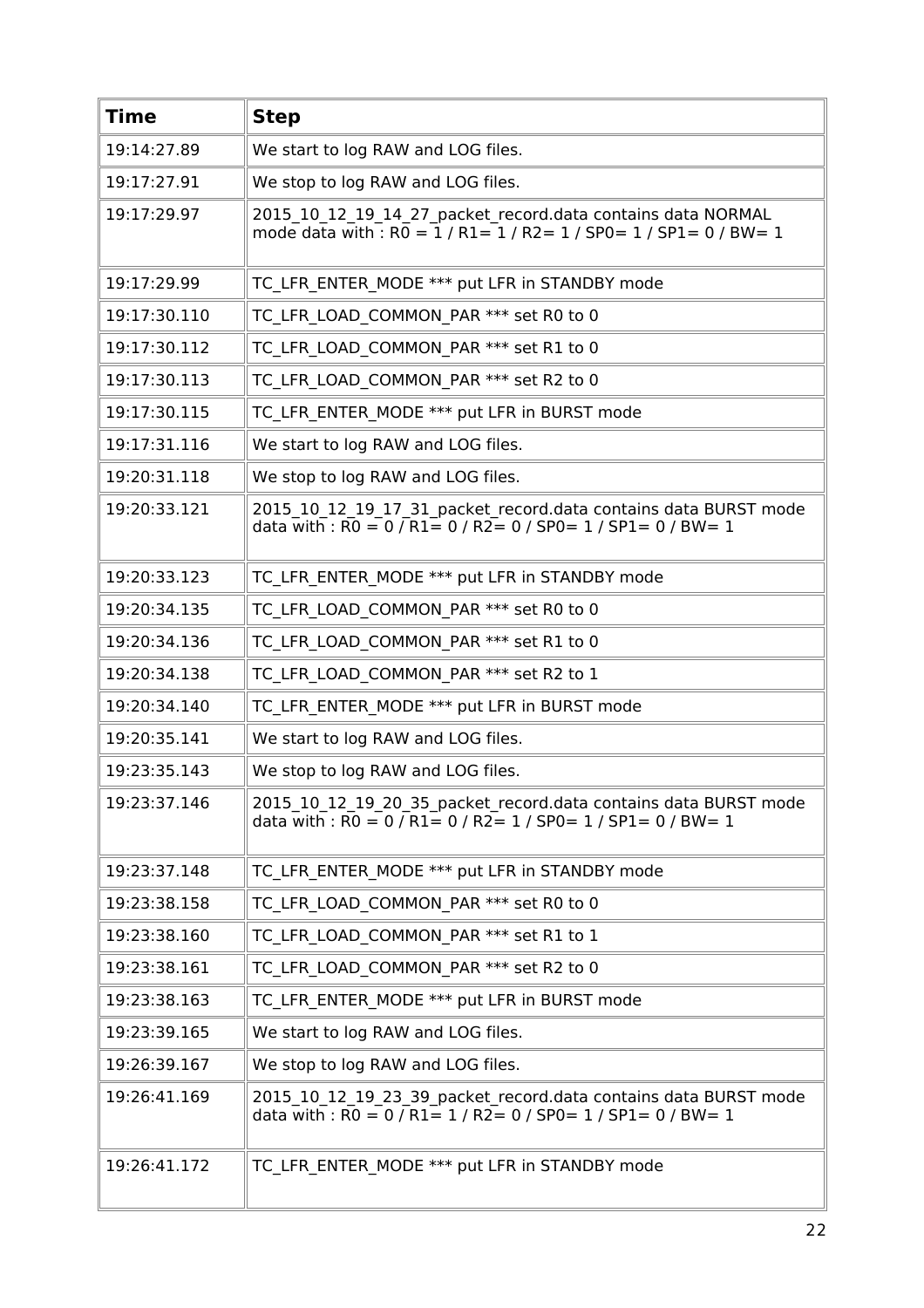| <b>Time</b>  | <b>Step</b>                                                                                                                                                                                              |
|--------------|----------------------------------------------------------------------------------------------------------------------------------------------------------------------------------------------------------|
| 19:26:42.180 | TC LFR LOAD COMMON PAR *** set R0 to 0                                                                                                                                                                   |
| 19:26:42.181 | TC LFR LOAD COMMON PAR *** set R1 to 1                                                                                                                                                                   |
| 19:26:42.183 | TC LFR LOAD COMMON PAR *** set R2 to 1                                                                                                                                                                   |
| 19:26:42.185 | TC LFR ENTER MODE *** put LFR in BURST mode                                                                                                                                                              |
| 19:26:43.186 | We start to log RAW and LOG files.                                                                                                                                                                       |
| 19:29:43.188 | We stop to log RAW and LOG files.                                                                                                                                                                        |
| 19:29:45.191 | 2015_10_12_19_26_43_packet_record.data contains data BURST mode<br>data with : $\overline{RO} = 0 / \overline{R1} = 1 / \overline{R2} = 1 / \overline{SPO} = 1 / \overline{SPI} = 0 / \overline{BW} = 1$ |
| 19:29:45.193 | TC LFR ENTER MODE *** put LFR in STANDBY mode                                                                                                                                                            |
| 19:29:46.201 | TC_LFR_LOAD_COMMON_PAR *** set R0 to 1                                                                                                                                                                   |
| 19:29:46.203 | TC_LFR_LOAD_COMMON_PAR *** set R1 to 0                                                                                                                                                                   |
| 19:29:46.205 | TC LFR LOAD COMMON PAR *** set R2 to 0                                                                                                                                                                   |
| 19:29:46.206 | TC LFR ENTER MODE *** put LFR in BURST mode                                                                                                                                                              |
| 19:29:47.208 | We start to log RAW and LOG files.                                                                                                                                                                       |
| 19:32:47.210 | We stop to log RAW and LOG files.                                                                                                                                                                        |
| 19:32:49.213 | 2015_10_12_19_29_47_packet_record.data contains data BURST mode<br>data with: $\overline{RO} = 1 / \overline{R1} = 0 / R2 = 0 / SPO = 1 / SPL = 0 / BW = 1$                                              |
| 19:32:49.215 | TC LFR ENTER MODE *** put LFR in STANDBY mode                                                                                                                                                            |
| 19:32:50.225 | TC LFR LOAD COMMON PAR *** set R0 to 1                                                                                                                                                                   |
| 19:32:50.227 | TC LFR LOAD COMMON PAR *** set R1 to 0                                                                                                                                                                   |
| 19:32:50.229 | TC LFR LOAD COMMON PAR *** set R2 to 1                                                                                                                                                                   |
| 19:32:50.230 | TC LFR ENTER MODE *** put LFR in BURST mode                                                                                                                                                              |
| 19:32:51.232 | We start to log RAW and LOG files.                                                                                                                                                                       |
| 19:35:51.234 | We stop to log RAW and LOG files.                                                                                                                                                                        |
| 19:35:53.237 | 2015_10_12_19_32_51_packet_record.data contains data BURST mode<br>data with: $\overline{RO} = 1 / \overline{R1} = 0 / R2 = 1 / SPO = 1 / SP1 = 0 / BW = 1$                                              |
| 19:35:53.239 | TC LFR ENTER MODE *** put LFR in STANDBY mode                                                                                                                                                            |
| 19:35:54.247 | TC LFR LOAD COMMON PAR *** set R0 to 1                                                                                                                                                                   |
| 19:35:54.248 | TC LFR LOAD COMMON PAR *** set R1 to 1                                                                                                                                                                   |
| 19:35:54.250 | TC LFR LOAD COMMON PAR *** set R2 to 0                                                                                                                                                                   |
| 19:35:54.252 | TC LFR ENTER MODE *** put LFR in BURST mode                                                                                                                                                              |
| 19:35:55.253 | We start to log RAW and LOG files.                                                                                                                                                                       |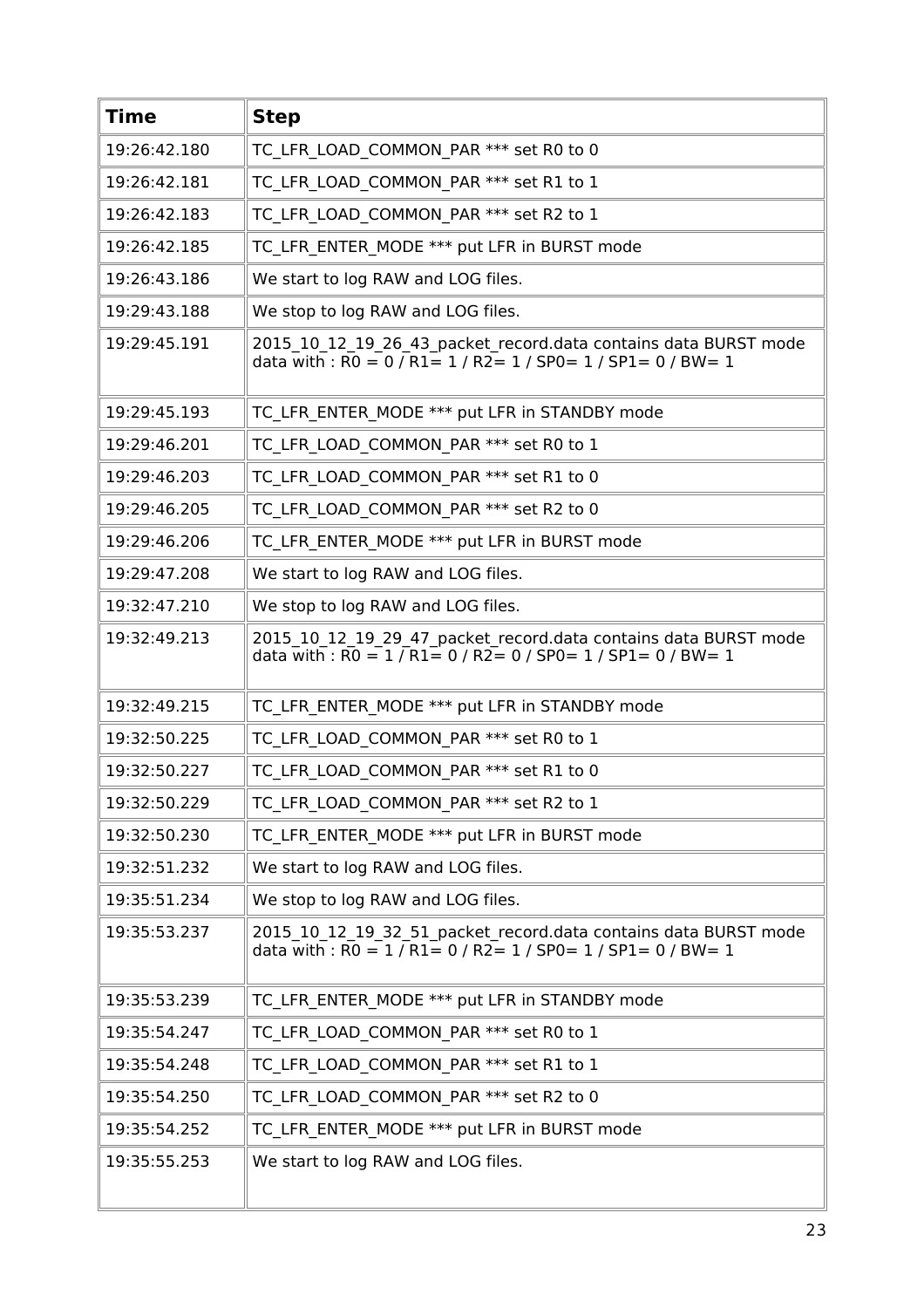| <b>Time</b>  | <b>Step</b>                                                                                                                                                                                             |
|--------------|---------------------------------------------------------------------------------------------------------------------------------------------------------------------------------------------------------|
| 19:38:55.255 | We stop to log RAW and LOG files.                                                                                                                                                                       |
| 19:38:57.258 | 2015 10 12 19 35 55 packet record.data contains data BURST mode<br>data with : $R0 = 1 / R1 = 1 / R2 = 0 / SPO = 1 / SPL = 0 / BW = 1$                                                                  |
| 19:38:57.260 | TC LFR ENTER MODE *** put LFR in STANDBY mode                                                                                                                                                           |
| 19:38:58.269 | TC LFR LOAD COMMON PAR *** set R0 to 1                                                                                                                                                                  |
| 19:38:58.271 | TC LFR LOAD COMMON PAR *** set R1 to 1                                                                                                                                                                  |
| 19:38:58.273 | TC LFR LOAD COMMON PAR *** set R2 to 1                                                                                                                                                                  |
| 19:38:58.274 | TC LFR ENTER MODE *** put LFR in BURST mode                                                                                                                                                             |
| 19:38:59.276 | We start to log RAW and LOG files.                                                                                                                                                                      |
| 19:41:59.278 | We stop to log RAW and LOG files.                                                                                                                                                                       |
| 19:42:01.281 | 2015_10_12_19_38_59_packet_record.data contains data BURST mode<br>data with: $R0 = 1 / R1 = 1 / R2 = 1 / SPO = 1 / SPL = 0 / BW = 1$                                                                   |
| 19:42:01.283 | TC LFR ENTER MODE *** put LFR in STANDBY mode                                                                                                                                                           |
| 19:42:02.292 | TC LFR LOAD COMMON PAR *** set R0 to 0                                                                                                                                                                  |
| 19:42:02.294 | TC LFR_LOAD_COMMON_PAR *** set R1 to 0                                                                                                                                                                  |
| 19:42:02.296 | TC LFR LOAD COMMON PAR *** set R2 to 0                                                                                                                                                                  |
| 19:42:02.297 | TC LFR ENTER MODE *** put LFR in SBM1 mode                                                                                                                                                              |
| 19:42:03.299 | We start to log RAW and LOG files.                                                                                                                                                                      |
| 19:45:03.301 | We stop to log RAW and LOG files.                                                                                                                                                                       |
| 19:45:05.304 | 2015_10_12_19_42_03_packet_record.data contains data SBM1 mode<br>data with : $R0 = 0$ / $R1 = 0$ / $R2 = 0$ / $SP0 = 1$ / $SP1 = 0$ / $BW = 1$                                                         |
| 19:45:05.306 | TC_LFR_ENTER_MODE *** put LFR in STANDBY mode                                                                                                                                                           |
| 19:45:06.312 | TC LFR LOAD COMMON PAR *** set R0 to 0                                                                                                                                                                  |
| 19:45:06.314 | TC LFR LOAD COMMON PAR *** set R1 to 0                                                                                                                                                                  |
| 19:45:06.315 | TC LFR_LOAD_COMMON_PAR *** set R2 to 1                                                                                                                                                                  |
| 19:45:06.317 | TC LFR ENTER MODE *** put LFR in SBM1 mode                                                                                                                                                              |
| 19:45:07.319 | We start to log RAW and LOG files.                                                                                                                                                                      |
| 19:48:07.321 | We stop to log RAW and LOG files.                                                                                                                                                                       |
| 19:48:09.324 | 2015_10_12_19_45_07_packet_record.data contains data SBM1 mode<br>data with : $\overline{RO} = 0 / \overline{R1} = 0 / \overline{R2} = 1 / \overline{SPO} = 1 / \overline{SPI} = 0 / \overline{BW} = 1$ |
| 19:48:09.326 | TC LFR ENTER MODE *** put LFR in STANDBY mode                                                                                                                                                           |
| 19:48:10.332 | TC LFR LOAD COMMON PAR *** set R0 to 0                                                                                                                                                                  |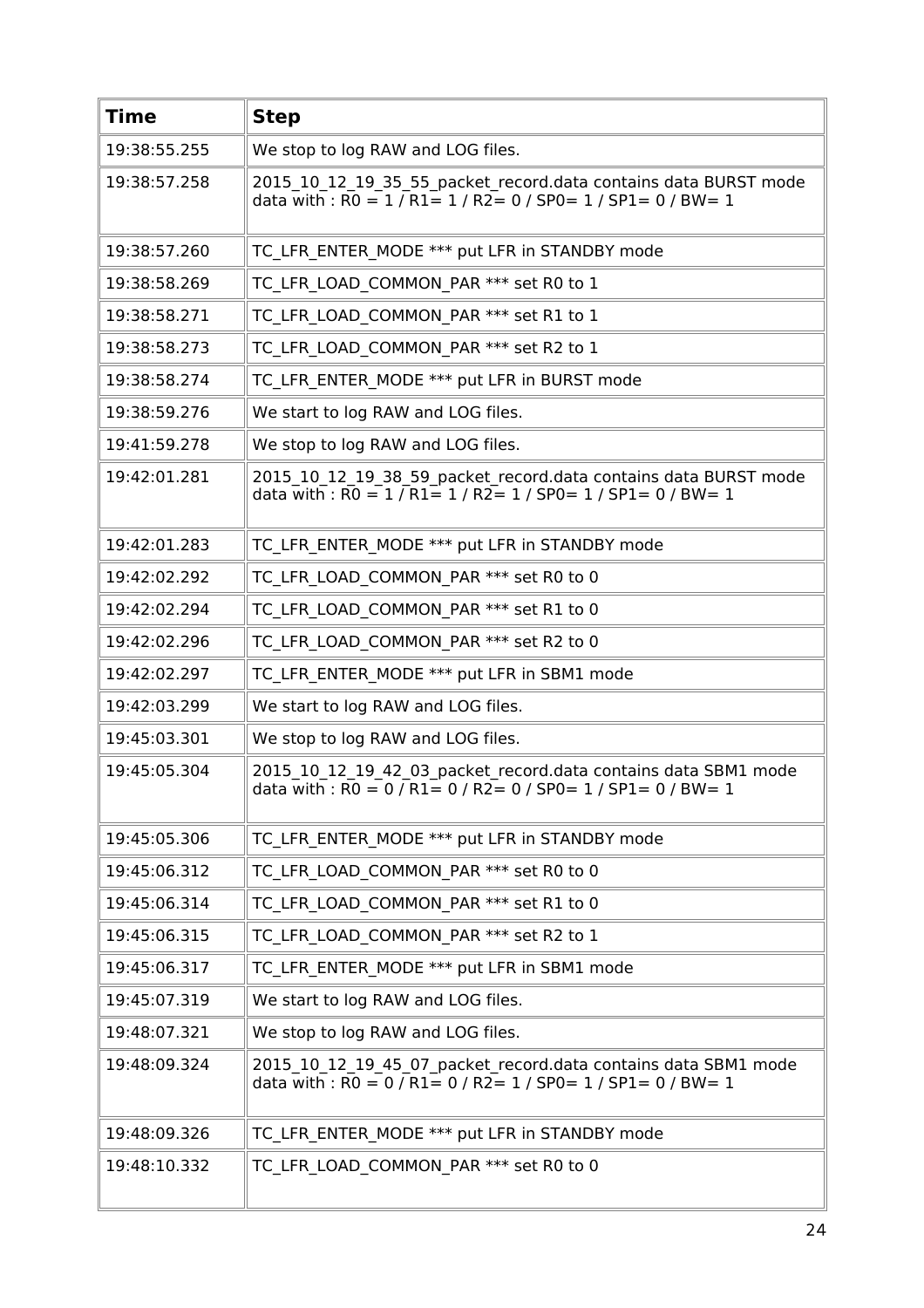| <b>Time</b>  | <b>Step</b>                                                                                                                                                                                             |
|--------------|---------------------------------------------------------------------------------------------------------------------------------------------------------------------------------------------------------|
| 19:48:10.334 | TC LFR LOAD COMMON PAR *** set R1 to 1                                                                                                                                                                  |
| 19:48:10.335 | TC LFR LOAD COMMON PAR *** set R2 to 0                                                                                                                                                                  |
| 19:48:10.337 | TC LFR ENTER MODE *** put LFR in SBM1 mode                                                                                                                                                              |
| 19:48:11.339 | We start to log RAW and LOG files.                                                                                                                                                                      |
| 19:51:11.341 | We stop to log RAW and LOG files.                                                                                                                                                                       |
| 19:51:13.344 | 2015 10 12 19 48 11 packet record.data contains data SBM1 mode<br>data with : $R0 = 0$ / $R1 = 1$ / $R2 = 0$ / SP0 = 1 / SP1 = 0 / BW = 1                                                               |
| 19:51:13.346 | TC LFR ENTER MODE *** put LFR in STANDBY mode                                                                                                                                                           |
| 19:51:14.356 | TC LFR LOAD COMMON PAR *** set R0 to 0                                                                                                                                                                  |
| 19:51:14.358 | TC LFR LOAD COMMON PAR *** set R1 to 1                                                                                                                                                                  |
| 19:51:14.360 | TC LFR LOAD COMMON PAR *** set R2 to 1                                                                                                                                                                  |
| 19:51:14.362 | TC LFR ENTER MODE *** put LFR in SBM1 mode                                                                                                                                                              |
| 19:51:15.363 | We start to log RAW and LOG files.                                                                                                                                                                      |
| 19:54:15.366 | We stop to log RAW and LOG files.                                                                                                                                                                       |
| 19:54:17.369 | 2015_10_12_19_51_15_packet_record.data contains data SBM1 mode<br>data with: $R0 = 0$ / $R1 = 1$ / $R2 = 1$ / $SP0 = 1$ / $SP1 = 0$ / $BW = 1$                                                          |
| 19:54:17.371 | TC LFR ENTER MODE *** put LFR in STANDBY mode                                                                                                                                                           |
| 19:54:18.378 | TC LFR LOAD COMMON PAR *** set R0 to 1                                                                                                                                                                  |
| 19:54:18.380 | TC LFR LOAD COMMON PAR *** set R1 to 0                                                                                                                                                                  |
| 19:54:18.382 | TC LFR LOAD COMMON PAR *** set R2 to 0                                                                                                                                                                  |
| 19:54:18.383 | TC LFR ENTER MODE *** put LFR in SBM1 mode                                                                                                                                                              |
| 19:54:19.385 | We start to log RAW and LOG files.                                                                                                                                                                      |
| 19:57:19.387 | We stop to log RAW and LOG files.                                                                                                                                                                       |
| 19:57:21.390 | 2015 10 12 19 54 19 packet record.data contains data SBM1 mode<br>data with : $\overline{RO} = 1 / \overline{R1} = 0 / \overline{R2} = 0 / \overline{SPO} = 1 / \overline{SPI} = 0 / \overline{BW} = 1$ |
| 19:57:21.392 | TC LFR ENTER MODE *** put LFR in STANDBY mode                                                                                                                                                           |
| 19:57:22.402 | TC LFR LOAD COMMON PAR *** set R0 to 1                                                                                                                                                                  |
| 19:57:22.404 | TC LFR LOAD COMMON PAR *** set R1 to 0                                                                                                                                                                  |
| 19:57:22.406 | TC LFR LOAD COMMON PAR *** set R2 to 1                                                                                                                                                                  |
| 19:57:22.407 | TC LFR ENTER MODE *** put LFR in SBM1 mode                                                                                                                                                              |
| 19:57:23.409 | We start to log RAW and LOG files.                                                                                                                                                                      |
| 20:00:23.411 | We stop to log RAW and LOG files.                                                                                                                                                                       |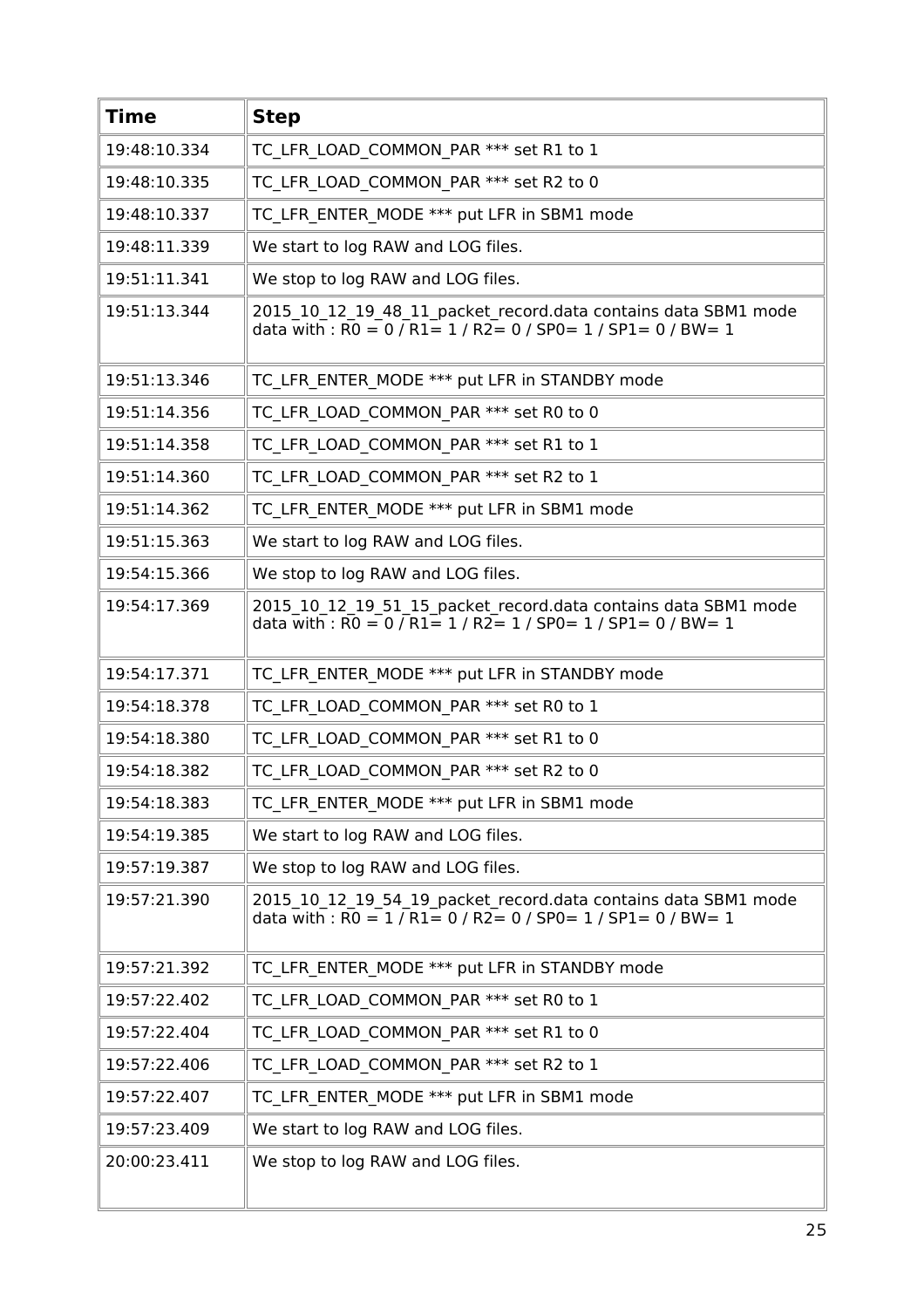| <b>Time</b>  | <b>Step</b>                                                                                                                                                                                             |
|--------------|---------------------------------------------------------------------------------------------------------------------------------------------------------------------------------------------------------|
| 20:00:25.414 | 2015 10 12 19 57 23 packet record.data contains data SBM1 mode<br>data with : $R0 = 1 / R1 = 0 / R2 = 1 / SPO = 1 / SPI = 0 / BW = 1$                                                                   |
| 20:00:25.416 | TC LFR ENTER MODE *** put LFR in STANDBY mode                                                                                                                                                           |
| 20:00:26.428 | TC LFR LOAD COMMON PAR *** set R0 to 1                                                                                                                                                                  |
| 20:00:26.430 | TC LFR LOAD COMMON PAR *** set R1 to 1                                                                                                                                                                  |
| 20:00:26.431 | TC LFR LOAD COMMON PAR *** set R2 to 0                                                                                                                                                                  |
| 20:00:26.433 | TC LFR ENTER MODE *** put LFR in SBM1 mode                                                                                                                                                              |
| 20:00:27.435 | We start to log RAW and LOG files.                                                                                                                                                                      |
| 20:03:27.437 | We stop to log RAW and LOG files.                                                                                                                                                                       |
| 20:03:29.440 | 2015_10_12_20_00_27_packet_record.data contains data SBM1 mode<br>data with : $R0 = 1 / R1 = 1 / R2 = 0 / SPO = 1 / SPL = 0 / BW = 1$                                                                   |
| 20:03:29.442 | TC LFR ENTER MODE *** put LFR in STANDBY mode                                                                                                                                                           |
| 20:03:30.449 | TC LFR LOAD COMMON PAR *** set R0 to 1                                                                                                                                                                  |
| 20:03:30.451 | TC LFR LOAD COMMON PAR *** set R1 to 1                                                                                                                                                                  |
| 20:03:30.453 | TC LFR LOAD COMMON PAR *** set R2 to 1                                                                                                                                                                  |
| 20:03:30.455 | TC LFR ENTER MODE *** put LFR in SBM1 mode                                                                                                                                                              |
| 20:03:31.456 | We start to log RAW and LOG files.                                                                                                                                                                      |
| 20:06:31.465 | We stop to log RAW and LOG files.                                                                                                                                                                       |
| 20:06:33.468 | 2015 10 12 20 03 31 packet record.data contains data SBM1 mode<br>data with : $\overline{RO} = 1 / \overline{R1} = 1 / \overline{R2} = 1 / \overline{SPO} = 1 / \overline{SPI} = 0 / \overline{BW} = 1$ |
| 20:06:33.470 | TC_LFR_ENTER_MODE *** put LFR in STANDBY mode                                                                                                                                                           |
| 20:06:34.478 | TC LFR LOAD COMMON PAR *** set R0 to 0                                                                                                                                                                  |
| 20:06:34.480 | TC LFR LOAD COMMON PAR *** set R1 to 0                                                                                                                                                                  |
| 20:06:34.482 | TC LFR LOAD COMMON PAR *** set R2 to 0                                                                                                                                                                  |
| 20:06:34.483 | TC LFR ENTER MODE *** put LFR in SBM2 mode                                                                                                                                                              |
| 20:06:35.485 | We start to log RAW and LOG files.                                                                                                                                                                      |
| 20:09:35.487 | We stop to log RAW and LOG files.                                                                                                                                                                       |
| 20:09:37.490 | 2015 10 12 20 06 35 packet record.data contains data SBM2 mode<br>data with : $\overline{RO} = 0 / \overline{R1} = 0 / \overline{R2} = 0 / \overline{SPO} = 1 / \overline{SPI} = 0 / \overline{BW} = 1$ |
| 20:09:37.492 | TC LFR ENTER MODE *** put LFR in STANDBY mode                                                                                                                                                           |
| 20:09:38.501 | TC LFR LOAD COMMON PAR *** set R0 to 0                                                                                                                                                                  |
| 20:09:38.502 | TC LFR LOAD COMMON PAR *** set R1 to 0                                                                                                                                                                  |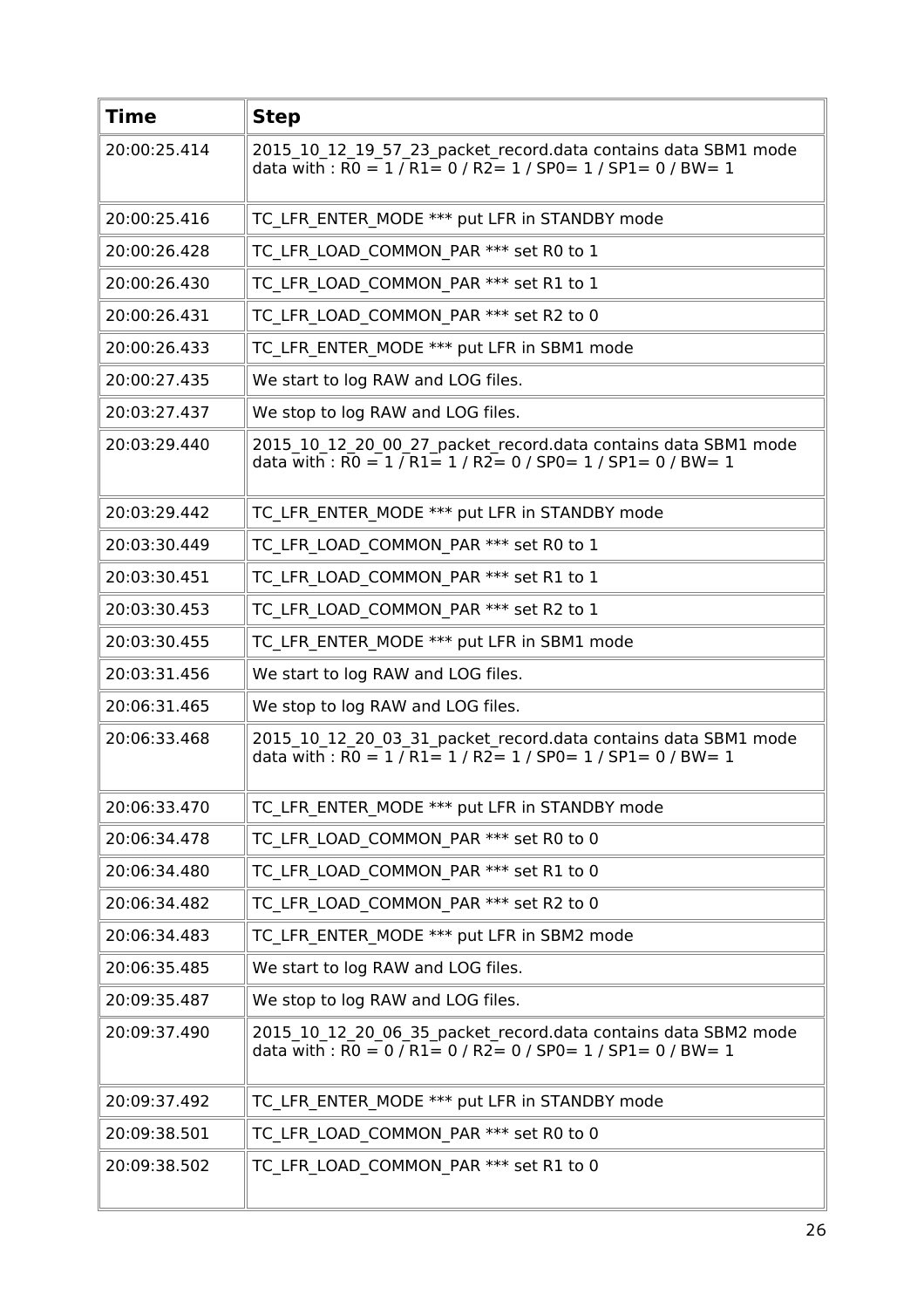| <b>Time</b>  | <b>Step</b>                                                                                                                                                                                             |
|--------------|---------------------------------------------------------------------------------------------------------------------------------------------------------------------------------------------------------|
| 20:09:38.504 | TC LFR LOAD COMMON PAR *** set R2 to 1                                                                                                                                                                  |
| 20:09:38.506 | TC LFR ENTER_MODE *** put LFR in SBM2 mode                                                                                                                                                              |
| 20:09:39.507 | We start to log RAW and LOG files.                                                                                                                                                                      |
| 20:12:39.509 | We stop to log RAW and LOG files.                                                                                                                                                                       |
| 20:12:41.512 | 2015 10 12 20 09 39 packet record.data contains data SBM2 mode<br>data with : $\overline{RO} = 0 / \overline{R1} = 0 / \overline{R2} = 1 / \overline{SPO} = 1 / \overline{SPI} = 0 / \overline{BW} = 1$ |
| 20:12:41.515 | TC LFR ENTER MODE *** put LFR in STANDBY mode                                                                                                                                                           |
| 20:12:42.524 | TC LFR LOAD COMMON PAR *** set R0 to 0                                                                                                                                                                  |
| 20:12:42.525 | TC LFR LOAD COMMON PAR *** set R1 to 1                                                                                                                                                                  |
| 20:12:42.527 | TC LFR LOAD COMMON PAR *** set R2 to 0                                                                                                                                                                  |
| 20:12:42.529 | TC LFR ENTER MODE *** put LFR in SBM2 mode                                                                                                                                                              |
| 20:12:43.530 | We start to log RAW and LOG files.                                                                                                                                                                      |
| 20:15:43.533 | We stop to log RAW and LOG files.                                                                                                                                                                       |
| 20:15:45.535 | 2015_10_12_20_12_43_packet_record.data contains data SBM2 mode<br>data with : R0 = 0 / R1 = 1 / R2 = 0 / SP0 = 1 / SP1 = 0 / BW = 1                                                                     |
| 20:15:45.538 | TC LFR ENTER MODE *** put LFR in STANDBY mode                                                                                                                                                           |
| 20:15:46.547 | TC LFR LOAD COMMON PAR *** set R0 to 0                                                                                                                                                                  |
| 20:15:46.549 | TC LFR LOAD COMMON PAR *** set R1 to 1                                                                                                                                                                  |
| 20:15:46.551 | TC LFR LOAD COMMON PAR *** set R2 to 1                                                                                                                                                                  |
| 20:15:46.552 | TC LFR ENTER MODE *** put LFR in SBM2 mode                                                                                                                                                              |
| 20:15:47.554 | We start to log RAW and LOG files.                                                                                                                                                                      |
| 20:18:47.556 | We stop to log RAW and LOG files.                                                                                                                                                                       |
| 20:18:49.559 | 2015 10 12 20 15 47 packet record.data contains data SBM2 mode<br>data with : $\overline{RO} = 0 / \overline{R1} = 1 / \overline{R2} = 1 / \overline{SPO} = 1 / \overline{SPI} = 0 / \overline{BW} = 1$ |
| 20:18:49.561 | TC LFR ENTER MODE *** put LFR in STANDBY mode                                                                                                                                                           |
| 20:18:50.569 | TC LFR LOAD COMMON PAR *** set R0 to 1                                                                                                                                                                  |
| 20:18:50.571 | TC LFR LOAD COMMON PAR *** set R1 to 0                                                                                                                                                                  |
| 20:18:50.572 | TC LFR LOAD COMMON PAR *** set R2 to 0                                                                                                                                                                  |
| 20:18:50.574 | TC LFR ENTER MODE *** put LFR in SBM2 mode                                                                                                                                                              |
| 20:18:51.576 | We start to log RAW and LOG files.                                                                                                                                                                      |
| 20:21:51.578 | We stop to log RAW and LOG files.                                                                                                                                                                       |
| 20:21:53.581 | 2015 10 12 20 18 51 packet record.data contains data SBM2 mode<br>data with : $R0 = 1 / R1 = 0 / R2 = 0 / SPO = 1 / SPI = 0 / BW = 1$                                                                   |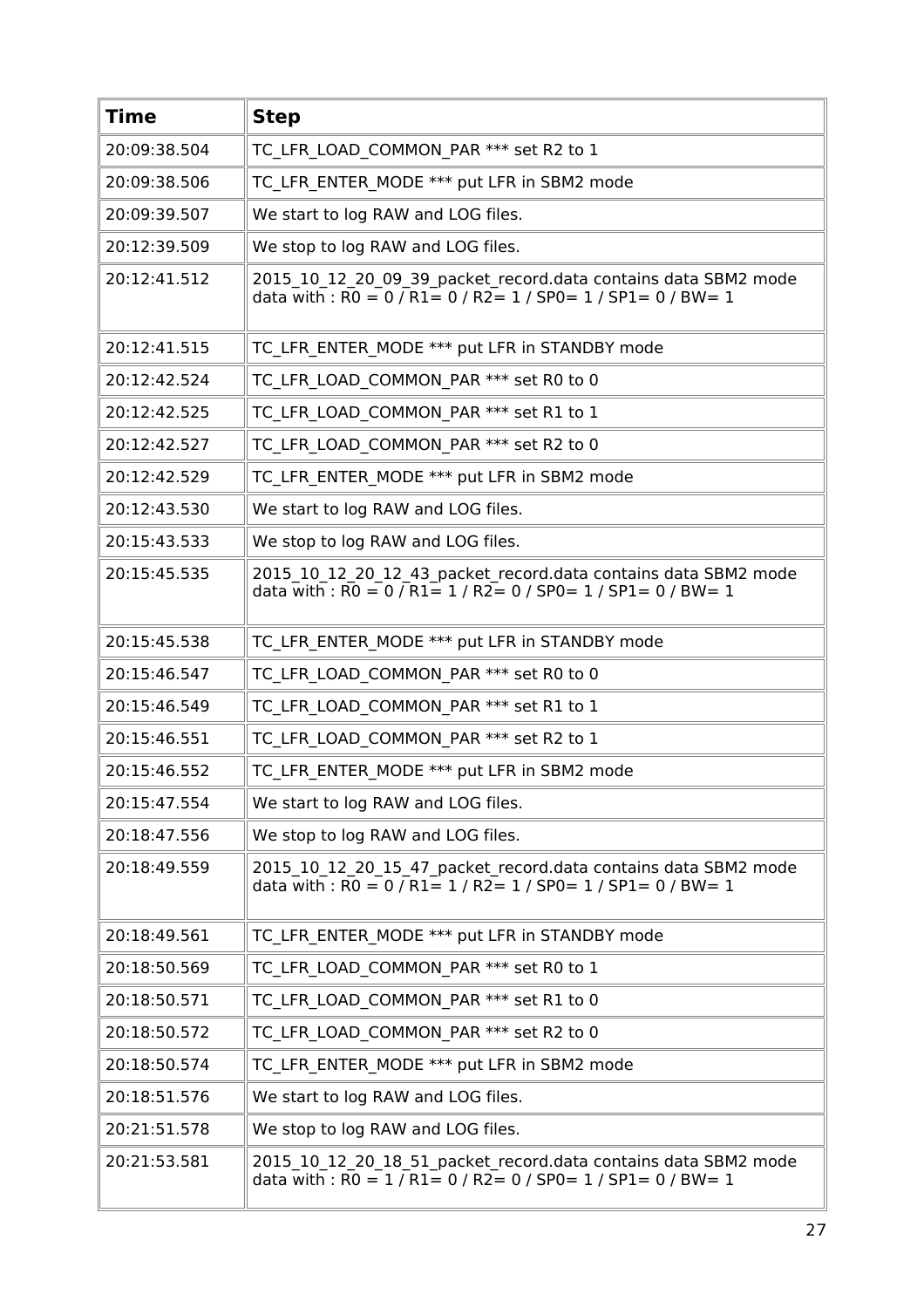| <b>Time</b>  | <b>Step</b>                                                                                                                                                                                             |
|--------------|---------------------------------------------------------------------------------------------------------------------------------------------------------------------------------------------------------|
|              |                                                                                                                                                                                                         |
| 20:21:53.583 | TC LFR ENTER MODE *** put LFR in STANDBY mode                                                                                                                                                           |
| 20:21:54.593 | TC LFR LOAD COMMON PAR *** set R0 to 1                                                                                                                                                                  |
| 20:21:54.595 | TC LFR LOAD COMMON_PAR *** set R1 to 0                                                                                                                                                                  |
| 20:21:54.597 | TC LFR LOAD COMMON PAR *** set R2 to 1                                                                                                                                                                  |
| 20:21:54.598 | TC LFR ENTER MODE *** put LFR in SBM2 mode                                                                                                                                                              |
| 20:21:55.600 | We start to log RAW and LOG files.                                                                                                                                                                      |
| 20:24:55.602 | We stop to log RAW and LOG files.                                                                                                                                                                       |
| 20:24:57.605 | 2015 10 12 20 21 55 packet record.data contains data SBM2 mode<br>data with : $R0 = 1/R1 = 0/R2 = 1/SP0 = 1/SP1 = 0/BW = 1$                                                                             |
| 20:24:57.607 | TC LFR ENTER MODE *** put LFR in STANDBY mode                                                                                                                                                           |
| 20:24:58.615 | TC LFR LOAD COMMON_PAR *** set R0 to 1                                                                                                                                                                  |
| 20:24:58.616 | TC LFR LOAD COMMON PAR *** set R1 to 1                                                                                                                                                                  |
| 20:24:58.618 | TC LFR LOAD COMMON PAR *** set R2 to 0                                                                                                                                                                  |
| 20:24:58.620 | TC LFR ENTER MODE *** put LFR in SBM2 mode                                                                                                                                                              |
| 20:24:59.622 | We start to log RAW and LOG files.                                                                                                                                                                      |
| 20:27:59.624 | We stop to log RAW and LOG files.                                                                                                                                                                       |
| 20:28:01.627 | 2015_10_12_20_24_59_packet_record.data contains data SBM2 mode<br>data with : $R0 = 1/R1 = 1/R2 = 0/SPO = 1/SP1 = 0/BW = 1$                                                                             |
| 20:28:01.629 | TC LFR ENTER MODE *** put LFR in STANDBY mode                                                                                                                                                           |
| 20:28:02.637 | TC LFR LOAD COMMON PAR *** set R0 to 1                                                                                                                                                                  |
| 20:28:02.639 | TC LFR LOAD COMMON PAR *** set R1 to 1                                                                                                                                                                  |
| 20:28:02.641 | TC LFR LOAD COMMON PAR *** set R2 to 1                                                                                                                                                                  |
| 20:28:02.643 | TC LFR ENTER MODE *** put LFR in SBM2 mode                                                                                                                                                              |
| 20:28:03.644 | We start to log RAW and LOG files.                                                                                                                                                                      |
| 20:31:03.646 | We stop to log RAW and LOG files.                                                                                                                                                                       |
| 20:31:05.649 | 2015_10_12_20_28_03_packet_record.data contains data SBM2 mode<br>data with : $\overline{RO} = 1 / \overline{R1} = 1 / \overline{R2} = 1 / \overline{SPO} = 1 / \overline{SPI} = 0 / \overline{BW} = 1$ |
| 20:31:05.652 | TC LFR ENTER MODE *** put LFR in STANDBY mode                                                                                                                                                           |
| 20:31:06.660 | TC LFR LOAD COMMON PAR *** set BW to 1                                                                                                                                                                  |
| 20:31:06.662 | TC LFR LOAD COMMON PAR *** set SP0 to 1                                                                                                                                                                 |
| 20:31:06.664 | TC_LFR_LOAD_COMMON_PAR *** set SP1 to 1                                                                                                                                                                 |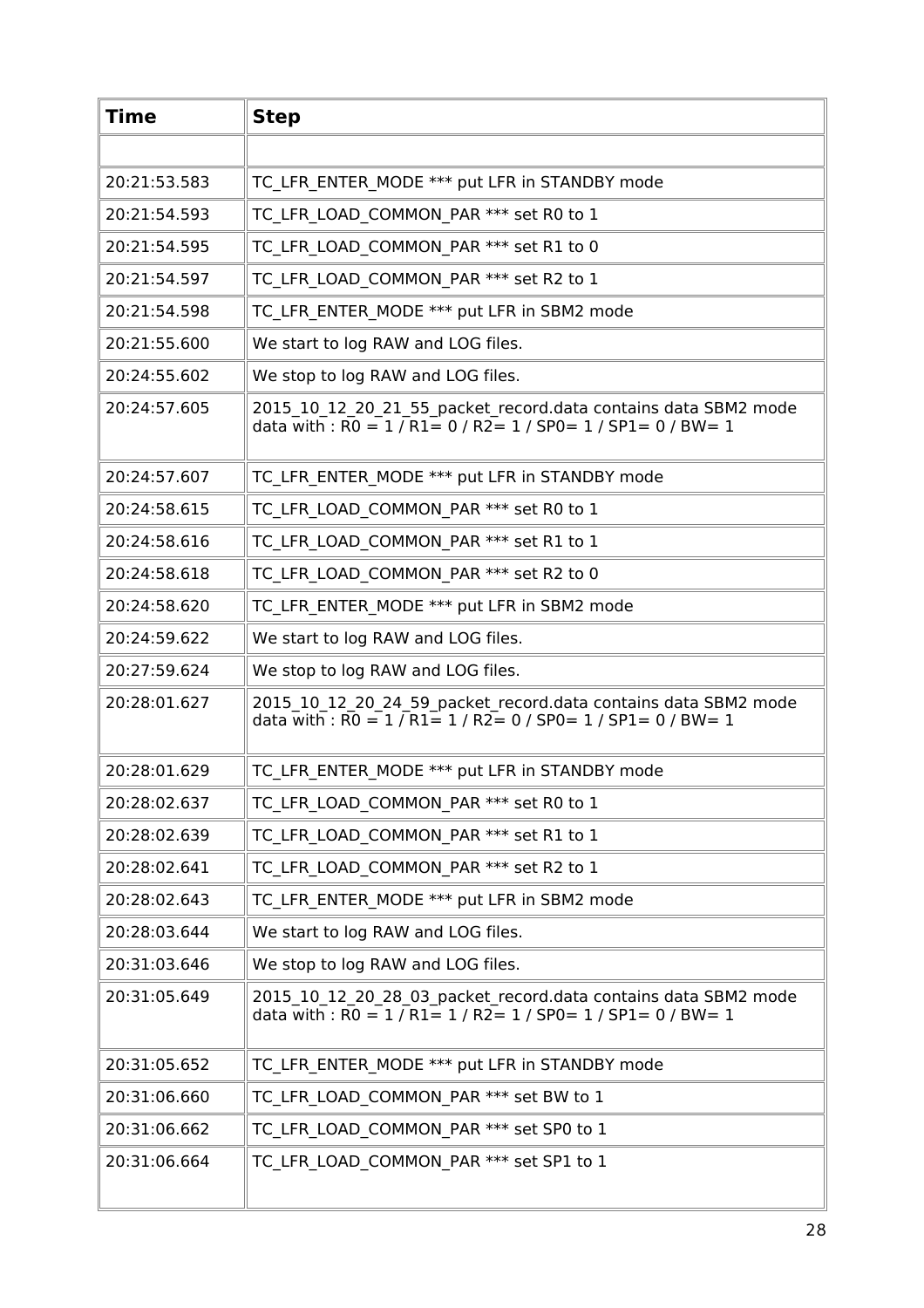| <b>Time</b>  | <b>Step</b>                                                                                                                                       |
|--------------|---------------------------------------------------------------------------------------------------------------------------------------------------|
| 20:31:06.666 | TC_LFR_LOAD_COMMON_PAR *** set R0 to 0                                                                                                            |
| 20:31:06.667 | TC LFR LOAD COMMON PAR *** set R1 to 0                                                                                                            |
| 20:31:06.669 | TC LFR LOAD COMMON PAR *** set R2 to 0                                                                                                            |
| 20:31:06.671 | TC LFR ENTER MODE *** put LFR in NORMAL mode                                                                                                      |
| 20:31:07.672 | We start to log RAW and LOG files.                                                                                                                |
| 20:34:07.675 | We stop to log RAW and LOG files.                                                                                                                 |
| 20:34:09.678 | 2015_10_12_20_31_07_packet_record.data contains data NORMAL<br>mode data with : $R0 = 0$ / $R1 = 0$ / $R2 = 0$ / $SP0 = 1$ / $SP1 = 1$ / $BW = 1$ |
| 20:34:09.680 | TC LFR ENTER MODE *** put LFR in STANDBY mode                                                                                                     |
| 20:34:10.694 | TC_LFR_LOAD_COMMON_PAR *** set R0 to 0                                                                                                            |
| 20:34:10.696 | TC LFR LOAD_COMMON_PAR *** set R1 to 0                                                                                                            |
| 20:34:10.698 | TC LFR LOAD COMMON PAR *** set R2 to 1                                                                                                            |
| 20:34:10.699 | TC LFR ENTER MODE *** put LFR in NORMAL mode                                                                                                      |
| 20:34:11.701 | We start to log RAW and LOG files.                                                                                                                |
| 20:37:11.703 | We stop to log RAW and LOG files.                                                                                                                 |
| 20:37:13.706 | 2015_10_12_20_34_11_packet_record.data contains data NORMAL<br>mode data with : $R0 = 0$ / $R1 = 0$ / $R2 = 1$ / $SP0 = 1$ / $SP1 = 1$ / $BW = 1$ |
| 20:37:13.709 | TC LFR ENTER MODE *** put LFR in STANDBY mode                                                                                                     |
| 20:37:14.718 | TC LFR LOAD COMMON PAR *** set R0 to 0                                                                                                            |
| 20:37:14.720 | TC_LFR_LOAD_COMMON_PAR *** set R1 to 1                                                                                                            |
| 20:37:14.722 | TC LFR LOAD COMMON PAR *** set R2 to 0                                                                                                            |
| 20:37:14.724 | TC LFR ENTER MODE *** put LFR in NORMAL mode                                                                                                      |
| 20:37:15.725 | We start to log RAW and LOG files.                                                                                                                |
| 20:40:15.727 | We stop to log RAW and LOG files.                                                                                                                 |
| 20:40:17.730 | 2015 10 12 20 37 15 packet record.data contains data NORMAL<br>mode data with : $R0 = 0$ / $R1 = 1$ / $R2 = 0$ / $SP0 = 1$ / $SP1 = 1$ / $BW = 1$ |
| 20:40:17.733 | TC LFR ENTER MODE *** put LFR in STANDBY mode                                                                                                     |
| 20:40:18.740 | TC LFR LOAD COMMON PAR *** set R0 to 0                                                                                                            |
| 20:40:18.741 | TC LFR LOAD COMMON PAR *** set R1 to 1                                                                                                            |
| 20:40:18.743 | TC LFR LOAD COMMON PAR *** set R2 to 1                                                                                                            |
| 20:40:18.745 | TC LFR ENTER MODE *** put LFR in NORMAL mode                                                                                                      |
| 20:40:19.746 | We start to log RAW and LOG files.                                                                                                                |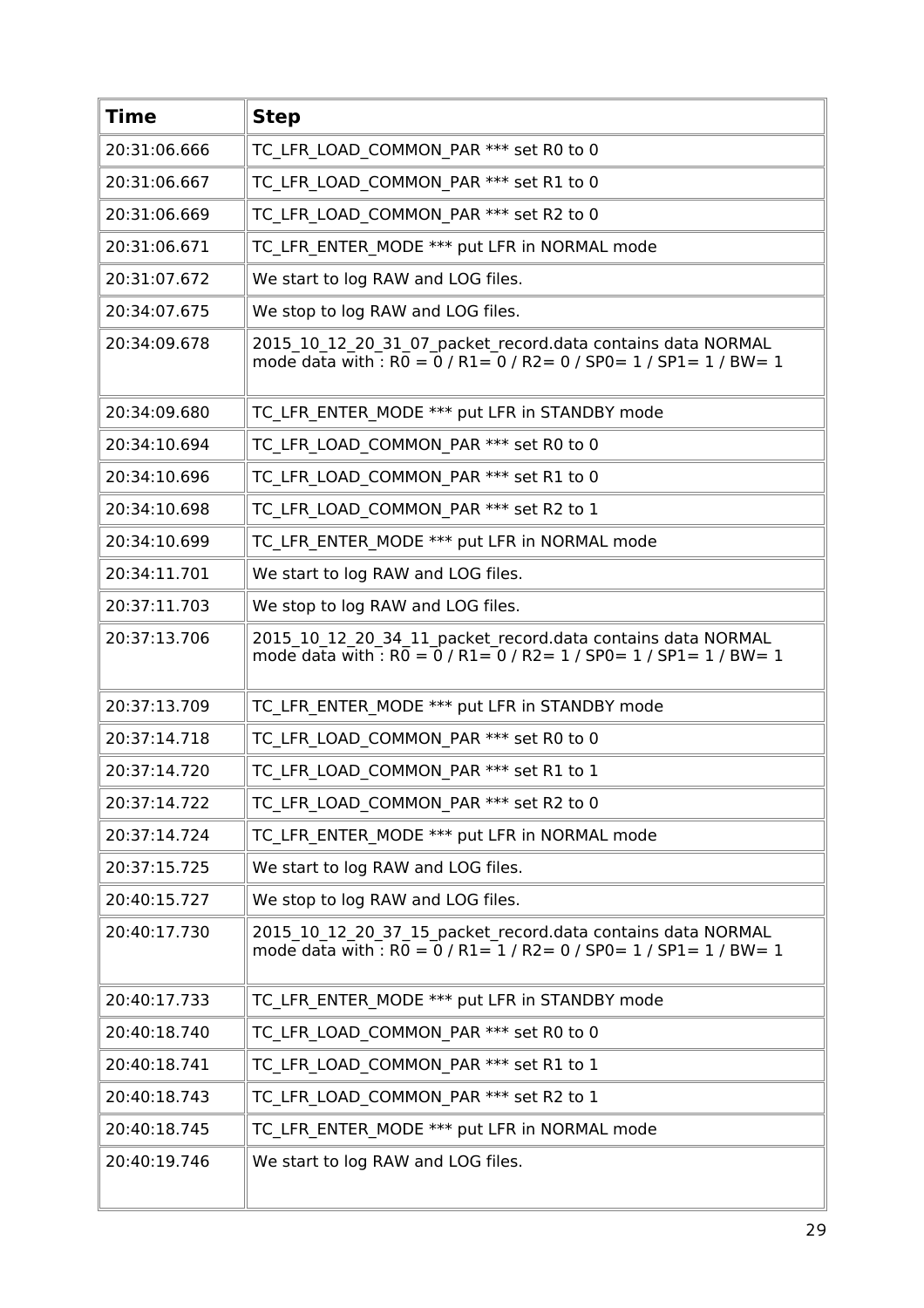| <b>Time</b>  | <b>Step</b>                                                                                                                                                                    |
|--------------|--------------------------------------------------------------------------------------------------------------------------------------------------------------------------------|
| 20:43:19.749 | We stop to log RAW and LOG files.                                                                                                                                              |
| 20:43:21.752 | 2015 10 12 20 40 19 packet record.data contains data NORMAL<br>mode data with : $R0 = 0$ / $R1 = 1$ / $R2 = 1$ / $SP0 = 1$ / $SP1 = 1$ / $BW = 1$                              |
| 20:43:21.754 | TC LFR ENTER MODE *** put LFR in STANDBY mode                                                                                                                                  |
| 20:43:22.762 | TC LFR LOAD COMMON PAR *** set R0 to 1                                                                                                                                         |
| 20:43:22.764 | TC LFR LOAD COMMON PAR *** set R1 to 0                                                                                                                                         |
| 20:43:22.766 | TC LFR LOAD COMMON PAR *** set R2 to 0                                                                                                                                         |
| 20:43:22.767 | TC LFR ENTER MODE *** put LFR in NORMAL mode                                                                                                                                   |
| 20:43:23.769 | We start to log RAW and LOG files.                                                                                                                                             |
| 20:46:23.771 | We stop to log RAW and LOG files.                                                                                                                                              |
| 20:46:25.774 | 2015_10_12_20_43_23_packet_record.data contains data NORMAL<br>mode data with : R0 = 1 / R1= 0 / R2= 0 / SP0= 1 / SP1= 1 / BW= 1                                               |
| 20:46:25.777 | TC LFR ENTER MODE *** put LFR in STANDBY mode                                                                                                                                  |
| 20:46:26.785 | TC LFR LOAD COMMON PAR *** set R0 to 1                                                                                                                                         |
| 20:46:26.787 | TC LFR LOAD_COMMON_PAR *** set R1 to 0                                                                                                                                         |
| 20:46:26.789 | TC LFR LOAD COMMON PAR *** set R2 to 1                                                                                                                                         |
| 20:46:26.791 | TC LFR ENTER MODE *** put LFR in NORMAL mode                                                                                                                                   |
| 20:46:27.792 | We start to log RAW and LOG files.                                                                                                                                             |
| 20:49:27.794 | We stop to log RAW and LOG files.                                                                                                                                              |
| 20:49:29.798 | 2015 10 12 20 46 27 packet record.data contains data NORMAL<br>mode data with : $R0 = 1 / R1 = 0 / R2 = 1 / SPO = 1 / SPI = 1 / BW = 1$                                        |
| 20:49:29.800 | TC LFR ENTER MODE *** put LFR in STANDBY mode                                                                                                                                  |
| 20:49:30.808 | TC LFR LOAD COMMON PAR *** set R0 to 1                                                                                                                                         |
| 20:49:30.810 | TC LFR LOAD COMMON PAR *** set R1 to 1                                                                                                                                         |
| 20:49:30.812 | TC_LFR_LOAD_COMMON_PAR *** set R2 to 0                                                                                                                                         |
| 20:49:30.813 | TC LFR ENTER MODE *** put LFR in NORMAL mode                                                                                                                                   |
| 20:49:31.815 | We start to log RAW and LOG files.                                                                                                                                             |
| 20:52:31.817 | We stop to log RAW and LOG files.                                                                                                                                              |
| 20:52:33.820 | 2015_10_12_20_49_31_packet_record.data contains data NORMAL<br>mode data with $\cdot$ : R $\overline{0} = \overline{1}$ / R1= $\overline{1}$ / R2= 0 / SP0= 1 / SP1= 1 / BW= 1 |
| 20:52:33.823 | TC LFR ENTER MODE *** put LFR in STANDBY mode                                                                                                                                  |
| 20:52:34.830 | TC LFR LOAD COMMON PAR *** set R0 to 1                                                                                                                                         |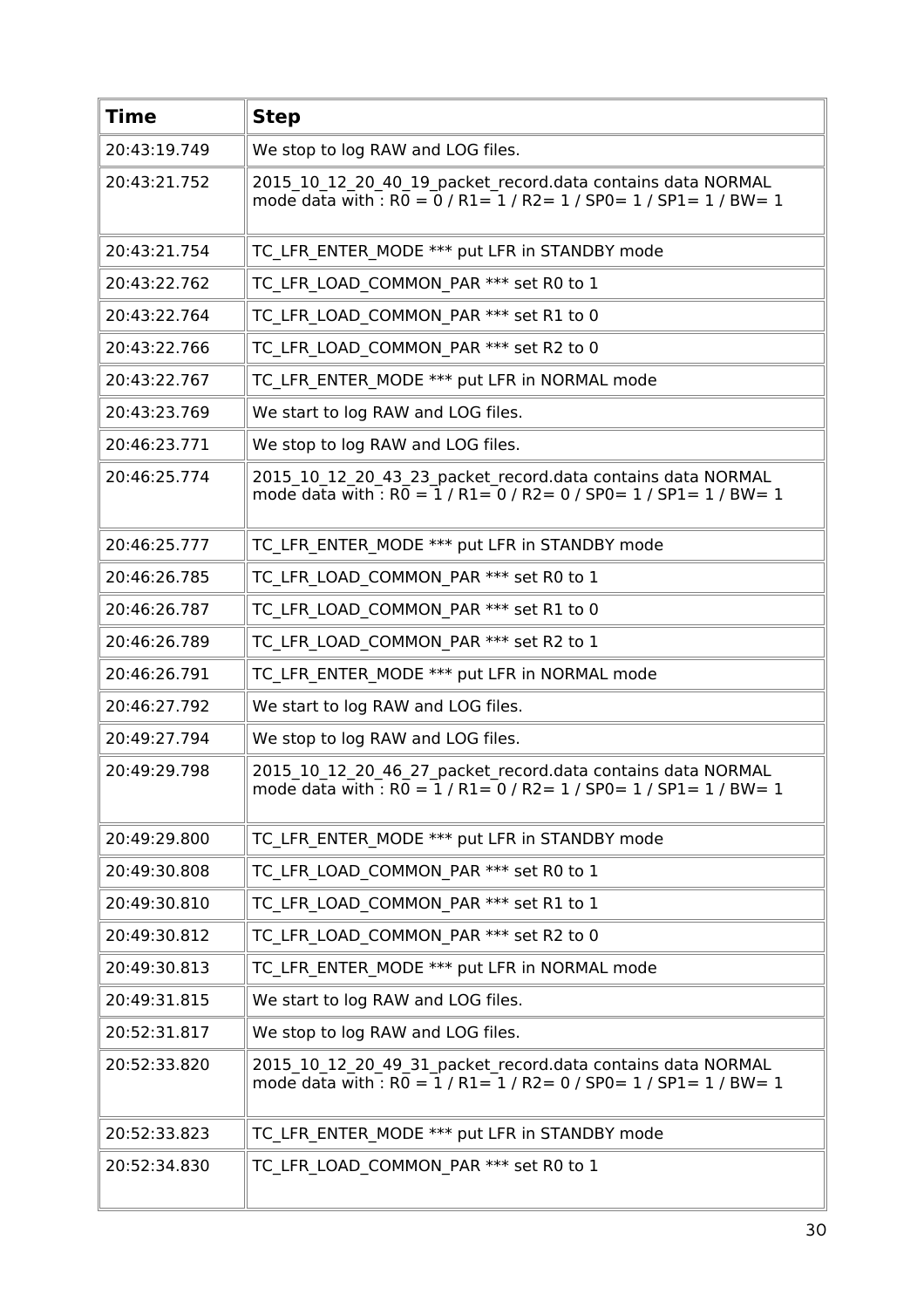| <b>Time</b>  | <b>Step</b>                                                                                                                                                                                              |
|--------------|----------------------------------------------------------------------------------------------------------------------------------------------------------------------------------------------------------|
| 20:52:34.832 | TC LFR LOAD COMMON PAR *** set R1 to 1                                                                                                                                                                   |
| 20:52:34.834 | TC LFR LOAD COMMON PAR *** set R2 to 1                                                                                                                                                                   |
| 20:52:34.836 | TC LFR ENTER MODE *** put LFR in NORMAL mode                                                                                                                                                             |
| 20:52:35.837 | We start to log RAW and LOG files.                                                                                                                                                                       |
| 20:55:35.840 | We stop to log RAW and LOG files.                                                                                                                                                                        |
| 20:55:37.843 | 2015 10 12 20 52 35 packet record.data contains data NORMAL<br>mode data with : R0 = $1/R1 = 1/R2 = 1/SPO = 1/SPI = 1/BW = 1$                                                                            |
| 20:55:37.845 | TC LFR ENTER MODE *** put LFR in STANDBY mode                                                                                                                                                            |
| 20:55:38.853 | TC LFR LOAD COMMON PAR *** set R0 to 0                                                                                                                                                                   |
| 20:55:38.855 | TC LFR LOAD COMMON PAR *** set R1 to 0                                                                                                                                                                   |
| 20:55:38.857 | TC_LFR_LOAD_COMMON_PAR *** set R2 to 0                                                                                                                                                                   |
| 20:55:38.859 | TC LFR ENTER MODE *** put LFR in BURST mode                                                                                                                                                              |
| 20:55:39.860 | We start to log RAW and LOG files.                                                                                                                                                                       |
| 20:58:39.862 | We stop to log RAW and LOG files.                                                                                                                                                                        |
| 20:58:41.866 | 2015 10 12 20 55 39 packet record.data contains data BURST mode<br>data with : $\overline{RO} = 0 / \overline{R1} = 0 / \overline{R2} = 0 / \overline{SPO} = 1 / \overline{SPI} = 1 / \overline{BW} = 1$ |
| 20:58:41.868 | TC LFR ENTER MODE *** put LFR in STANDBY mode                                                                                                                                                            |
| 20:58:42.876 | TC LFR LOAD COMMON PAR *** set R0 to 0                                                                                                                                                                   |
| 20:58:42.878 | TC LFR LOAD COMMON PAR *** set R1 to 0                                                                                                                                                                   |
| 20:58:42.880 | TC LFR LOAD COMMON PAR *** set R2 to 1                                                                                                                                                                   |
| 20:58:42.881 | TC LFR ENTER MODE *** put LFR in BURST mode                                                                                                                                                              |
| 20:58:43.883 | We start to log RAW and LOG files.                                                                                                                                                                       |
| 21:01:43.885 | We stop to log RAW and LOG files.                                                                                                                                                                        |
| 21:01:45.888 | 2015_10_12_20_58_43_packet_record.data contains data BURST mode<br>data with: $R0 = 0$ / $R1 = 0$ / $R2 = 1$ / SP0 = 1 / SP1 = 1 / BW = 1                                                                |
| 21:01:45.891 | TC LFR ENTER MODE *** put LFR in STANDBY mode                                                                                                                                                            |
| 21:01:46.899 | TC LFR LOAD_COMMON_PAR *** set R0 to 0                                                                                                                                                                   |
| 21:01:46.901 | TC LFR LOAD COMMON PAR *** set R1 to 1                                                                                                                                                                   |
| 21:01:46.903 | TC LFR LOAD COMMON PAR *** set R2 to 0                                                                                                                                                                   |
| 21:01:46.905 | TC LFR ENTER MODE *** put LFR in BURST mode                                                                                                                                                              |
| 21:01:47.906 | We start to log RAW and LOG files.                                                                                                                                                                       |
| 21:04:47.908 | We stop to log RAW and LOG files.                                                                                                                                                                        |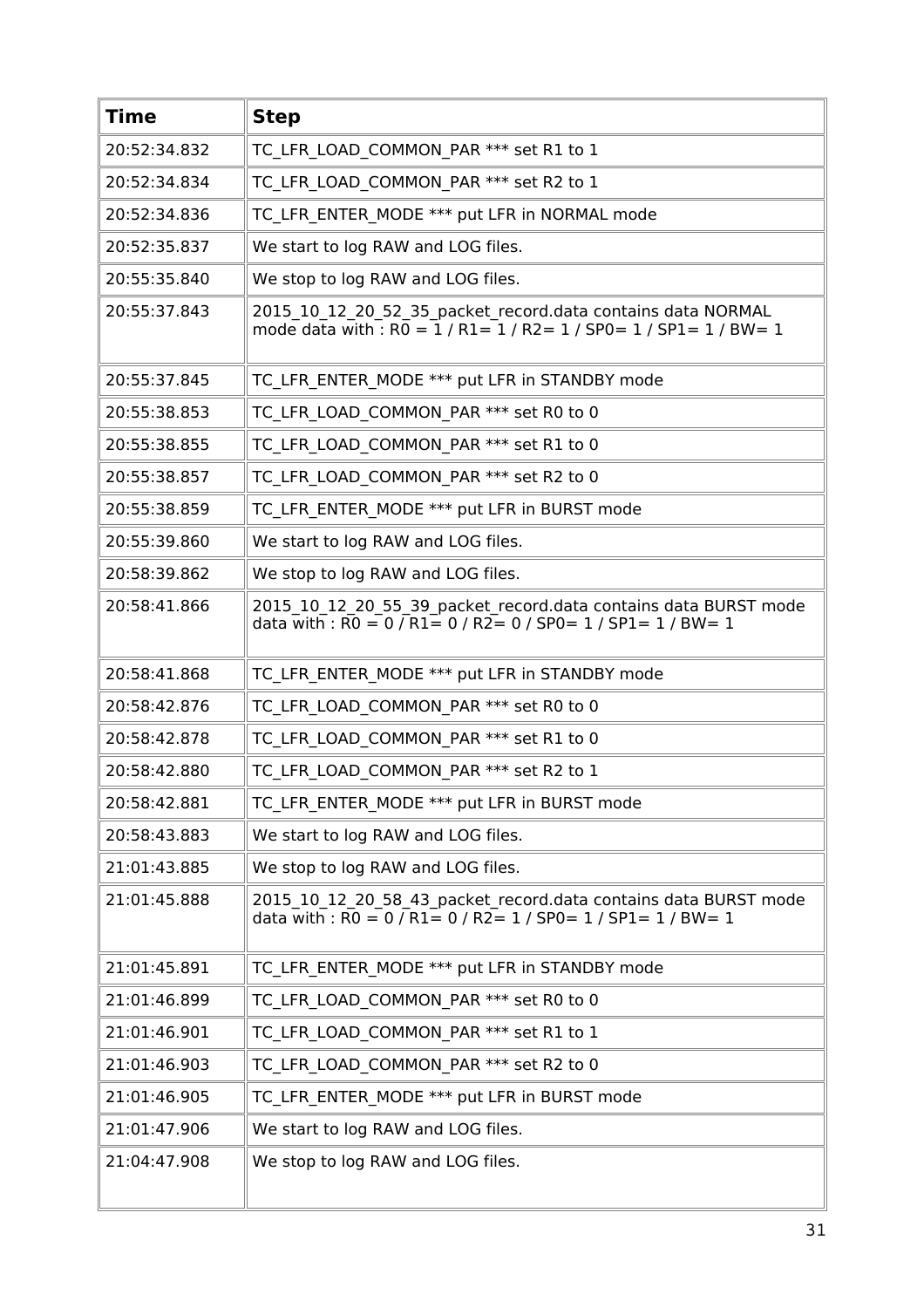| <b>Time</b>  | <b>Step</b>                                                                                                                                                                                              |
|--------------|----------------------------------------------------------------------------------------------------------------------------------------------------------------------------------------------------------|
| 21:04:49.912 | 2015 10 12 21 01 47 packet record.data contains data BURST mode<br>data with : $R0 = 0$ / $R1 = 1$ / $R2 = 0$ / $SP0 = 1$ / $SP1 = 1$ / $BW = 1$                                                         |
| 21:04:49.914 | TC LFR ENTER MODE *** put LFR in STANDBY mode                                                                                                                                                            |
| 21:04:50.923 | TC LFR LOAD COMMON PAR *** set R0 to 0                                                                                                                                                                   |
| 21:04:50.925 | TC LFR LOAD COMMON PAR *** set R1 to 1                                                                                                                                                                   |
| 21:04:50.927 | TC LFR LOAD COMMON PAR *** set R2 to 1                                                                                                                                                                   |
| 21:04:50.928 | TC LFR ENTER MODE *** put LFR in BURST mode                                                                                                                                                              |
| 21:04:51.930 | We start to log RAW and LOG files.                                                                                                                                                                       |
| 21:07:51.932 | We stop to log RAW and LOG files.                                                                                                                                                                        |
| 21:07:53.936 | 2015_10_12_21_04_51_packet_record.data contains data BURST mode<br>data with : $R0 = 0$ / $R1 = 1$ / $R2 = 1$ / $SP0 = 1$ / $SP1 = 1$ / $BW = 1$                                                         |
| 21:07:53.938 | TC LFR ENTER MODE *** put LFR in STANDBY mode                                                                                                                                                            |
| 21:07:54.945 | TC LFR LOAD COMMON PAR *** set R0 to 1                                                                                                                                                                   |
| 21:07:54.946 | TC_LFR_LOAD_COMMON_PAR *** set R1 to 0                                                                                                                                                                   |
| 21:07:54.948 | TC LFR LOAD COMMON PAR *** set R2 to 0                                                                                                                                                                   |
| 21:07:54.950 | TC LFR ENTER MODE *** put LFR in BURST mode                                                                                                                                                              |
| 21:07:55.952 | We start to log RAW and LOG files.                                                                                                                                                                       |
| 21:10:55.954 | We stop to log RAW and LOG files.                                                                                                                                                                        |
| 21:10:57.957 | 2015 10 12 21 07 55 packet record.data contains data BURST mode<br>data with : $\overline{RO} = 1 / \overline{R1} = 0 / R2 = 0 / SPO = 1 / SP1 = 1 / BW = 1$                                             |
| 21:10:57.959 | TC LFR ENTER MODE *** put LFR in STANDBY mode                                                                                                                                                            |
| 21:10:58.972 | TC LFR LOAD COMMON PAR *** set R0 to 1                                                                                                                                                                   |
| 21:10:58.974 | TC LFR LOAD COMMON PAR *** set R1 to 0                                                                                                                                                                   |
| 21:10:58.976 | TC LFR LOAD COMMON PAR *** set R2 to 1                                                                                                                                                                   |
| 21:10:58.978 | TC LFR ENTER MODE *** put LFR in BURST mode                                                                                                                                                              |
| 21:10:59.979 | We start to log RAW and LOG files.                                                                                                                                                                       |
| 21:13:59.982 | We stop to log RAW and LOG files.                                                                                                                                                                        |
| 21:14:01.985 | 2015 10 12 21 10 59 packet record.data contains data BURST mode<br>data with : $\overline{RO} = 1 / \overline{R1} = 0 / \overline{R2} = 1 / \overline{SPO} = 1 / \overline{SPI} = 1 / \overline{BW} = 1$ |
| 21:14:01.987 | TC LFR ENTER MODE *** put LFR in STANDBY mode                                                                                                                                                            |
| 21:14:02.994 | TC LFR LOAD COMMON PAR *** set R0 to 1                                                                                                                                                                   |
| 21:14:02.996 | TC LFR LOAD COMMON PAR *** set R1 to 1                                                                                                                                                                   |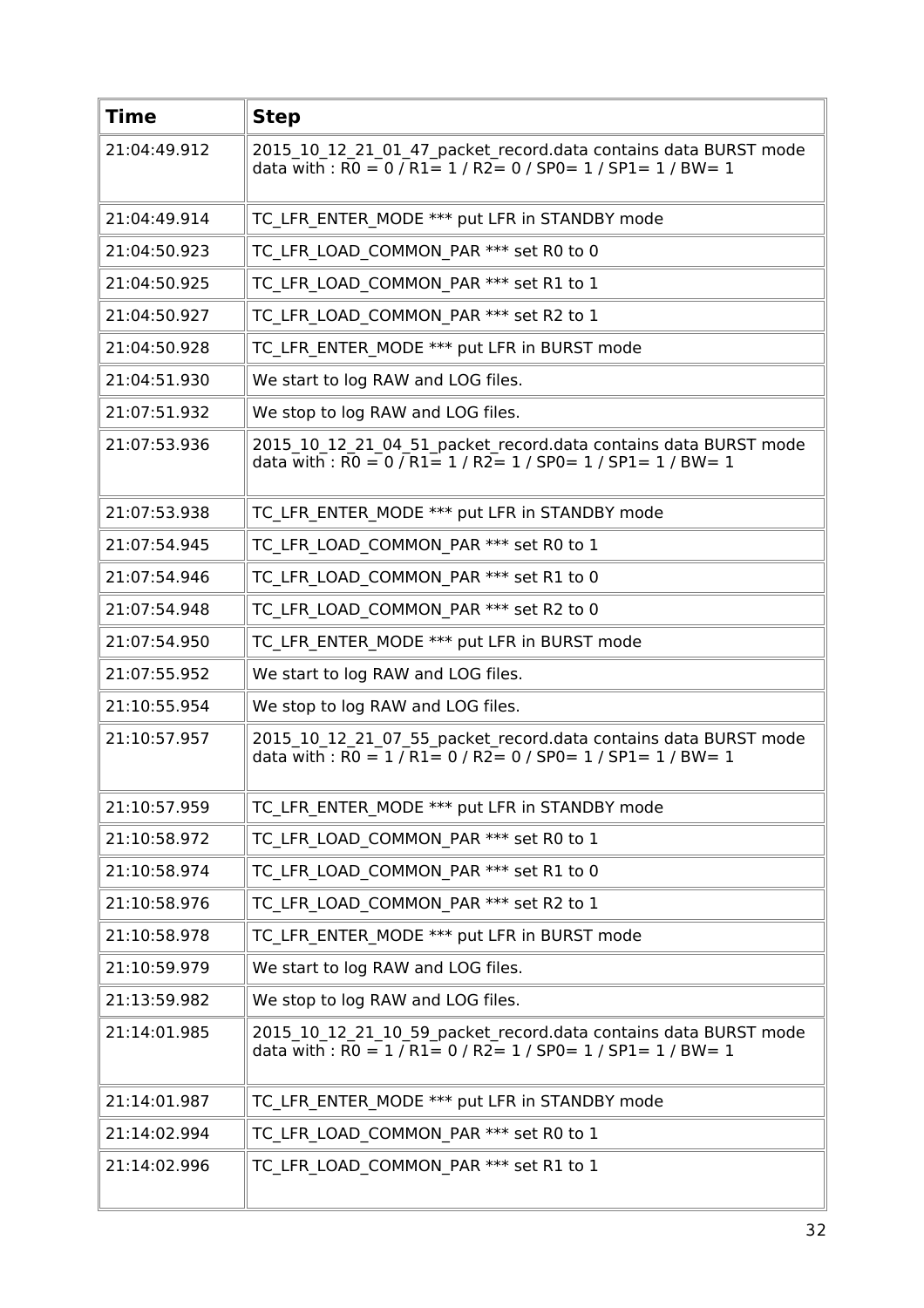| <b>Time</b>  | <b>Step</b>                                                                                                                                                                                             |
|--------------|---------------------------------------------------------------------------------------------------------------------------------------------------------------------------------------------------------|
| 21:14:02.997 | TC LFR LOAD COMMON PAR *** set R2 to 0                                                                                                                                                                  |
| 21:14:02.999 | TC LFR ENTER MODE *** put LFR in BURST mode                                                                                                                                                             |
| 21:14:04.1   | We start to log RAW and LOG files.                                                                                                                                                                      |
| 21:17:04.3   | We stop to log RAW and LOG files.                                                                                                                                                                       |
| 21:17:06.6   | 2015 10 12 21 14 04 packet record.data contains data BURST mode<br>data with: $R0 = 1 / R1 = 1 / R2 = 0 / SP0 = 1 / SP1 = 1 / BW = 1$                                                                   |
| 21:17:06.9   | TC LFR ENTER MODE *** put LFR in STANDBY mode                                                                                                                                                           |
| 21:17:07.22  | TC LFR LOAD COMMON PAR *** set R0 to 1                                                                                                                                                                  |
| 21:17:07.24  | TC LFR LOAD COMMON PAR *** set R1 to 1                                                                                                                                                                  |
| 21:17:07.26  | TC LFR LOAD COMMON PAR *** set R2 to 1                                                                                                                                                                  |
| 21:17:07.28  | TC LFR ENTER MODE *** put LFR in BURST mode                                                                                                                                                             |
| 21:17:08.30  | We start to log RAW and LOG files.                                                                                                                                                                      |
| 21:20:08.32  | We stop to log RAW and LOG files.                                                                                                                                                                       |
| 21:20:10.35  | 2015_10_12_21_17_08_packet_record.data contains data BURST mode<br>data with : $RO = 1 / R1 = 1 / R2 = 1 / SPO = 1 / SP1 = 1 / BW = 1$                                                                  |
| 21:20:10.37  | TC LFR ENTER MODE *** put LFR in STANDBY mode                                                                                                                                                           |
| 21:20:11.44  | TC LFR LOAD COMMON PAR *** set R0 to 0                                                                                                                                                                  |
| 21:20:11.46  | TC LFR LOAD COMMON PAR *** set R1 to 0                                                                                                                                                                  |
| 21:20:11.48  | TC LFR LOAD COMMON PAR *** set R2 to 0                                                                                                                                                                  |
| 21:20:11.50  | TC LFR ENTER MODE *** put LFR in SBM1 mode                                                                                                                                                              |
| 21:20:12.51  | We start to log RAW and LOG files.                                                                                                                                                                      |
| 21:23:12.54  | We stop to log RAW and LOG files.                                                                                                                                                                       |
| 21:23:14.57  | 2015 10 12 21 20 12 packet record.data contains data SBM1 mode<br>data with : $\overline{RO} = 0 / \overline{R1} = 0 / \overline{R2} = 0 / \overline{SPO} = 1 / \overline{SPI} = 1 / \overline{BW} = 1$ |
| 21:23:14.59  | TC LFR ENTER MODE *** put LFR in STANDBY mode                                                                                                                                                           |
| 21:23:15.67  | TC LFR LOAD COMMON PAR *** set R0 to 0                                                                                                                                                                  |
| 21:23:15.69  | TC LFR LOAD COMMON PAR *** set R1 to 0                                                                                                                                                                  |
| 21:23:15.71  | TC LFR LOAD COMMON PAR *** set R2 to 1                                                                                                                                                                  |
| 21:23:15.73  | TC LFR ENTER MODE *** put LFR in SBM1 mode                                                                                                                                                              |
| 21:23:16.75  | We start to log RAW and LOG files.                                                                                                                                                                      |
| 21:26:16.77  | We stop to log RAW and LOG files.                                                                                                                                                                       |
| 21:26:18.80  | 2015 10 12 21 23 16 packet record.data contains data SBM1 mode<br>data with : R0 = 0 / R1= 0 / R2= 1 / SP0= 1 / SP1= 1 / BW= 1                                                                          |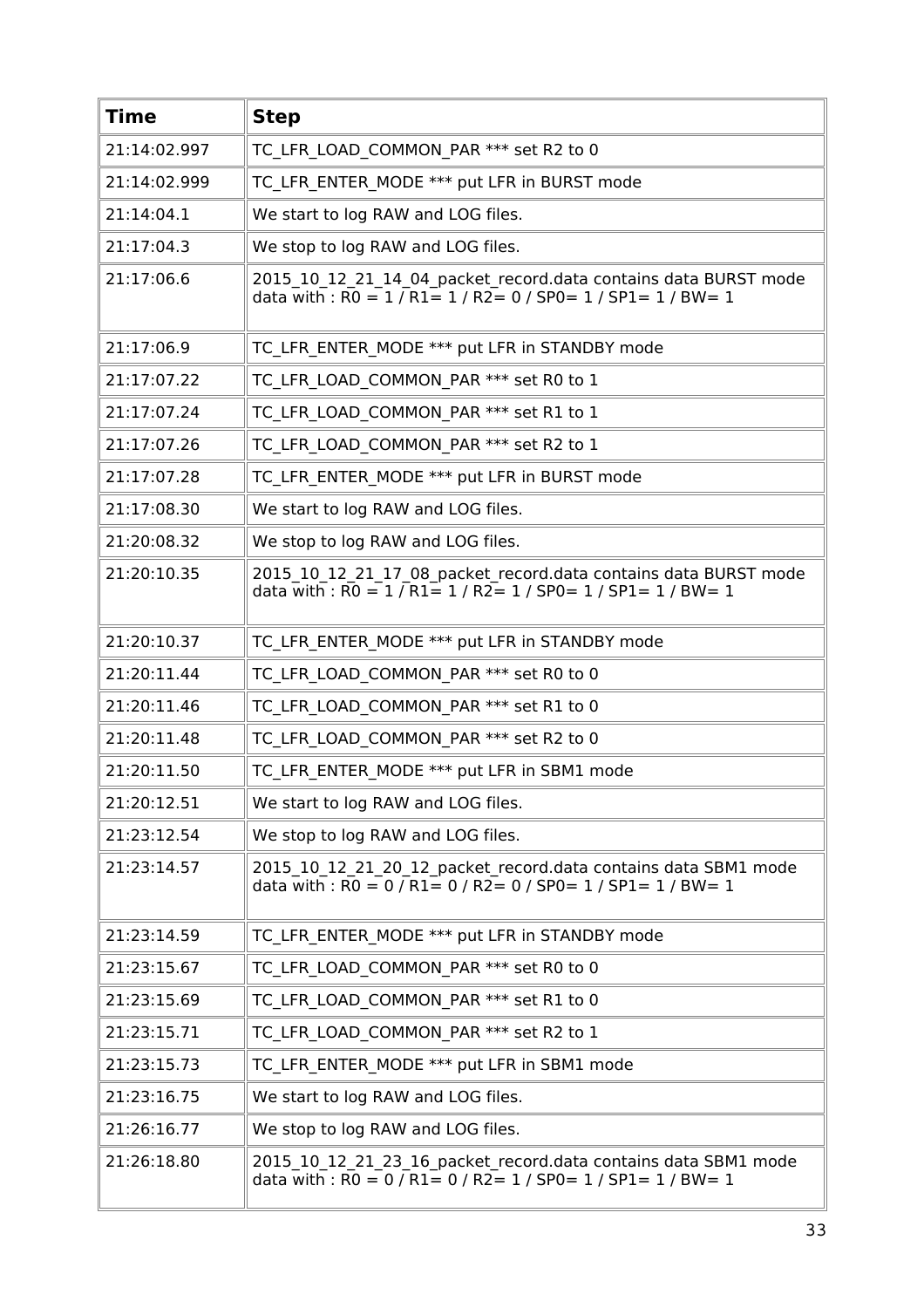| <b>Time</b>  | <b>Step</b>                                                                                                                                                                                             |
|--------------|---------------------------------------------------------------------------------------------------------------------------------------------------------------------------------------------------------|
|              |                                                                                                                                                                                                         |
| 21:26:18.83  | TC LFR ENTER MODE *** put LFR in STANDBY mode                                                                                                                                                           |
| 21:26:19.89  | TC LFR LOAD COMMON PAR *** set R0 to 0                                                                                                                                                                  |
| 21:26:19.91  | TC LFR LOAD COMMON PAR *** set R1 to 1                                                                                                                                                                  |
| 21:26:19.93  | TC LFR LOAD COMMON PAR *** set R2 to 0                                                                                                                                                                  |
| 21:26:19.95  | TC LFR ENTER MODE *** put LFR in SBM1 mode                                                                                                                                                              |
| 21:26:20.97  | We start to log RAW and LOG files.                                                                                                                                                                      |
| 21:29:20.99  | We stop to log RAW and LOG files.                                                                                                                                                                       |
| 21:29:22.102 | 2015 10 12 21 26 20 packet record.data contains data SBM1 mode<br>data with : $\overline{RO} = 0 / \overline{R1} = 1 / \overline{R2} = 0 / \overline{SPO} = 1 / \overline{SPI} = 1 / \overline{BW} = 1$ |
| 21:29:22.105 | TC LFR ENTER MODE *** put LFR in STANDBY mode                                                                                                                                                           |
| 21:29:23.112 | TC LFR LOAD COMMON PAR *** set R0 to 0                                                                                                                                                                  |
| 21:29:23.114 | TC LFR LOAD COMMON PAR *** set R1 to 1                                                                                                                                                                  |
| 21:29:23.115 | TC LFR LOAD COMMON PAR *** set R2 to 1                                                                                                                                                                  |
| 21:29:23.117 | TC LFR ENTER MODE *** put LFR in SBM1 mode                                                                                                                                                              |
| 21:29:24.119 | We start to log RAW and LOG files.                                                                                                                                                                      |
| 21:32:24.121 | We stop to log RAW and LOG files.                                                                                                                                                                       |
| 21:32:26.124 | 2015_10_12_21_29_24_packet_record.data contains data SBM1 mode<br>data with : $R0 = 0$ / $R1 = 1$ / $R2 = 1$ / $SP0 = 1$ / $SP1 = 1$ / $BW = 1$                                                         |
| 21:32:26.127 | TC LFR ENTER MODE *** put LFR in STANDBY mode                                                                                                                                                           |
| 21:32:27.134 | TC LFR LOAD COMMON PAR *** set R0 to 1                                                                                                                                                                  |
| 21:32:27.136 | TC LFR LOAD COMMON PAR *** set R1 to 0                                                                                                                                                                  |
| 21:32:27.138 | TC LFR LOAD COMMON PAR *** set R2 to 0                                                                                                                                                                  |
| 21:32:27.140 | TC LFR ENTER MODE *** put LFR in SBM1 mode                                                                                                                                                              |
| 21:32:28.141 | We start to log RAW and LOG files.                                                                                                                                                                      |
| 21:35:28.144 | We stop to log RAW and LOG files.                                                                                                                                                                       |
| 21:35:30.147 | 2015_10_12_21_32_28_packet_record.data contains data SBM1 mode<br>data with : $\overline{RO} = 1 / \overline{R1} = 0 / \overline{R2} = 0 / \overline{SPO} = 1 / \overline{SPI} = 1 / \overline{BW} = 1$ |
| 21:35:30.149 | TC LFR ENTER MODE *** put LFR in STANDBY mode                                                                                                                                                           |
| 21:35:31.157 | TC LFR LOAD COMMON PAR *** set R0 to 1                                                                                                                                                                  |
| 21:35:31.158 | TC LFR LOAD_COMMON_PAR *** set R1 to 0                                                                                                                                                                  |
| 21:35:31.160 | TC LFR LOAD COMMON PAR *** set R2 to 1                                                                                                                                                                  |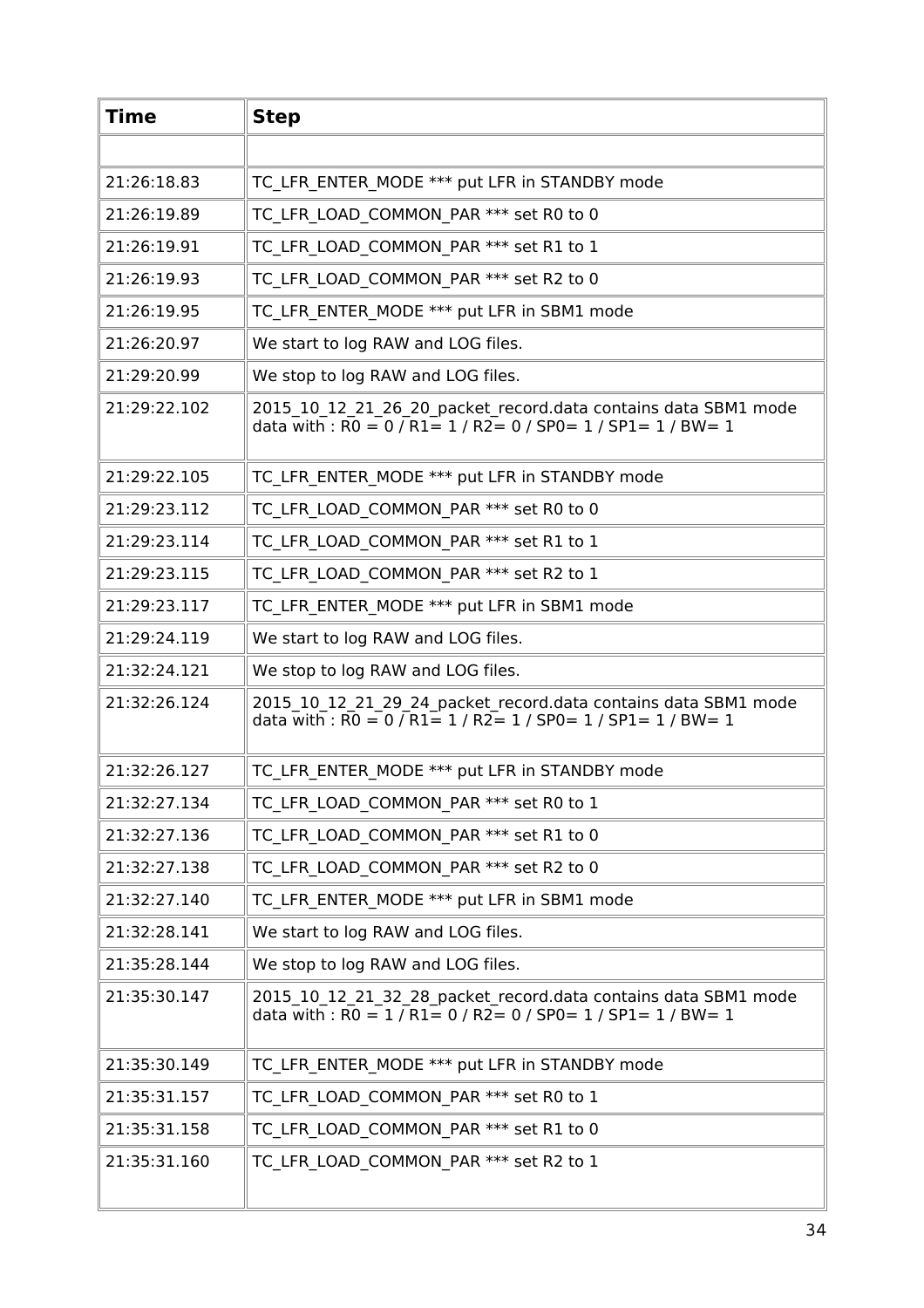| <b>Time</b>  | <b>Step</b>                                                                                                                                                                                             |
|--------------|---------------------------------------------------------------------------------------------------------------------------------------------------------------------------------------------------------|
| 21:35:31.162 | TC LFR ENTER MODE *** put LFR in SBM1 mode                                                                                                                                                              |
| 21:35:32.164 | We start to log RAW and LOG files.                                                                                                                                                                      |
| 21:38:32.166 | We stop to log RAW and LOG files.                                                                                                                                                                       |
| 21:38:34.169 | 2015_10_12_21_35_32_packet_record.data contains data SBM1 mode<br>data with : $R0 = 1/R1 = 0/R2 = 1/SP0 = 1/SP1 = 1/BW = 1$                                                                             |
| 21:38:34.172 | TC LFR ENTER MODE *** put LFR in STANDBY mode                                                                                                                                                           |
| 21:38:35.179 | TC LFR LOAD COMMON PAR *** set R0 to 1                                                                                                                                                                  |
| 21:38:35.181 | TC LFR LOAD COMMON PAR *** set R1 to 1                                                                                                                                                                  |
| 21:38:35.183 | TC LFR LOAD COMMON PAR *** set R2 to 0                                                                                                                                                                  |
| 21:38:35.185 | TC LFR ENTER MODE *** put LFR in SBM1 mode                                                                                                                                                              |
| 21:38:36.186 | We start to log RAW and LOG files.                                                                                                                                                                      |
| 21:41:36.189 | We stop to log RAW and LOG files.                                                                                                                                                                       |
| 21:41:38.192 | 2015_10_12_21_38_36_packet_record.data contains data SBM1 mode<br>data with : $\overline{RO} = 1 / \overline{R1} = 1 / \overline{R2} = 0 / \overline{SPO} = 1 / \overline{SPI} = 1 / \overline{BW} = 1$ |
| 21:41:38.194 | TC LFR ENTER_MODE *** put LFR in STANDBY mode                                                                                                                                                           |
| 21:41:39.202 | TC LFR LOAD COMMON PAR *** set R0 to 1                                                                                                                                                                  |
| 21:41:39.204 | TC LFR LOAD COMMON PAR *** set R1 to 1                                                                                                                                                                  |
| 21:41:39.205 | TC LFR LOAD COMMON PAR *** set R2 to 1                                                                                                                                                                  |
| 21:41:39.207 | TC LFR ENTER MODE *** put LFR in SBM1 mode                                                                                                                                                              |
| 21:41:40.209 | We start to log RAW and LOG files.                                                                                                                                                                      |
| 21:44:40.211 | We stop to log RAW and LOG files.                                                                                                                                                                       |
| 21:44:42.215 | 2015 10 12 21 41 40 packet record.data contains data SBM1 mode<br>data with : $R0 = 1/R1 = 1/R2 = 1/SP0 = 1/SP1 = 1/BW = 1$                                                                             |
| 21:44:42.217 | TC LFR ENTER MODE *** put LFR in STANDBY mode                                                                                                                                                           |
| 21:44:43.233 | TC LFR LOAD COMMON PAR *** set R0 to 0                                                                                                                                                                  |
| 21:44:43.234 | TC LFR LOAD COMMON PAR *** set R1 to 0                                                                                                                                                                  |
| 21:44:43.236 | TC LFR LOAD COMMON PAR *** set R2 to 0                                                                                                                                                                  |
| 21:44:43.238 | TC LFR ENTER MODE *** put LFR in SBM2 mode                                                                                                                                                              |
| 21:44:44.240 | We start to log RAW and LOG files.                                                                                                                                                                      |
| 21:47:44.242 | We stop to log RAW and LOG files.                                                                                                                                                                       |
| 21:47:46.245 | 2015 10 12 21 44 44 packet record.data contains data SBM2 mode<br>data with : $R0 = 0$ / $R1 = 0$ / $R2 = 0$ / $SP0 = 1$ / $SP1 = 1$ / $BW = 1$                                                         |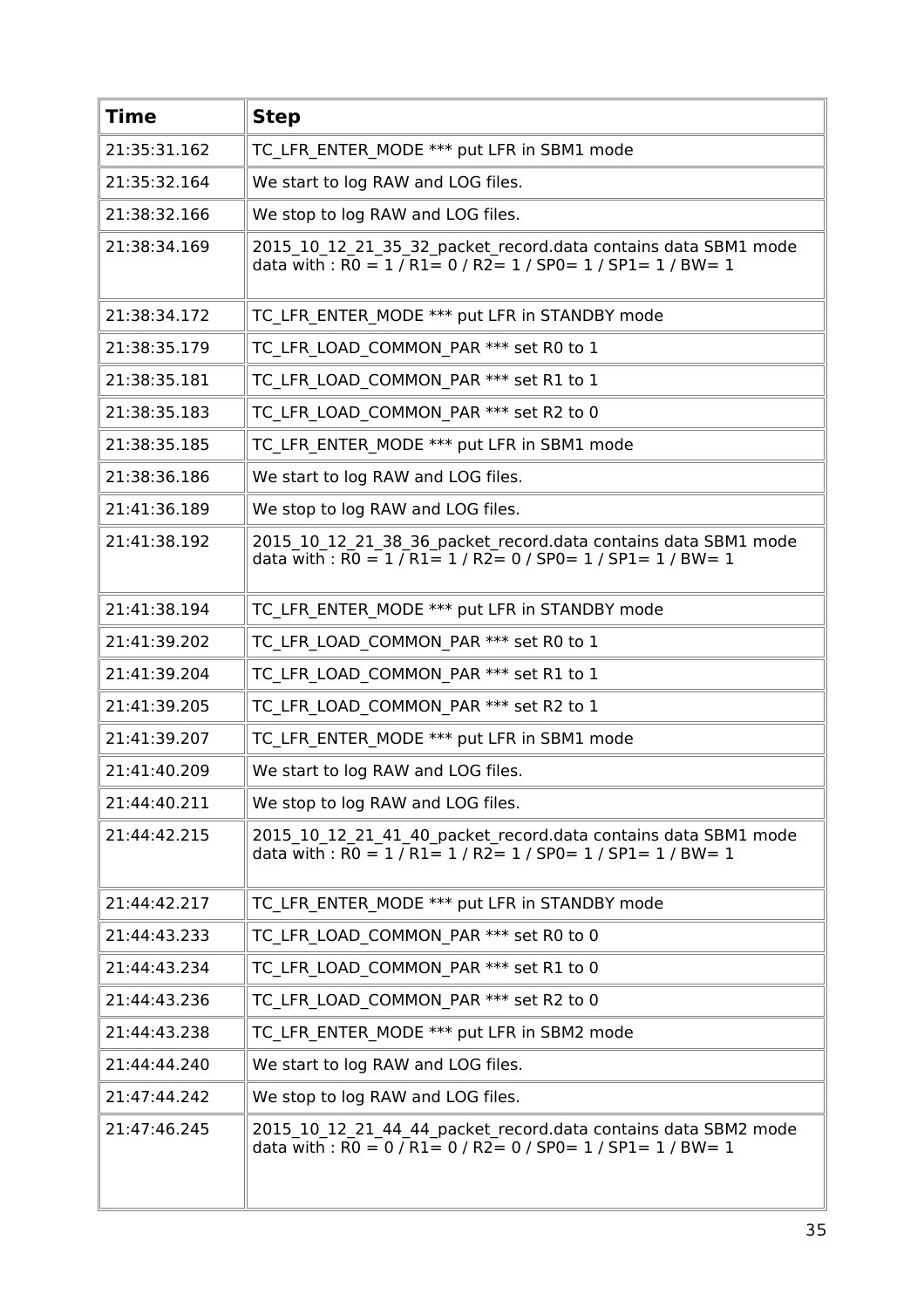| <b>Time</b>  | <b>Step</b>                                                                                                                                     |
|--------------|-------------------------------------------------------------------------------------------------------------------------------------------------|
| 21:47:46.248 | TC LFR ENTER MODE *** put LFR in STANDBY mode                                                                                                   |
| 21:47:47.257 | TC LFR LOAD COMMON PAR *** set R0 to 0                                                                                                          |
| 21:47:47.259 | TC LFR LOAD COMMON PAR *** set R1 to 0                                                                                                          |
| 21:47:47.261 | TC LFR LOAD COMMON PAR *** set R2 to 1                                                                                                          |
| 21:47:47.263 | TC LFR ENTER MODE *** put LFR in SBM2 mode                                                                                                      |
| 21:47:48.264 | We start to log RAW and LOG files.                                                                                                              |
| 21:50:48.267 | We stop to log RAW and LOG files.                                                                                                               |
| 21:50:50.270 | 2015_10_12_21_47_48_packet_record.data contains data SBM2 mode<br>data with : R0 = 0 / R1= 0 / R2= 1 / SP0= 1 / SP1= 1 / BW= 1                  |
| 21:50:50.273 | TC LFR ENTER MODE *** put LFR in STANDBY mode                                                                                                   |
| 21:50:51.280 | TC LFR LOAD COMMON PAR *** set R0 to 0                                                                                                          |
| 21:50:51.282 | TC LFR LOAD COMMON PAR *** set R1 to 1                                                                                                          |
| 21:50:51.284 | TC LFR LOAD COMMON PAR *** set R2 to 0                                                                                                          |
| 21:50:51.286 | TC LFR ENTER_MODE *** put LFR in SBM2 mode                                                                                                      |
| 21:50:52.288 | We start to log RAW and LOG files.                                                                                                              |
| 21:53:52.290 | We stop to log RAW and LOG files.                                                                                                               |
| 21:53:54.293 | 2015 10 12 21 50 52 packet record.data contains data SBM2 mode<br>data with : $RO = 0 / R1 = 1 / R2 = 0 / SPO = 1 / SPI = 1 / BW = 1$           |
| 21:53:54.296 | TC LFR ENTER MODE *** put LFR in STANDBY mode                                                                                                   |
| 21:53:55.303 | TC LFR LOAD COMMON_PAR *** set R0 to 0                                                                                                          |
| 21:53:55.305 | TC LFR LOAD COMMON_PAR *** set R1 to 1                                                                                                          |
| 21:53:55.306 | TC LFR LOAD COMMON PAR *** set R2 to 1                                                                                                          |
| 21:53:55.308 | TC LFR ENTER MODE *** put LFR in SBM2 mode                                                                                                      |
| 21:53:56.310 | We start to log RAW and LOG files.                                                                                                              |
| 21:56:56.312 | We stop to log RAW and LOG files.                                                                                                               |
| 21:56:58.316 | 2015_10_12_21_53_56_packet_record.data contains data SBM2 mode<br>data with : $R0 = 0$ / $R1 = 1$ / $R2 = 1$ / $SP0 = 1$ / $SP1 = 1$ / $BW = 1$ |
| 21:56:58.318 | TC LFR ENTER MODE *** put LFR in STANDBY mode                                                                                                   |
| 21:56:59.328 | TC LFR_LOAD_COMMON_PAR *** set R0 to 1                                                                                                          |
| 21:56:59.330 | TC LFR LOAD COMMON PAR *** set R1 to 0                                                                                                          |
| 21:56:59.332 | TC LFR LOAD COMMON PAR *** set R2 to 0                                                                                                          |
| 21:56:59.334 | TC LFR ENTER MODE *** put LFR in SBM2 mode                                                                                                      |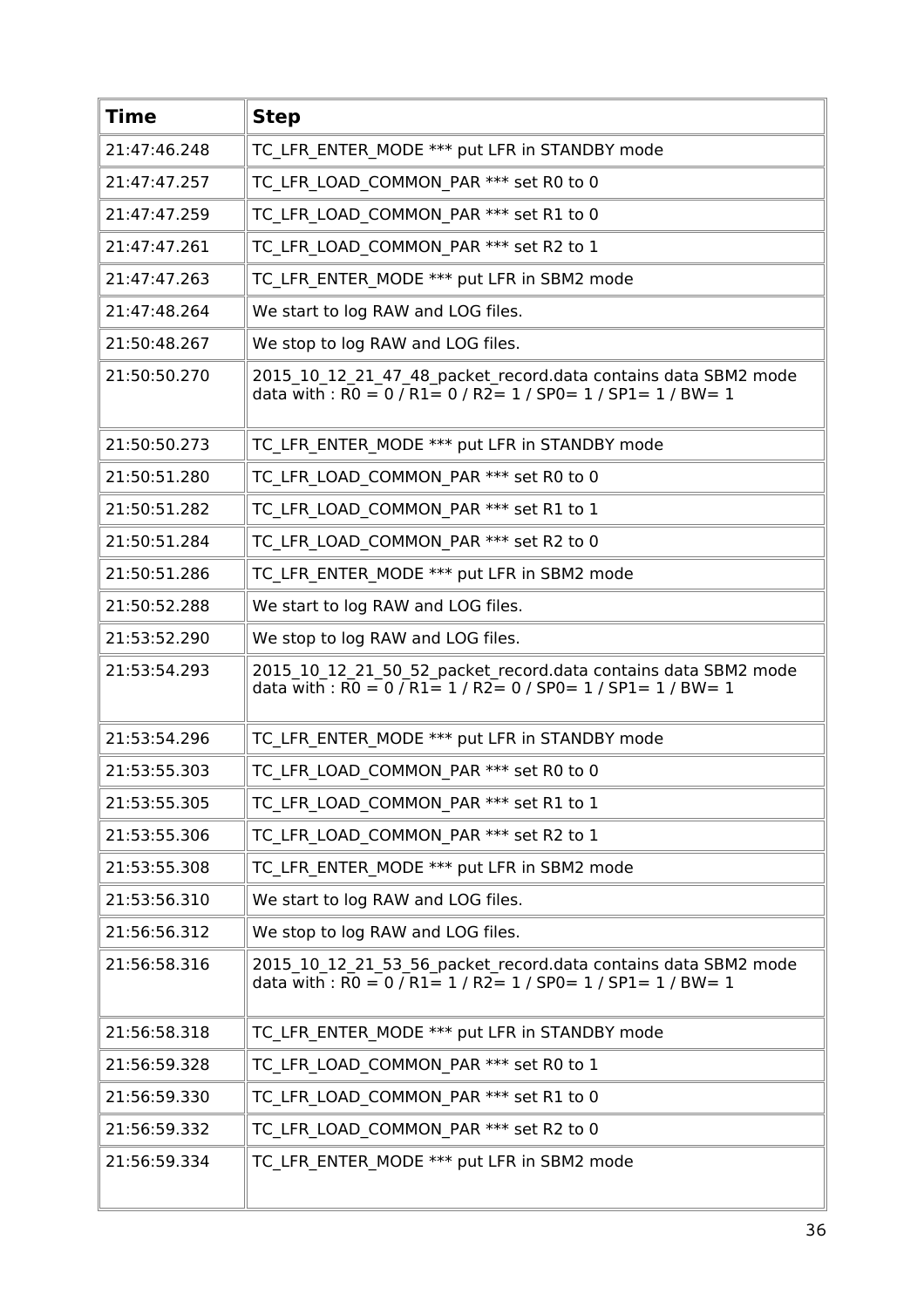| <b>Time</b>  | <b>Step</b>                                                                                                                                                                                             |
|--------------|---------------------------------------------------------------------------------------------------------------------------------------------------------------------------------------------------------|
| 21:57:00.336 | We start to log RAW and LOG files.                                                                                                                                                                      |
| 22:00:00.338 | We stop to log RAW and LOG files.                                                                                                                                                                       |
| 22:00:02.341 | 2015_10_12_21_57_00_packet_record.data contains data SBM2 mode<br>data with : $\overline{RO} = 1 / \overline{R1} = 0 / R2 = 0 / SPO = 1 / SP1 = 1 / BW = 1$                                             |
| 22:00:02.344 | TC LFR ENTER MODE *** put LFR in STANDBY mode                                                                                                                                                           |
| 22:00:03.359 | TC LFR LOAD COMMON PAR *** set R0 to 1                                                                                                                                                                  |
| 22:00:03.361 | TC LFR LOAD COMMON PAR *** set R1 to 0                                                                                                                                                                  |
| 22:00:03.363 | TC LFR LOAD COMMON PAR *** set R2 to 1                                                                                                                                                                  |
| 22:00:03.365 | TC LFR ENTER MODE *** put LFR in SBM2 mode                                                                                                                                                              |
| 22:00:04.367 | We start to log RAW and LOG files.                                                                                                                                                                      |
| 22:03:04.369 | We stop to log RAW and LOG files.                                                                                                                                                                       |
| 22:03:06.372 | 2015_10_12_22_00_04_packet_record.data contains data SBM2 mode<br>data with : $\overline{RO} = 1 / \overline{R1} = 0 / \overline{R2} = 1 / \overline{SPO} = 1 / \overline{SPI} = 1 / \overline{BW} = 1$ |
| 22:03:06.375 | TC LFR ENTER MODE *** put LFR in STANDBY mode                                                                                                                                                           |
| 22:03:07.383 | TC LFR LOAD COMMON PAR *** set R0 to 1                                                                                                                                                                  |
| 22:03:07.385 | TC LFR LOAD COMMON PAR *** set R1 to 1                                                                                                                                                                  |
| 22:03:07.386 | TC LFR LOAD COMMON PAR *** set R2 to 0                                                                                                                                                                  |
| 22:03:07.388 | TC LFR ENTER MODE *** put LFR in SBM2 mode                                                                                                                                                              |
| 22:03:08.390 | We start to log RAW and LOG files.                                                                                                                                                                      |
| 22:06:08.392 | We stop to log RAW and LOG files.                                                                                                                                                                       |
| 22:06:10.396 | 2015_10_12_22_03_08_packet_record.data contains data SBM2 mode<br>data with : $R0 = 1/R1 = 1/R2 = 0/SP0 = 1/SP1 = 1/BW = 1$                                                                             |
| 22:06:10.398 | TC LFR ENTER MODE *** put LFR in STANDBY mode                                                                                                                                                           |
| 22:06:11.404 | TC LFR LOAD COMMON PAR *** set R0 to 1                                                                                                                                                                  |
| 22:06:11.406 | TC LFR LOAD COMMON PAR *** set R1 to 1                                                                                                                                                                  |
| 22:06:11.408 | TC LFR LOAD COMMON PAR *** set R2 to 1                                                                                                                                                                  |
| 22:06:11.410 | TC LFR ENTER MODE *** put LFR in SBM2 mode                                                                                                                                                              |
| 22:06:12.412 | We start to log RAW and LOG files.                                                                                                                                                                      |
| 22:09:12.414 | We stop to log RAW and LOG files.                                                                                                                                                                       |
| 22:09:14.417 | 2015_10_12_22_06_12_packet_record.data contains data SBM2 mode<br>data with : $R0 = 1 / R1 = 1 / R2 = 1 / SPO = 1 / SPI = 1 / BW = 1$                                                                   |
| 22:09:14.420 | TC LFR ENTER MODE *** put LFR in STANDBY mode                                                                                                                                                           |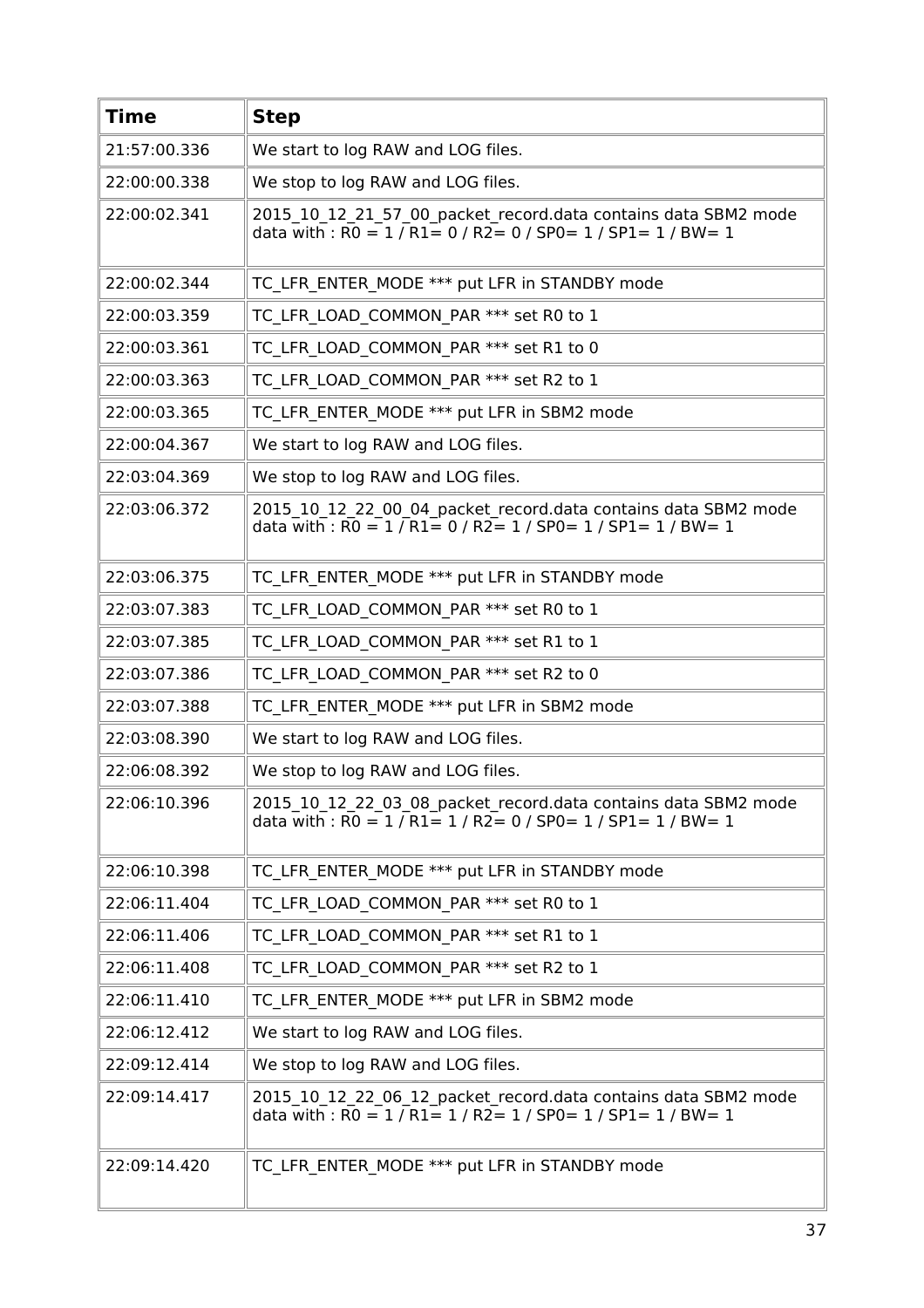| <b>Time</b>  | <b>Step</b>                                                                                                                                       |
|--------------|---------------------------------------------------------------------------------------------------------------------------------------------------|
| 22:09:15.427 | TC LFR LOAD COMMON PAR *** set BW to 0                                                                                                            |
| 22:09:15.429 | TC LFR LOAD COMMON PAR *** set SP0 to 0                                                                                                           |
| 22:09:15.430 | TC LFR LOAD COMMON PAR *** set SP1 to 0                                                                                                           |
| 22:09:15.432 | TC LFR LOAD COMMON PAR *** set R0 to 0                                                                                                            |
| 22:09:15.434 | TC LFR LOAD COMMON PAR *** set R1 to 0                                                                                                            |
| 22:09:15.436 | TC LFR LOAD COMMON PAR *** set R2 to 0                                                                                                            |
| 22:09:15.438 | TC LFR ENTER MODE *** put LFR in NORMAL mode                                                                                                      |
| 22:09:16.440 | We start to log RAW and LOG files.                                                                                                                |
| 22:12:16.442 | We stop to log RAW and LOG files.                                                                                                                 |
| 22:12:18.445 | 2015_10_12_22_09_16_packet_record.data contains data NORMAL<br>mode data with : $R0 = 0$ / $R1 = 0$ / $R2 = 0$ / $SP0 = 0$ / $SP1 = 0$ / $BW = 0$ |
| 22:12:18.448 | TC LFR ENTER MODE *** put LFR in STANDBY mode                                                                                                     |
| 22:12:19.463 | TC LFR LOAD COMMON PAR *** set R0 to 0                                                                                                            |
| 22:12:19.465 | TC LFR LOAD COMMON PAR *** set R1 to 0                                                                                                            |
| 22:12:19.466 | TC LFR LOAD COMMON PAR *** set R2 to 1                                                                                                            |
| 22:12:19.468 | TC LFR ENTER MODE *** put LFR in NORMAL mode                                                                                                      |
| 22:12:20.475 | We start to log RAW and LOG files.                                                                                                                |
| 22:15:20.477 | We stop to log RAW and LOG files.                                                                                                                 |
| 22:15:22.481 | 2015 10 12 22 12 20 packet record.data contains data NORMAL<br>mode data with : $R0 = 0$ / $R1 = 0$ / $R2 = 1$ / $SP0 = 0$ / $SP1 = 0$ / $BW = 0$ |
| 22:15:22.483 | TC LFR ENTER MODE *** put LFR in STANDBY mode                                                                                                     |
| 22:15:23.489 | TC LFR LOAD COMMON PAR *** set R0 to 0                                                                                                            |
| 22:15:23.491 | TC LFR LOAD COMMON PAR *** set R1 to 1                                                                                                            |
| 22:15:23.493 | TC LFR LOAD COMMON PAR *** set R2 to 0                                                                                                            |
| 22:15:23.495 | TC LFR ENTER MODE *** put LFR in NORMAL mode                                                                                                      |
| 22:15:24.497 | We start to log RAW and LOG files.                                                                                                                |
| 22:18:24.499 | We stop to log RAW and LOG files.                                                                                                                 |
| 22:18:26.502 | 2015_10_12_22_15_24_packet_record.data contains data NORMAL<br>mode data with : $R0 = 0$ / $R1 = 1$ / $R2 = 0$ / $SP0 = 0$ / $SP1 = 0$ / $BW = 0$ |
| 22:18:26.505 | TC LFR ENTER MODE *** put LFR in STANDBY mode                                                                                                     |
| 22:18:27.511 | TC LFR LOAD COMMON PAR *** set R0 to 0                                                                                                            |
| 22:18:27.513 | TC LFR LOAD COMMON PAR *** set R1 to 1                                                                                                            |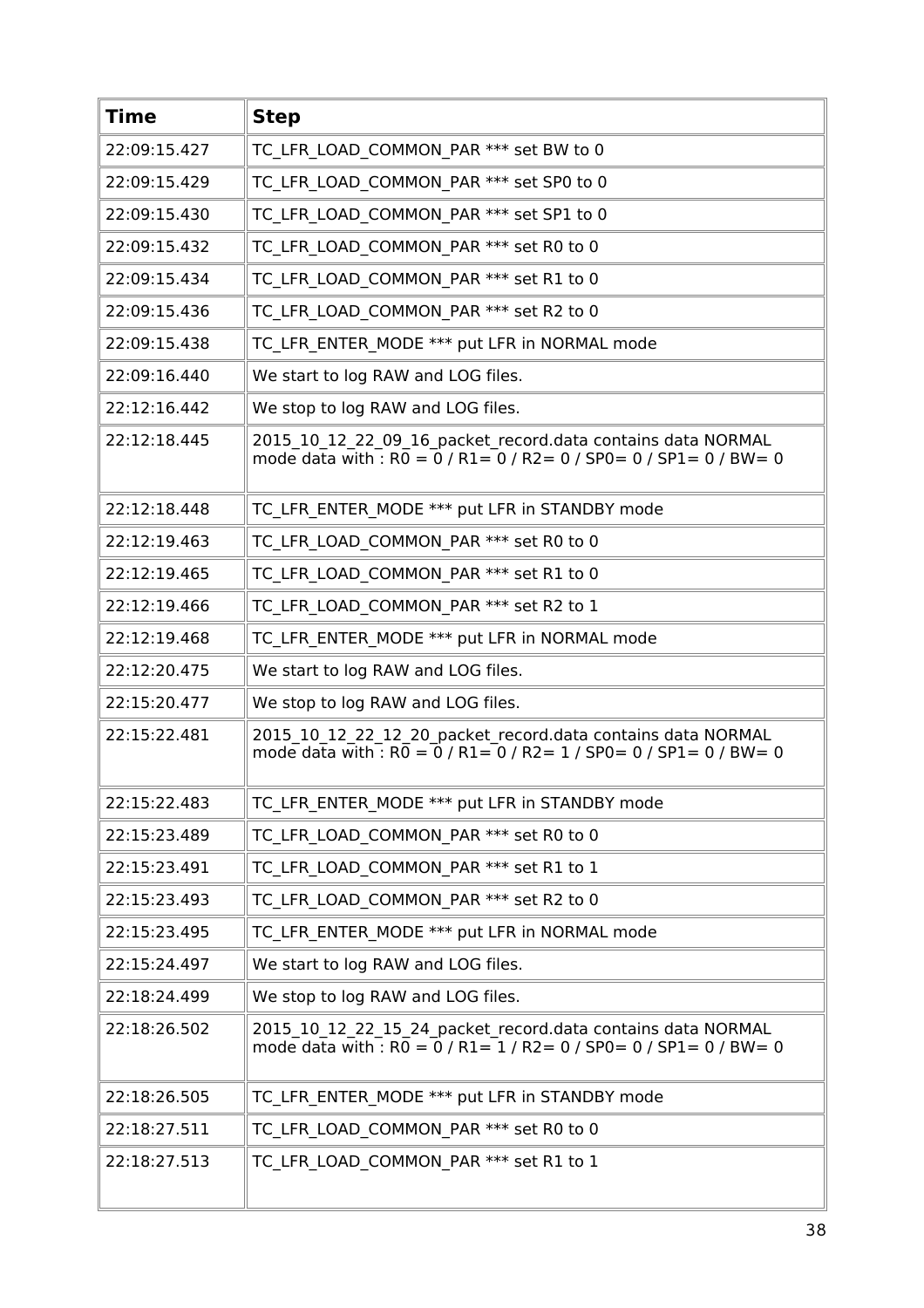| <b>Time</b>  | <b>Step</b>                                                                                                                                       |
|--------------|---------------------------------------------------------------------------------------------------------------------------------------------------|
| 22:18:27.515 | TC LFR LOAD COMMON PAR *** set R2 to 1                                                                                                            |
| 22:18:27.517 | TC LFR ENTER MODE *** put LFR in NORMAL mode                                                                                                      |
| 22:18:28.519 | We start to log RAW and LOG files.                                                                                                                |
| 22:21:28.521 | We stop to log RAW and LOG files.                                                                                                                 |
| 22:21:30.525 | 2015_10_12_22_18_28_packet_record.data contains data NORMAL<br>mode data with : $R0 = 0$ / $R1 = 1$ / $R2 = 1$ / $SP0 = 0$ / $SP1 = 0$ / $BW = 0$ |
| 22:21:30.527 | TC LFR ENTER MODE *** put LFR in STANDBY mode                                                                                                     |
| 22:21:31.534 | TC LFR LOAD COMMON PAR *** set R0 to 1                                                                                                            |
| 22:21:31.536 | TC LFR LOAD COMMON PAR *** set R1 to 0                                                                                                            |
| 22:21:31.538 | TC LFR LOAD COMMON PAR *** set R2 to 0                                                                                                            |
| 22:21:31.540 | TC LFR ENTER MODE *** put LFR in NORMAL mode                                                                                                      |
| 22:21:32.541 | We start to log RAW and LOG files.                                                                                                                |
| 22:24:32.544 | We stop to log RAW and LOG files.                                                                                                                 |
| 22:24:34.547 | 2015 10 12 22 21 32 packet record.data contains data NORMAL<br>mode data with : $R0 = 1 / R1 = 0 / R2 = 0 / SPO = 0 / SPI = 0 / BW = 0$           |
| 22:24:34.550 | TC LFR ENTER MODE *** put LFR in STANDBY mode                                                                                                     |
| 22:24:35.558 | TC LFR LOAD COMMON PAR *** set R0 to 1                                                                                                            |
| 22:24:35.560 | TC LFR LOAD COMMON PAR *** set R1 to 0                                                                                                            |
| 22:24:35.562 | TC LFR LOAD COMMON PAR *** set R2 to 1                                                                                                            |
| 22:24:35.564 | TC LFR ENTER MODE *** put LFR in NORMAL mode                                                                                                      |
| 22:24:36.565 | We start to log RAW and LOG files.                                                                                                                |
| 22:27:36.568 | We stop to log RAW and LOG files.                                                                                                                 |
| 22:27:38.571 | 2015 10 12 22 24 36 packet record.data contains data NORMAL<br>mode data with : $R\overline{0} = 1/R1 = 0/R2 = 1/SP0 = 0/SP1 = 0/BW = 0$          |
| 22:27:38.574 | TC LFR ENTER MODE *** put LFR in STANDBY mode                                                                                                     |
| 22:27:39.580 | TC LFR LOAD COMMON PAR *** set R0 to 1                                                                                                            |
| 22:27:39.582 | TC LFR LOAD COMMON PAR *** set R1 to 1                                                                                                            |
| 22:27:39.584 | TC LFR LOAD COMMON PAR *** set R2 to 0                                                                                                            |
| 22:27:39.586 | TC LFR ENTER MODE *** put LFR in NORMAL mode                                                                                                      |
| 22:27:40.587 | We start to log RAW and LOG files.                                                                                                                |
| 22:30:40.590 | We stop to log RAW and LOG files.                                                                                                                 |
| 22:30:42.593 | 2015 10 12 22 27 40 packet record.data contains data NORMAL<br>mode data with : $R0 = 1 / R1 = 1 / R2 = 0 / SPO = 0 / SPI = 0 / BW = 0$           |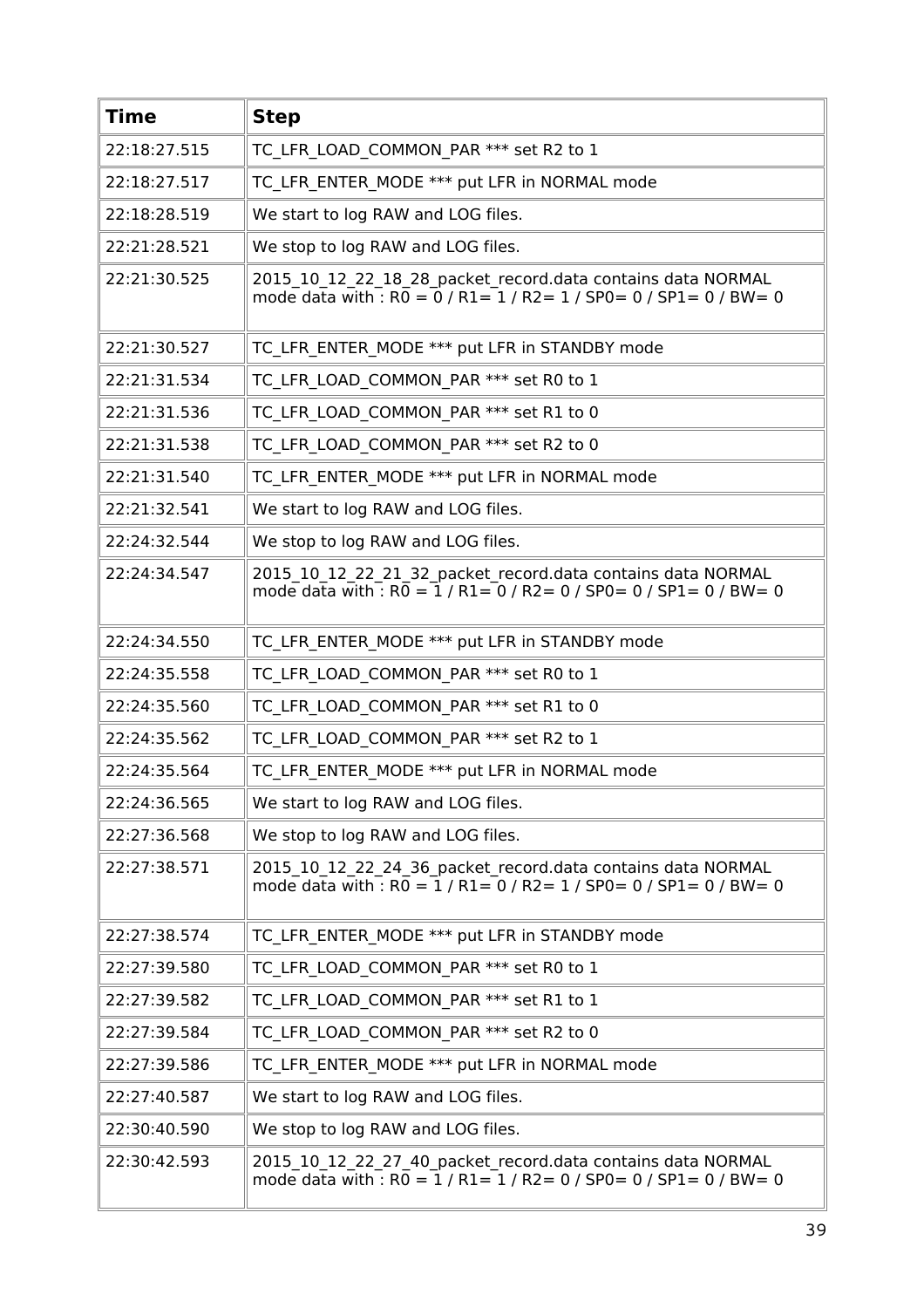| <b>Time</b>  | <b>Step</b>                                                                                                                                                                                              |
|--------------|----------------------------------------------------------------------------------------------------------------------------------------------------------------------------------------------------------|
|              |                                                                                                                                                                                                          |
| 22:30:42.596 | TC LFR ENTER MODE *** put LFR in STANDBY mode                                                                                                                                                            |
| 22:30:43.602 | TC LFR LOAD COMMON PAR *** set R0 to 1                                                                                                                                                                   |
| 22:30:43.604 | TC LFR LOAD COMMON PAR *** set R1 to 1                                                                                                                                                                   |
| 22:30:43.606 | TC LFR LOAD COMMON PAR *** set R2 to 1                                                                                                                                                                   |
| 22:30:43.608 | TC LFR ENTER MODE *** put LFR in NORMAL mode                                                                                                                                                             |
| 22:30:44.610 | We start to log RAW and LOG files.                                                                                                                                                                       |
| 22:33:44.612 | We stop to log RAW and LOG files.                                                                                                                                                                        |
| 22:33:46.616 | 2015_10_12_22_30_44_packet_record.data contains data NORMAL<br>mode data with : $R0 = 1/R1 = 1/R2 = 1/SPO = 0/SP1 = 0/BW = 0$                                                                            |
| 22:33:46.618 | TC LFR ENTER MODE *** put LFR in STANDBY mode                                                                                                                                                            |
| 22:33:47.626 | TC LFR LOAD COMMON_PAR *** set R0 to 0                                                                                                                                                                   |
| 22:33:47.628 | TC LFR LOAD COMMON PAR *** set R1 to 0                                                                                                                                                                   |
| 22:33:47.630 | TC LFR LOAD COMMON PAR *** set R2 to 0                                                                                                                                                                   |
| 22:33:47.631 | TC LFR ENTER MODE *** put LFR in BURST mode                                                                                                                                                              |
| 22:33:48.633 | We start to log RAW and LOG files.                                                                                                                                                                       |
| 22:36:48.636 | We stop to log RAW and LOG files.                                                                                                                                                                        |
| 22:36:50.639 | 2015_10_12_22_33_48_packet_record.data contains data BURST mode<br>data with : $R0 = 0$ / $R1 = 0$ / $R2 = 0$ / $SP0 = 0$ / $SP1 = 0$ / $BW = 0$                                                         |
| 22:36:50.642 | TC LFR ENTER MODE *** put LFR in STANDBY mode                                                                                                                                                            |
| 22:36:51.648 | TC LFR LOAD COMMON PAR *** set R0 to 0                                                                                                                                                                   |
| 22:36:51.650 | TC LFR LOAD COMMON PAR *** set R1 to 0                                                                                                                                                                   |
| 22:36:51.652 | TC LFR LOAD COMMON PAR *** set R2 to 1                                                                                                                                                                   |
| 22:36:51.653 | TC LFR ENTER MODE *** put LFR in BURST mode                                                                                                                                                              |
| 22:36:52.655 | We start to log RAW and LOG files.                                                                                                                                                                       |
| 22:39:52.658 | We stop to log RAW and LOG files.                                                                                                                                                                        |
| 22:39:54.661 | 2015_10_12_22_36_52_packet_record.data contains data BURST mode<br>data with : $\overline{RO} = 0 / \overline{R1} = 0 / \overline{R2} = 1 / \overline{SPO} = 0 / \overline{SPI} = 0 / \overline{BW} = 0$ |
| 22:39:54.664 | TC LFR ENTER MODE *** put LFR in STANDBY mode                                                                                                                                                            |
| 22:39:55.671 | TC LFR LOAD COMMON PAR *** set R0 to 0                                                                                                                                                                   |
| 22:39:55.672 | TC LFR LOAD COMMON PAR *** set R1 to 1                                                                                                                                                                   |
| 22:39:55.674 | TC LFR LOAD COMMON PAR *** set R2 to 0                                                                                                                                                                   |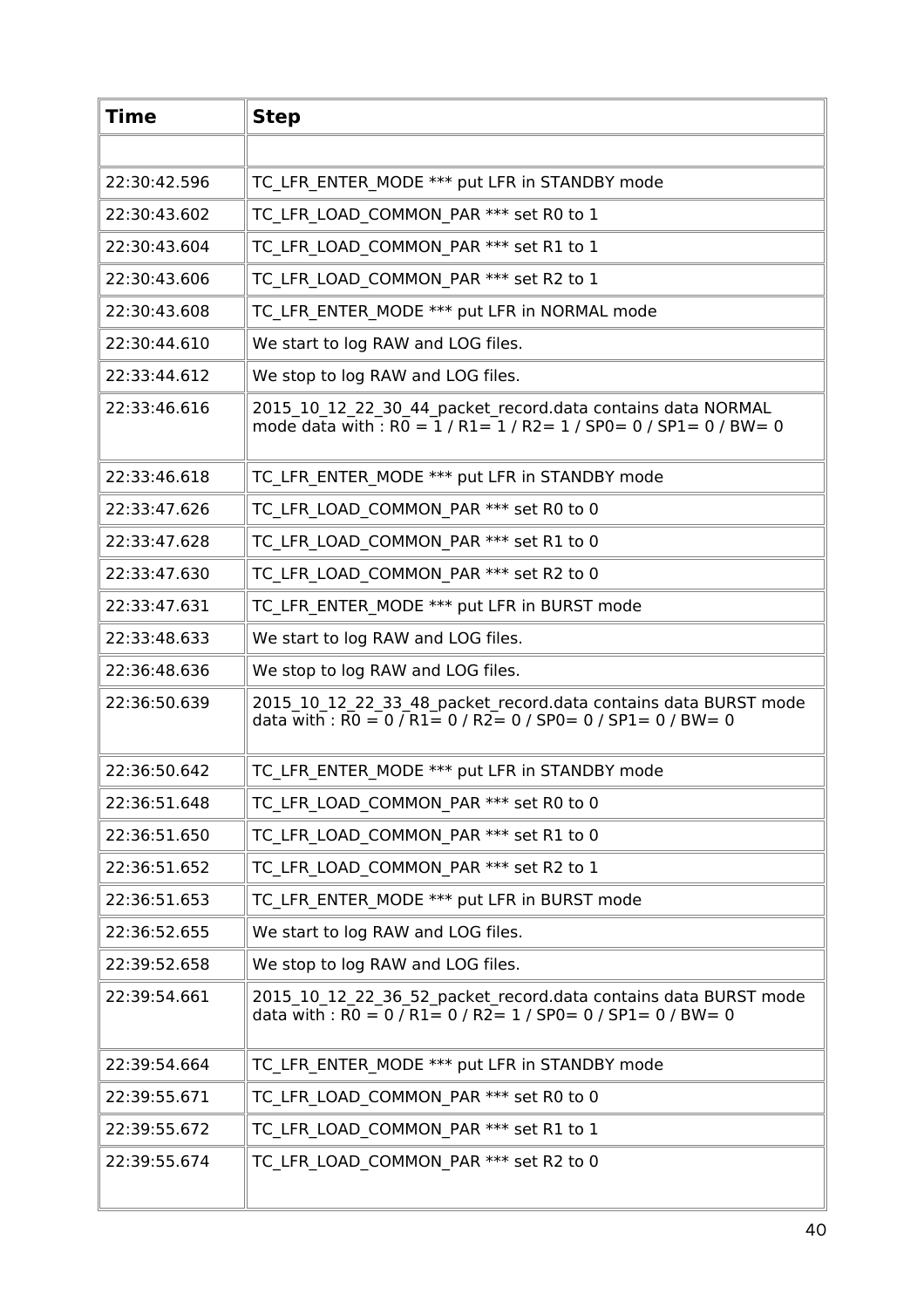| <b>Time</b>  | <b>Step</b>                                                                                                                                                                                                        |
|--------------|--------------------------------------------------------------------------------------------------------------------------------------------------------------------------------------------------------------------|
| 22:39:55.676 | TC LFR ENTER MODE *** put LFR in BURST mode                                                                                                                                                                        |
| 22:39:56.678 | We start to log RAW and LOG files.                                                                                                                                                                                 |
| 22:42:56.680 | We stop to log RAW and LOG files.                                                                                                                                                                                  |
| 22:42:58.684 | 2015_10_12_22_39_56_packet_record.data contains data BURST mode<br>data with : $RO = 0 / R1 = 1 / R2 = 0 / SPO = 0 / SPL = 0 / BW = 0$                                                                             |
| 22:42:58.686 | TC LFR ENTER MODE *** put LFR in STANDBY mode                                                                                                                                                                      |
| 22:42:59.694 | TC LFR_LOAD_COMMON_PAR *** set R0 to 0                                                                                                                                                                             |
| 22:42:59.696 | TC LFR LOAD COMMON PAR *** set R1 to 1                                                                                                                                                                             |
| 22:42:59.698 | TC LFR LOAD COMMON PAR *** set R2 to 1                                                                                                                                                                             |
| 22:42:59.700 | TC LFR ENTER MODE *** put LFR in BURST mode                                                                                                                                                                        |
| 22:43:00.702 | We start to log RAW and LOG files.                                                                                                                                                                                 |
| 22:46:00.704 | We stop to log RAW and LOG files.                                                                                                                                                                                  |
| 22:46:02.708 | 2015 10 12 22 43 00 packet record.data contains data BURST mode<br>data with : $\overline{RO} = 0$ / $\overline{RI} = 1$ / $\overline{R2} = 1$ / $\overline{SP0} = 0$ / $\overline{SP1} = 0$ / $\overline{BW} = 0$ |
| 22:46:02.710 | TC LFR ENTER MODE *** put LFR in STANDBY mode                                                                                                                                                                      |
| 22:46:03.724 | TC LFR LOAD COMMON PAR *** set R0 to 1                                                                                                                                                                             |
| 22:46:03.726 | TC LFR LOAD_COMMON_PAR *** set R1 to 0                                                                                                                                                                             |
| 22:46:03.728 | TC LFR_LOAD_COMMON_PAR *** set R2 to 0                                                                                                                                                                             |
| 22:46:03.730 | TC LFR ENTER MODE *** put LFR in BURST mode                                                                                                                                                                        |
| 22:46:04.732 | We start to log RAW and LOG files.                                                                                                                                                                                 |
| 22:49:04.734 | We stop to log RAW and LOG files.                                                                                                                                                                                  |
| 22:49:06.738 | 2015 10 12 22 46 04 packet record.data contains data BURST mode<br>data with : R0 = 1 / R1 = 0 / R2 = 0 / SP0 = 0 / SP1 = 0 / BW = 0                                                                               |
| 22:49:06.741 | TC LFR ENTER MODE *** put LFR in STANDBY mode                                                                                                                                                                      |
| 22:49:07.749 | TC LFR LOAD COMMON PAR *** set R0 to 1                                                                                                                                                                             |
| 22:49:07.751 | TC LFR LOAD COMMON PAR *** set R1 to 0                                                                                                                                                                             |
| 22:49:07.753 | TC LFR LOAD COMMON PAR *** set R2 to 1                                                                                                                                                                             |
| 22:49:07.755 | TC LFR ENTER MODE *** put LFR in BURST mode                                                                                                                                                                        |
| 22:49:08.756 | We start to log RAW and LOG files.                                                                                                                                                                                 |
| 22:52:08.759 | We stop to log RAW and LOG files.                                                                                                                                                                                  |
| 22:52:10.762 | 2015 10 12 22 49 08 packet record.data contains data BURST mode<br>data with : $RO = 1 / R1 = 0 / R2 = 1 / SPO = 0 / SP1 = 0 / BW = 0$                                                                             |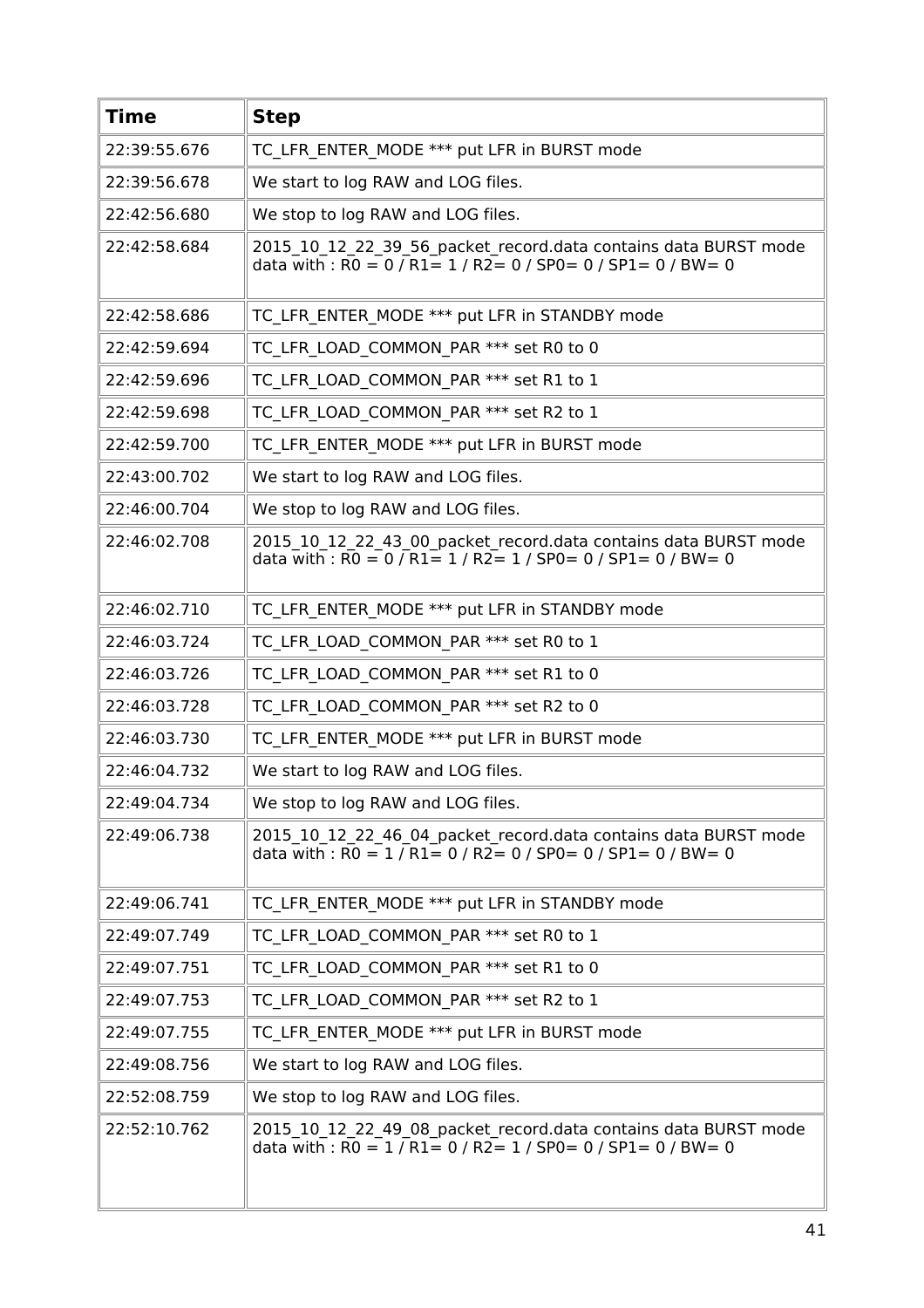| <b>Time</b>  | <b>Step</b>                                                                                                                            |
|--------------|----------------------------------------------------------------------------------------------------------------------------------------|
| 22:52:10.765 | TC LFR ENTER MODE *** put LFR in STANDBY mode                                                                                          |
| 22:52:11.772 | TC_LFR_LOAD_COMMON_PAR *** set R0 to 1                                                                                                 |
| 22:52:11.774 | TC LFR LOAD COMMON PAR *** set R1 to 1                                                                                                 |
| 22:52:11.776 | TC LFR LOAD COMMON PAR *** set R2 to 0                                                                                                 |
| 22:52:11.778 | TC LFR ENTER MODE *** put LFR in BURST mode                                                                                            |
| 22:52:12.780 | We start to log RAW and LOG files.                                                                                                     |
| 22:55:12.782 | We stop to log RAW and LOG files.                                                                                                      |
| 22:55:14.786 | 2015_10_12_22_52_12_packet_record.data contains data BURST mode<br>data with : $RO = 1 / R1 = 1 / R2 = 0 / SPO = 0 / SPI = 0 / BW = 0$ |
| 22:55:14.788 | TC LFR ENTER MODE *** put LFR in STANDBY mode                                                                                          |
| 22:55:15.794 | TC LFR LOAD COMMON PAR *** set R0 to 1                                                                                                 |
| 22:55:15.796 | TC LFR LOAD COMMON PAR *** set R1 to 1                                                                                                 |
| 22:55:15.798 | TC_LFR_LOAD_COMMON_PAR *** set R2 to 1                                                                                                 |
| 22:55:15.800 | TC LFR ENTER MODE *** put LFR in BURST mode                                                                                            |
| 22:55:16.802 | We start to log RAW and LOG files.                                                                                                     |
| 22:58:16.804 | We stop to log RAW and LOG files.                                                                                                      |
| 22:58:18.808 | 2015_10_12_22_55_16_packet_record.data contains data BURST mode<br>data with : $RO = 1 / R1 = 1 / R2 = 1 / SPO = 0 / SPI = 0 / BW = 0$ |
| 22:58:18.810 | TC LFR ENTER MODE *** put LFR in STANDBY mode                                                                                          |
| 22:58:19.817 | TC LFR LOAD COMMON PAR *** set R0 to 0                                                                                                 |
| 22:58:19.819 | TC LFR LOAD COMMON PAR *** set R1 to 0                                                                                                 |
| 22:58:19.821 | TC LFR LOAD COMMON PAR *** set R2 to 0                                                                                                 |
| 22:58:19.823 | TC LFR ENTER MODE *** put LFR in SBM1 mode                                                                                             |
| 22:58:20.825 | We start to log RAW and LOG files.                                                                                                     |
| 23:01:20.827 | We stop to log RAW and LOG files.                                                                                                      |
| 23:01:22.831 | 2015_10_12_22_58_20_packet_record.data contains data SBM1 mode<br>data with : $RO = 0 / R1 = 0 / R2 = 0 / SPO = 0 / SPI = 0 / BW = 0$  |
| 23:01:22.833 | TC LFR ENTER MODE *** put LFR in STANDBY mode                                                                                          |
| 23:01:23.848 | TC LFR LOAD COMMON PAR *** set R0 to 0                                                                                                 |
| 23:01:23.850 | TC LFR LOAD COMMON PAR *** set R1 to 0                                                                                                 |
| 23:01:23.852 | TC LFR LOAD_COMMON_PAR *** set R2 to 1                                                                                                 |
| 23:01:23.854 | TC LFR ENTER MODE *** put LFR in SBM1 mode                                                                                             |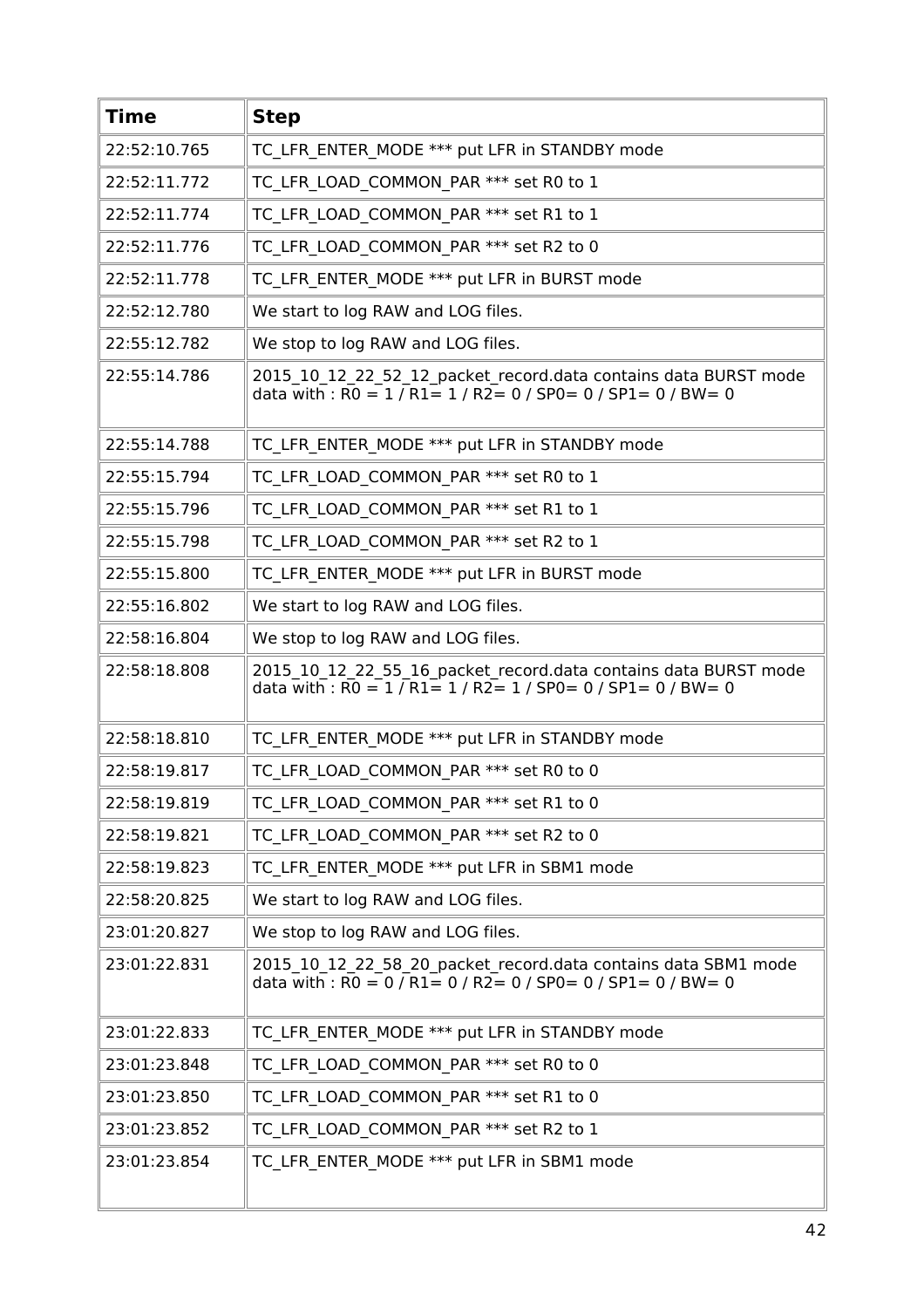| <b>Time</b>  | <b>Step</b>                                                                                                                                                                                                       |
|--------------|-------------------------------------------------------------------------------------------------------------------------------------------------------------------------------------------------------------------|
| 23:01:24.856 | We start to log RAW and LOG files.                                                                                                                                                                                |
| 23:04:24.858 | We stop to log RAW and LOG files.                                                                                                                                                                                 |
| 23:04:26.862 | 2015 10 12 23 01 24 packet record.data contains data SBM1 mode<br>data with : $\overline{RO} = 0$ / $\overline{R1} = 0$ / $\overline{R2} = 1$ / $\overline{SP0} = 0$ / $\overline{SP1} = 0$ / $\overline{BW} = 0$ |
| 23:04:26.864 | TC LFR ENTER MODE *** put LFR in STANDBY mode                                                                                                                                                                     |
| 23:04:27.871 | TC LFR LOAD COMMON PAR *** set R0 to 0                                                                                                                                                                            |
| 23:04:27.873 | TC LFR LOAD COMMON PAR *** set R1 to 1                                                                                                                                                                            |
| 23:04:27.875 | TC LFR LOAD COMMON PAR *** set R2 to 0                                                                                                                                                                            |
| 23:04:27.876 | TC LFR ENTER MODE *** put LFR in SBM1 mode                                                                                                                                                                        |
| 23:04:28.878 | We start to log RAW and LOG files.                                                                                                                                                                                |
| 23:07:28.881 | We stop to log RAW and LOG files.                                                                                                                                                                                 |
| 23:07:30.884 | 2015_10_12_23_04_28_packet_record.data contains data SBM1 mode<br>data with : $\overline{RO} = 0$ / $\overline{R1} = 1$ / $\overline{R2} = 0$ / SP0 = 0 / SP1 = 0 / BW = 0                                        |
| 23:07:30.887 | TC LFR ENTER MODE *** put LFR in STANDBY mode                                                                                                                                                                     |
| 23:07:31.893 | TC LFR LOAD COMMON PAR *** set R0 to 0                                                                                                                                                                            |
| 23:07:31.895 | TC LFR LOAD COMMON PAR *** set R1 to 1                                                                                                                                                                            |
| 23:07:31.897 | TC LFR LOAD COMMON_PAR *** set R2 to 1                                                                                                                                                                            |
| 23:07:31.899 | TC LFR ENTER MODE *** put LFR in SBM1 mode                                                                                                                                                                        |
| 23:07:32.901 | We start to log RAW and LOG files.                                                                                                                                                                                |
| 23:10:32.903 | We stop to log RAW and LOG files.                                                                                                                                                                                 |
| 23:10:34.907 | 2015_10_12_23_07_32_packet_record.data contains data SBM1 mode<br>data with : $\overline{RO} = 0 / \overline{R1} = 1 / \overline{R2} = 1 / \overline{SPO} = 0 / \overline{SPI} = 0 / \overline{BW} = 0$           |
| 23:10:34.910 | TC LFR ENTER MODE *** put LFR in STANDBY mode                                                                                                                                                                     |
| 23:10:35.916 | TC LFR LOAD COMMON PAR *** set R0 to 1                                                                                                                                                                            |
| 23:10:35.918 | TC LFR LOAD COMMON PAR *** set R1 to 0                                                                                                                                                                            |
| 23:10:35.920 | TC LFR LOAD COMMON PAR *** set R2 to 0                                                                                                                                                                            |
| 23:10:35.922 | TC LFR ENTER MODE *** put LFR in SBM1 mode                                                                                                                                                                        |
| 23:10:36.924 | We start to log RAW and LOG files.                                                                                                                                                                                |
| 23:13:36.926 | We stop to log RAW and LOG files.                                                                                                                                                                                 |
| 23:13:38.930 | 2015_10_12_23_10_36_packet_record.data contains data SBM1 mode<br>data with : $R0 = 1 / R1 = 0 / R2 = 0 / SPO = 0 / SPI = 0 / BW = 0$                                                                             |
| 23:13:38.933 | TC LFR ENTER MODE *** put LFR in STANDBY mode                                                                                                                                                                     |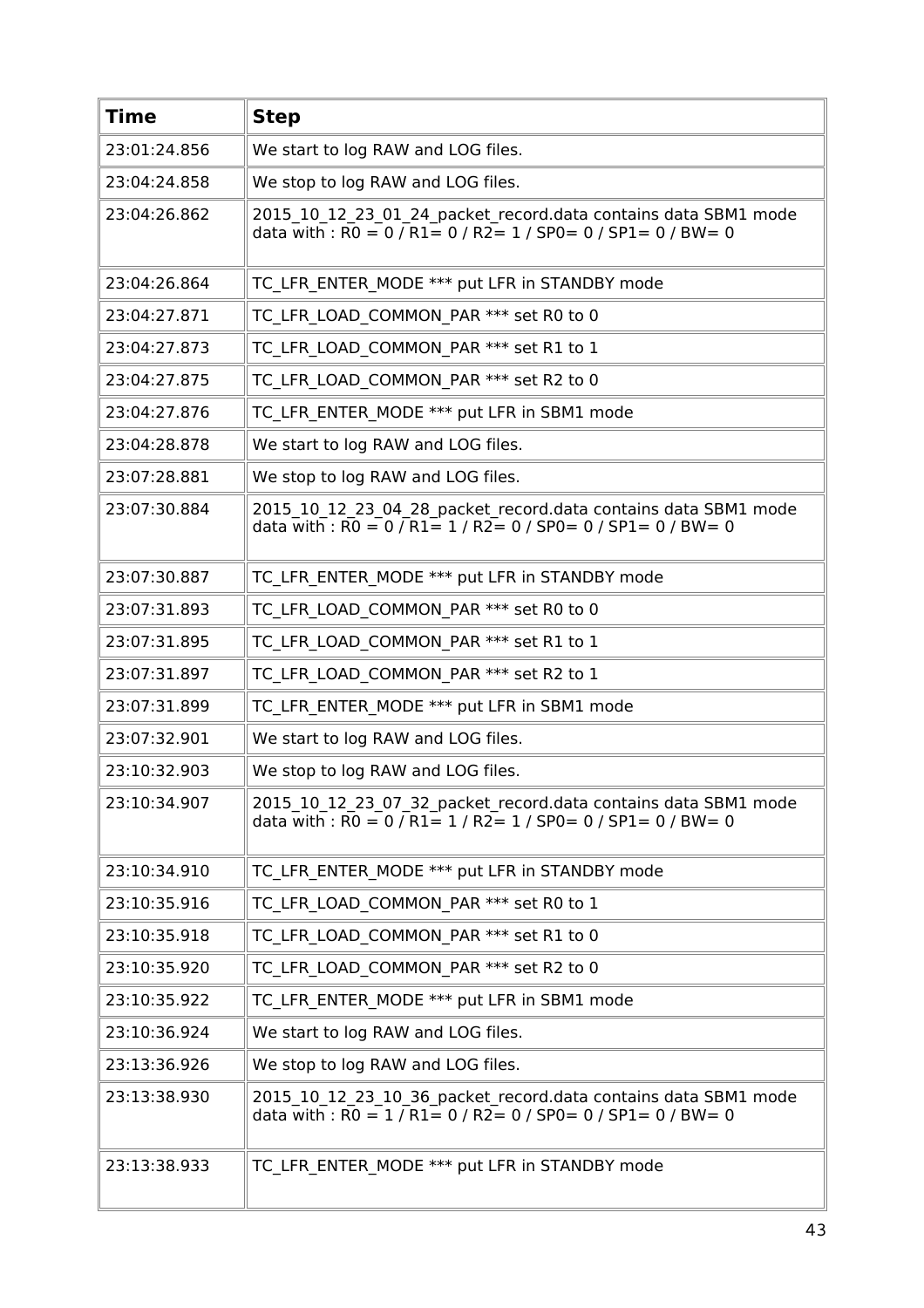| <b>Time</b>  | <b>Step</b>                                                                                                                                                                                             |
|--------------|---------------------------------------------------------------------------------------------------------------------------------------------------------------------------------------------------------|
| 23:13:39.940 | TC LFR LOAD COMMON PAR *** set R0 to 1                                                                                                                                                                  |
| 23:13:39.942 | TC LFR LOAD COMMON PAR *** set R1 to 0                                                                                                                                                                  |
| 23:13:39.944 | TC LFR LOAD COMMON PAR *** set R2 to 1                                                                                                                                                                  |
| 23:13:39.946 | TC LFR ENTER MODE *** put LFR in SBM1 mode                                                                                                                                                              |
| 23:13:40.948 | We start to log RAW and LOG files.                                                                                                                                                                      |
| 23:16:40.950 | We stop to log RAW and LOG files.                                                                                                                                                                       |
| 23:16:42.954 | 2015_10_12_23_13_40_packet_record.data contains data SBM1 mode<br>data with : $\overline{RO} = 1 / \overline{R1} = 0 / \overline{R2} = 1 / \overline{SPO} = 0 / \overline{SPI} = 0 / \overline{BW} = 0$ |
| 23:16:42.957 | TC LFR ENTER MODE *** put LFR in STANDBY mode                                                                                                                                                           |
| 23:16:43.963 | TC LFR LOAD COMMON PAR *** set R0 to 1                                                                                                                                                                  |
| 23:16:43.965 | TC LFR LOAD COMMON PAR *** set R1 to 1                                                                                                                                                                  |
| 23:16:43.967 | TC LFR LOAD COMMON PAR *** set R2 to 0                                                                                                                                                                  |
| 23:16:43.969 | TC LFR ENTER MODE *** put LFR in SBM1 mode                                                                                                                                                              |
| 23:16:44.971 | We start to log RAW and LOG files.                                                                                                                                                                      |
| 23:19:44.973 | We stop to log RAW and LOG files.                                                                                                                                                                       |
| 23:19:46.977 | 2015_10_12_23_16_44_packet_record.data contains data SBM1 mode<br>data with : $\overline{RO} = 1 / \overline{R1} = 1 / \overline{R2} = 0 / \overline{SPO} = 0 / \overline{SPI} = 0 / \overline{BW} = 0$ |
| 23:19:46.979 | TC LFR ENTER MODE *** put LFR in STANDBY mode                                                                                                                                                           |
| 23:19:47.991 | TC LFR LOAD COMMON PAR *** set R0 to 1                                                                                                                                                                  |
| 23:19:47.993 | TC LFR LOAD COMMON PAR *** set R1 to 1                                                                                                                                                                  |
| 23:19:47.995 | TC LFR LOAD COMMON PAR *** set R2 to 1                                                                                                                                                                  |
| 23:19:47.997 | TC LFR ENTER MODE *** put LFR in SBM1 mode                                                                                                                                                              |
| 23:19:48.999 | We start to log RAW and LOG files.                                                                                                                                                                      |
| 23:22:49.1   | We stop to log RAW and LOG files.                                                                                                                                                                       |
| 23:22:51.5   | 2015_10_12_23_19_49_packet_record.data contains data SBM1 mode<br>data with : $R0 = 1 / R1 = 1 / R2 = 1 / SPO = 0 / SP1 = 0 / BW = 0$                                                                   |
| 23:22:51.7   | TC LFR ENTER MODE *** put LFR in STANDBY mode                                                                                                                                                           |
| 23:22:52.22  | TC LFR LOAD COMMON PAR *** set R0 to 0                                                                                                                                                                  |
| 23:22:52.24  | TC LFR LOAD COMMON PAR *** set R1 to 0                                                                                                                                                                  |
| 23:22:52.25  | TC LFR LOAD COMMON PAR *** set R2 to 0                                                                                                                                                                  |
| 23:22:52.27  | TC LFR ENTER MODE *** put LFR in SBM2 mode                                                                                                                                                              |
| 23:22:53.29  | We start to log RAW and LOG files.                                                                                                                                                                      |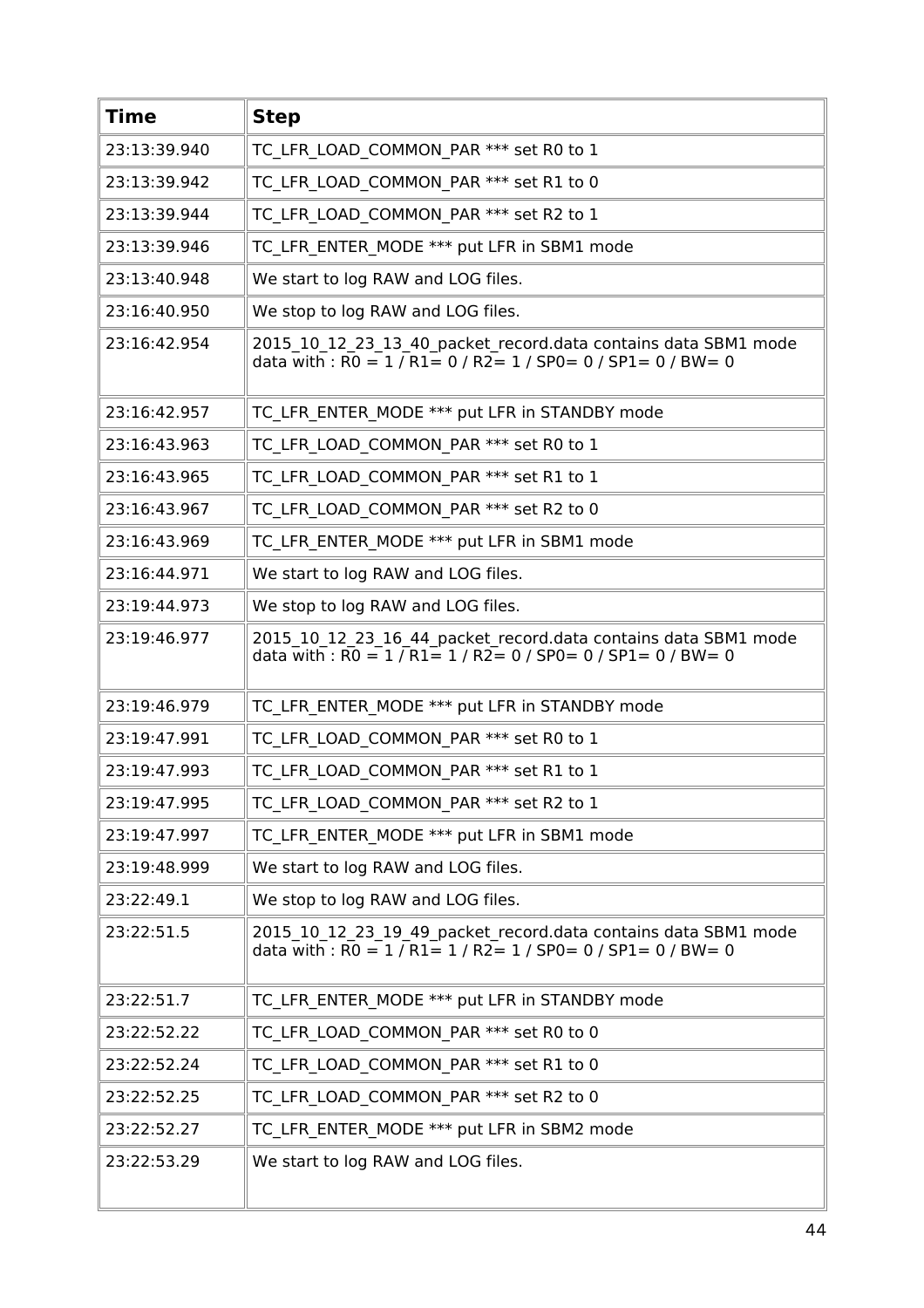| <b>Time</b>  | <b>Step</b>                                                                                                                                                                                             |
|--------------|---------------------------------------------------------------------------------------------------------------------------------------------------------------------------------------------------------|
| 23:25:53.32  | We stop to log RAW and LOG files.                                                                                                                                                                       |
| 23:25:55.35  | 2015 10 12 23 22 53 packet record.data contains data SBM2 mode<br>data with : $R0 = 0$ / $R1 = 0$ / $R2 = 0$ / $SP0 = 0$ / $SP1 = 0$ / $BW = 0$                                                         |
| 23:25:55.38  | TC LFR ENTER MODE *** put LFR in STANDBY mode                                                                                                                                                           |
| 23:25:56.45  | TC LFR LOAD COMMON PAR *** set R0 to 0                                                                                                                                                                  |
| 23:25:56.47  | TC LFR LOAD COMMON PAR *** set R1 to 0                                                                                                                                                                  |
| 23:25:56.49  | TC LFR LOAD COMMON PAR *** set R2 to 1                                                                                                                                                                  |
| 23:25:56.51  | TC LFR ENTER MODE *** put LFR in SBM2 mode                                                                                                                                                              |
| 23:25:57.52  | We start to log RAW and LOG files.                                                                                                                                                                      |
| 23:28:57.55  | We stop to log RAW and LOG files.                                                                                                                                                                       |
| 23:28:59.59  | 2015_10_12_23_25_57_packet_record.data contains data SBM2 mode<br>data with : $\overline{RO} = 0 / \overline{R1} = 0 / \overline{R2} = 1 / \overline{SPO} = 0 / \overline{SPI} = 0 / \overline{BW} = 0$ |
| 23:28:59.61  | TC LFR ENTER MODE *** put LFR in STANDBY mode                                                                                                                                                           |
| 23:29:00.67  | TC LFR LOAD COMMON PAR *** set R0 to 0                                                                                                                                                                  |
| 23:29:00.69  | TC LFR LOAD COMMON PAR *** set R1 to 1                                                                                                                                                                  |
| 23:29:00.71  | TC LFR LOAD COMMON PAR *** set R2 to 0                                                                                                                                                                  |
| 23:29:00.73  | TC LFR ENTER MODE *** put LFR in SBM2 mode                                                                                                                                                              |
| 23:29:01.75  | We start to log RAW and LOG files.                                                                                                                                                                      |
| 23:32:01.78  | We stop to log RAW and LOG files.                                                                                                                                                                       |
| 23:32:03.81  | 2015 10 12 23 29 01 packet record.data contains data SBM2 mode<br>data with : $RO = 0 / R1 = 1 / R2 = 0 / SPO = 0 / SPI = 0 / BW = 0$                                                                   |
| 23:32:03.84  | TC_LFR_ENTER_MODE *** put LFR in STANDBY mode                                                                                                                                                           |
| 23:32:04.90  | TC LFR LOAD COMMON PAR *** set R0 to 0                                                                                                                                                                  |
| 23:32:04.92  | TC LFR LOAD COMMON PAR *** set R1 to 1                                                                                                                                                                  |
| 23:32:04.94  | TC LFR LOAD COMMON PAR *** set R2 to 1                                                                                                                                                                  |
| 23:32:04.96  | TC LFR ENTER MODE *** put LFR in SBM2 mode                                                                                                                                                              |
| 23:32:05.98  | We start to log RAW and LOG files.                                                                                                                                                                      |
| 23:35:05.100 | We stop to log RAW and LOG files.                                                                                                                                                                       |
| 23:35:07.104 | 2015_10_12_23_32_05_packet_record.data contains data SBM2 mode<br>data with : $RO = 0 / R1 = 1 / R2 = 1 / SPO = 0 / SP1 = 0 / BW = 0$                                                                   |
| 23:35:07.107 | TC LFR ENTER MODE *** put LFR in STANDBY mode                                                                                                                                                           |
| 23:35:08.113 | TC LFR LOAD COMMON PAR *** set R0 to 1                                                                                                                                                                  |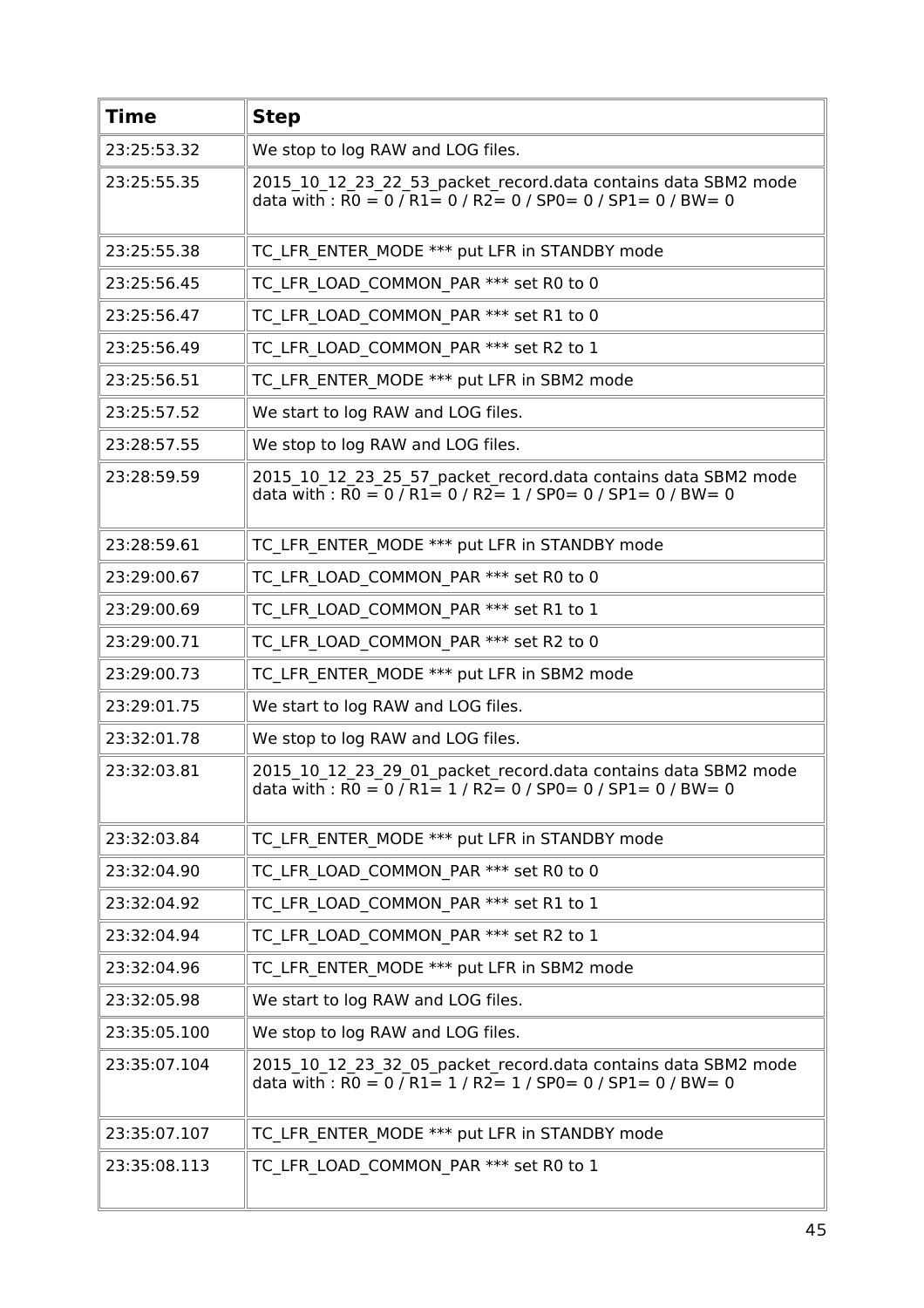| <b>Time</b>  | <b>Step</b>                                                                                                                                                                                             |
|--------------|---------------------------------------------------------------------------------------------------------------------------------------------------------------------------------------------------------|
| 23:35:08.115 | TC LFR LOAD COMMON PAR *** set R1 to 0                                                                                                                                                                  |
| 23:35:08.117 | TC LFR LOAD COMMON PAR *** set R2 to 0                                                                                                                                                                  |
| 23:35:08.119 | TC LFR ENTER MODE *** put LFR in SBM2 mode                                                                                                                                                              |
| 23:35:09.121 | We start to log RAW and LOG files.                                                                                                                                                                      |
| 23:38:09.123 | We stop to log RAW and LOG files.                                                                                                                                                                       |
| 23:38:11.127 | 2015_10_12_23_35_09_packet_record.data contains data SBM2 mode<br>data with : $RO = 1 / R1 = 0 / R2 = 0 / SPO = 0 / SPI = 0 / BW = 0$                                                                   |
| 23:38:11.130 | TC LFR ENTER MODE *** put LFR in STANDBY mode                                                                                                                                                           |
| 23:38:12.145 | TC LFR LOAD COMMON PAR *** set R0 to 1                                                                                                                                                                  |
| 23:38:12.147 | TC LFR LOAD COMMON PAR *** set R1 to 0                                                                                                                                                                  |
| 23:38:12.149 | TC LFR LOAD COMMON PAR *** set R2 to 1                                                                                                                                                                  |
| 23:38:12.151 | TC LFR ENTER MODE *** put LFR in SBM2 mode                                                                                                                                                              |
| 23:38:13.153 | We start to log RAW and LOG files.                                                                                                                                                                      |
| 23:41:13.155 | We stop to log RAW and LOG files.                                                                                                                                                                       |
| 23:41:15.159 | 2015_10_12_23_38_13_packet_record.data contains data SBM2 mode<br>data with: $R0 = 1 / R1 = 0 / R2 = 1 / SPO = 0 / SPL = 0 / BW = 0$                                                                    |
| 23:41:15.162 | TC LFR ENTER MODE *** put LFR in STANDBY mode                                                                                                                                                           |
| 23:41:16.168 | TC LFR LOAD COMMON PAR *** set R0 to 1                                                                                                                                                                  |
| 23:41:16.170 | TC LFR LOAD COMMON PAR *** set R1 to 1                                                                                                                                                                  |
| 23:41:16.172 | TC LFR LOAD COMMON PAR *** set R2 to 0                                                                                                                                                                  |
| 23:41:16.174 | TC LFR ENTER MODE *** put LFR in SBM2 mode                                                                                                                                                              |
| 23:41:17.176 | We start to log RAW and LOG files.                                                                                                                                                                      |
| 23:44:17.178 | We stop to log RAW and LOG files.                                                                                                                                                                       |
| 23:44:19.182 | 2015 10 12 23 41 17 packet record.data contains data SBM2 mode<br>data with : $\overline{RO} = 1 / \overline{R1} = 1 / \overline{R2} = 0 / \overline{SPO} = 0 / \overline{SPI} = 0 / \overline{BW} = 0$ |
| 23:44:19.185 | TC LFR ENTER MODE *** put LFR in STANDBY mode                                                                                                                                                           |
| 23:44:20.191 | TC LFR LOAD COMMON PAR *** set R0 to 1                                                                                                                                                                  |
| 23:44:20.193 | TC LFR LOAD COMMON PAR *** set R1 to 1                                                                                                                                                                  |
| 23:44:20.195 | TC LFR LOAD COMMON PAR *** set R2 to 1                                                                                                                                                                  |
| 23:44:20.197 | TC LFR ENTER MODE *** put LFR in SBM2 mode                                                                                                                                                              |
| 23:44:21.199 | We start to log RAW and LOG files.                                                                                                                                                                      |
| 23:47:21.201 | We stop to log RAW and LOG files.                                                                                                                                                                       |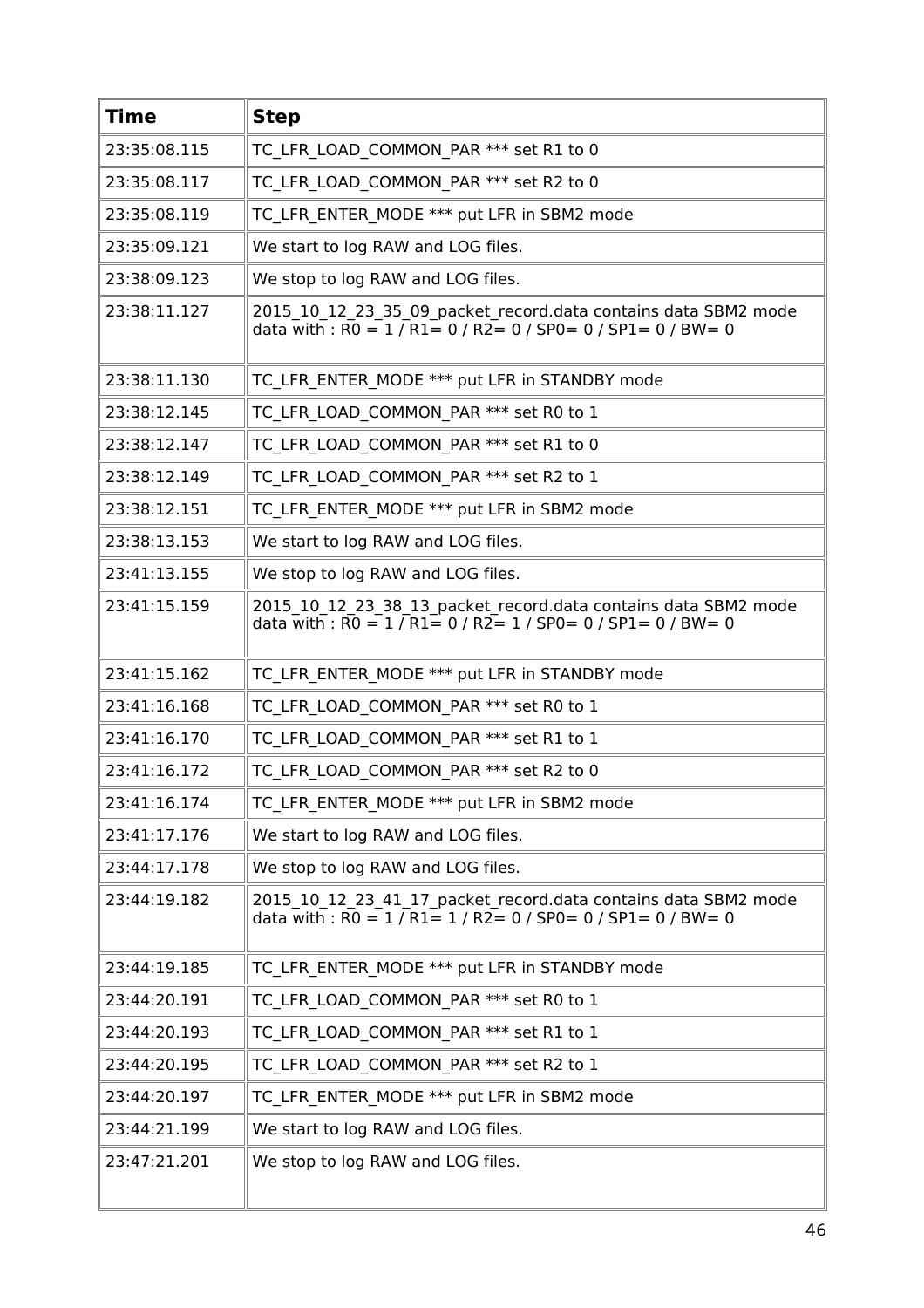| <b>Time</b>  | <b>Step</b>                                                                                                                                       |
|--------------|---------------------------------------------------------------------------------------------------------------------------------------------------|
| 23:47:23.205 | 2015 10 12 23 44 21 packet record.data contains data SBM2 mode<br>data with : $R0 = 1 / R1 = 1 / R2 = 1 / SPO = 0 / SP1 = 0 / BW = 0$             |
| 23:47:23.208 | TC LFR ENTER MODE *** put LFR in STANDBY mode                                                                                                     |
| 23:47:24.214 | TC LFR LOAD COMMON PAR *** set BW to 0                                                                                                            |
| 23:47:24.216 | TC LFR LOAD COMMON PAR *** set SP0 to 0                                                                                                           |
| 23:47:24.218 | TC LFR LOAD COMMON PAR *** set SP1 to 1                                                                                                           |
| 23:47:24.220 | TC LFR LOAD COMMON PAR *** set R0 to 0                                                                                                            |
| 23:47:24.222 | TC LFR LOAD COMMON PAR *** set R1 to 0                                                                                                            |
| 23:47:24.224 | TC LFR LOAD COMMON PAR *** set R2 to 0                                                                                                            |
| 23:47:24.226 | TC LFR ENTER MODE *** put LFR in NORMAL mode                                                                                                      |
| 23:47:25.228 | We start to log RAW and LOG files.                                                                                                                |
| 23:50:25.230 | We stop to log RAW and LOG files.                                                                                                                 |
| 23:50:27.239 | 2015_10_12_23_47_25_packet_record.data contains data NORMAL<br>mode data with : $R0 = 0$ / $R1 = 0$ / $R2 = 0$ / $SP0 = 0$ / $SP1 = 1$ / $BW = 0$ |
| 23:50:27.241 | TC LFR ENTER MODE *** put LFR in STANDBY mode                                                                                                     |
| 23:50:28.249 | TC LFR LOAD COMMON PAR *** set R0 to 0                                                                                                            |
| 23:50:28.251 | TC LFR LOAD COMMON PAR *** set R1 to 0                                                                                                            |
| 23:50:28.253 | TC LFR LOAD COMMON PAR *** set R2 to 1                                                                                                            |
| 23:50:28.255 | TC LFR ENTER MODE *** put LFR in NORMAL mode                                                                                                      |
| 23:50:29.257 | We start to log RAW and LOG files.                                                                                                                |
| 23:53:29.259 | We stop to log RAW and LOG files.                                                                                                                 |
| 23:53:31.264 | 2015 10 12 23 50 29 packet record.data contains data NORMAL<br>mode data with : $R0 = 0$ / $R1 = 0$ / $R2 = 1$ / $SP0 = 0$ / $SP1 = 1$ / $BW = 0$ |
| 23:53:31.267 | TC LFR ENTER MODE *** put LFR in STANDBY mode                                                                                                     |
| 23:53:32.300 | TC LFR LOAD COMMON PAR *** set R0 to 0                                                                                                            |
| 23:53:32.302 | TC LFR LOAD COMMON_PAR *** set R1 to 1                                                                                                            |
| 23:53:32.304 | TC LFR LOAD COMMON PAR *** set R2 to 0                                                                                                            |
| 23:53:32.306 | TC LFR ENTER MODE *** put LFR in NORMAL mode                                                                                                      |
| 23:53:33.308 | We start to log RAW and LOG files.                                                                                                                |
| 23:56:33.310 | We stop to log RAW and LOG files.                                                                                                                 |
| 23:56:35.315 | 2015_10_12_23_53_33_packet_record.data contains data NORMAL<br>mode data with : $R0 = 0$ / $R1 = 1$ / $R2 = 0$ / $SP0 = 0$ / $SP1 = 1$ / $BW = 0$ |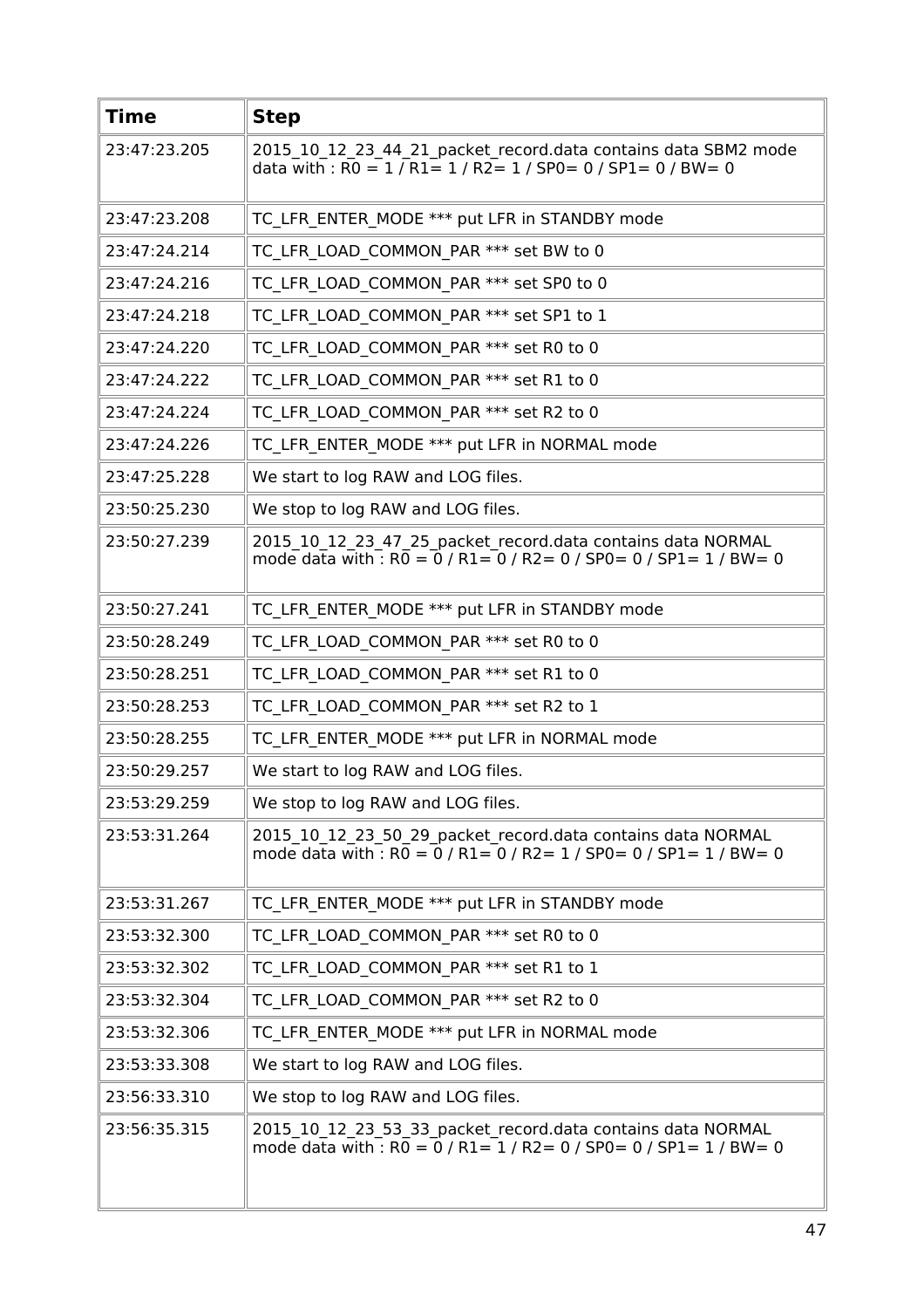| <b>Time</b>  | <b>Step</b>                                                                                                                                       |
|--------------|---------------------------------------------------------------------------------------------------------------------------------------------------|
| 23:56:35.317 | TC LFR ENTER MODE *** put LFR in STANDBY mode                                                                                                     |
| 23:56:36.333 | TC LFR LOAD COMMON PAR *** set R0 to 0                                                                                                            |
| 23:56:36.335 | TC LFR LOAD COMMON PAR *** set R1 to 1                                                                                                            |
| 23:56:36.337 | TC LFR LOAD COMMON PAR *** set R2 to 1                                                                                                            |
| 23:56:36.339 | TC LFR ENTER MODE *** put LFR in NORMAL mode                                                                                                      |
| 23:56:37.341 | We start to log RAW and LOG files.                                                                                                                |
| 23:59:37.343 | We stop to log RAW and LOG files.                                                                                                                 |
| 23:59:39.347 | 2015 10 12 23 56 37 packet record.data contains data NORMAL<br>mode data with : $R0 = 0$ / $R1 = 1$ / $R2 = 1$ / $SP0 = 0$ / $SP1 = 1$ / $BW = 0$ |
| 23:59:39.349 | TC LFR ENTER MODE *** put LFR in STANDBY mode                                                                                                     |
| 23:59:40.356 | TC LFR LOAD COMMON PAR *** set R0 to 1                                                                                                            |
| 23:59:40.358 | TC LFR LOAD COMMON PAR *** set R1 to 0                                                                                                            |
| 23:59:40.360 | TC LFR LOAD COMMON PAR *** set R2 to 0                                                                                                            |
| 23:59:40.362 | TC LFR ENTER MODE *** put LFR in NORMAL mode                                                                                                      |
| 23:59:41.364 | We start to log RAW and LOG files.                                                                                                                |
| 00:02:41.367 | We stop to log RAW and LOG files.                                                                                                                 |
| 00:02:43.371 | 2015 10 12 23 59 41 packet record.data contains data NORMAL<br>mode data with : $R0 = 1 / R1 = 0 / R2 = 0 / SPO = 0 / SPI = 1 / BW = 0$           |
| 00:02:43.373 | TC LFR ENTER MODE *** put LFR in STANDBY mode                                                                                                     |
| 00:02:44.382 | TC LFR LOAD COMMON PAR *** set R0 to 1                                                                                                            |
| 00:02:44.384 | TC LFR LOAD_COMMON_PAR *** set R1 to 0                                                                                                            |
| 00:02:44.386 | TC LFR LOAD COMMON PAR *** set R2 to 1                                                                                                            |
| 00:02:44.388 | TC LFR ENTER MODE *** put LFR in NORMAL mode                                                                                                      |
| 00:02:45.389 | We start to log RAW and LOG files.                                                                                                                |
| 00:05:45.392 | We stop to log RAW and LOG files.                                                                                                                 |
| 00:05:47.396 | 2015 10 13 00 02 45 packet record.data contains data NORMAL<br>mode data with : $R0 = 1 / R1 = 0 / R2 = 1 / SPO = 0 / SPI = 1 / BW = 0$           |
| 00:05:47.399 | TC LFR ENTER MODE *** put LFR in STANDBY mode                                                                                                     |
| 00:05:48.406 | TC LFR LOAD_COMMON_PAR *** set R0 to 1                                                                                                            |
| 00:05:48.408 | TC LFR LOAD COMMON PAR *** set R1 to 1                                                                                                            |
| 00:05:48.410 | TC LFR LOAD_COMMON_PAR *** set R2 to 0                                                                                                            |
| 00:05:48.412 | TC LFR ENTER MODE *** put LFR in NORMAL mode                                                                                                      |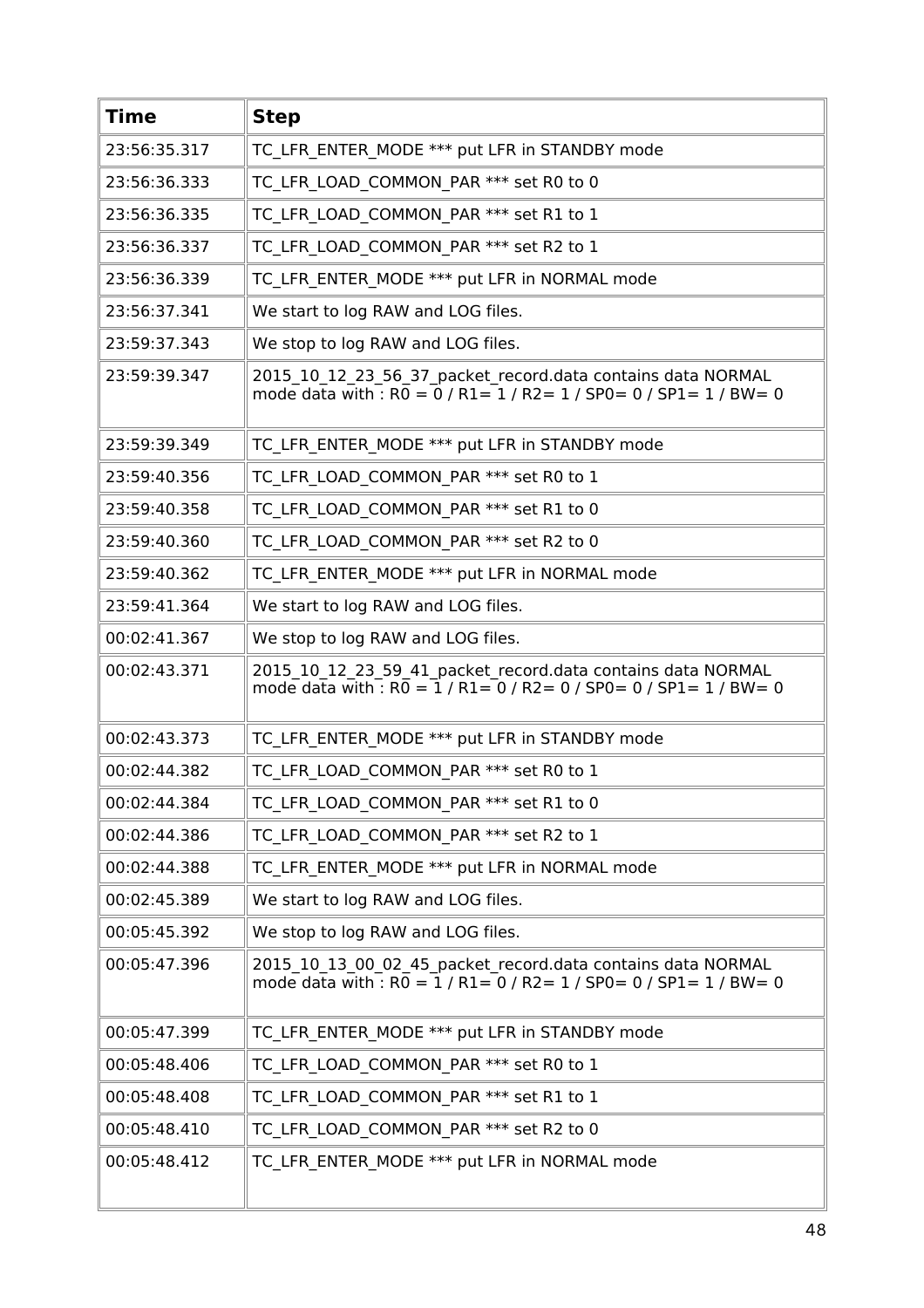| <b>Time</b>  | <b>Step</b>                                                                                                                                |
|--------------|--------------------------------------------------------------------------------------------------------------------------------------------|
| 00:05:49.414 | We start to log RAW and LOG files.                                                                                                         |
| 00:08:49.416 | We stop to log RAW and LOG files.                                                                                                          |
| 00:08:51.420 | 2015_10_13_00_05_49_packet_record.data contains data NORMAL<br>mode data with $\cdot$ RO = 1 / R1= 1 / R2 = 0 / SP0 = 0 / SP1 = 1 / BW = 0 |
| 00:08:51.423 | TC LFR ENTER MODE *** put LFR in STANDBY mode                                                                                              |
| 00:08:52.431 | TC LFR LOAD COMMON PAR *** set R0 to 1                                                                                                     |
| 00:08:52.433 | TC LFR LOAD COMMON PAR *** set R1 to 1                                                                                                     |
| 00:08:52.435 | TC LFR LOAD COMMON PAR *** set R2 to 1                                                                                                     |
| 00:08:52.437 | TC LFR ENTER MODE *** put LFR in NORMAL mode                                                                                               |
| 00:08:53.439 | We start to log RAW and LOG files.                                                                                                         |
| 00:11:53.441 | We stop to log RAW and LOG files.                                                                                                          |
| 00:11:55.445 | 2015_10_13_00_08_53_packet_record.data contains data NORMAL<br>mode data with $\cdot$ RO = 1 / R1= 1 / R2 = 1 / SP0 = 0 / SP1 = 1 / BW = 0 |
| 00:11:55.448 | TC LFR ENTER MODE *** put LFR in STANDBY mode                                                                                              |
| 00:11:56.454 | TC LFR LOAD COMMON PAR *** set R0 to 0                                                                                                     |
| 00:11:56.456 | TC LFR LOAD COMMON PAR *** set R1 to 0                                                                                                     |
| 00:11:56.458 | TC LFR LOAD COMMON PAR *** set R2 to 0                                                                                                     |
| 00:11:56.460 | TC LFR ENTER MODE *** put LFR in BURST mode                                                                                                |
| 00:11:57.462 | We start to log RAW and LOG files.                                                                                                         |
| 00:14:57.464 | We stop to log RAW and LOG files.                                                                                                          |
| 00:14:59.468 | 2015 10 13 00 11 57 packet record.data contains data BURST mode<br>data with : $R0 = 0$ / $R1 = 0$ / $R2 = 0$ / SP0 = 0 / SP1 = 1 / BW = 0 |
| 00:14:59.471 | TC LFR ENTER MODE *** put LFR in STANDBY mode                                                                                              |
| 00:15:00.487 | TC LFR LOAD COMMON PAR *** set R0 to 0                                                                                                     |
| 00:15:00.489 | TC LFR LOAD COMMON PAR *** set R1 to 0                                                                                                     |
| 00:15:00.491 | TC LFR LOAD COMMON PAR *** set R2 to 1                                                                                                     |
| 00:15:00.493 | TC LFR ENTER MODE *** put LFR in BURST mode                                                                                                |
| 00:15:01.495 | We start to log RAW and LOG files.                                                                                                         |
| 00:18:01.497 | We stop to log RAW and LOG files.                                                                                                          |
| 00:18:03.501 | 2015_10_13_00_15_01_packet_record.data contains data BURST mode<br>data with : R0 = 0 / R1 = 0 / R2 = 1 / SP0 = 0 / SP1 = 1 / BW = 0       |
| 00:18:03.504 | TC_LFR_ENTER_MODE *** put LFR in STANDBY mode                                                                                              |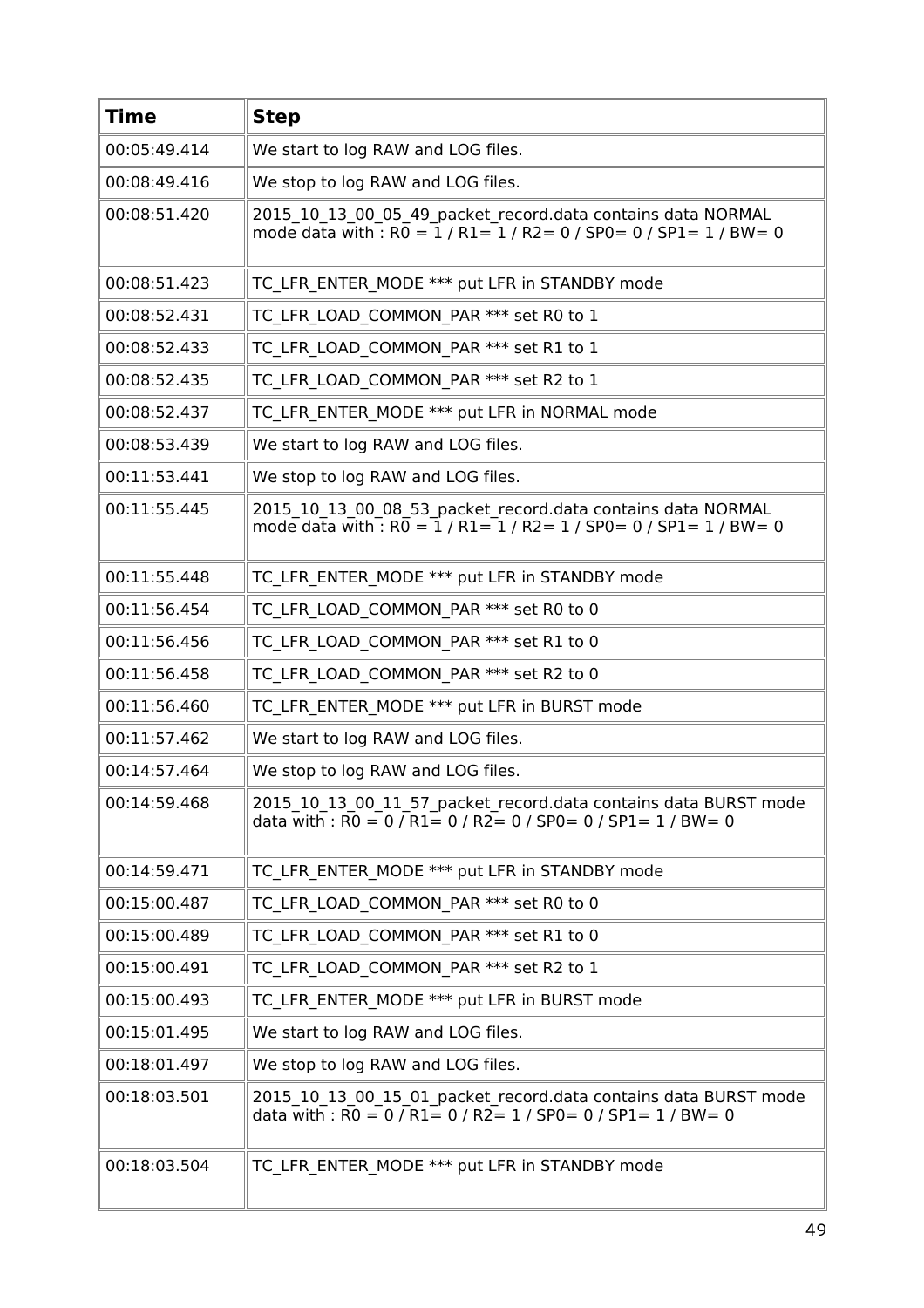| <b>Time</b>  | <b>Step</b>                                                                                                                                      |
|--------------|--------------------------------------------------------------------------------------------------------------------------------------------------|
| 00:18:04.509 | TC LFR LOAD COMMON PAR *** set R0 to 0                                                                                                           |
| 00:18:04.512 | TC LFR LOAD COMMON PAR *** set R1 to 1                                                                                                           |
| 00:18:04.513 | TC LFR LOAD COMMON PAR *** set R2 to 0                                                                                                           |
| 00:18:04.515 | TC LFR ENTER MODE *** put LFR in BURST mode                                                                                                      |
| 00:18:05.517 | We start to log RAW and LOG files.                                                                                                               |
| 00:21:05.520 | We stop to log RAW and LOG files.                                                                                                                |
| 00:21:07.524 | 2015_10_13_00_18_05_packet_record.data contains data BURST mode<br>data with: $\overline{RO} = 0 / R1 = 1 / R2 = 0 / SPO = 0 / SPL = 1 / BW = 0$ |
| 00:21:07.526 | TC LFR ENTER MODE *** put LFR in STANDBY mode                                                                                                    |
| 00:21:08.533 | TC LFR LOAD COMMON PAR *** set R0 to 0                                                                                                           |
| 00:21:08.535 | TC LFR LOAD COMMON PAR *** set R1 to 1                                                                                                           |
| 00:21:08.537 | TC LFR LOAD COMMON PAR *** set R2 to 1                                                                                                           |
| 00:21:08.539 | TC LFR ENTER MODE *** put LFR in BURST mode                                                                                                      |
| 00:21:09.540 | We start to log RAW and LOG files.                                                                                                               |
| 00:24:09.543 | We stop to log RAW and LOG files.                                                                                                                |
| 00:24:11.547 | 2015_10_13_00_21_09_packet_record.data contains data BURST mode<br>data with : $RO = 0 / R1 = 1 / R2 = 1 / SPO = 0 / SPI = 1 / BW = 0$           |
| 00:24:11.549 | TC LFR ENTER MODE *** put LFR in STANDBY mode                                                                                                    |
| 00:24:12.555 | TC LFR LOAD COMMON PAR *** set R0 to 1                                                                                                           |
| 00:24:12.557 | TC LFR LOAD COMMON PAR *** set R1 to 0                                                                                                           |
| 00:24:12.559 | TC LFR LOAD COMMON PAR *** set R2 to 0                                                                                                           |
| 00:24:12.561 | TC LFR ENTER MODE *** put LFR in BURST mode                                                                                                      |
| 00:24:13.563 | We start to log RAW and LOG files.                                                                                                               |
| 00:27:13.565 | We stop to log RAW and LOG files.                                                                                                                |
| 00:27:15.569 | 2015_10_13_00_24_13_packet_record.data contains data BURST mode<br>data with : $RO = 1 / R1 = 0 / R2 = 0 / SPO = 0 / SPI = 1 / BW = 0$           |
| 00:27:15.572 | TC LFR ENTER MODE *** put LFR in STANDBY mode                                                                                                    |
| 00:27:16.578 | TC LFR LOAD COMMON PAR *** set R0 to 1                                                                                                           |
| 00:27:16.580 | TC LFR LOAD COMMON PAR *** set R1 to 0                                                                                                           |
| 00:27:16.582 | TC LFR LOAD COMMON PAR *** set R2 to 1                                                                                                           |
| 00:27:16.584 | TC LFR ENTER MODE *** put LFR in BURST mode                                                                                                      |
| 00:27:17.586 | We start to log RAW and LOG files.                                                                                                               |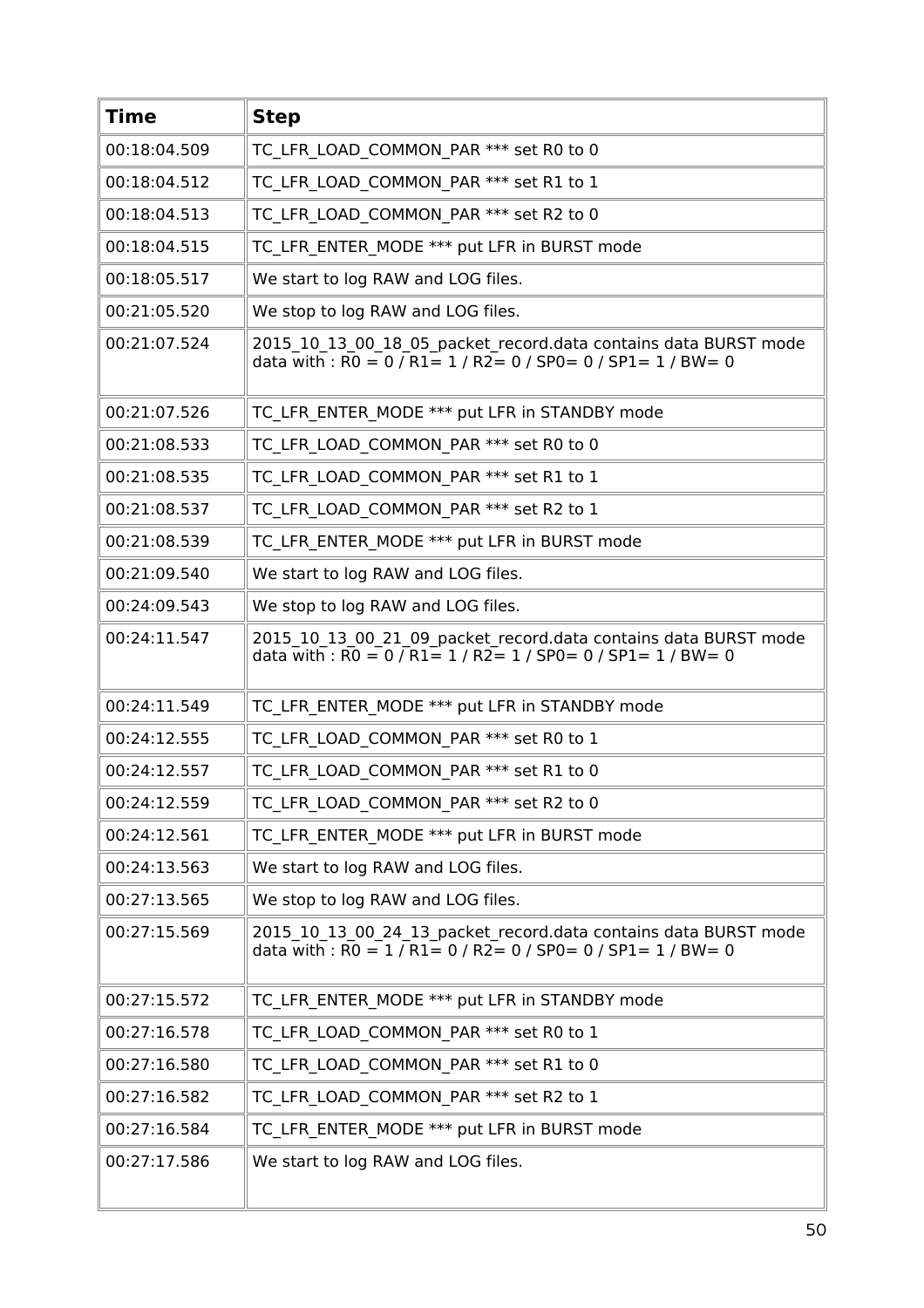| <b>Time</b>  | <b>Step</b>                                                                                                                                                                                              |
|--------------|----------------------------------------------------------------------------------------------------------------------------------------------------------------------------------------------------------|
| 00:30:17.589 | We stop to log RAW and LOG files.                                                                                                                                                                        |
| 00:30:19.593 | 2015 10 13 00 27 17 packet record.data contains data BURST mode<br>data with : $\overline{RO} = 1 / \overline{R1} = 0 / \overline{R2} = 1 / \overline{SPO} = 0 / \overline{SPI} = 1 / \overline{BW} = 0$ |
| 00:30:19.595 | TC LFR ENTER MODE *** put LFR in STANDBY mode                                                                                                                                                            |
| 00:30:20.610 | TC LFR LOAD COMMON PAR *** set R0 to 1                                                                                                                                                                   |
| 00:30:20.613 | TC LFR LOAD COMMON PAR *** set R1 to 1                                                                                                                                                                   |
| 00:30:20.615 | TC LFR LOAD COMMON PAR *** set R2 to 0                                                                                                                                                                   |
| 00:30:20.617 | TC LFR ENTER MODE *** put LFR in BURST mode                                                                                                                                                              |
| 00:30:21.619 | We start to log RAW and LOG files.                                                                                                                                                                       |
| 00:33:21.621 | We stop to log RAW and LOG files.                                                                                                                                                                        |
| 00:33:23.625 | 2015_10_13_00_30_21_packet_record.data contains data BURST mode<br>data with : $\overline{RO} = 1 / \overline{R1} = 1 / \overline{R2} = 0 / \overline{SPO} = 0 / \overline{SPI} = 1 / \overline{BW} = 0$ |
| 00:33:23.628 | TC LFR ENTER MODE *** put LFR in STANDBY mode                                                                                                                                                            |
| 00:33:24.634 | TC LFR LOAD COMMON PAR *** set R0 to 1                                                                                                                                                                   |
| 00:33:24.636 | TC LFR_LOAD_COMMON_PAR *** set R1 to 1                                                                                                                                                                   |
| 00:33:24.638 | TC LFR LOAD COMMON PAR *** set R2 to 1                                                                                                                                                                   |
| 00:33:24.640 | TC LFR ENTER MODE *** put LFR in BURST mode                                                                                                                                                              |
| 00:33:25.642 | We start to log RAW and LOG files.                                                                                                                                                                       |
| 00:36:25.644 | We stop to log RAW and LOG files.                                                                                                                                                                        |
| 00:36:27.649 | 2015_10_13_00_33_25_packet_record.data contains data BURST mode<br>data with : $RO = 1 / R1 = 1 / R2 = 1 / SPO = 0 / SPI = 1 / BW = 0$                                                                   |
| 00:36:27.651 | TC LFR ENTER MODE *** put LFR in STANDBY mode                                                                                                                                                            |
| 00:36:28.658 | TC LFR LOAD COMMON PAR *** set R0 to 0                                                                                                                                                                   |
| 00:36:28.660 | TC LFR LOAD COMMON PAR *** set R1 to 0                                                                                                                                                                   |
| 00:36:28.662 | TC LFR LOAD COMMON PAR *** set R2 to 0                                                                                                                                                                   |
| 00:36:28.664 | TC LFR ENTER MODE *** put LFR in SBM1 mode                                                                                                                                                               |
| 00:36:29.666 | We start to log RAW and LOG files.                                                                                                                                                                       |
| 00:39:29.668 | We stop to log RAW and LOG files.                                                                                                                                                                        |
| 00:39:31.673 | 2015_10_13_00_36_29_packet_record.data contains data SBM1 mode<br>data with : $\overline{RO} = 0 / \overline{R1} = 0 / \overline{R2} = 0 / \overline{SPO} = 0 / \overline{SPI} = 1 / \overline{BW} = 0$  |
| 00:39:31.675 | TC LFR ENTER MODE *** put LFR in STANDBY mode                                                                                                                                                            |
| 00:39:32.690 | TC LFR LOAD COMMON PAR *** set R0 to 0                                                                                                                                                                   |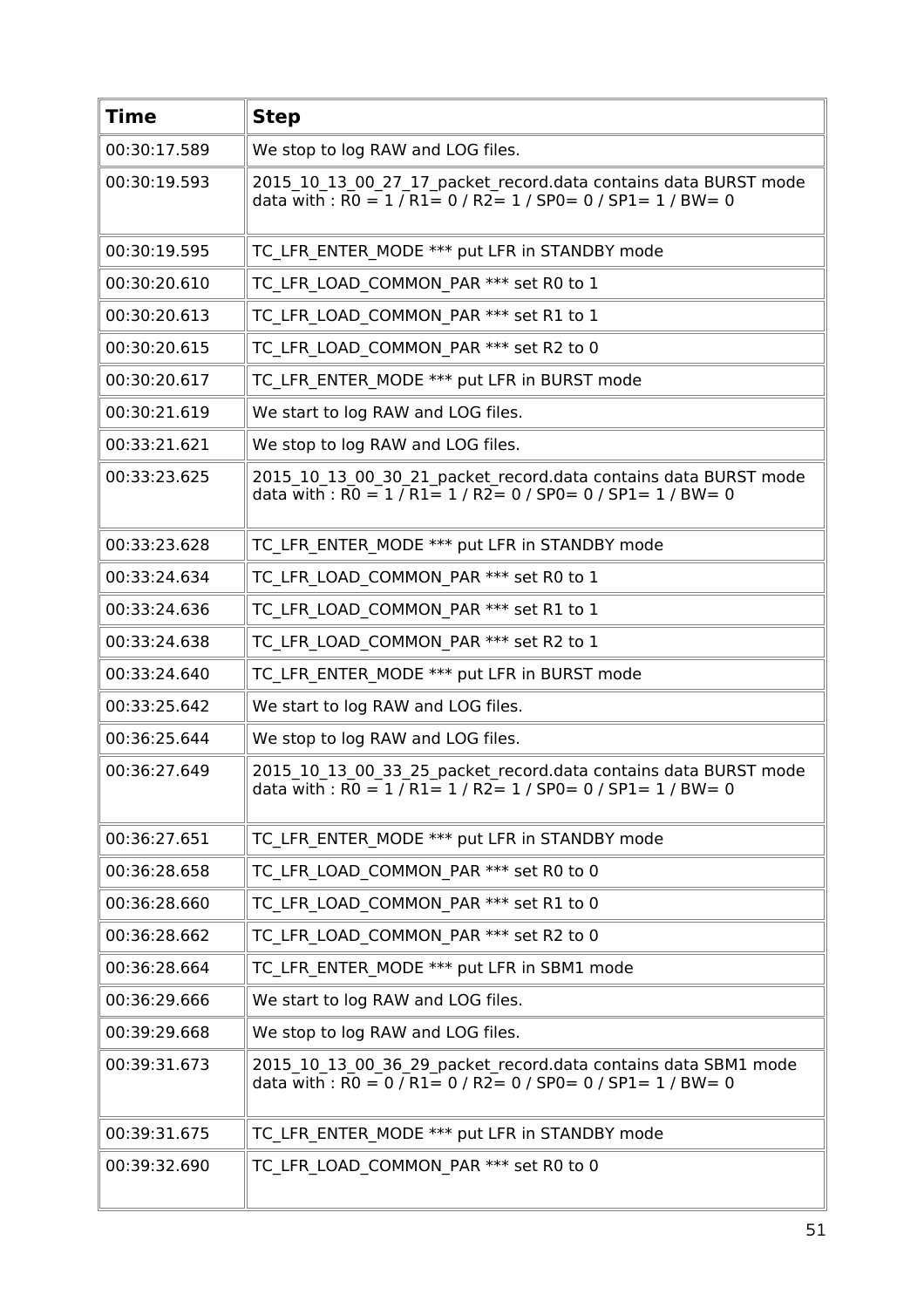| <b>Time</b>  | <b>Step</b>                                                                                                                                                                                                       |
|--------------|-------------------------------------------------------------------------------------------------------------------------------------------------------------------------------------------------------------------|
| 00:39:32.692 | TC LFR LOAD COMMON PAR *** set R1 to 0                                                                                                                                                                            |
| 00:39:32.694 | TC LFR LOAD COMMON PAR *** set R2 to 1                                                                                                                                                                            |
| 00:39:32.696 | TC LFR ENTER MODE *** put LFR in SBM1 mode                                                                                                                                                                        |
| 00:39:33.698 | We start to log RAW and LOG files.                                                                                                                                                                                |
| 00:42:33.701 | We stop to log RAW and LOG files.                                                                                                                                                                                 |
| 00:42:35.705 | 2015_10_13_00_39_33_packet_record.data contains data SBM1 mode<br>data with : R0 = 0 / R1 = 0 / R2 = 1 / SP0 = 0 / SP1 = 1 / BW = 0                                                                               |
| 00:42:35.708 | TC LFR ENTER MODE *** put LFR in STANDBY mode                                                                                                                                                                     |
| 00:42:36.718 | TC LFR LOAD COMMON PAR *** set R0 to 0                                                                                                                                                                            |
| 00:42:36.720 | TC LFR LOAD COMMON PAR *** set R1 to 1                                                                                                                                                                            |
| 00:42:36.722 | TC LFR LOAD COMMON PAR *** set R2 to 0                                                                                                                                                                            |
| 00:42:36.724 | TC LFR ENTER MODE *** put LFR in SBM1 mode                                                                                                                                                                        |
| 00:42:37.726 | We start to log RAW and LOG files.                                                                                                                                                                                |
| 00:45:37.728 | We stop to log RAW and LOG files.                                                                                                                                                                                 |
| 00:45:39.732 | 2015_10_13_00_42_37_packet_record.data contains data SBM1 mode<br>data with : $\overline{RO} = 0$ / $\overline{R1} = 1$ / $\overline{R2} = 0$ / $\overline{SP0} = 0$ / $\overline{SP1} = 1$ / $\overline{BW} = 0$ |
| 00:45:39.735 | TC LFR ENTER MODE *** put LFR in STANDBY mode                                                                                                                                                                     |
| 00:45:40.741 | TC LFR LOAD COMMON PAR *** set R0 to 0                                                                                                                                                                            |
| 00:45:40.744 | TC LFR LOAD COMMON PAR *** set R1 to 1                                                                                                                                                                            |
| 00:45:40.745 | TC LFR LOAD COMMON PAR *** set R2 to 1                                                                                                                                                                            |
| 00:45:40.748 | TC LFR ENTER MODE *** put LFR in SBM1 mode                                                                                                                                                                        |
| 00:45:41.749 | We start to log RAW and LOG files.                                                                                                                                                                                |
| 00:48:41.752 | We stop to log RAW and LOG files.                                                                                                                                                                                 |
| 00:48:43.756 | 2015 10 13 00 45 41 packet record.data contains data SBM1 mode<br>data with : $\overline{RO} = 0$ / $\overline{R1} = 1$ / $\overline{R2} = 1$ / $\overline{SP0} = 0$ / $\overline{SP1} = 1$ / $\overline{BW} = 0$ |
| 00:48:43.759 | TC LFR ENTER MODE *** put LFR in STANDBY mode                                                                                                                                                                     |
| 00:48:44.764 | TC LFR LOAD COMMON PAR *** set R0 to 1                                                                                                                                                                            |
| 00:48:44.767 | TC LFR LOAD COMMON PAR *** set R1 to 0                                                                                                                                                                            |
| 00:48:44.769 | TC LFR LOAD COMMON PAR *** set R2 to 0                                                                                                                                                                            |
| 00:48:44.771 | TC LFR ENTER MODE *** put LFR in SBM1 mode                                                                                                                                                                        |
| 00:48:45.773 | We start to log RAW and LOG files.                                                                                                                                                                                |
| 00:51:45.775 | We stop to log RAW and LOG files.                                                                                                                                                                                 |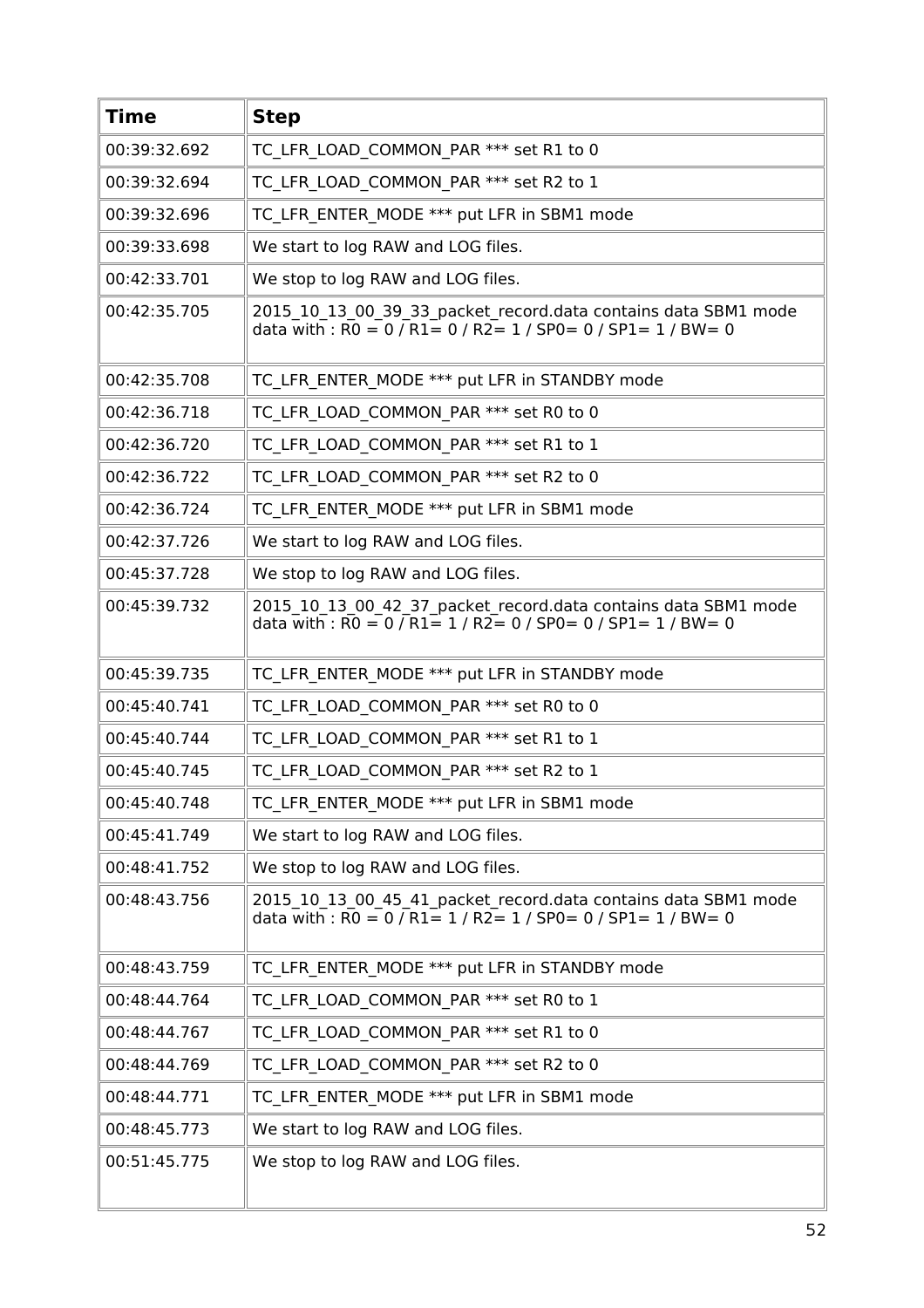| <b>Time</b>  | <b>Step</b>                                                                                                                                                                                             |
|--------------|---------------------------------------------------------------------------------------------------------------------------------------------------------------------------------------------------------|
| 00:51:47.779 | 2015_10_13_00_48_45_packet_record.data contains data SBM1 mode<br>data with : $R0 = 1 / R1 = 0 / R2 = 0 / SPO = 0 / SPI = 1 / BW = 0$                                                                   |
| 00:51:47.782 | TC LFR ENTER MODE *** put LFR in STANDBY mode                                                                                                                                                           |
| 00:51:48.788 | TC LFR LOAD COMMON PAR *** set R0 to 1                                                                                                                                                                  |
| 00:51:48.790 | TC LFR LOAD COMMON PAR *** set R1 to 0                                                                                                                                                                  |
| 00:51:48.792 | TC LFR LOAD COMMON PAR *** set R2 to 1                                                                                                                                                                  |
| 00:51:48.794 | TC LFR ENTER MODE *** put LFR in SBM1 mode                                                                                                                                                              |
| 00:51:49.796 | We start to log RAW and LOG files.                                                                                                                                                                      |
| 00:54:49.799 | We stop to log RAW and LOG files.                                                                                                                                                                       |
| 00:54:51.803 | 2015 10 13 00 51 49 packet record.data contains data SBM1 mode<br>data with : $\overline{RO} = 1 / \overline{R1} = 0 / \overline{R2} = 1 / \overline{SPO} = 0 / \overline{SPI} = 1 / \overline{BW} = 0$ |
| 00:54:51.806 | TC LFR ENTER MODE *** put LFR in STANDBY mode                                                                                                                                                           |
| 00:54:52.822 | TC LFR LOAD COMMON PAR *** set R0 to 1                                                                                                                                                                  |
| 00:54:52.824 | TC LFR LOAD COMMON PAR *** set R1 to 1                                                                                                                                                                  |
| 00:54:52.826 | TC LFR LOAD COMMON PAR *** set R2 to 0                                                                                                                                                                  |
| 00:54:52.828 | TC LFR ENTER MODE *** put LFR in SBM1 mode                                                                                                                                                              |
| 00:54:53.830 | We start to log RAW and LOG files.                                                                                                                                                                      |
| 00:57:53.832 | We stop to log RAW and LOG files.                                                                                                                                                                       |
| 00:57:55.837 | 2015 10 13 00 54 53 packet record.data contains data SBM1 mode<br>data with : $\overline{RO} = 1 / \overline{R1} = 1 / \overline{R2} = 0 / \overline{SPO} = 0 / \overline{SPI} = 1 / \overline{BW} = 0$ |
| 00:57:55.839 | TC_LFR_ENTER_MODE *** put LFR in STANDBY mode                                                                                                                                                           |
| 00:57:56.855 | TC LFR LOAD COMMON PAR *** set R0 to 1                                                                                                                                                                  |
| 00:57:56.857 | TC LFR LOAD COMMON PAR *** set R1 to 1                                                                                                                                                                  |
| 00:57:56.859 | TC LFR LOAD COMMON PAR *** set R2 to 1                                                                                                                                                                  |
| 00:57:56.861 | TC LFR ENTER MODE *** put LFR in SBM1 mode                                                                                                                                                              |
| 00:57:57.863 | We start to log RAW and LOG files.                                                                                                                                                                      |
| 01:00:57.866 | We stop to log RAW and LOG files.                                                                                                                                                                       |
| 01:00:59.870 | 2015 10 13 00 57 57 packet record.data contains data SBM1 mode<br>data with : $R0 = 1 / R1 = 1 / R2 = 1 / SPO = 0 / SPL = 1 / BW = 0$                                                                   |
| 01:00:59.873 | TC LFR ENTER MODE *** put LFR in STANDBY mode                                                                                                                                                           |
| 01:01:00.880 | TC LFR LOAD COMMON PAR *** set R0 to 0                                                                                                                                                                  |
| 01:01:00.882 | TC LFR LOAD COMMON PAR *** set R1 to 0                                                                                                                                                                  |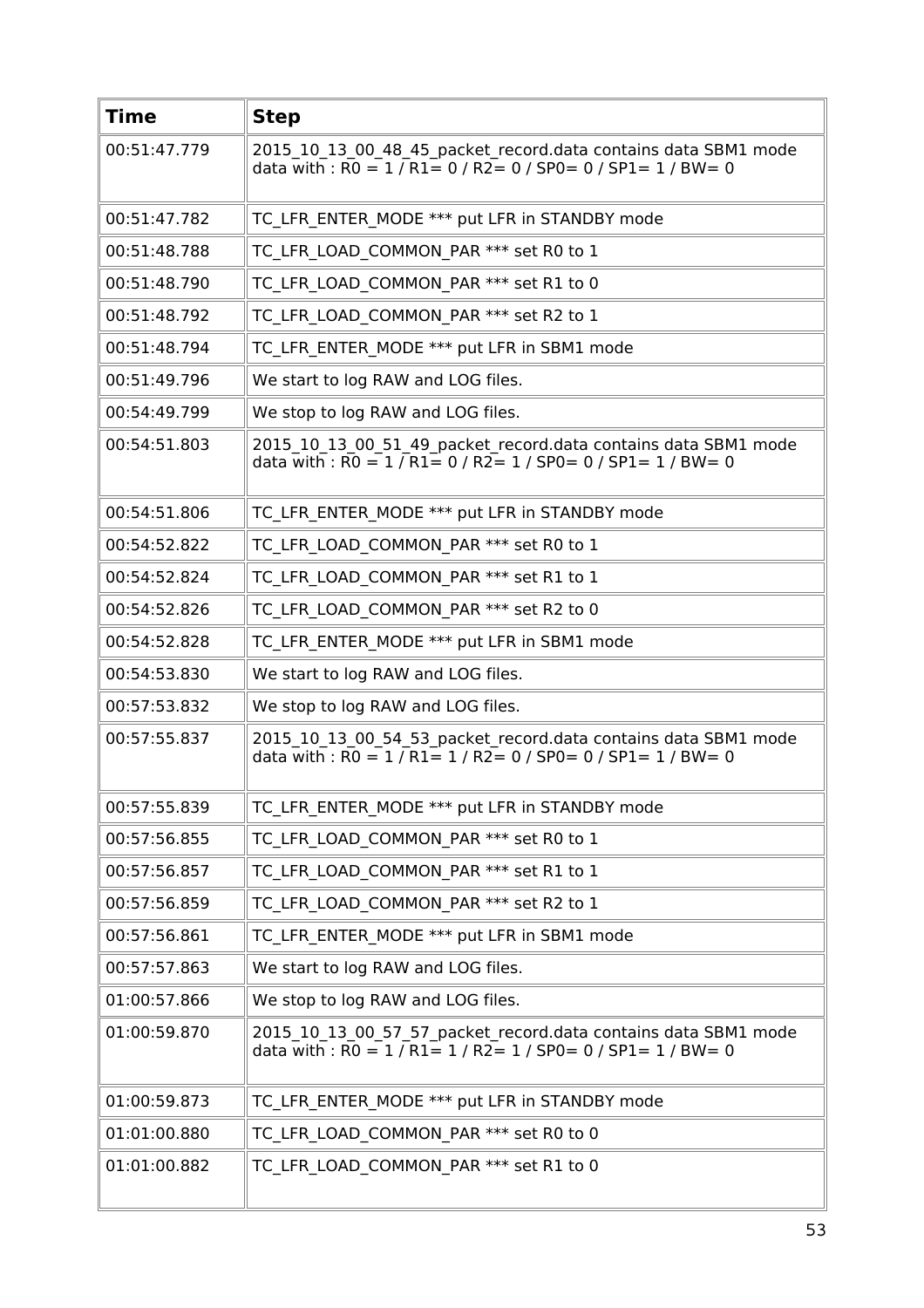| <b>Time</b>  | <b>Step</b>                                                                                                                                                                                                       |
|--------------|-------------------------------------------------------------------------------------------------------------------------------------------------------------------------------------------------------------------|
| 01:01:00.884 | TC LFR LOAD COMMON PAR *** set R2 to 0                                                                                                                                                                            |
| 01:01:00.886 | TC LFR ENTER MODE *** put LFR in SBM2 mode                                                                                                                                                                        |
| 01:01:01.888 | We start to log RAW and LOG files.                                                                                                                                                                                |
| 01:04:01.891 | We stop to log RAW and LOG files.                                                                                                                                                                                 |
| 01:04:03.896 | 2015 10 13 01 01 01 packet record.data contains data SBM2 mode<br>data with : $\overline{RO} = 0 / R1 = 0 / R2 = 0 / SPO = 0 / SP1 = 1 / BW = 0$                                                                  |
| 01:04:03.898 | TC LFR ENTER MODE *** put LFR in STANDBY mode                                                                                                                                                                     |
| 01:04:04.905 | TC LFR LOAD COMMON PAR *** set R0 to 0                                                                                                                                                                            |
| 01:04:04.907 | TC LFR LOAD COMMON PAR *** set R1 to 0                                                                                                                                                                            |
| 01:04:04.909 | TC LFR LOAD COMMON PAR *** set R2 to 1                                                                                                                                                                            |
| 01:04:04.911 | TC LFR ENTER MODE *** put LFR in SBM2 mode                                                                                                                                                                        |
| 01:04:05.913 | We start to log RAW and LOG files.                                                                                                                                                                                |
| 01:07:05.916 | We stop to log RAW and LOG files.                                                                                                                                                                                 |
| 01:07:07.920 | 2015_10_13_01_04_05_packet_record.data contains data SBM2 mode<br>data with : $R0 = 0$ / $R1 = 0$ / $R2 = 1$ / $SP0 = 0$ / $SP1 = 1$ / $BW = 0$                                                                   |
| 01:07:07.922 | TC LFR ENTER MODE *** put LFR in STANDBY mode                                                                                                                                                                     |
| 01:07:08.938 | TC LFR LOAD COMMON PAR *** set R0 to 0                                                                                                                                                                            |
| 01:07:08.940 | TC LFR LOAD COMMON PAR *** set R1 to 1                                                                                                                                                                            |
| 01:07:08.942 | TC LFR LOAD COMMON PAR *** set R2 to 0                                                                                                                                                                            |
| 01:07:08.944 | TC LFR ENTER MODE *** put LFR in SBM2 mode                                                                                                                                                                        |
| 01:07:09.946 | We start to log RAW and LOG files.                                                                                                                                                                                |
| 01:10:09.948 | We stop to log RAW and LOG files.                                                                                                                                                                                 |
| 01:10:11.953 | 2015 10 13 01 07 09 packet record.data contains data SBM2 mode<br>data with : $\overline{RO} = 0 / \overline{R1} = 1 / \overline{R2} = 0 / \overline{SPO} = 0 / \overline{SPI} = 1 / \overline{BW} = 0$           |
| 01:10:11.955 | TC LFR ENTER MODE *** put LFR in STANDBY mode                                                                                                                                                                     |
| 01:10:12.962 | TC LFR LOAD COMMON PAR *** set R0 to 0                                                                                                                                                                            |
| 01:10:12.964 | TC LFR LOAD COMMON PAR *** set R1 to 1                                                                                                                                                                            |
| 01:10:12.966 | TC LFR LOAD COMMON PAR *** set R2 to 1                                                                                                                                                                            |
| 01:10:12.968 | TC LFR ENTER MODE *** put LFR in SBM2 mode                                                                                                                                                                        |
| 01:10:13.970 | We start to log RAW and LOG files.                                                                                                                                                                                |
| 01:13:13.972 | We stop to log RAW and LOG files.                                                                                                                                                                                 |
| 01:13:15.977 | 2015 10 13 01 10 13 packet record.data contains data SBM2 mode<br>data with : $\overline{RO} = 0$ / $\overline{R1} = 1$ / $\overline{R2} = 1$ / $\overline{SP0} = 0$ / $\overline{SP1} = 1$ / $\overline{BW} = 0$ |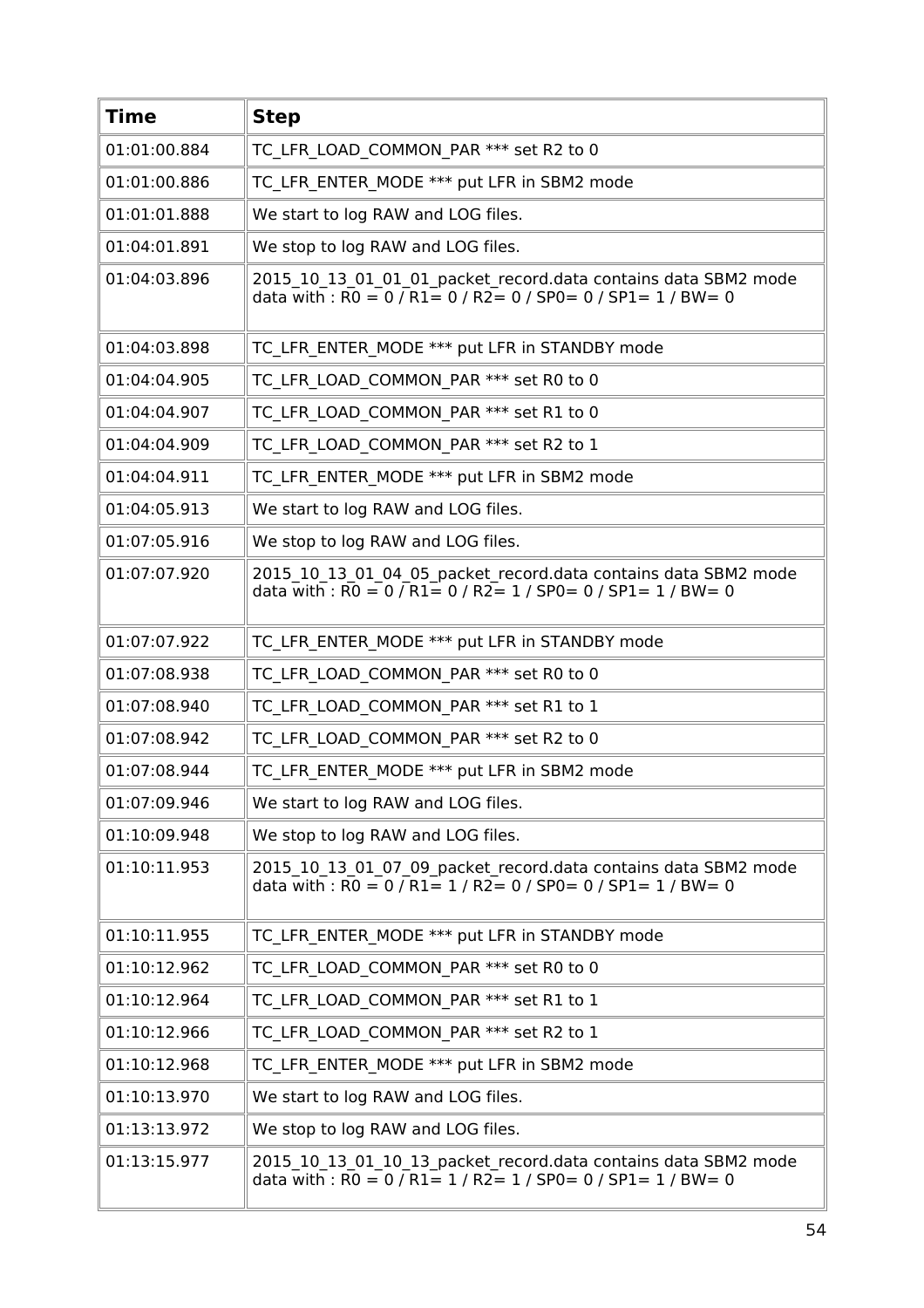| <b>Time</b>  | <b>Step</b>                                                                                                                                                                                             |
|--------------|---------------------------------------------------------------------------------------------------------------------------------------------------------------------------------------------------------|
|              |                                                                                                                                                                                                         |
| 01:13:15.979 | TC LFR ENTER MODE *** put LFR in STANDBY mode                                                                                                                                                           |
| 01:13:16.988 | TC LFR LOAD COMMON PAR *** set R0 to 1                                                                                                                                                                  |
| 01:13:16.990 | TC LFR LOAD COMMON PAR *** set R1 to 0                                                                                                                                                                  |
| 01:13:16.992 | TC LFR LOAD COMMON PAR *** set R2 to 0                                                                                                                                                                  |
| 01:13:16.994 | TC LFR ENTER MODE *** put LFR in SBM2 mode                                                                                                                                                              |
| 01:13:17.996 | We start to log RAW and LOG files.                                                                                                                                                                      |
| 01:16:17.999 | We stop to log RAW and LOG files.                                                                                                                                                                       |
| 01:16:20.3   | 2015 10 13 01 13 17 packet record.data contains data SBM2 mode<br>data with : $\overline{RO} = 1 / \overline{R1} = 0 / \overline{R2} = 0 / \overline{SPO} = 0 / \overline{SPI} = 1 / \overline{BW} = 0$ |
| 01:16:20.6   | TC LFR ENTER MODE *** put LFR in STANDBY mode                                                                                                                                                           |
| 01:16:21.12  | TC LFR LOAD COMMON PAR *** set R0 to 1                                                                                                                                                                  |
| 01:16:21.14  | TC LFR LOAD COMMON_PAR *** set R1 to 0                                                                                                                                                                  |
| 01:16:21.16  | TC LFR LOAD COMMON PAR *** set R2 to 1                                                                                                                                                                  |
| 01:16:21.18  | TC LFR ENTER MODE *** put LFR in SBM2 mode                                                                                                                                                              |
| 01:16:22.20  | We start to log RAW and LOG files.                                                                                                                                                                      |
| 01:19:22.23  | We stop to log RAW and LOG files.                                                                                                                                                                       |
| 01:19:24.27  | 2015_10_13_01_16_22_packet_record.data contains data SBM2 mode<br>data with : $R0 = 1/R1 = 0/R2 = 1/SP0 = 0/SP1 = 1/BW = 0$                                                                             |
| 01:19:24.30  | TC LFR ENTER MODE *** put LFR in STANDBY mode                                                                                                                                                           |
| 01:19:25.44  | TC LFR LOAD COMMON PAR *** set R0 to 1                                                                                                                                                                  |
| 01:19:25.46  | TC LFR LOAD COMMON PAR *** set R1 to 1                                                                                                                                                                  |
| 01:19:25.48  | TC LFR LOAD COMMON PAR *** set R2 to 0                                                                                                                                                                  |
| 01:19:25.50  | TC LFR ENTER MODE *** put LFR in SBM2 mode                                                                                                                                                              |
| 01:19:26.52  | We start to log RAW and LOG files.                                                                                                                                                                      |
| 01:22:26.55  | We stop to log RAW and LOG files.                                                                                                                                                                       |
| 01:22:28.59  | 2015_10_13_01_19_26_packet_record.data contains data SBM2 mode<br>data with : $\overline{RO} = 1 / \overline{R1} = 1 / \overline{R2} = 0 / \overline{SPO} = 0 / \overline{SPI} = 1 / \overline{BW} = 0$ |
| 01:22:28.62  | TC LFR ENTER MODE *** put LFR in STANDBY mode                                                                                                                                                           |
| 01:22:29.68  | TC LFR LOAD COMMON PAR *** set R0 to 1                                                                                                                                                                  |
| 01:22:29.71  | TC LFR LOAD COMMON PAR *** set R1 to 1                                                                                                                                                                  |
| 01:22:29.73  | TC LFR LOAD COMMON PAR *** set R2 to 1                                                                                                                                                                  |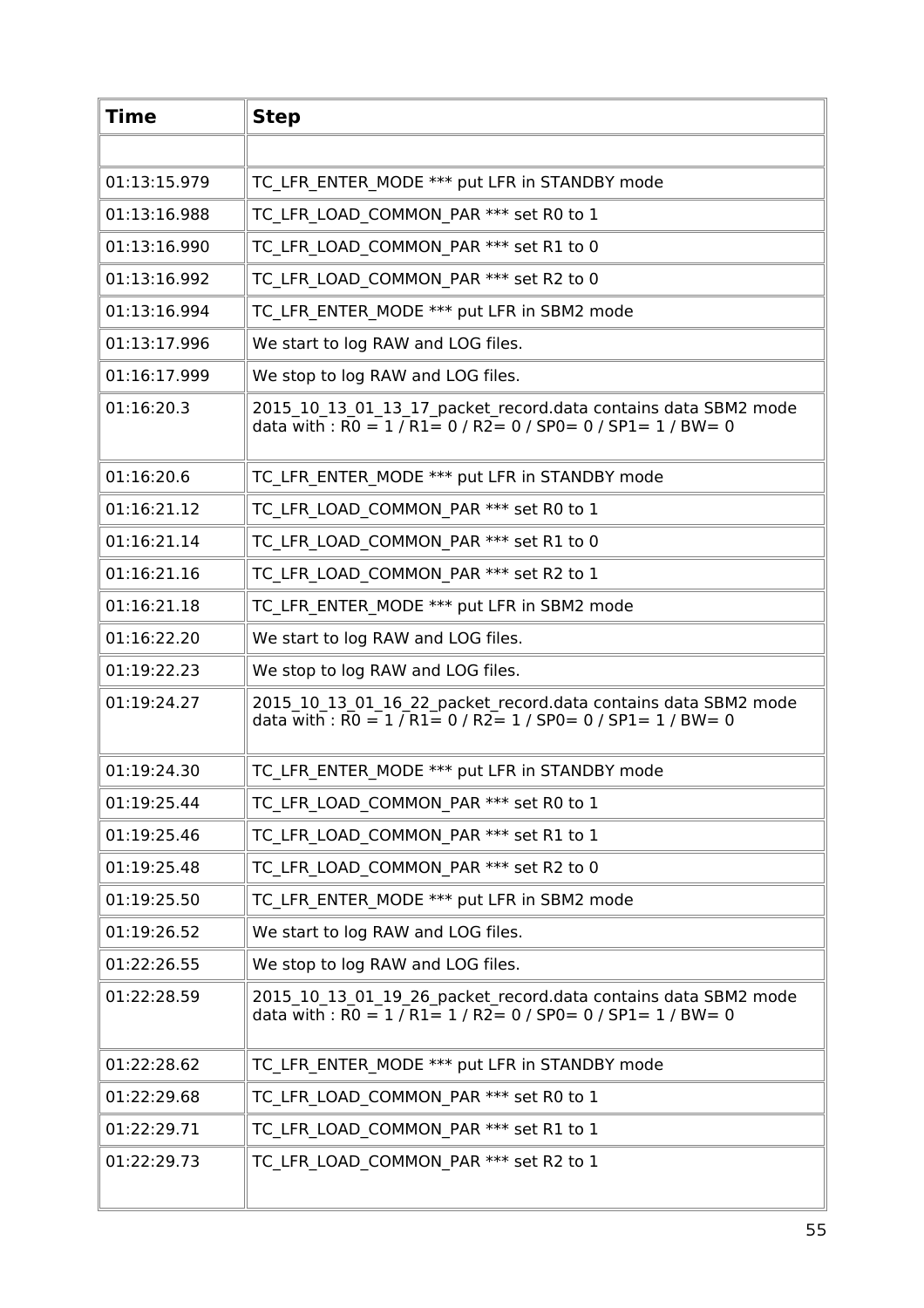| <b>Time</b>  | <b>Step</b>                                                                                                                                       |
|--------------|---------------------------------------------------------------------------------------------------------------------------------------------------|
| 01:22:29.75  | TC LFR ENTER MODE *** put LFR in SBM2 mode                                                                                                        |
| 01:22:30.77  | We start to log RAW and LOG files.                                                                                                                |
| 01:25:30.79  | We stop to log RAW and LOG files.                                                                                                                 |
| 01:25:32.83  | 2015 10 13 01 22 30 packet record.data contains data SBM2 mode<br>data with : $R0 = 1/R1 = 1/R2 = 1/SPO = 0/SPL = 1/BW = 0$                       |
| 01:25:32.86  | TC LFR ENTER MODE *** put LFR in STANDBY mode                                                                                                     |
| 01:25:33.101 | TC LFR LOAD COMMON PAR *** set BW to 0                                                                                                            |
| 01:25:33.103 | TC LFR LOAD COMMON PAR *** set SP0 to 1                                                                                                           |
| 01:25:33.105 | TC LFR LOAD COMMON PAR *** set SP1 to 0                                                                                                           |
| 01:25:33.107 | TC_LFR_LOAD_COMMON_PAR *** set R0 to 0                                                                                                            |
| 01:25:33.109 | TC LFR_LOAD_COMMON_PAR *** set R1 to 0                                                                                                            |
| 01:25:33.112 | TC LFR LOAD COMMON PAR *** set R2 to 0                                                                                                            |
| 01:25:33.114 | TC LFR ENTER MODE *** put LFR in NORMAL mode                                                                                                      |
| 01:25:34.116 | We start to log RAW and LOG files.                                                                                                                |
| 01:28:34.118 | We stop to log RAW and LOG files.                                                                                                                 |
| 01:28:36.123 | 2015_10_13_01_25_34_packet_record.data contains data NORMAL<br>mode data with : $R0 = 0$ / $R1 = 0$ / $R2 = 0$ / $SP0 = 1$ / $SP1 = 0$ / $BW = 0$ |
| 01:28:36.125 | TC LFR ENTER MODE *** put LFR in STANDBY mode                                                                                                     |
| 01:28:37.134 | TC LFR LOAD COMMON PAR *** set R0 to 0                                                                                                            |
| 01:28:37.136 | TC LFR LOAD COMMON PAR *** set R1 to 0                                                                                                            |
| 01:28:37.138 | TC LFR LOAD COMMON PAR *** set R2 to 1                                                                                                            |
| 01:28:37.140 | TC LFR ENTER MODE *** put LFR in NORMAL mode                                                                                                      |
| 01:28:38.142 | We start to log RAW and LOG files.                                                                                                                |
| 01:31:38.145 | We stop to log RAW and LOG files.                                                                                                                 |
| 01:31:40.149 | 2015_10_13_01_28_38_packet_record.data contains data NORMAL<br>mode data with : $R0 = 0$ / $R1 = 0$ / $R2 = 1$ / $SP0 = 1$ / $SP1 = 0$ / $BW = 0$ |
| 01:31:40.152 | TC LFR ENTER MODE *** put LFR in STANDBY mode                                                                                                     |
| 01:31:41.158 | TC LFR LOAD COMMON PAR *** set R0 to 0                                                                                                            |
| 01:31:41.160 | TC LFR LOAD COMMON PAR *** set R1 to 1                                                                                                            |
| 01:31:41.162 | TC LFR LOAD COMMON PAR *** set R2 to 0                                                                                                            |
| 01:31:41.164 | TC LFR ENTER MODE *** put LFR in NORMAL mode                                                                                                      |
| 01:31:42.166 | We start to log RAW and LOG files.                                                                                                                |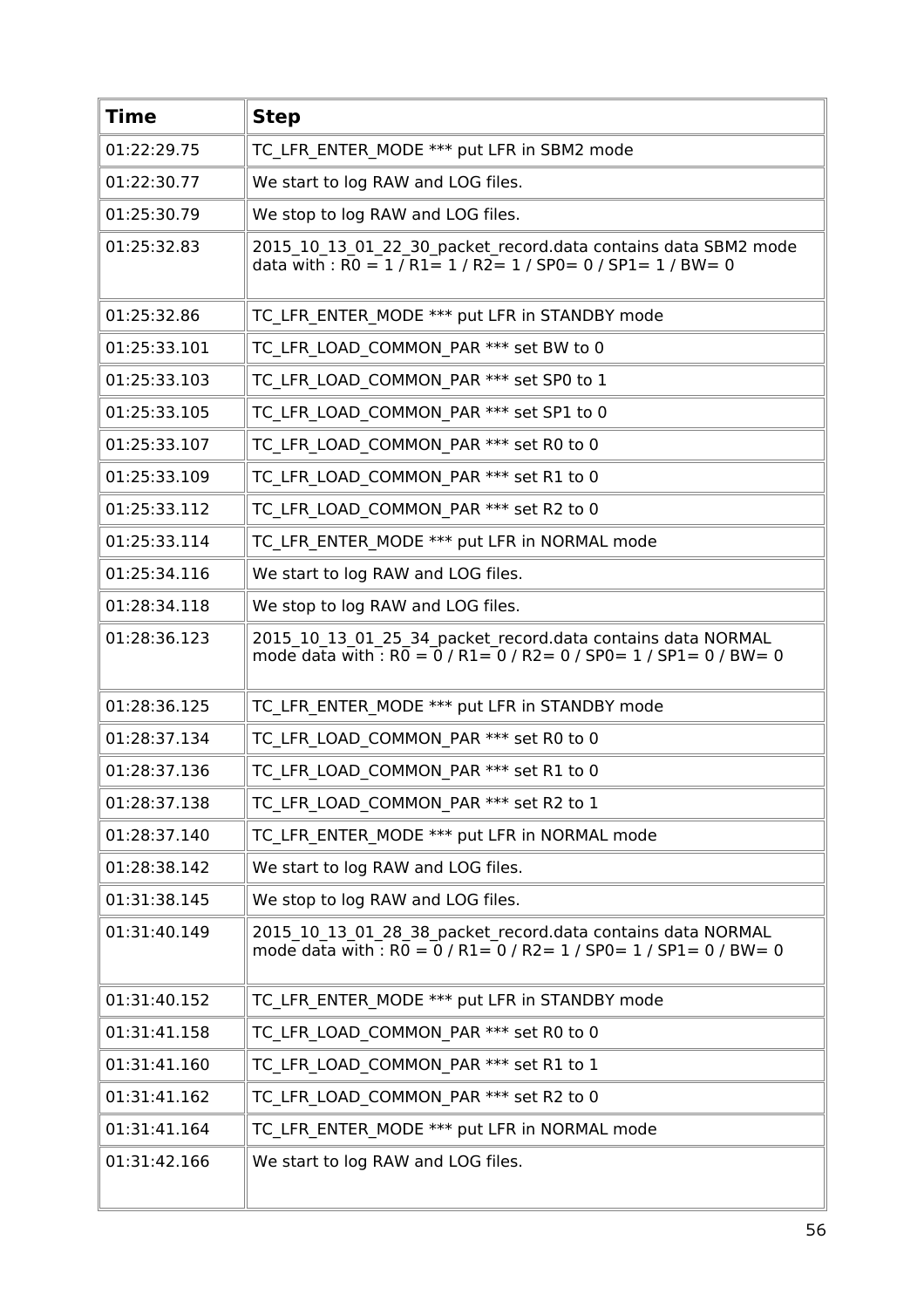| <b>Time</b>  | <b>Step</b>                                                                                                                                                             |
|--------------|-------------------------------------------------------------------------------------------------------------------------------------------------------------------------|
| 01:34:42.169 | We stop to log RAW and LOG files.                                                                                                                                       |
| 01:34:44.173 | 2015 10 13 01 31 42 packet record.data contains data NORMAL<br>mode data with : $R0 = 0$ / $R1 = 1$ / $R2 = 0$ / $SP0 = 1$ / $SP1 = 0$ / $BW = 0$                       |
| 01:34:44.176 | TC LFR ENTER MODE *** put LFR in STANDBY mode                                                                                                                           |
| 01:34:45.191 | TC LFR LOAD COMMON PAR *** set R0 to 0                                                                                                                                  |
| 01:34:45.193 | TC LFR LOAD COMMON PAR *** set R1 to 1                                                                                                                                  |
| 01:34:45.195 | TC LFR LOAD COMMON PAR *** set R2 to 1                                                                                                                                  |
| 01:34:45.197 | TC LFR ENTER MODE *** put LFR in NORMAL mode                                                                                                                            |
| 01:34:46.199 | We start to log RAW and LOG files.                                                                                                                                      |
| 01:37:46.202 | We stop to log RAW and LOG files.                                                                                                                                       |
| 01:37:48.206 | 2015_10_13_01_34_46_packet_record.data contains data NORMAL<br>mode data with : $R\overline{0} = \overline{0}$ / $R1 = 1$ / $R2 = 1$ / $SP0 = 1$ / $SP1 = 0$ / $BW = 0$ |
| 01:37:48.209 | TC LFR ENTER MODE *** put LFR in STANDBY mode                                                                                                                           |
| 01:37:49.224 | TC LFR LOAD COMMON PAR *** set R0 to 1                                                                                                                                  |
| 01:37:49.226 | TC LFR LOAD COMMON PAR *** set R1 to 0                                                                                                                                  |
| 01:37:49.228 | TC LFR LOAD COMMON PAR *** set R2 to 0                                                                                                                                  |
| 01:37:49.230 | TC LFR ENTER MODE *** put LFR in NORMAL mode                                                                                                                            |
| 01:37:50.232 | We start to log RAW and LOG files.                                                                                                                                      |
| 01:40:50.235 | We stop to log RAW and LOG files.                                                                                                                                       |
| 01:40:52.239 | 2015 10 13 01 37 50 packet record.data contains data NORMAL<br>mode data with : $R0 = 1 / R1 = 0 / R2 = 0 / SPO = 1 / SPL = 0 / BW = 0$                                 |
| 01:40:52.242 | TC LFR ENTER MODE *** put LFR in STANDBY mode                                                                                                                           |
| 01:40:53.251 | TC LFR LOAD COMMON PAR *** set R0 to 1                                                                                                                                  |
| 01:40:53.253 | TC LFR LOAD COMMON PAR *** set R1 to 0                                                                                                                                  |
| 01:40:53.255 | TC LFR LOAD_COMMON_PAR *** set R2 to 1                                                                                                                                  |
| 01:40:53.257 | TC LFR ENTER MODE *** put LFR in NORMAL mode                                                                                                                            |
| 01:40:54.259 | We start to log RAW and LOG files.                                                                                                                                      |
| 01:43:54.262 | We stop to log RAW and LOG files.                                                                                                                                       |
| 01:43:56.272 | 2015_10_13_01_40_54_packet_record.data contains data NORMAL<br>mode data with : $R0 = 1 / R1 = 0 / R2 = 1 / SPO = 1 / SPI = 0 / BW = 0$                                 |
| 01:43:56.275 | TC LFR ENTER MODE *** put LFR in STANDBY mode                                                                                                                           |
| 01:43:57.284 | TC LFR LOAD COMMON PAR *** set R0 to 1                                                                                                                                  |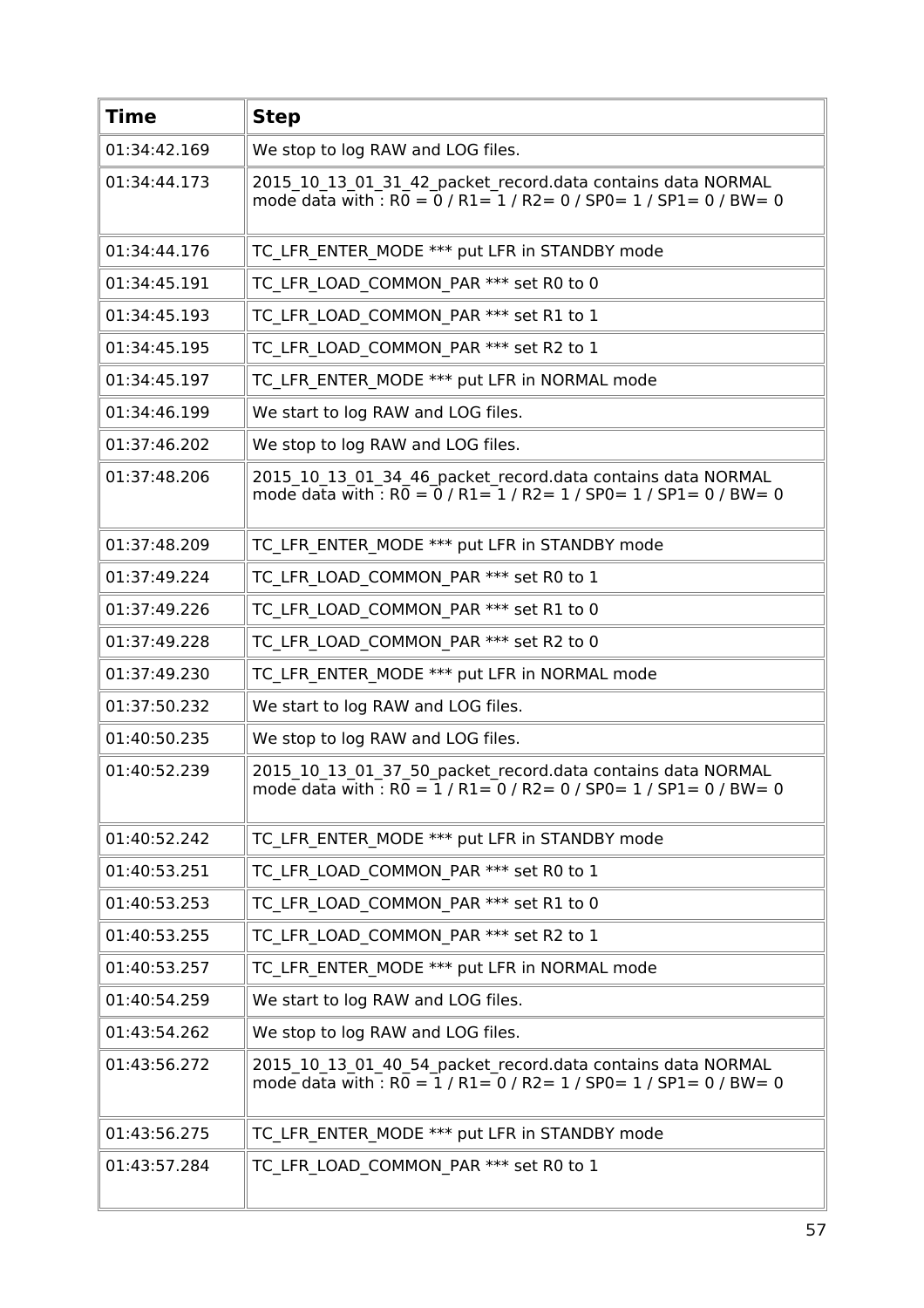| <b>Time</b>  | <b>Step</b>                                                                                                                                                                                              |
|--------------|----------------------------------------------------------------------------------------------------------------------------------------------------------------------------------------------------------|
| 01:43:57.286 | TC LFR LOAD COMMON PAR *** set R1 to 1                                                                                                                                                                   |
| 01:43:57.288 | TC LFR LOAD COMMON PAR *** set R2 to 0                                                                                                                                                                   |
| 01:43:57.290 | TC LFR ENTER MODE *** put LFR in NORMAL mode                                                                                                                                                             |
| 01:43:58.292 | We start to log RAW and LOG files.                                                                                                                                                                       |
| 01:46:58.295 | We stop to log RAW and LOG files.                                                                                                                                                                        |
| 01:47:00.305 | 2015_10_13_01_43_58_packet_record.data contains data NORMAL<br>mode data with : $R0 = 1 / R1 = 1 / R2 = 0 / SPO = 1 / SPI = 0 / BW = 0$                                                                  |
| 01:47:00.308 | TC LFR ENTER MODE *** put LFR in STANDBY mode                                                                                                                                                            |
| 01:47:01.326 | TC LFR LOAD COMMON PAR *** set R0 to 1                                                                                                                                                                   |
| 01:47:01.329 | TC LFR LOAD COMMON PAR *** set R1 to 1                                                                                                                                                                   |
| 01:47:01.331 | TC LFR LOAD COMMON PAR *** set R2 to 1                                                                                                                                                                   |
| 01:47:01.333 | TC LFR ENTER MODE *** put LFR in NORMAL mode                                                                                                                                                             |
| 01:47:02.335 | We start to log RAW and LOG files.                                                                                                                                                                       |
| 01:50:02.337 | We stop to log RAW and LOG files.                                                                                                                                                                        |
| 01:50:04.343 | 2015 10 13 01 47 02 packet record.data contains data NORMAL<br>mode data with : $R\overline{0} = 1/R1 = 1/R2 = 1/SP0 = 1/SP1 = 0/BW = 0$                                                                 |
| 01:50:04.346 | TC LFR ENTER MODE *** put LFR in STANDBY mode                                                                                                                                                            |
| 01:50:05.377 | TC LFR LOAD COMMON PAR *** set R0 to 0                                                                                                                                                                   |
| 01:50:05.379 | TC LFR LOAD COMMON PAR *** set R1 to 0                                                                                                                                                                   |
| 01:50:05.381 | TC LFR LOAD COMMON PAR *** set R2 to 0                                                                                                                                                                   |
| 01:50:05.383 | TC LFR ENTER MODE *** put LFR in BURST mode                                                                                                                                                              |
| 01:50:06.385 | We start to log RAW and LOG files.                                                                                                                                                                       |
| 01:53:06.388 | We stop to log RAW and LOG files.                                                                                                                                                                        |
| 01:53:08.392 | 2015 10 13 01 50 06 packet record.data contains data BURST mode<br>data with : $\overline{RO} = 0 / \overline{R1} = 0 / \overline{R2} = 0 / \overline{SPO} = 1 / \overline{SPI} = 0 / \overline{BW} = 0$ |
| 01:53:08.395 | TC LFR ENTER MODE *** put LFR in STANDBY mode                                                                                                                                                            |
| 01:53:09.407 | TC LFR LOAD COMMON PAR *** set R0 to 0                                                                                                                                                                   |
| 01:53:09.410 | TC LFR LOAD COMMON PAR *** set R1 to 0                                                                                                                                                                   |
| 01:53:09.412 | TC LFR LOAD COMMON PAR *** set R2 to 1                                                                                                                                                                   |
| 01:53:09.414 | TC LFR ENTER MODE *** put LFR in BURST mode                                                                                                                                                              |
| 01:53:10.416 | We start to log RAW and LOG files.                                                                                                                                                                       |
| 01:56:10.418 | We stop to log RAW and LOG files.                                                                                                                                                                        |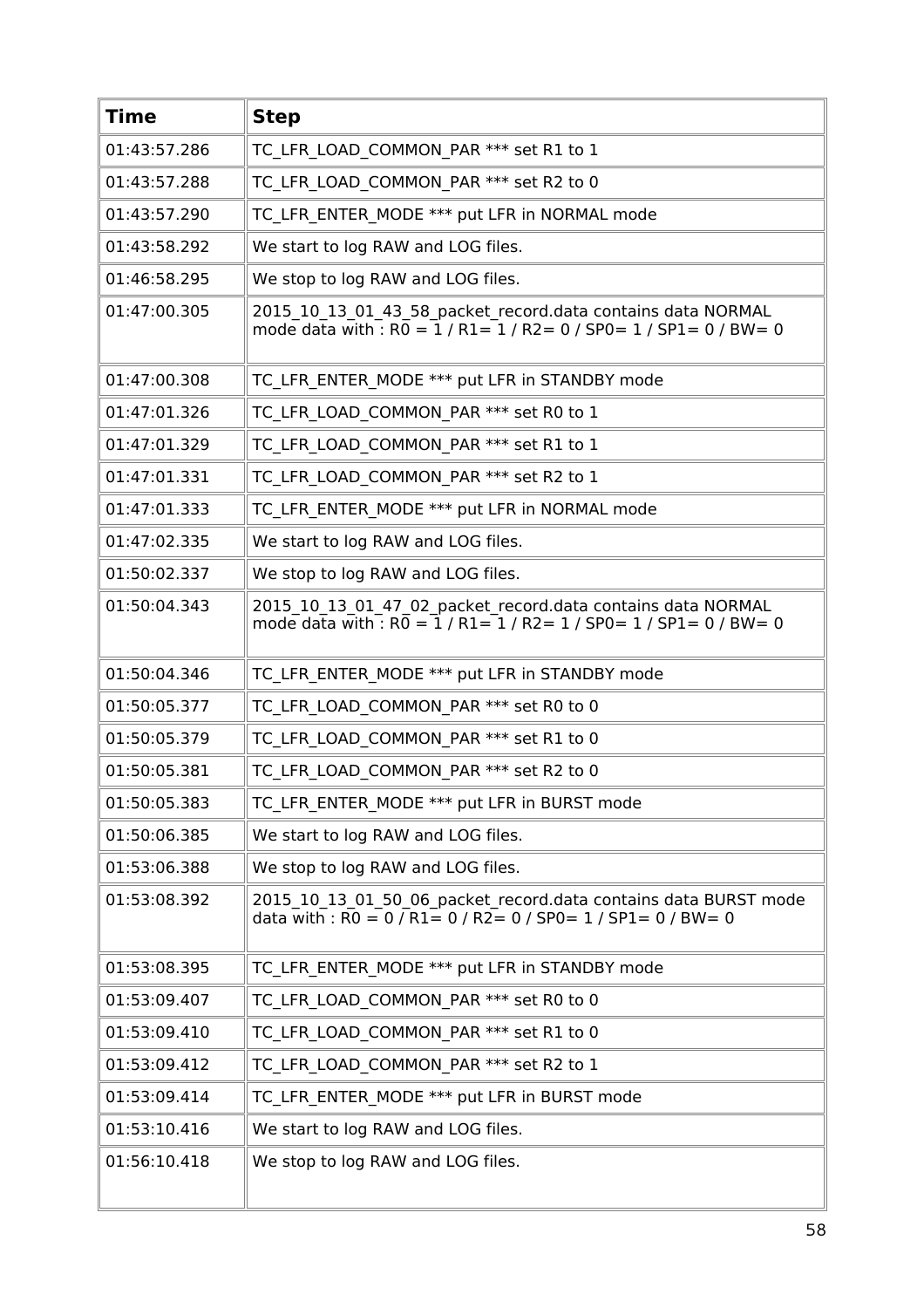| <b>Time</b>  | <b>Step</b>                                                                                                                                                                                              |
|--------------|----------------------------------------------------------------------------------------------------------------------------------------------------------------------------------------------------------|
| 01:56:12.423 | 2015_10_13_01_53_10_packet_record.data contains data BURST mode<br>data with : R0 = 0 / R1= 0 / R2= 1 / SP0= 1 / SP1= 0 / BW= 0                                                                          |
| 01:56:12.426 | TC LFR ENTER MODE *** put LFR in STANDBY mode                                                                                                                                                            |
| 01:56:13.441 | TC LFR LOAD COMMON PAR *** set R0 to 0                                                                                                                                                                   |
| 01:56:13.443 | TC LFR LOAD COMMON PAR *** set R1 to 1                                                                                                                                                                   |
| 01:56:13.445 | TC LFR LOAD COMMON PAR *** set R2 to 0                                                                                                                                                                   |
| 01:56:13.447 | TC LFR ENTER MODE *** put LFR in BURST mode                                                                                                                                                              |
| 01:56:14.449 | We start to log RAW and LOG files.                                                                                                                                                                       |
| 01:59:14.452 | We stop to log RAW and LOG files.                                                                                                                                                                        |
| 01:59:16.456 | 2015_10_13_01_56_14_packet_record.data contains data BURST mode<br>data with : $\overline{RO} = 0 / \overline{R1} = 1 / \overline{R2} = 0 / \overline{SPO} = 1 / \overline{SPI} = 0 / \overline{BW} = 0$ |
| 01:59:16.459 | TC LFR ENTER MODE *** put LFR in STANDBY mode                                                                                                                                                            |
| 01:59:17.471 | TC LFR LOAD COMMON PAR *** set R0 to 0                                                                                                                                                                   |
| 01:59:17.474 | TC LFR_LOAD_COMMON_PAR *** set R1 to 1                                                                                                                                                                   |
| 01:59:17.476 | TC LFR LOAD COMMON PAR *** set R2 to 1                                                                                                                                                                   |
| 01:59:17.478 | TC LFR ENTER MODE *** put LFR in BURST mode                                                                                                                                                              |
| 01:59:18.480 | We start to log RAW and LOG files.                                                                                                                                                                       |
| 02:02:18.483 | We stop to log RAW and LOG files.                                                                                                                                                                        |
| 02:02:20.493 | 2015 10 13 01 59 18 packet record.data contains data BURST mode<br>data with : $\overline{RO} = 0 / \overline{R1} = 1 / \overline{R2} = 1 / \overline{SPO} = 1 / \overline{SPI} = 0 / \overline{BW} = 0$ |
| 02:02:20.496 | TC LFR ENTER MODE *** put LFR in STANDBY mode                                                                                                                                                            |
| 02:02:21.504 | TC LFR LOAD COMMON PAR *** set R0 to 1                                                                                                                                                                   |
| 02:02:21.506 | TC LFR LOAD COMMON PAR *** set R1 to 0                                                                                                                                                                   |
| 02:02:21.508 | TC LFR LOAD COMMON PAR *** set R2 to 0                                                                                                                                                                   |
| 02:02:21.510 | TC LFR ENTER MODE *** put LFR in BURST mode                                                                                                                                                              |
| 02:02:22.513 | We start to log RAW and LOG files.                                                                                                                                                                       |
| 02:05:22.515 | We stop to log RAW and LOG files.                                                                                                                                                                        |
| 02:05:24.520 | 2015_10_13_02_02_22_packet_record.data contains data BURST mode<br>data with: $R0 = 1 / R1 = 0 / R2 = 0 / SPO = 1 / SPL = 0 / BW = 0$                                                                    |
| 02:05:24.522 | TC LFR ENTER MODE *** put LFR in STANDBY mode                                                                                                                                                            |
| 02:05:25.538 | TC LFR LOAD COMMON PAR *** set R0 to 1                                                                                                                                                                   |
| 02:05:25.540 | TC LFR LOAD COMMON PAR *** set R1 to 0                                                                                                                                                                   |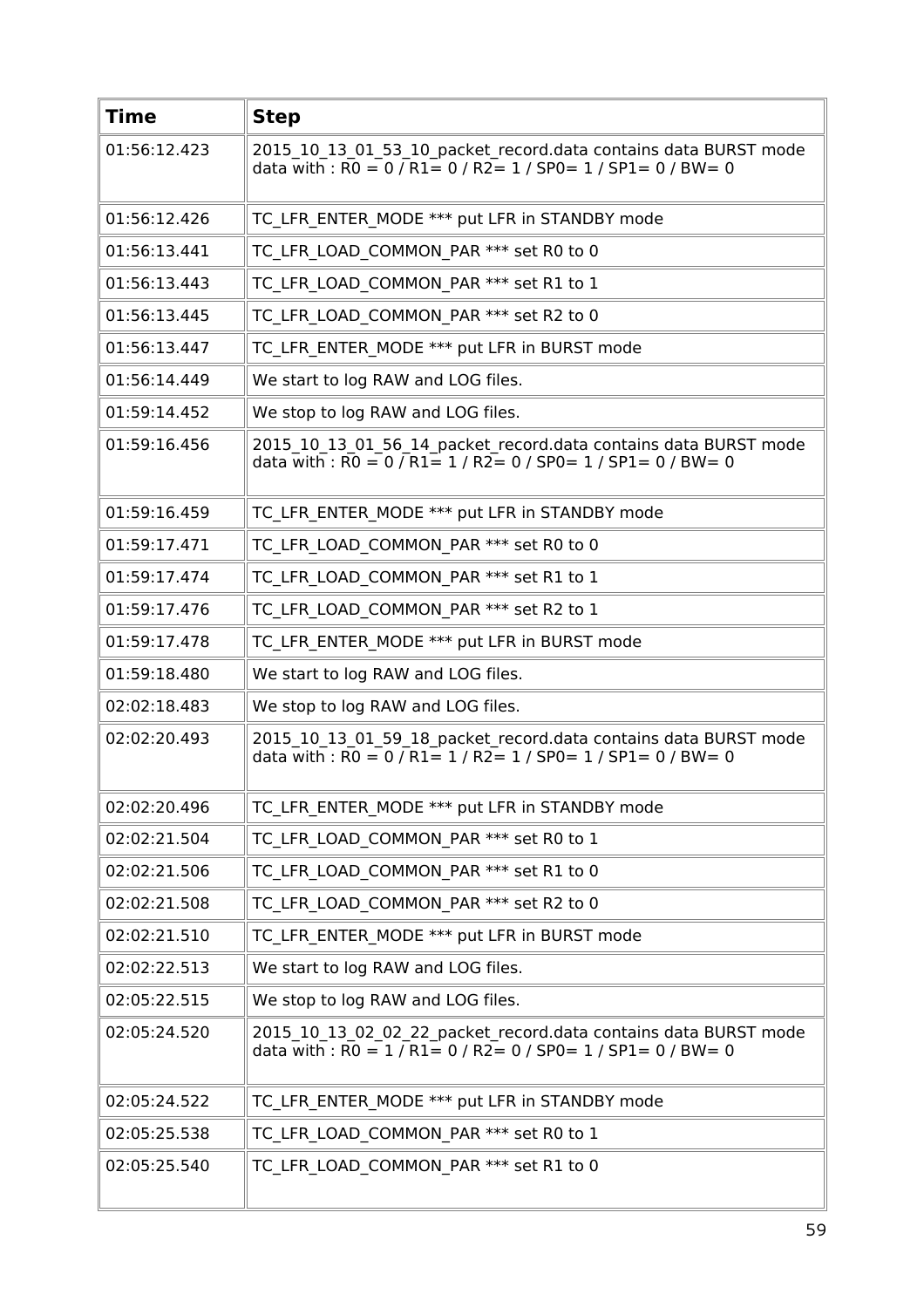| <b>Time</b>  | <b>Step</b>                                                                                                                                                                                              |
|--------------|----------------------------------------------------------------------------------------------------------------------------------------------------------------------------------------------------------|
| 02:05:25.542 | TC LFR LOAD COMMON PAR *** set R2 to 1                                                                                                                                                                   |
| 02:05:25.545 | TC LFR ENTER MODE *** put LFR in BURST mode                                                                                                                                                              |
| 02:05:26.547 | We start to log RAW and LOG files.                                                                                                                                                                       |
| 02:08:26.549 | We stop to log RAW and LOG files.                                                                                                                                                                        |
| 02:08:28.554 | 2015_10_13_02_05_26_packet_record.data contains data BURST mode<br>data with : $\overline{RO} = 1 / \overline{R1} = 0 / \overline{R2} = 1 / \overline{SPO} = 1 / \overline{SPI} = 0 / \overline{BW} = 0$ |
| 02:08:28.556 | TC LFR ENTER MODE *** put LFR in STANDBY mode                                                                                                                                                            |
| 02:08:29.562 | TC LFR_LOAD_COMMON_PAR *** set R0 to 1                                                                                                                                                                   |
| 02:08:29.565 | TC LFR LOAD COMMON PAR *** set R1 to 1                                                                                                                                                                   |
| 02:08:29.567 | TC LFR LOAD COMMON PAR *** set R2 to 0                                                                                                                                                                   |
| 02:08:29.569 | TC LFR ENTER MODE *** put LFR in BURST mode                                                                                                                                                              |
| 02:08:30.571 | We start to log RAW and LOG files.                                                                                                                                                                       |
| 02:11:30.574 | We stop to log RAW and LOG files.                                                                                                                                                                        |
| 02:11:32.578 | 2015_10_13_02_08_30_packet_record.data contains data BURST mode<br>data with : R0 = $1/R1 = 1/R2 = 0/SPO = 1/SP1 = 0/BW = 0$                                                                             |
| 02:11:32.581 | TC LFR ENTER MODE *** put LFR in STANDBY mode                                                                                                                                                            |
| 02:11:33.595 | TC LFR LOAD COMMON PAR *** set R0 to 1                                                                                                                                                                   |
| 02:11:33.597 | TC LFR LOAD COMMON PAR *** set R1 to 1                                                                                                                                                                   |
| 02:11:33.599 | TC LFR LOAD COMMON PAR *** set R2 to 1                                                                                                                                                                   |
| 02:11:33.601 | TC LFR ENTER MODE *** put LFR in BURST mode                                                                                                                                                              |
| 02:11:34.603 | We start to log RAW and LOG files.                                                                                                                                                                       |
| 02:14:34.606 | We stop to log RAW and LOG files.                                                                                                                                                                        |
| 02:14:36.610 | 2015 10 13 02 11 34 packet record.data contains data BURST mode<br>data with : $R0 = 1 / R1 = 1 / R2 = 1 / SPO = 1 / SP1 = 0 / BW = 0$                                                                   |
| 02:14:36.613 | TC LFR ENTER_MODE *** put LFR in STANDBY mode                                                                                                                                                            |
| 02:14:37.619 | TC LFR LOAD COMMON PAR *** set R0 to 0                                                                                                                                                                   |
| 02:14:37.621 | TC LFR LOAD COMMON PAR *** set R1 to 0                                                                                                                                                                   |
| 02:14:37.624 | TC LFR LOAD COMMON PAR *** set R2 to 0                                                                                                                                                                   |
| 02:14:37.626 | TC LFR ENTER MODE *** put LFR in SBM1 mode                                                                                                                                                               |
| 02:14:38.628 | We start to log RAW and LOG files.                                                                                                                                                                       |
| 02:17:38.630 | We stop to log RAW and LOG files.                                                                                                                                                                        |
| 02:17:40.635 | 2015_10_13_02_14_38_packet_record.data contains data SBM1 mode<br>data with : $R0 = 0$ / $R1 = 0$ / $R2 = 0$ / SP0 = 1 / SP1 = 0 / BW = 0                                                                |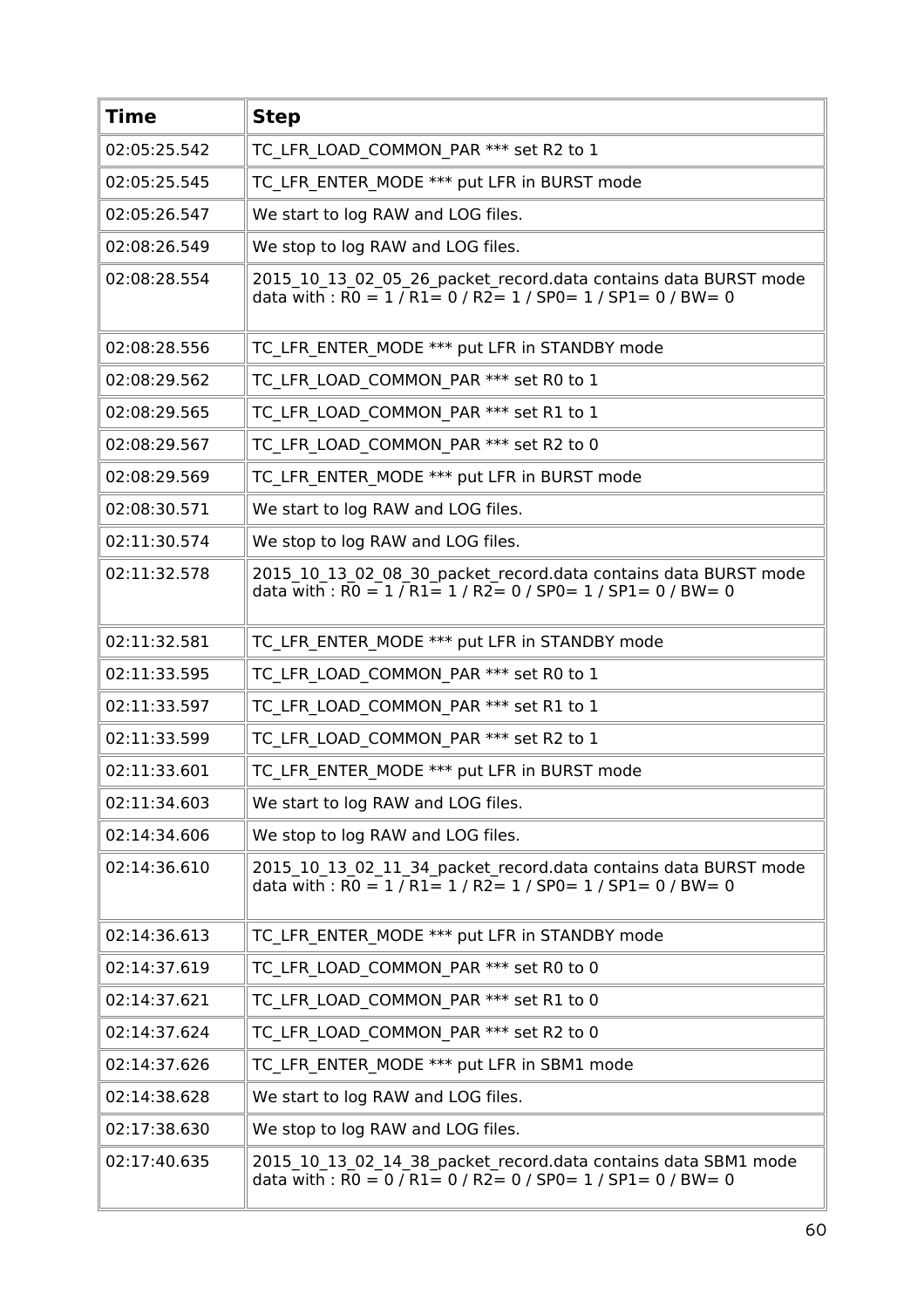| <b>Time</b>  | <b>Step</b>                                                                                                                                                                                             |
|--------------|---------------------------------------------------------------------------------------------------------------------------------------------------------------------------------------------------------|
|              |                                                                                                                                                                                                         |
| 02:17:40.638 | TC LFR ENTER MODE *** put LFR in STANDBY mode                                                                                                                                                           |
| 02:17:41.651 | TC LFR LOAD COMMON PAR *** set R0 to 0                                                                                                                                                                  |
| 02:17:41.654 | TC LFR LOAD COMMON PAR *** set R1 to 0                                                                                                                                                                  |
| 02:17:41.656 | TC LFR LOAD COMMON PAR *** set R2 to 1                                                                                                                                                                  |
| 02:17:41.658 | TC LFR ENTER MODE *** put LFR in SBM1 mode                                                                                                                                                              |
| 02:17:42.660 | We start to log RAW and LOG files.                                                                                                                                                                      |
| 02:20:42.662 | We stop to log RAW and LOG files.                                                                                                                                                                       |
| 02:20:44.667 | 2015 10 13 02 17 42 packet record.data contains data SBM1 mode<br>data with : $\overline{RO} = 0 / \overline{R1} = 0 / \overline{R2} = 1 / \overline{SPO} = 1 / \overline{SPI} = 0 / \overline{BW} = 0$ |
| 02:20:44.670 | TC LFR ENTER MODE *** put LFR in STANDBY mode                                                                                                                                                           |
| 02:20:45.685 | TC LFR LOAD COMMON_PAR *** set R0 to 0                                                                                                                                                                  |
| 02:20:45.688 | TC LFR LOAD COMMON_PAR *** set R1 to 1                                                                                                                                                                  |
| 02:20:45.690 | TC LFR LOAD COMMON PAR *** set R2 to 0                                                                                                                                                                  |
| 02:20:45.692 | TC LFR ENTER MODE *** put LFR in SBM1 mode                                                                                                                                                              |
| 02:20:46.694 | We start to log RAW and LOG files.                                                                                                                                                                      |
| 02:23:46.696 | We stop to log RAW and LOG files.                                                                                                                                                                       |
| 02:23:48.701 | 2015_10_13_02_20_46_packet_record.data contains data SBM1 mode<br>data with : R0 = 0 / R1 = 1 / R2 = 0 / SP0 = 1 / SP1 = 0 / BW = 0                                                                     |
| 02:23:48.704 | TC LFR ENTER MODE *** put LFR in STANDBY mode                                                                                                                                                           |
| 02:23:49.719 | TC LFR LOAD COMMON PAR *** set R0 to 0                                                                                                                                                                  |
| 02:23:49.721 | TC LFR LOAD COMMON PAR *** set R1 to 1                                                                                                                                                                  |
| 02:23:49.724 | TC LFR LOAD COMMON PAR *** set R2 to 1                                                                                                                                                                  |
| 02:23:49.726 | TC LFR ENTER MODE *** put LFR in SBM1 mode                                                                                                                                                              |
| 02:23:50.728 | We start to log RAW and LOG files.                                                                                                                                                                      |
| 02:26:50.731 | We stop to log RAW and LOG files.                                                                                                                                                                       |
| 02:26:52.735 | 2015_10_13_02_23_50_packet_record.data contains data SBM1 mode<br>data with : $\overline{RO} = 0 / \overline{R1} = 1 / \overline{R2} = 1 / \overline{SPO} = 1 / \overline{SPI} = 0 / \overline{BW} = 0$ |
| 02:26:52.738 | TC LFR ENTER MODE *** put LFR in STANDBY mode                                                                                                                                                           |
| 02:26:53.751 | TC LFR LOAD COMMON PAR *** set R0 to 1                                                                                                                                                                  |
| 02:26:53.753 | TC LFR LOAD_COMMON_PAR *** set R1 to 0                                                                                                                                                                  |
| 02:26:53.755 | TC LFR LOAD COMMON PAR *** set R2 to 0                                                                                                                                                                  |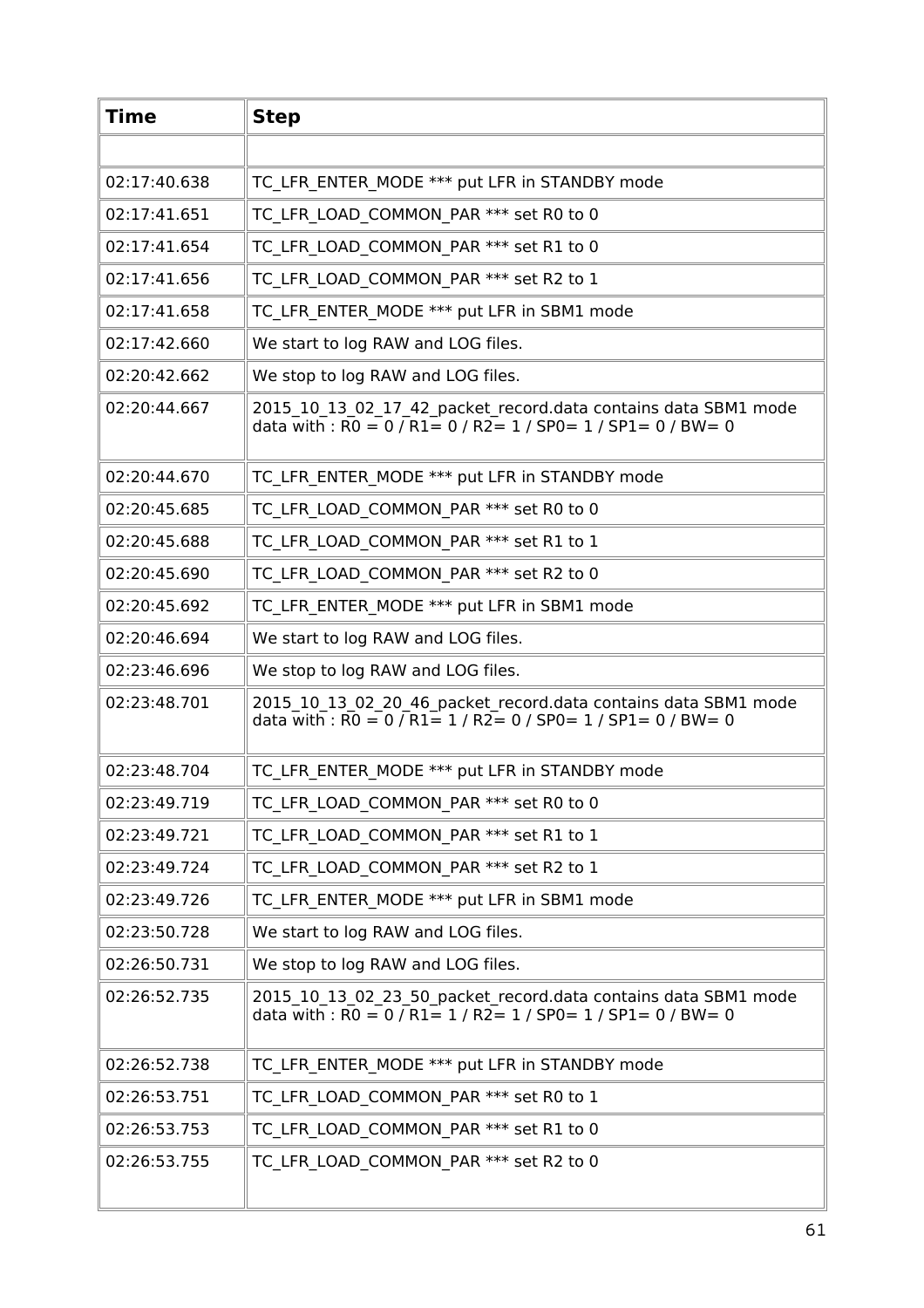| <b>Time</b>  | <b>Step</b>                                                                                                                                                                                             |
|--------------|---------------------------------------------------------------------------------------------------------------------------------------------------------------------------------------------------------|
| 02:26:53.757 | TC LFR ENTER MODE *** put LFR in SBM1 mode                                                                                                                                                              |
| 02:26:54.760 | We start to log RAW and LOG files.                                                                                                                                                                      |
| 02:29:54.762 | We stop to log RAW and LOG files.                                                                                                                                                                       |
| 02:29:56.767 | 2015_10_13_02_26_54_packet_record.data contains data SBM1 mode<br>data with : $R0 = 1 / R1 = 0 / R2 = 0 / SPO = 1 / SPI = 0 / BW = 0$                                                                   |
| 02:29:56.769 | TC LFR ENTER MODE *** put LFR in STANDBY mode                                                                                                                                                           |
| 02:29:57.784 | TC LFR LOAD COMMON PAR *** set R0 to 1                                                                                                                                                                  |
| 02:29:57.786 | TC LFR LOAD COMMON PAR *** set R1 to 0                                                                                                                                                                  |
| 02:29:57.788 | TC LFR LOAD COMMON_PAR *** set R2 to 1                                                                                                                                                                  |
| 02:29:57.790 | TC LFR ENTER MODE *** put LFR in SBM1 mode                                                                                                                                                              |
| 02:29:58.792 | We start to log RAW and LOG files.                                                                                                                                                                      |
| 02:32:58.795 | We stop to log RAW and LOG files.                                                                                                                                                                       |
| 02:33:00.800 | 2015 10 13 02 29 58 packet record.data contains data SBM1 mode<br>data with : $\overline{RO} = 1 / \overline{R1} = 0 / \overline{R2} = 1 / \overline{SPO} = 1 / \overline{SPI} = 0 / \overline{BW} = 0$ |
| 02:33:00.802 | TC LFR ENTER MODE *** put LFR in STANDBY mode                                                                                                                                                           |
| 02:33:01.809 | TC LFR LOAD COMMON PAR *** set R0 to 1                                                                                                                                                                  |
| 02:33:01.812 | TC LFR LOAD COMMON_PAR *** set R1 to 1                                                                                                                                                                  |
| 02:33:01.814 | TC LFR LOAD COMMON PAR *** set R2 to 0                                                                                                                                                                  |
| 02:33:01.816 | TC LFR ENTER MODE *** put LFR in SBM1 mode                                                                                                                                                              |
| 02:33:02.818 | We start to log RAW and LOG files.                                                                                                                                                                      |
| 02:36:02.821 | We stop to log RAW and LOG files.                                                                                                                                                                       |
| 02:36:04.825 | 2015 10 13 02 33 02 packet record.data contains data SBM1 mode<br>data with : $R0 = 1 / R1 = 1 / R2 = 0 / SPO = 1 / SPI = 0 / BW = 0$                                                                   |
| 02:36:04.828 | TC LFR ENTER MODE *** put LFR in STANDBY mode                                                                                                                                                           |
| 02:36:05.842 | TC LFR LOAD COMMON PAR *** set R0 to 1                                                                                                                                                                  |
| 02:36:05.844 | TC LFR LOAD COMMON PAR *** set R1 to 1                                                                                                                                                                  |
| 02:36:05.846 | TC LFR LOAD COMMON PAR *** set R2 to 1                                                                                                                                                                  |
| 02:36:05.849 | TC LFR ENTER MODE *** put LFR in SBM1 mode                                                                                                                                                              |
| 02:36:06.851 | We start to log RAW and LOG files.                                                                                                                                                                      |
| 02:39:06.853 | We stop to log RAW and LOG files.                                                                                                                                                                       |
| 02:39:08.858 | 2015_10_13_02_36_06_packet_record.data contains data SBM1 mode<br>data with: $\overline{RO} = 1 / R1 = 1 / R2 = 1 / SPO = 1 / SPL = 0 / BW = 0$                                                         |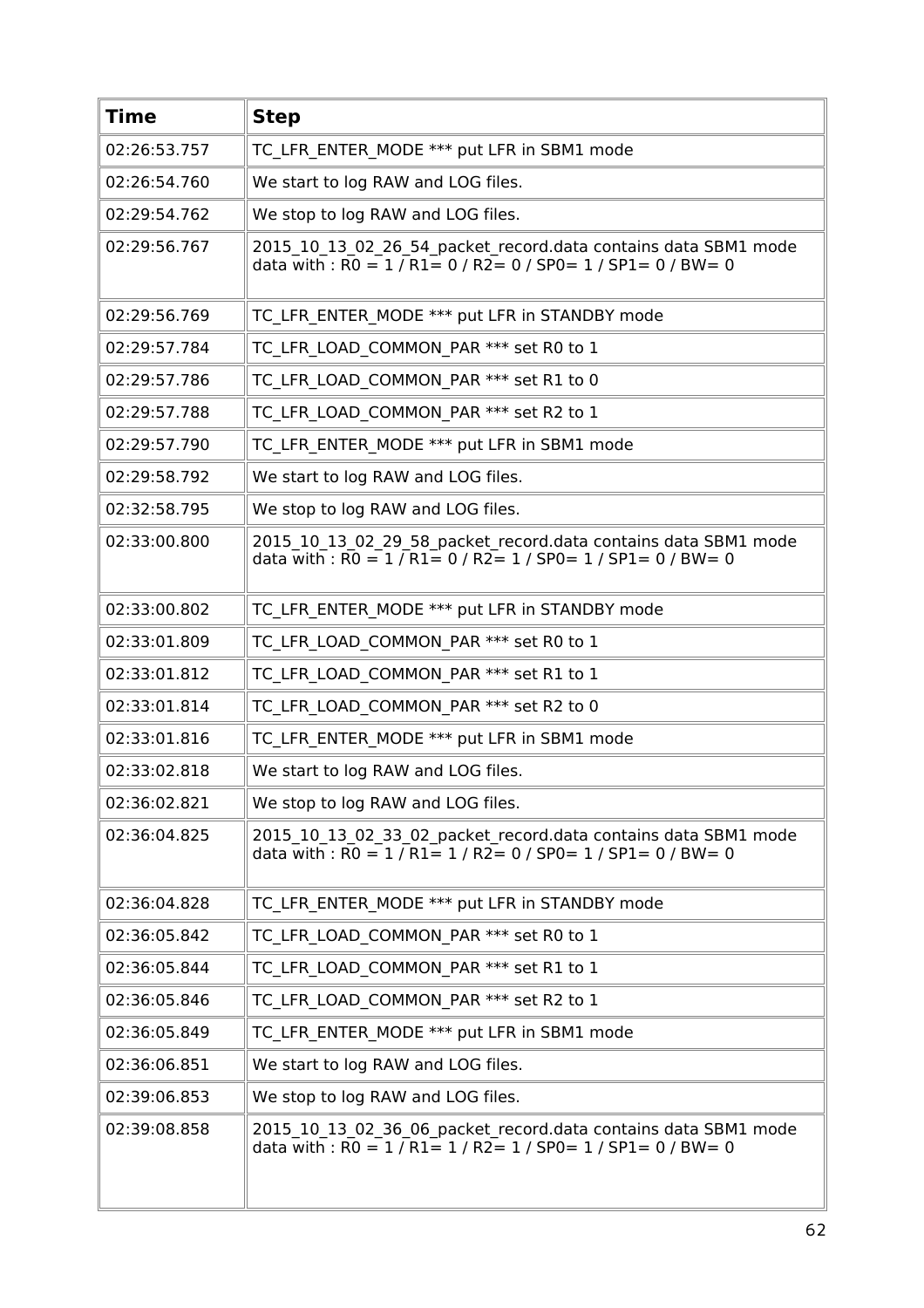| <b>Time</b>  | <b>Step</b>                                                                                                                           |
|--------------|---------------------------------------------------------------------------------------------------------------------------------------|
| 02:39:08.861 | TC LFR ENTER MODE *** put LFR in STANDBY mode                                                                                         |
| 02:39:09.874 | TC LFR LOAD COMMON PAR *** set R0 to 0                                                                                                |
| 02:39:09.876 | TC LFR LOAD COMMON PAR *** set R1 to 0                                                                                                |
| 02:39:09.878 | TC LFR LOAD COMMON PAR *** set R2 to 0                                                                                                |
| 02:39:09.880 | TC LFR ENTER MODE *** put LFR in SBM2 mode                                                                                            |
| 02:39:10.883 | We start to log RAW and LOG files.                                                                                                    |
| 02:42:10.885 | We stop to log RAW and LOG files.                                                                                                     |
| 02:42:12.890 | 2015 10 13 02 39 10 packet record.data contains data SBM2 mode<br>data with : $RO = 0 / R1 = 0 / R2 = 0 / SPO = 1 / SPI = 0 / BW = 0$ |
| 02:42:12.893 | TC LFR ENTER MODE *** put LFR in STANDBY mode                                                                                         |
| 02:42:13.900 | TC LFR LOAD COMMON PAR *** set R0 to 0                                                                                                |
| 02:42:13.903 | TC LFR LOAD COMMON PAR *** set R1 to 0                                                                                                |
| 02:42:13.905 | TC LFR LOAD COMMON PAR *** set R2 to 1                                                                                                |
| 02:42:13.907 | TC LFR ENTER_MODE *** put LFR in SBM2 mode                                                                                            |
| 02:42:14.909 | We start to log RAW and LOG files.                                                                                                    |
| 02:45:14.912 | We stop to log RAW and LOG files.                                                                                                     |
| 02:45:16.916 | 2015 10 13 02 42 14 packet record.data contains data SBM2 mode<br>data with : $RO = 0 / R1 = 0 / R2 = 1 / SPO = 1 / SPL = 0 / BW = 0$ |
| 02:45:16.919 | TC_LFR_ENTER_MODE *** put LFR in STANDBY mode                                                                                         |
| 02:45:17.926 | TC LFR LOAD COMMON PAR *** set R0 to 0                                                                                                |
| 02:45:17.929 | TC LFR LOAD_COMMON_PAR *** set R1 to 1                                                                                                |
| 02:45:17.931 | TC LFR LOAD COMMON PAR *** set R2 to 0                                                                                                |
| 02:45:17.933 | TC LFR ENTER MODE *** put LFR in SBM2 mode                                                                                            |
| 02:45:18.935 | We start to log RAW and LOG files.                                                                                                    |
| 02:48:18.938 | We stop to log RAW and LOG files.                                                                                                     |
| 02:48:20.942 | 2015_10_13_02_45_18_packet_record.data contains data SBM2 mode<br>data with : $RO = 0 / R1 = 1 / R2 = 0 / SPO = 1 / SPL = 0 / BW = 0$ |
| 02:48:20.945 | TC LFR ENTER MODE *** put LFR in STANDBY mode                                                                                         |
| 02:48:21.952 | TC_LFR_LOAD_COMMON_PAR *** set R0 to 0                                                                                                |
| 02:48:21.954 | TC LFR LOAD COMMON_PAR *** set R1 to 1                                                                                                |
| 02:48:21.956 | TC LFR LOAD COMMON PAR *** set R2 to 1                                                                                                |
| 02:48:21.958 | TC LFR ENTER MODE *** put LFR in SBM2 mode                                                                                            |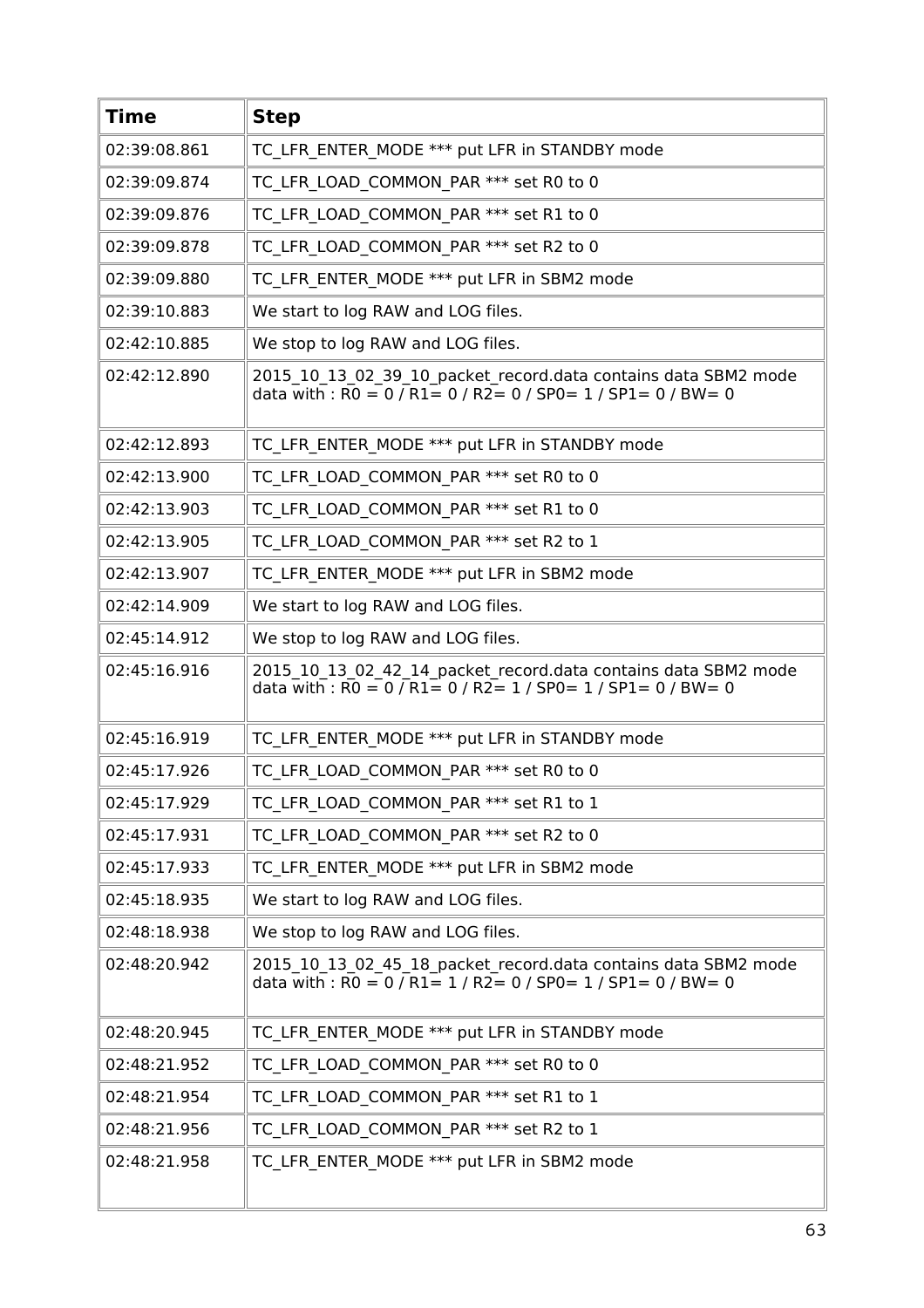| <b>Time</b>  | <b>Step</b>                                                                                                                                                                                                       |
|--------------|-------------------------------------------------------------------------------------------------------------------------------------------------------------------------------------------------------------------|
| 02:48:22.960 | We start to log RAW and LOG files.                                                                                                                                                                                |
| 02:51:22.963 | We stop to log RAW and LOG files.                                                                                                                                                                                 |
| 02:51:24.968 | 2015_10_13_02_48_22_packet_record.data contains data SBM2 mode<br>data with : $\overline{RO} = 0$ / $\overline{R1} = 1$ / $\overline{R2} = 1$ / $\overline{SP0} = 1$ / $\overline{SP1} = 0$ / $\overline{BW} = 0$ |
| 02:51:24.970 | TC LFR ENTER MODE *** put LFR in STANDBY mode                                                                                                                                                                     |
| 02:51:25.984 | TC LFR LOAD COMMON PAR *** set R0 to 1                                                                                                                                                                            |
| 02:51:25.986 | TC LFR LOAD COMMON PAR *** set R1 to 0                                                                                                                                                                            |
| 02:51:25.988 | TC LFR LOAD COMMON PAR *** set R2 to 0                                                                                                                                                                            |
| 02:51:25.990 | TC LFR ENTER MODE *** put LFR in SBM2 mode                                                                                                                                                                        |
| 02:51:26.992 | We start to log RAW and LOG files.                                                                                                                                                                                |
| 02:54:26.995 | We stop to log RAW and LOG files.                                                                                                                                                                                 |
| 02:54:29.0   | 2015_10_13_02_51_26_packet_record.data contains data SBM2 mode<br>data with : $\overline{RO} = 1 / \overline{R1} = 0 / \overline{R2} = 0 / \overline{SPO} = 1 / \overline{SPI} = 0 / \overline{BW} = 0$           |
| 02:54:29.2   | TC LFR ENTER MODE *** put LFR in STANDBY mode                                                                                                                                                                     |
| 02:54:30.11  | TC LFR LOAD COMMON PAR *** set R0 to 1                                                                                                                                                                            |
| 02:54:30.13  | TC LFR LOAD COMMON PAR *** set R1 to 0                                                                                                                                                                            |
| 02:54:30.15  | TC LFR LOAD COMMON PAR *** set R2 to 1                                                                                                                                                                            |
| 02:54:30.18  | TC LFR ENTER MODE *** put LFR in SBM2 mode                                                                                                                                                                        |
| 02:54:31.20  | We start to log RAW and LOG files.                                                                                                                                                                                |
| 02:57:31.22  | We stop to log RAW and LOG files.                                                                                                                                                                                 |
| 02:57:33.27  | 2015 10 13 02 54 31 packet record.data contains data SBM2 mode<br>data with : $\overline{RO} = 1 / \overline{R1} = 0 / \overline{R2} = 1 / \overline{SPO} = 1 / \overline{SPI} = 0 / \overline{BW} = 0$           |
| 02:57:33.30  | TC LFR ENTER MODE *** put LFR in STANDBY mode                                                                                                                                                                     |
| 02:57:34.44  | TC LFR LOAD COMMON PAR *** set R0 to 1                                                                                                                                                                            |
| 02:57:34.47  | TC LFR LOAD COMMON PAR *** set R1 to 1                                                                                                                                                                            |
| 02:57:34.49  | TC LFR LOAD COMMON PAR *** set R2 to 0                                                                                                                                                                            |
| 02:57:34.51  | TC LFR ENTER MODE *** put LFR in SBM2 mode                                                                                                                                                                        |
| 02:57:35.53  | We start to log RAW and LOG files.                                                                                                                                                                                |
| 03:00:35.56  | We stop to log RAW and LOG files.                                                                                                                                                                                 |
| 03:00:37.61  | 2015_10_13_02_57_35_packet_record.data contains data SBM2 mode<br>data with : R0 = 1 / R1 = 1 / R2 = 0 / SP0 = 1 / SP1 = 0 / BW = 0                                                                               |
| 03:00:37.63  | TC LFR ENTER MODE *** put LFR in STANDBY mode                                                                                                                                                                     |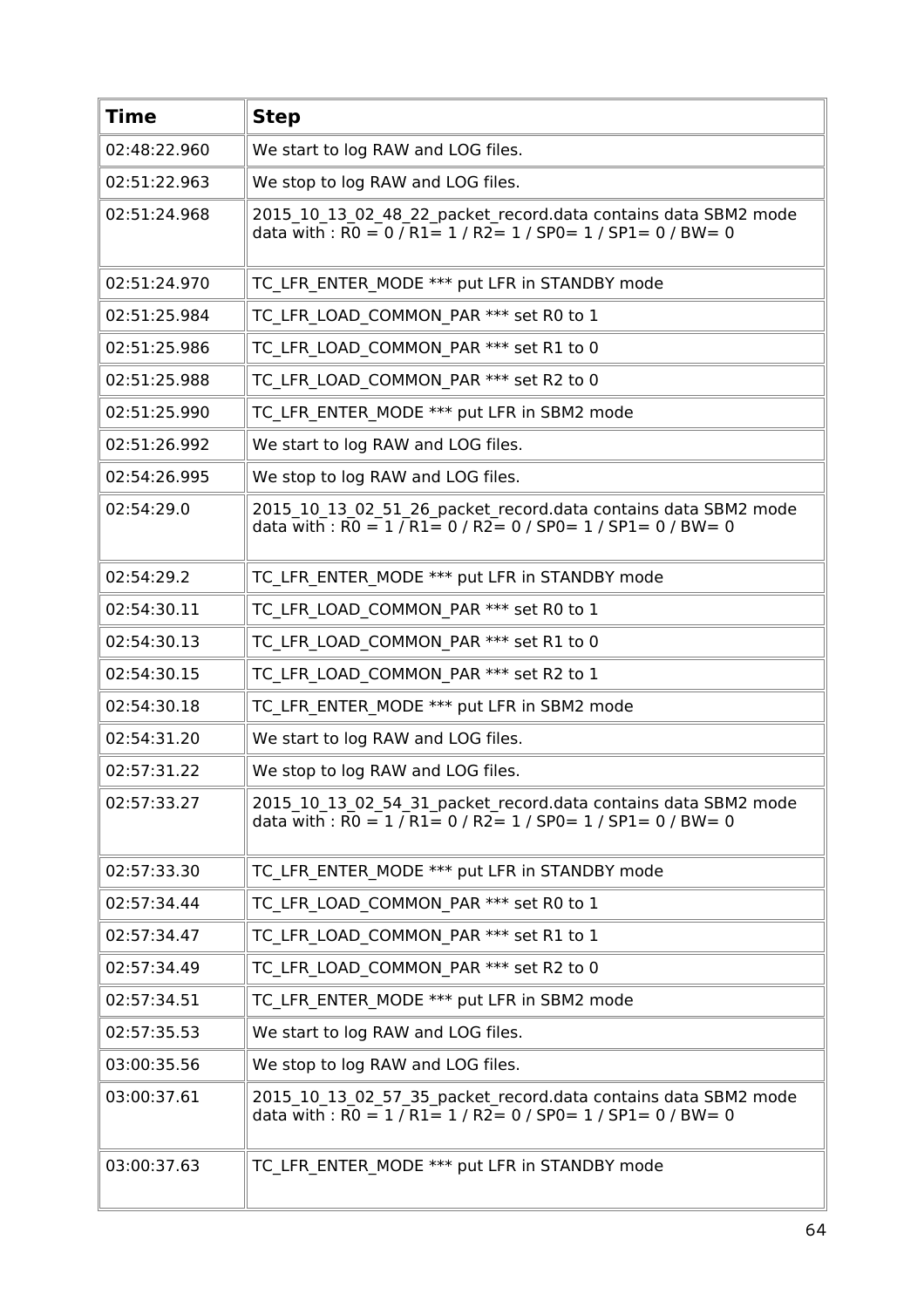| <b>Time</b>  | <b>Step</b>                                                                                                                                                  |
|--------------|--------------------------------------------------------------------------------------------------------------------------------------------------------------|
| 03:00:38.78  | TC_LFR_LOAD_COMMON_PAR *** set R0 to 1                                                                                                                       |
| 03:00:38.81  | TC LFR LOAD COMMON PAR *** set R1 to 1                                                                                                                       |
| 03:00:38.83  | TC LFR LOAD COMMON PAR *** set R2 to 1                                                                                                                       |
| 03:00:38.85  | TC LFR ENTER MODE *** put LFR in SBM2 mode                                                                                                                   |
| 03:00:39.87  | We start to log RAW and LOG files.                                                                                                                           |
| 03:03:39.90  | We stop to log RAW and LOG files.                                                                                                                            |
| 03:03:41.95  | 2015_10_13_03_00_39_packet_record.data contains data SBM2 mode<br>data with : $RO = 1 / R1 = 1 / R2 = 1 / SPO = 1 / SP1 = 0 / BW = 0$                        |
| 03:03:41.97  | TC LFR ENTER MODE *** put LFR in STANDBY mode                                                                                                                |
| 03:03:42.112 | TC LFR LOAD COMMON PAR *** set BW to 0                                                                                                                       |
| 03:03:42.114 | TC LFR_LOAD_COMMON_PAR *** set SP0 to 1                                                                                                                      |
| 03:03:42.116 | TC LFR LOAD COMMON PAR *** set SP1 to 1                                                                                                                      |
| 03:03:42.119 | TC LFR LOAD COMMON PAR *** set R0 to 0                                                                                                                       |
| 03:03:42.121 | TC LFR LOAD COMMON PAR *** set R1 to 0                                                                                                                       |
| 03:03:42.123 | TC LFR LOAD COMMON PAR *** set R2 to 0                                                                                                                       |
| 03:03:42.125 | TC LFR ENTER MODE *** put LFR in NORMAL mode                                                                                                                 |
| 03:03:43.127 | We start to log RAW and LOG files.                                                                                                                           |
| 03:06:43.130 | We stop to log RAW and LOG files.                                                                                                                            |
| 03:06:45.135 | 2015 10 13 03 03 43 packet record.data contains data NORMAL<br>mode data with : $R0 = 0$ / $R1 = 0$ / $R2 = 0$ / $SP0 = 1$ / $SP1 = 1$ / $BW = 0$            |
| 03:06:45.138 | TC LFR ENTER MODE *** put LFR in STANDBY mode                                                                                                                |
| 03:06:46.146 | TC LFR LOAD COMMON PAR *** set R0 to 0                                                                                                                       |
| 03:06:46.148 | TC LFR LOAD COMMON PAR *** set R1 to 0                                                                                                                       |
| 03:06:46.150 | TC LFR LOAD COMMON PAR *** set R2 to 1                                                                                                                       |
| 03:06:46.152 | TC LFR ENTER MODE *** put LFR in NORMAL mode                                                                                                                 |
| 03:06:47.155 | We start to log RAW and LOG files.                                                                                                                           |
| 03:09:47.157 | We stop to log RAW and LOG files.                                                                                                                            |
| 03:09:49.162 | 2015_10_13_03_06_47_packet_record.data contains data NORMAL<br>mode data with : $R\overline{0} = 0$ / $R1 = 0$ / $R2 = 1$ / $SP0 = 1$ / $SP1 = 1$ / $BW = 0$ |
| 03:09:49.165 | TC LFR ENTER MODE *** put LFR in STANDBY mode                                                                                                                |
| 03:09:50.180 | TC LFR LOAD COMMON PAR *** set R0 to 0                                                                                                                       |
| 03:09:50.182 | TC LFR LOAD COMMON PAR *** set R1 to 1                                                                                                                       |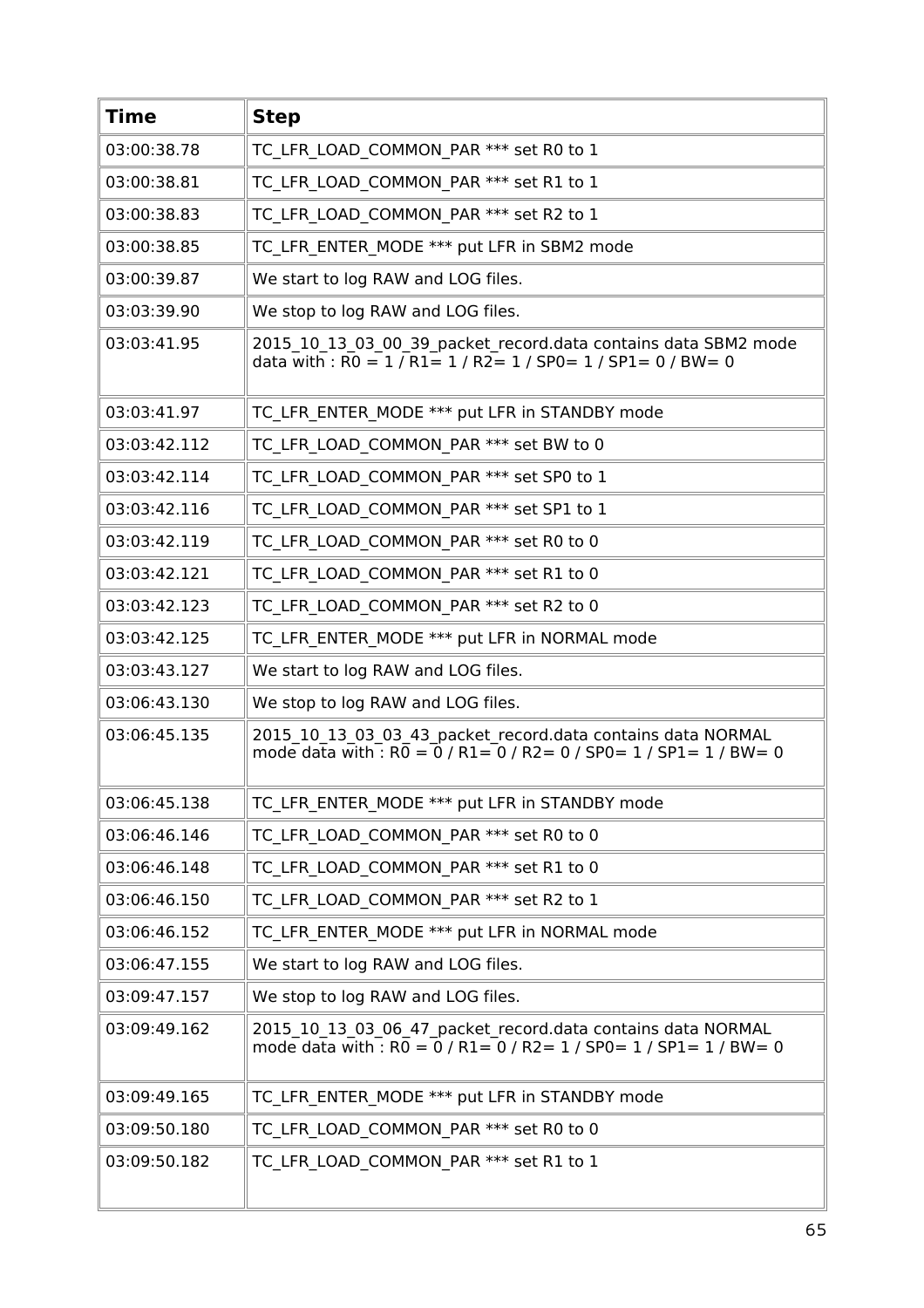| <b>Time</b>  | <b>Step</b>                                                                                                                                       |
|--------------|---------------------------------------------------------------------------------------------------------------------------------------------------|
| 03:09:50.184 | TC LFR LOAD COMMON PAR *** set R2 to 0                                                                                                            |
| 03:09:50.186 | TC LFR ENTER_MODE *** put LFR in NORMAL mode                                                                                                      |
| 03:09:51.189 | We start to log RAW and LOG files.                                                                                                                |
| 03:12:51.191 | We stop to log RAW and LOG files.                                                                                                                 |
| 03:12:53.196 | 2015 10 13 03 09 51 packet record.data contains data NORMAL<br>mode data with : $R0 = 0$ / $R1 = 1$ / $R2 = 0$ / $SP0 = 1$ / $SP1 = 1$ / $BW = 0$ |
| 03:12:53.199 | TC LFR ENTER MODE *** put LFR in STANDBY mode                                                                                                     |
| 03:12:54.213 | TC LFR LOAD COMMON PAR *** set R0 to 0                                                                                                            |
| 03:12:54.215 | TC LFR LOAD COMMON PAR *** set R1 to 1                                                                                                            |
| 03:12:54.218 | TC LFR LOAD COMMON PAR *** set R2 to 1                                                                                                            |
| 03:12:54.220 | TC LFR ENTER MODE *** put LFR in NORMAL mode                                                                                                      |
| 03:12:55.222 | We start to log RAW and LOG files.                                                                                                                |
| 03:15:55.225 | We stop to log RAW and LOG files.                                                                                                                 |
| 03:15:57.230 | 2015_10_13_03_12_55_packet_record.data contains data NORMAL<br>mode data with : $R0 = 0$ / $R1 = 1$ / $R2 = 1$ / $SP0 = 1$ / $SP1 = 1$ / $BW = 0$ |
| 03:15:57.232 | TC LFR ENTER MODE *** put LFR in STANDBY mode                                                                                                     |
| 03:15:58.247 | TC LFR LOAD COMMON PAR *** set R0 to 1                                                                                                            |
| 03:15:58.249 | TC LFR LOAD COMMON PAR *** set R1 to 0                                                                                                            |
| 03:15:58.252 | TC LFR LOAD COMMON PAR *** set R2 to 0                                                                                                            |
| 03:15:58.254 | TC LFR ENTER MODE *** put LFR in NORMAL mode                                                                                                      |
| 03:15:59.256 | We start to log RAW and LOG files.                                                                                                                |
| 03:18:59.259 | We stop to log RAW and LOG files.                                                                                                                 |
| 03:19:01.263 | 2015 10 13 03 15 59 packet record.data contains data NORMAL<br>mode data with : $R0 = 1/R1 = 0/R2 = 0/SPO = 1/SP1 = 1/BW = 0$                     |
| 03:19:01.266 | TC LFR ENTER MODE *** put LFR in STANDBY mode                                                                                                     |
| 03:19:02.284 | TC LFR LOAD COMMON PAR *** set R0 to 1                                                                                                            |
| 03:19:02.286 | TC LFR LOAD COMMON PAR *** set R1 to 0                                                                                                            |
| 03:19:02.288 | TC LFR LOAD COMMON PAR *** set R2 to 1                                                                                                            |
| 03:19:02.290 | TC LFR ENTER MODE *** put LFR in NORMAL mode                                                                                                      |
| 03:19:03.293 | We start to log RAW and LOG files.                                                                                                                |
| 03:22:03.295 | We stop to log RAW and LOG files.                                                                                                                 |
| 03:22:05.306 | 2015 10 13 03 19 03 packet record.data contains data NORMAL<br>mode data with : $R\overline{0} = 1/R1 = 0/R2 = 1/SP0 = 1/SP1 = 1/BW = 0$          |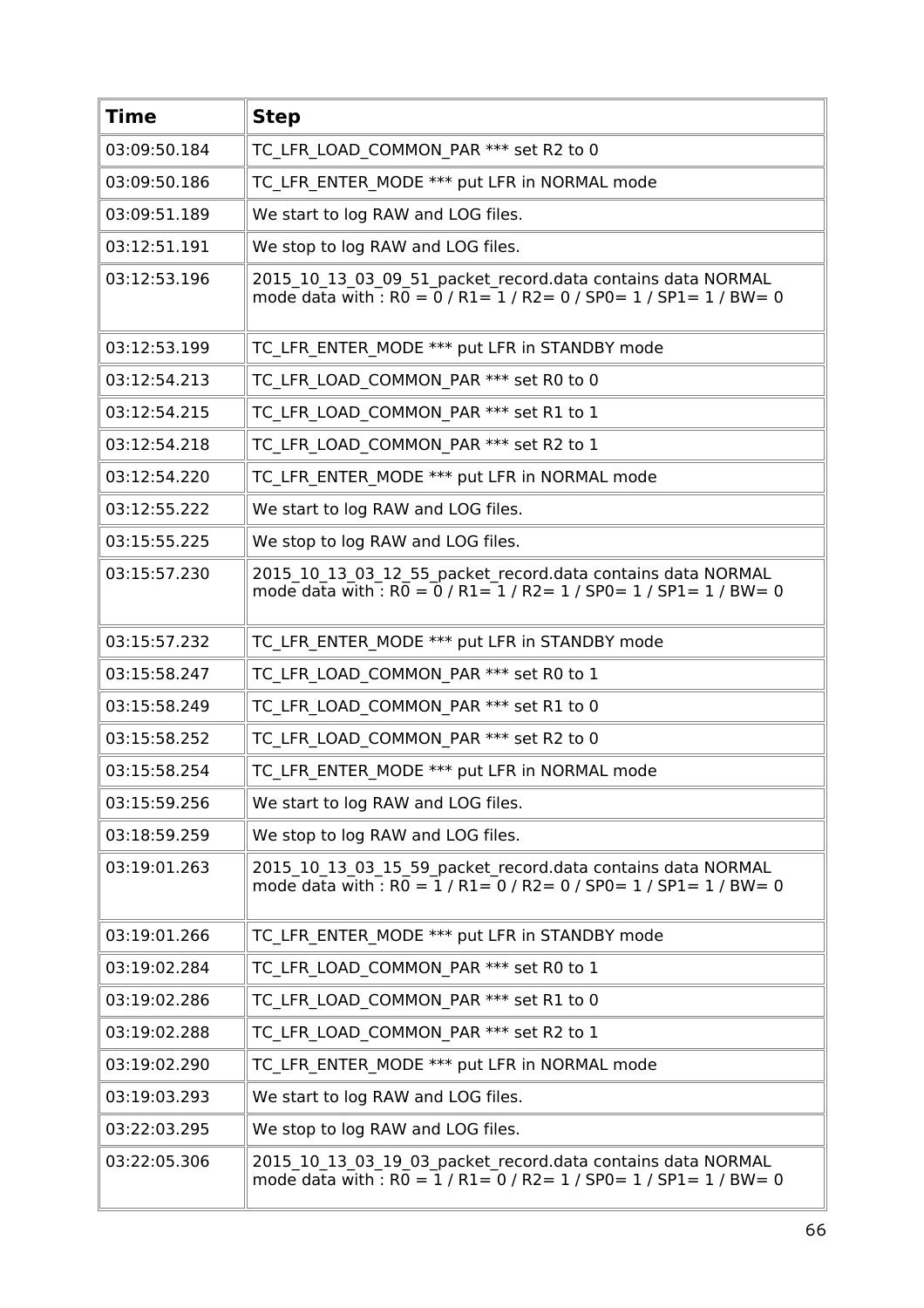| <b>Time</b>  | <b>Step</b>                                                                                                                                                                                              |
|--------------|----------------------------------------------------------------------------------------------------------------------------------------------------------------------------------------------------------|
|              |                                                                                                                                                                                                          |
| 03:22:05.309 | TC LFR ENTER MODE *** put LFR in STANDBY mode                                                                                                                                                            |
| 03:22:06.319 | TC LFR LOAD COMMON PAR *** set R0 to 1                                                                                                                                                                   |
| 03:22:06.321 | TC LFR LOAD COMMON PAR *** set R1 to 1                                                                                                                                                                   |
| 03:22:06.324 | TC LFR LOAD COMMON PAR *** set R2 to 0                                                                                                                                                                   |
| 03:22:06.326 | TC LFR ENTER MODE *** put LFR in NORMAL mode                                                                                                                                                             |
| 03:22:07.328 | We start to log RAW and LOG files.                                                                                                                                                                       |
| 03:25:07.331 | We stop to log RAW and LOG files.                                                                                                                                                                        |
| 03:25:09.342 | 2015 10 13 03 22 07 packet record.data contains data NORMAL<br>mode data with : $R0 = 1/R1 = 1/R2 = 0/SPO = 1/SP1 = 1/BW = 0$                                                                            |
| 03:25:09.345 | TC LFR ENTER MODE *** put LFR in STANDBY mode                                                                                                                                                            |
| 03:25:10.364 | TC LFR LOAD COMMON_PAR *** set R0 to 1                                                                                                                                                                   |
| 03:25:10.366 | TC LFR LOAD COMMON PAR *** set R1 to 1                                                                                                                                                                   |
| 03:25:10.368 | TC LFR LOAD COMMON PAR *** set R2 to 1                                                                                                                                                                   |
| 03:25:10.371 | TC LFR ENTER MODE *** put LFR in NORMAL mode                                                                                                                                                             |
| 03:25:11.373 | We start to log RAW and LOG files.                                                                                                                                                                       |
| 03:28:11.376 | We stop to log RAW and LOG files.                                                                                                                                                                        |
| 03:28:13.382 | 2015_10_13_03_25_11_packet_record.data contains data NORMAL<br>mode data with $\cdot$ RO = 1 / R1= 1 / R2 = 1 / SP0 = 1 / SP1 = 1 / BW = 0                                                               |
| 03:28:13.385 | TC LFR ENTER MODE *** put LFR in STANDBY mode                                                                                                                                                            |
| 03:28:14.402 | TC LFR LOAD COMMON PAR *** set R0 to 0                                                                                                                                                                   |
| 03:28:14.404 | TC LFR LOAD COMMON PAR *** set R1 to 0                                                                                                                                                                   |
| 03:28:14.406 | TC LFR LOAD COMMON PAR *** set R2 to 0                                                                                                                                                                   |
| 03:28:14.409 | TC LFR ENTER MODE *** put LFR in BURST mode                                                                                                                                                              |
| 03:28:15.411 | We start to log RAW and LOG files.                                                                                                                                                                       |
| 03:31:15.413 | We stop to log RAW and LOG files.                                                                                                                                                                        |
| 03:31:17.418 | 2015_10_13_03_28_15_packet_record.data contains data BURST mode<br>data with : $\overline{RO} = 0 / \overline{R1} = 0 / \overline{R2} = 0 / \overline{SPO} = 1 / \overline{SPI} = 1 / \overline{BW} = 0$ |
| 03:31:17.421 | TC LFR ENTER MODE *** put LFR in STANDBY mode                                                                                                                                                            |
| 03:31:18.434 | TC LFR LOAD COMMON PAR *** set R0 to 0                                                                                                                                                                   |
| 03:31:18.436 | TC LFR LOAD COMMON PAR *** set R1 to 0                                                                                                                                                                   |
| 03:31:18.439 | TC LFR LOAD COMMON PAR *** set R2 to 1                                                                                                                                                                   |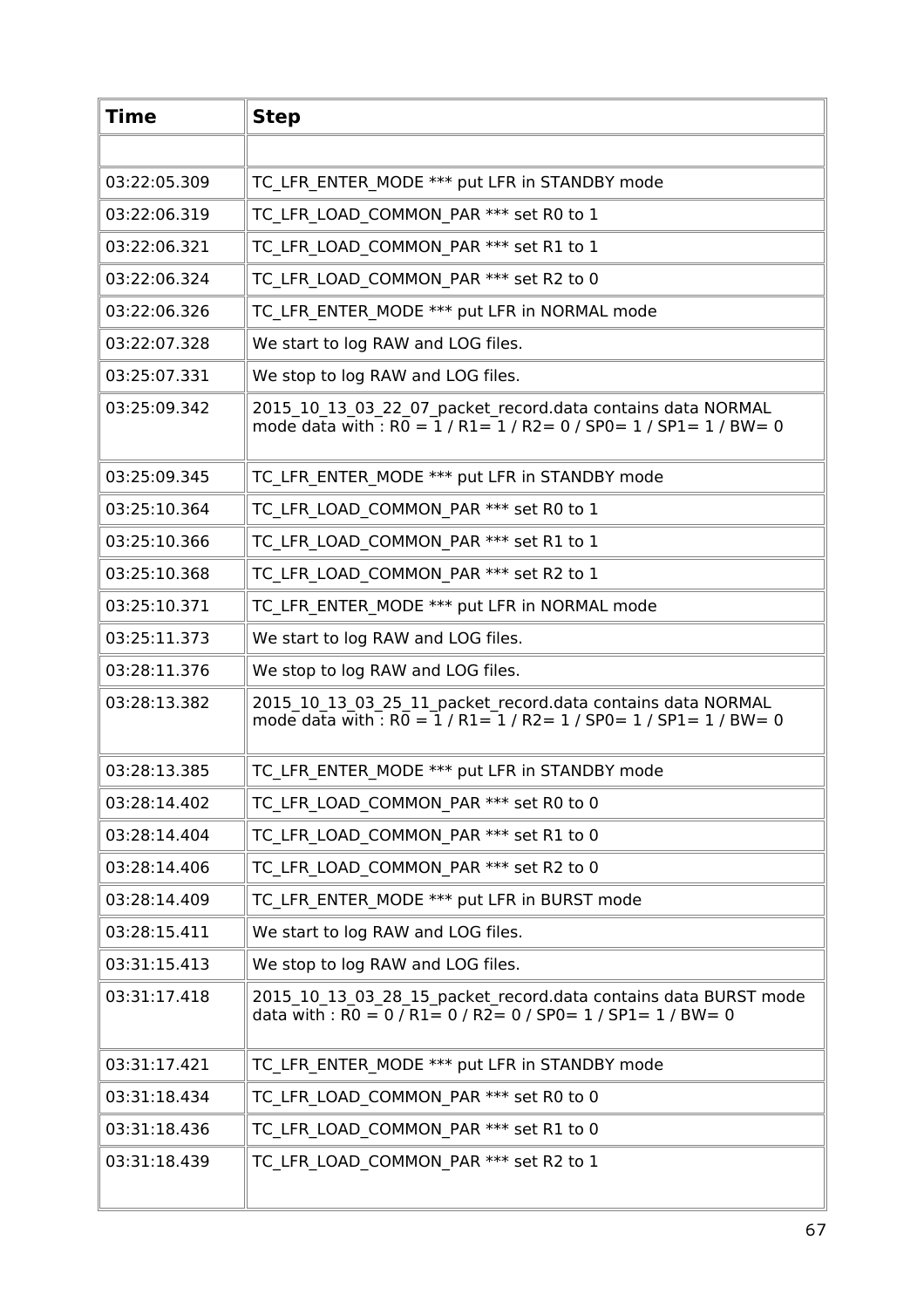| <b>Time</b>  | <b>Step</b>                                                                                                                                                                                              |
|--------------|----------------------------------------------------------------------------------------------------------------------------------------------------------------------------------------------------------|
| 03:31:18.441 | TC LFR ENTER MODE *** put LFR in BURST mode                                                                                                                                                              |
| 03:31:19.443 | We start to log RAW and LOG files.                                                                                                                                                                       |
| 03:34:19.446 | We stop to log RAW and LOG files.                                                                                                                                                                        |
| 03:34:21.451 | 2015_10_13_03_31_19_packet_record.data contains data BURST mode<br>data with : $R0 = 0$ / $R1 = 0$ / $R2 = 1$ / $SP0 = 1$ / $SP1 = 1$ / $BW = 0$                                                         |
| 03:34:21.453 | TC LFR ENTER MODE *** put LFR in STANDBY mode                                                                                                                                                            |
| 03:34:22.460 | TC LFR LOAD COMMON PAR *** set R0 to 0                                                                                                                                                                   |
| 03:34:22.463 | TC LFR LOAD COMMON PAR *** set R1 to 1                                                                                                                                                                   |
| 03:34:22.465 | TC LFR LOAD COMMON PAR *** set R2 to 0                                                                                                                                                                   |
| 03:34:22.467 | TC LFR ENTER MODE *** put LFR in BURST mode                                                                                                                                                              |
| 03:34:23.469 | We start to log RAW and LOG files.                                                                                                                                                                       |
| 03:37:23.472 | We stop to log RAW and LOG files.                                                                                                                                                                        |
| 03:37:25.477 | 2015_10_13_03_34_23_packet_record.data contains data BURST mode<br>data with: $R0 = 0$ / $R1 = 1$ / $R2 = 0$ / SP0 = 1 / SP1 = 1 / BW = 0                                                                |
| 03:37:25.480 | TC LFR ENTER MODE *** put LFR in STANDBY mode                                                                                                                                                            |
| 03:37:26.487 | TC LFR LOAD COMMON PAR *** set R0 to 0                                                                                                                                                                   |
| 03:37:26.490 | TC LFR LOAD COMMON PAR *** set R1 to 1                                                                                                                                                                   |
| 03:37:26.492 | TC LFR LOAD COMMON PAR *** set R2 to 1                                                                                                                                                                   |
| 03:37:26.494 | TC_LFR_ENTER_MODE *** put LFR in BURST mode                                                                                                                                                              |
| 03:37:27.499 | We start to log RAW and LOG files.                                                                                                                                                                       |
| 03:40:27.502 | We stop to log RAW and LOG files.                                                                                                                                                                        |
| 03:40:29.507 | 2015_10_13_03_37_27_packet_record.data contains data BURST mode<br>data with : R0 = 0 / R1 = 1 / R2 = 1 / SP0 = 1 / SP1 = 1 / BW = 0                                                                     |
| 03:40:29.510 | TC LFR ENTER MODE *** put LFR in STANDBY mode                                                                                                                                                            |
| 03:40:30.524 | TC LFR LOAD COMMON PAR *** set R0 to 1                                                                                                                                                                   |
| 03:40:30.526 | TC LFR LOAD COMMON PAR *** set R1 to 0                                                                                                                                                                   |
| 03:40:30.528 | TC LFR LOAD COMMON PAR *** set R2 to 0                                                                                                                                                                   |
| 03:40:30.530 | TC LFR ENTER MODE *** put LFR in BURST mode                                                                                                                                                              |
| 03:40:31.533 | We start to log RAW and LOG files.                                                                                                                                                                       |
| 03:43:31.535 | We stop to log RAW and LOG files.                                                                                                                                                                        |
| 03:43:33.540 | 2015 10 13 03 40 31 packet record.data contains data BURST mode<br>data with : $\overline{RO} = 1 / \overline{R1} = 0 / \overline{R2} = 0 / \overline{SPO} = 1 / \overline{SPI} = 1 / \overline{BW} = 0$ |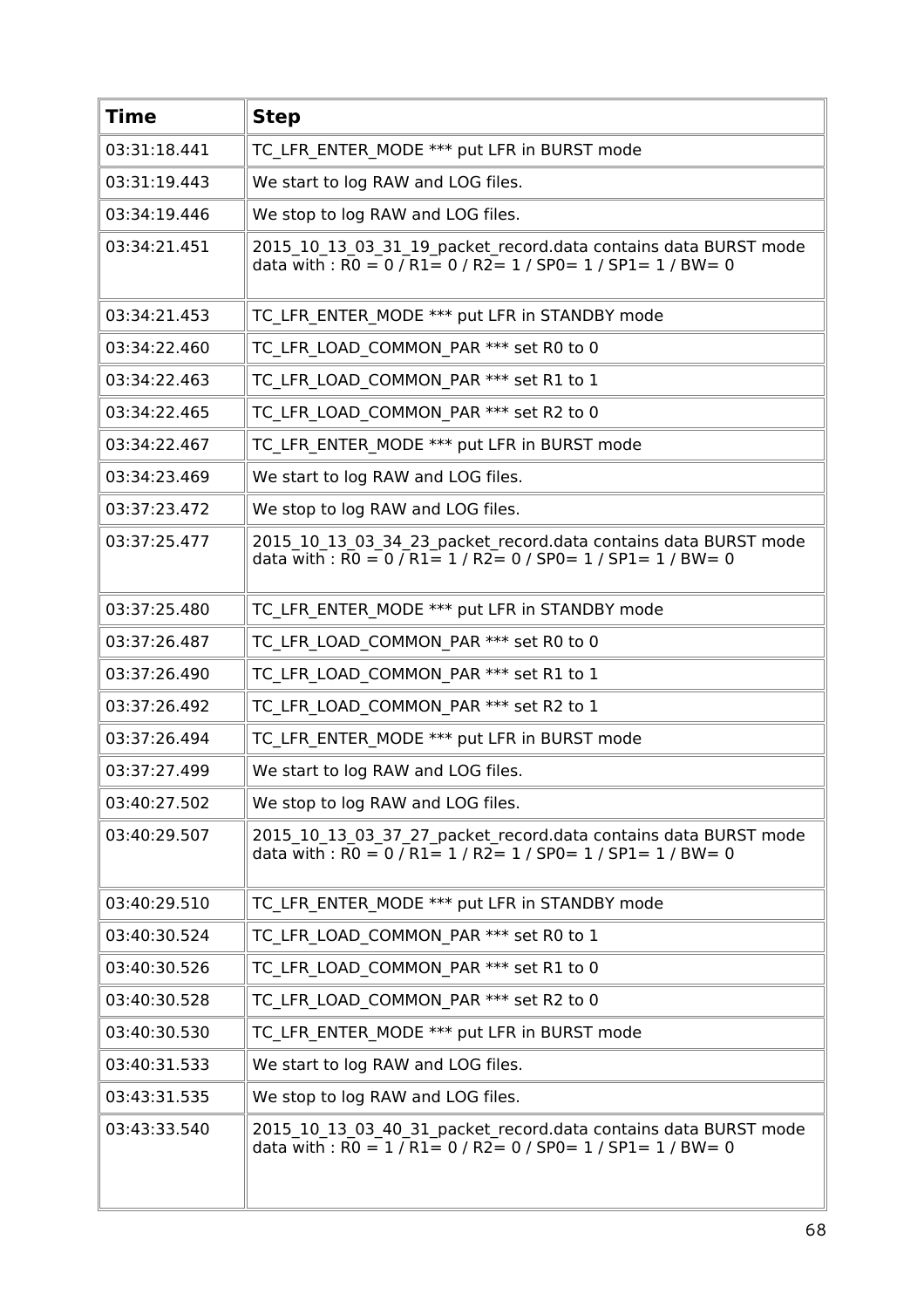| <b>Time</b>  | <b>Step</b>                                                                                                                                                                                              |
|--------------|----------------------------------------------------------------------------------------------------------------------------------------------------------------------------------------------------------|
| 03:43:33.543 | TC LFR ENTER MODE *** put LFR in STANDBY mode                                                                                                                                                            |
| 03:43:34.557 | TC_LFR_LOAD_COMMON_PAR *** set R0 to 1                                                                                                                                                                   |
| 03:43:34.560 | TC LFR LOAD COMMON PAR *** set R1 to 0                                                                                                                                                                   |
| 03:43:34.562 | TC LFR LOAD COMMON PAR *** set R2 to 1                                                                                                                                                                   |
| 03:43:34.564 | TC LFR ENTER MODE *** put LFR in BURST mode                                                                                                                                                              |
| 03:43:35.566 | We start to log RAW and LOG files.                                                                                                                                                                       |
| 03:46:35.569 | We stop to log RAW and LOG files.                                                                                                                                                                        |
| 03:46:37.574 | 2015_10_13_03_43_35_packet_record.data contains data BURST mode<br>data with : $R0 = 1 / R1 = 0 / R2 = 1 / SPO = 1 / SPI = 1 / BW = 0$                                                                   |
| 03:46:37.577 | TC LFR ENTER MODE *** put LFR in STANDBY mode                                                                                                                                                            |
| 03:46:38.592 | TC LFR LOAD COMMON PAR *** set R0 to 1                                                                                                                                                                   |
| 03:46:38.595 | TC LFR LOAD COMMON PAR *** set R1 to 1                                                                                                                                                                   |
| 03:46:38.597 | TC LFR LOAD COMMON PAR *** set R2 to 0                                                                                                                                                                   |
| 03:46:38.599 | TC LFR ENTER MODE *** put LFR in BURST mode                                                                                                                                                              |
| 03:46:39.602 | We start to log RAW and LOG files.                                                                                                                                                                       |
| 03:49:39.604 | We stop to log RAW and LOG files.                                                                                                                                                                        |
| 03:49:41.609 | 2015_10_13_03_46_39_packet_record.data contains data BURST mode<br>data with : $RO = 1 / R1 = 1 / R2 = 0 / SPO = 1 / SPI = 1 / BW = 0$                                                                   |
| 03:49:41.612 | TC LFR ENTER MODE *** put LFR in STANDBY mode                                                                                                                                                            |
| 03:49:42.625 | TC LFR LOAD COMMON PAR *** set R0 to 1                                                                                                                                                                   |
| 03:49:42.628 | TC LFR LOAD COMMON PAR *** set R1 to 1                                                                                                                                                                   |
| 03:49:42.630 | TC LFR LOAD COMMON PAR *** set R2 to 1                                                                                                                                                                   |
| 03:49:42.632 | TC LFR ENTER MODE *** put LFR in BURST mode                                                                                                                                                              |
| 03:49:43.634 | We start to log RAW and LOG files.                                                                                                                                                                       |
| 03:52:43.637 | We stop to log RAW and LOG files.                                                                                                                                                                        |
| 03:52:45.642 | 2015_10_13_03_49_43_packet_record.data contains data BURST mode<br>data with : $\overline{RO} = 1 / \overline{R1} = 1 / \overline{R2} = 1 / \overline{SPO} = 1 / \overline{SPI} = 1 / \overline{BW} = 0$ |
| 03:52:45.645 | TC LFR ENTER MODE *** put LFR in STANDBY mode                                                                                                                                                            |
| 03:52:46.659 | TC LFR LOAD COMMON PAR *** set R0 to 0                                                                                                                                                                   |
| 03:52:46.662 | TC LFR LOAD COMMON PAR *** set R1 to 0                                                                                                                                                                   |
| 03:52:46.664 | TC LFR LOAD COMMON PAR *** set R2 to 0                                                                                                                                                                   |
| 03:52:46.666 | TC LFR ENTER_MODE *** put LFR in SBM1 mode                                                                                                                                                               |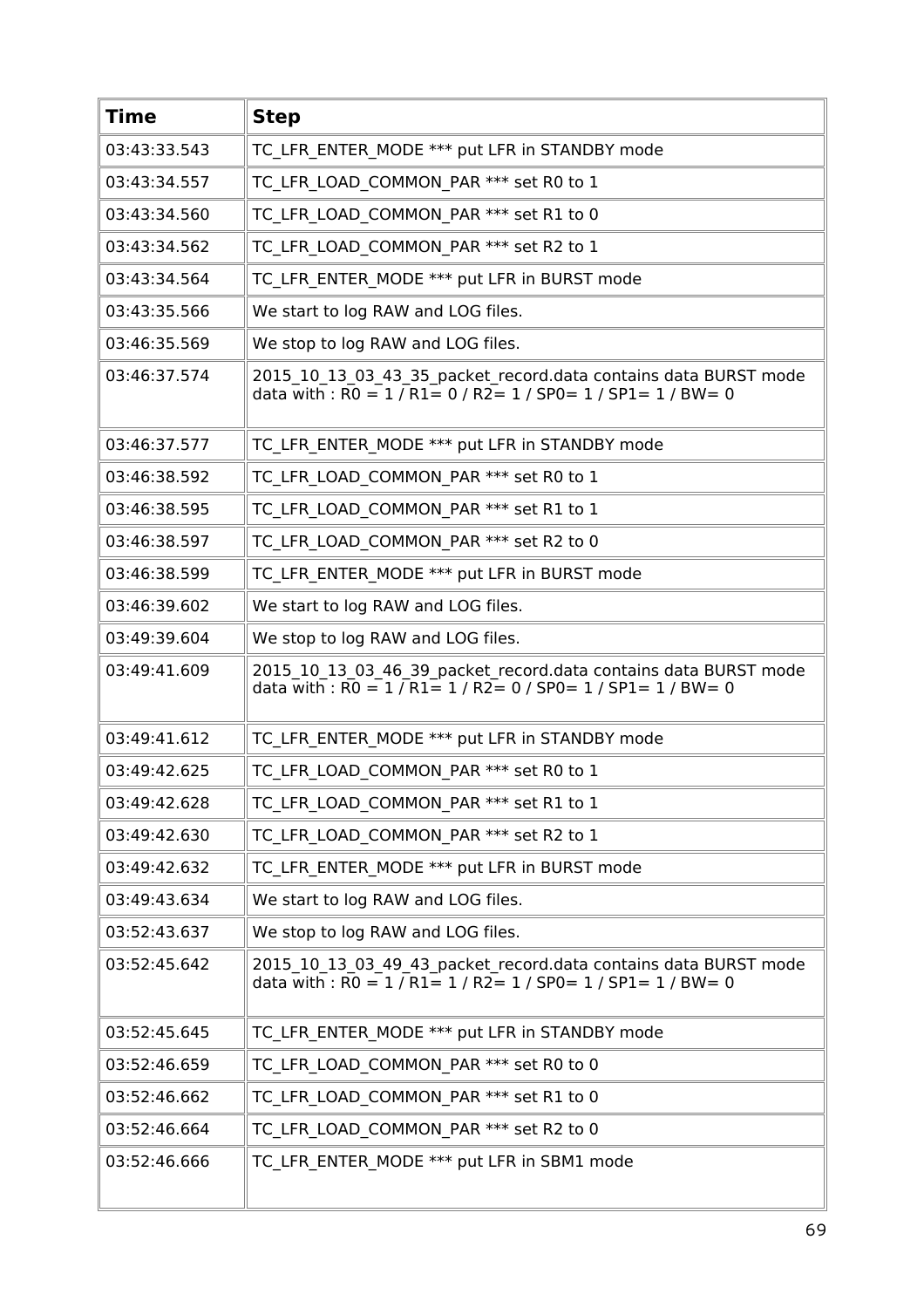| <b>Time</b>  | <b>Step</b>                                                                                                                                                                                                       |
|--------------|-------------------------------------------------------------------------------------------------------------------------------------------------------------------------------------------------------------------|
| 03:52:47.668 | We start to log RAW and LOG files.                                                                                                                                                                                |
| 03:55:47.671 | We stop to log RAW and LOG files.                                                                                                                                                                                 |
| 03:55:49.676 | 2015_10_13_03_52_47_packet_record.data contains data SBM1 mode<br>data with : $\overline{RO} = 0$ / $\overline{R1} = 0$ / $\overline{R2} = 0$ / SP0 = 1 / SP1 = 1 / BW = 0                                        |
| 03:55:49.679 | TC LFR ENTER MODE *** put LFR in STANDBY mode                                                                                                                                                                     |
| 03:55:50.695 | TC LFR LOAD COMMON PAR *** set R0 to 0                                                                                                                                                                            |
| 03:55:50.697 | TC LFR LOAD COMMON PAR *** set R1 to 0                                                                                                                                                                            |
| 03:55:50.699 | TC LFR LOAD COMMON PAR *** set R2 to 1                                                                                                                                                                            |
| 03:55:50.701 | TC LFR ENTER MODE *** put LFR in SBM1 mode                                                                                                                                                                        |
| 03:55:51.704 | We start to log RAW and LOG files.                                                                                                                                                                                |
| 03:58:51.706 | We stop to log RAW and LOG files.                                                                                                                                                                                 |
| 03:58:53.711 | 2015_10_13_03_55_51_packet_record.data contains data SBM1 mode<br>data with : $\overline{RO} = 0 / R1 = 0 / R2 = 1 / SPO = 1 / SP1 = 1 / BW = 0$                                                                  |
| 03:58:53.714 | TC LFR ENTER MODE *** put LFR in STANDBY mode                                                                                                                                                                     |
| 03:58:54.726 | TC LFR LOAD COMMON PAR *** set R0 to 0                                                                                                                                                                            |
| 03:58:54.728 | TC LFR LOAD COMMON PAR *** set R1 to 1                                                                                                                                                                            |
| 03:58:54.731 | TC LFR LOAD COMMON PAR *** set R2 to 0                                                                                                                                                                            |
| 03:58:54.733 | TC LFR ENTER MODE *** put LFR in SBM1 mode                                                                                                                                                                        |
| 03:58:55.735 | We start to log RAW and LOG files.                                                                                                                                                                                |
| 04:01:55.738 | We stop to log RAW and LOG files.                                                                                                                                                                                 |
| 04:01:57.743 | 2015_10_13_03_58_55_packet_record.data contains data SBM1 mode<br>data with : $\overline{RO} = 0$ / $\overline{R1} = 1$ / $\overline{R2} = 0$ / SP0 = 1 / SP1 = 1 / BW = 0                                        |
| 04:01:57.746 | TC LFR ENTER MODE *** put LFR in STANDBY mode                                                                                                                                                                     |
| 04:01:58.755 | TC LFR LOAD COMMON PAR *** set R0 to 0                                                                                                                                                                            |
| 04:01:58.758 | TC LFR LOAD COMMON PAR *** set R1 to 1                                                                                                                                                                            |
| 04:01:58.760 | TC LFR LOAD COMMON PAR *** set R2 to 1                                                                                                                                                                            |
| 04:01:58.762 | TC LFR ENTER MODE *** put LFR in SBM1 mode                                                                                                                                                                        |
| 04:01:59.765 | We start to log RAW and LOG files.                                                                                                                                                                                |
| 04:04:59.767 | We stop to log RAW and LOG files.                                                                                                                                                                                 |
| 04:05:01.772 | 2015_10_13_04_01_59_packet_record.data contains data SBM1 mode<br>data with : $\overline{RO} = 0$ / $\overline{R1} = 1$ / $\overline{R2} = 1$ / $\overline{SPO} = 1$ / $\overline{SP1} = 1$ / $\overline{BW} = 0$ |
| 04:05:01.775 | TC LFR ENTER MODE *** put LFR in STANDBY mode                                                                                                                                                                     |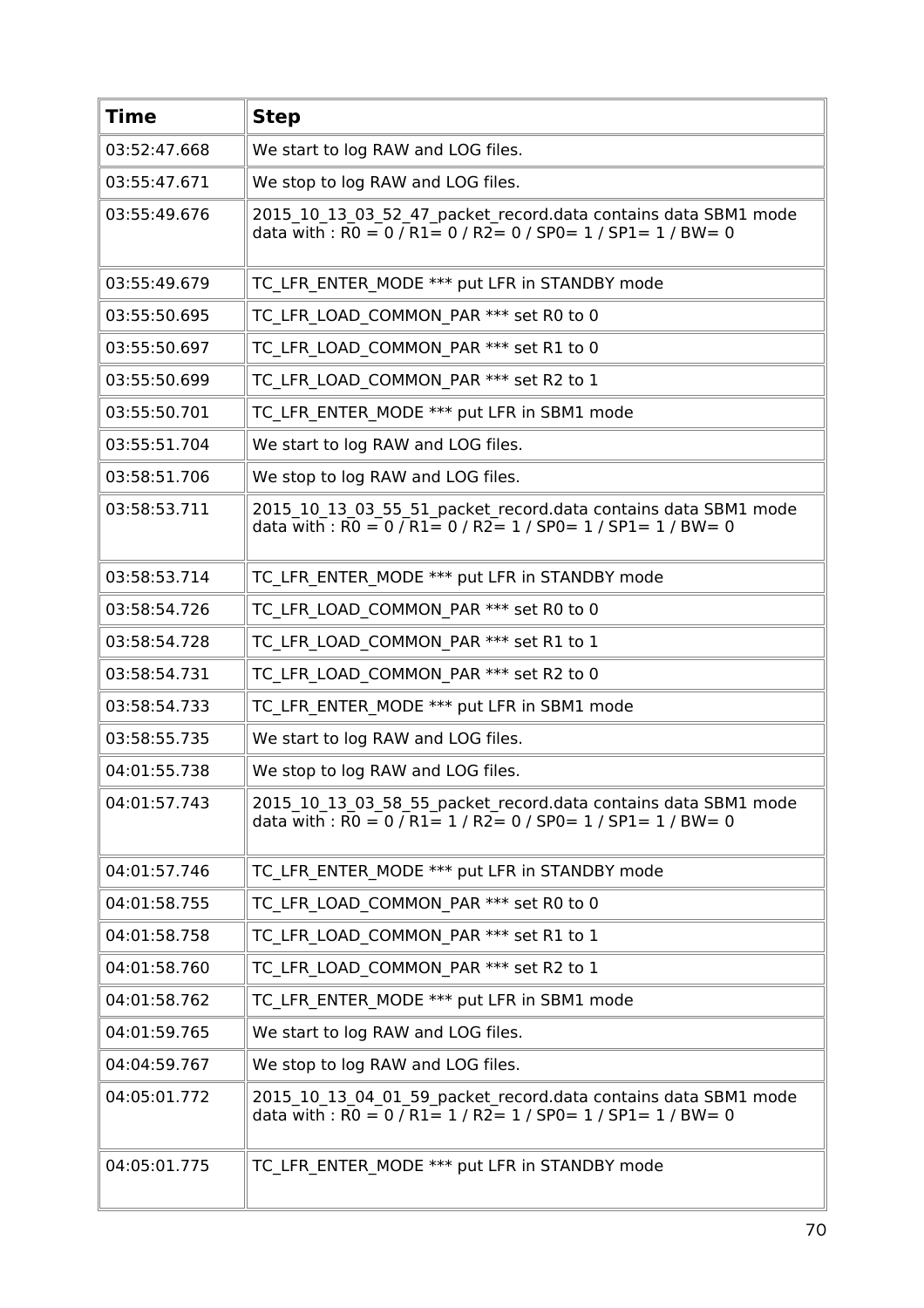| <b>Time</b>  | <b>Step</b>                                                                                                                                                                                             |
|--------------|---------------------------------------------------------------------------------------------------------------------------------------------------------------------------------------------------------|
| 04:05:02.791 | TC LFR LOAD COMMON PAR *** set R0 to 1                                                                                                                                                                  |
| 04:05:02.793 | TC LFR LOAD COMMON PAR *** set R1 to 0                                                                                                                                                                  |
| 04:05:02.796 | TC LFR LOAD COMMON PAR *** set R2 to 0                                                                                                                                                                  |
| 04:05:02.798 | TC LFR ENTER MODE *** put LFR in SBM1 mode                                                                                                                                                              |
| 04:05:03.800 | We start to log RAW and LOG files.                                                                                                                                                                      |
| 04:08:03.803 | We stop to log RAW and LOG files.                                                                                                                                                                       |
| 04:08:05.808 | 2015 10 13 04 05 03 packet record.data contains data SBM1 mode<br>data with : $\overline{RO} = 1 / \overline{R1} = 0 / \overline{R2} = 0 / \overline{SPO} = 1 / \overline{SPI} = 1 / \overline{BW} = 0$ |
| 04:08:05.811 | TC LFR ENTER MODE *** put LFR in STANDBY mode                                                                                                                                                           |
| 04:08:06.824 | TC LFR LOAD COMMON PAR *** set R0 to 1                                                                                                                                                                  |
| 04:08:06.827 | TC LFR LOAD COMMON PAR *** set R1 to 0                                                                                                                                                                  |
| 04:08:06.829 | TC LFR LOAD COMMON PAR *** set R2 to 1                                                                                                                                                                  |
| 04:08:06.831 | TC LFR ENTER MODE *** put LFR in SBM1 mode                                                                                                                                                              |
| 04:08:07.834 | We start to log RAW and LOG files.                                                                                                                                                                      |
| 04:11:07.836 | We stop to log RAW and LOG files.                                                                                                                                                                       |
| 04:11:09.841 | 2015_10_13_04_08_07_packet_record.data contains data SBM1 mode<br>data with : $R0 = 1 / R1 = 0 / R2 = 1 / SPO = 1 / SPI = 1 / BW = 0$                                                                   |
| 04:11:09.844 | TC LFR ENTER MODE *** put LFR in STANDBY mode                                                                                                                                                           |
| 04:11:10.859 | TC LFR LOAD COMMON PAR *** set R0 to 1                                                                                                                                                                  |
| 04:11:10.861 | TC LFR LOAD COMMON PAR *** set R1 to 1                                                                                                                                                                  |
| 04:11:10.863 | TC LFR LOAD COMMON PAR *** set R2 to 0                                                                                                                                                                  |
| 04:11:10.866 | TC LFR ENTER MODE *** put LFR in SBM1 mode                                                                                                                                                              |
| 04:11:11.868 | We start to log RAW and LOG files.                                                                                                                                                                      |
| 04:14:11.870 | We stop to log RAW and LOG files.                                                                                                                                                                       |
| 04:14:13.876 | 2015 10 13 04 11 11 packet record.data contains data SBM1 mode<br>data with : $\overline{RO} = 1$ $\overline{OR1} = 1$ / $\overline{R2} = 0$ / SP0 = 1 / SP1 = 1 / BW = 0                               |
| 04:14:13.878 | TC LFR ENTER MODE *** put LFR in STANDBY mode                                                                                                                                                           |
| 04:14:14.893 | TC LFR LOAD COMMON PAR *** set R0 to 1                                                                                                                                                                  |
| 04:14:14.895 | TC LFR LOAD COMMON PAR *** set R1 to 1                                                                                                                                                                  |
| 04:14:14.898 | TC LFR LOAD COMMON PAR *** set R2 to 1                                                                                                                                                                  |
| 04:14:14.900 | TC LFR ENTER MODE *** put LFR in SBM1 mode                                                                                                                                                              |
| 04:14:15.902 | We start to log RAW and LOG files.                                                                                                                                                                      |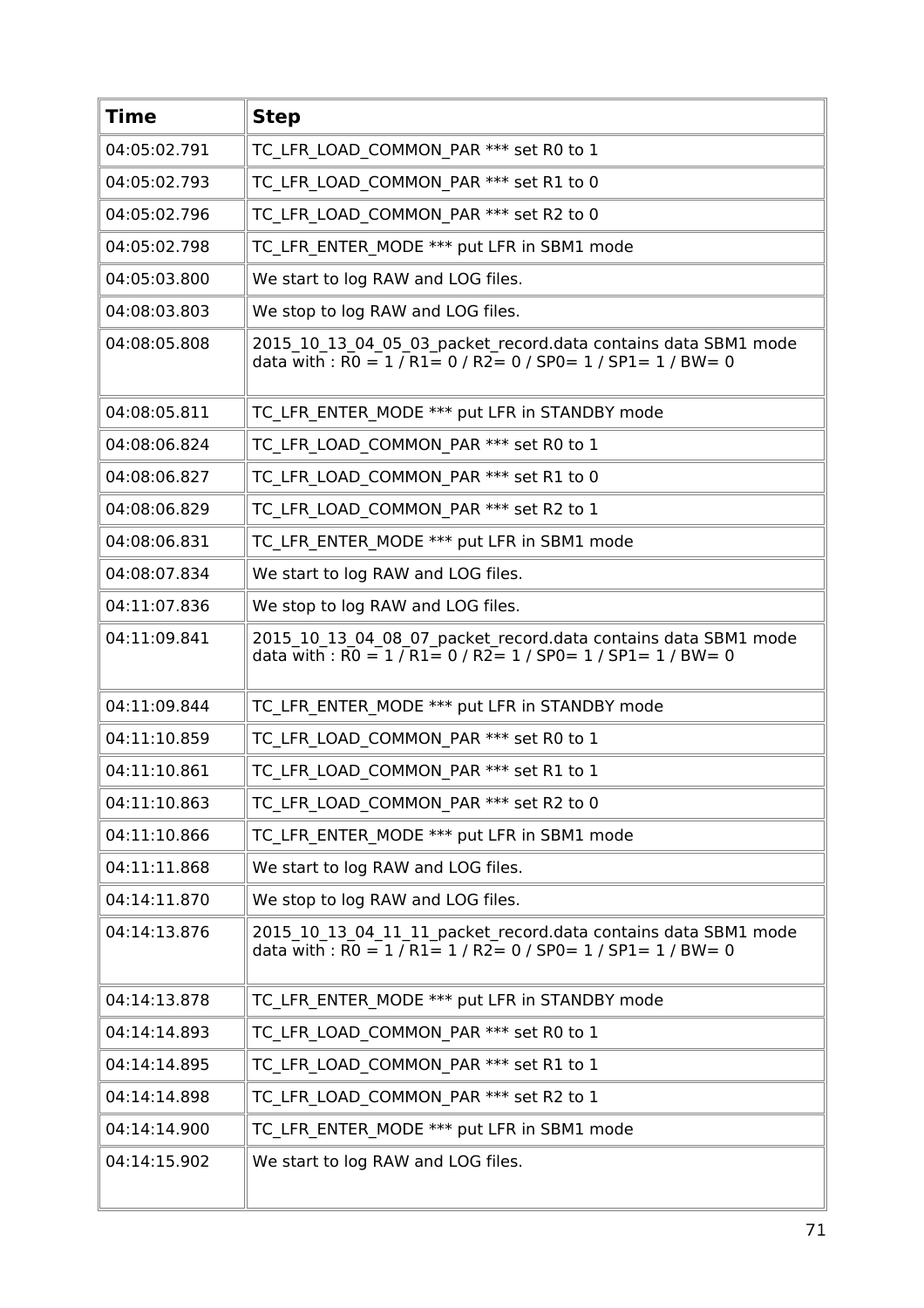| <b>Time</b>  | <b>Step</b>                                                                                                                                                                                             |
|--------------|---------------------------------------------------------------------------------------------------------------------------------------------------------------------------------------------------------|
| 04:17:15.905 | We stop to log RAW and LOG files.                                                                                                                                                                       |
| 04:17:17.910 | 2015 10 13 04 14 15 packet record.data contains data SBM1 mode<br>data with : $R0 = 1/R1 = 1/R2 = 1/SP0 = 1/SP1 = 1/BW = 0$                                                                             |
| 04:17:17.913 | TC LFR ENTER MODE *** put LFR in STANDBY mode                                                                                                                                                           |
| 04:17:18.927 | TC LFR LOAD COMMON PAR *** set R0 to 0                                                                                                                                                                  |
| 04:17:18.930 | TC LFR LOAD COMMON PAR *** set R1 to 0                                                                                                                                                                  |
| 04:17:18.932 | TC LFR LOAD COMMON PAR *** set R2 to 0                                                                                                                                                                  |
| 04:17:18.934 | TC LFR ENTER MODE *** put LFR in SBM2 mode                                                                                                                                                              |
| 04:17:19.936 | We start to log RAW and LOG files.                                                                                                                                                                      |
| 04:20:19.939 | We stop to log RAW and LOG files.                                                                                                                                                                       |
| 04:20:21.944 | 2015 10 13 04 17 19 packet record.data contains data SBM2 mode<br>data with : $\overline{RO} = 0$ / $\overline{R1} = 0$ / $\overline{R2} = 0$ / SP0 = 1 / SP1 = 1 / BW = 0                              |
| 04:20:21.947 | TC LFR ENTER MODE *** put LFR in STANDBY mode                                                                                                                                                           |
| 04:20:22.961 | TC LFR LOAD COMMON PAR *** set R0 to 0                                                                                                                                                                  |
| 04:20:22.963 | TC LFR LOAD COMMON PAR *** set R1 to 0                                                                                                                                                                  |
| 04:20:22.966 | TC LFR LOAD COMMON PAR *** set R2 to 1                                                                                                                                                                  |
| 04:20:22.968 | TC LFR ENTER MODE *** put LFR in SBM2 mode                                                                                                                                                              |
| 04:20:23.970 | We start to log RAW and LOG files.                                                                                                                                                                      |
| 04:23:23.973 | We stop to log RAW and LOG files.                                                                                                                                                                       |
| 04:23:25.978 | 2015_10_13_04_20_23_packet_record.data contains data SBM2 mode<br>data with : R0 = 0 / R1 = 0 / R2 = 1 / SP0 = 1 / SP1 = 1 / BW = 0                                                                     |
| 04:23:25.981 | TC LFR ENTER MODE *** put LFR in STANDBY mode                                                                                                                                                           |
| 04:23:26.988 | TC LFR LOAD COMMON PAR *** set R0 to 0                                                                                                                                                                  |
| 04:23:26.990 | TC LFR LOAD COMMON PAR *** set R1 to 1                                                                                                                                                                  |
| 04:23:26.992 | TC LFR LOAD COMMON PAR *** set R2 to 0                                                                                                                                                                  |
| 04:23:26.994 | TC LFR ENTER MODE *** put LFR in SBM2 mode                                                                                                                                                              |
| 04:23:27.997 | We start to log RAW and LOG files.                                                                                                                                                                      |
| 04:26:27.999 | We stop to log RAW and LOG files.                                                                                                                                                                       |
| 04:26:30.4   | 2015_10_13_04_23_27_packet_record.data contains data SBM2 mode<br>data with : $\overline{RO} = 0 / \overline{R1} = 1 / \overline{R2} = 0 / \overline{SPO} = 1 / \overline{SPI} = 1 / \overline{BW} = 0$ |
| 04:26:30.7   | TC LFR ENTER MODE *** put LFR in STANDBY mode                                                                                                                                                           |
| 04:26:31.21  | TC LFR LOAD COMMON PAR *** set R0 to 0                                                                                                                                                                  |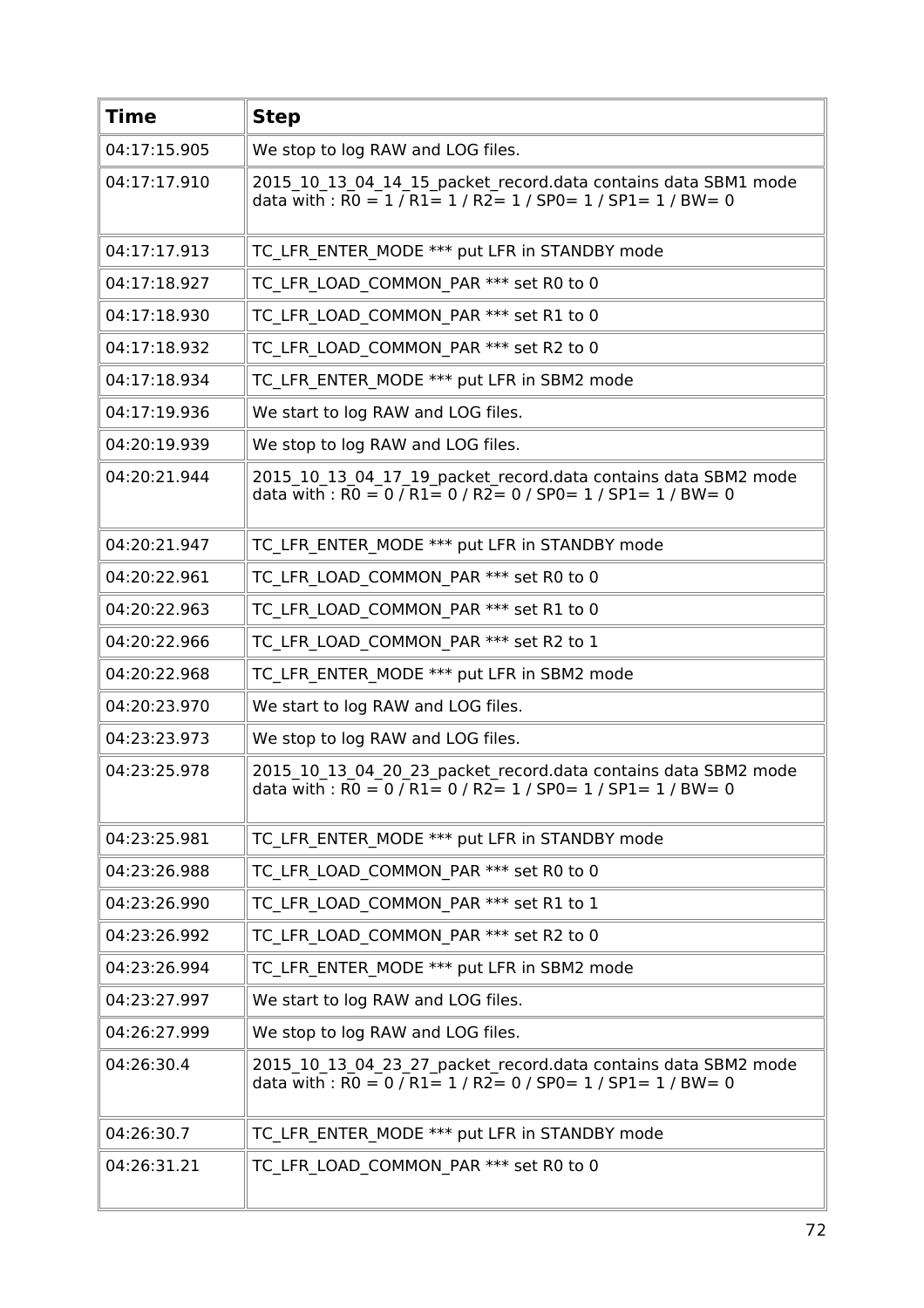| <b>Time</b>  | <b>Step</b>                                                                                                                                                                                             |
|--------------|---------------------------------------------------------------------------------------------------------------------------------------------------------------------------------------------------------|
| 04:26:31.24  | TC LFR LOAD COMMON PAR *** set R1 to 1                                                                                                                                                                  |
| 04:26:31.26  | TC LFR LOAD COMMON PAR *** set R2 to 1                                                                                                                                                                  |
| 04:26:31.28  | TC LFR ENTER MODE *** put LFR in SBM2 mode                                                                                                                                                              |
| 04:26:32.31  | We start to log RAW and LOG files.                                                                                                                                                                      |
| 04:29:32.33  | We stop to log RAW and LOG files.                                                                                                                                                                       |
| 04:29:34.38  | 2015_10_13_04_26_32_packet_record.data contains data SBM2 mode<br>data with : R0 = 0 / R1 = 1 / R2 = 1 / SP0 = 1 / SP1 = 1 / BW = 0                                                                     |
| 04:29:34.41  | TC LFR ENTER MODE *** put LFR in STANDBY mode                                                                                                                                                           |
| 04:29:35.55  | TC LFR LOAD COMMON PAR *** set R0 to 1                                                                                                                                                                  |
| 04:29:35.58  | TC LFR LOAD COMMON PAR *** set R1 to 0                                                                                                                                                                  |
| 04:29:35.60  | TC LFR LOAD COMMON PAR *** set R2 to 0                                                                                                                                                                  |
| 04:29:35.62  | TC LFR ENTER MODE *** put LFR in SBM2 mode                                                                                                                                                              |
| 04:29:36.64  | We start to log RAW and LOG files.                                                                                                                                                                      |
| 04:32:36.67  | We stop to log RAW and LOG files.                                                                                                                                                                       |
| 04:32:38.72  | 2015 10 13 04 29 36 packet record.data contains data SBM2 mode<br>data with : $\overline{RO} = 1 / \overline{R1} = 0 / \overline{R2} = 0 / \overline{SPO} = 1 / \overline{SPI} = 1 / \overline{BW} = 0$ |
| 04:32:38.75  | TC LFR ENTER MODE *** put LFR in STANDBY mode                                                                                                                                                           |
| 04:32:39.89  | TC LFR LOAD COMMON PAR *** set R0 to 1                                                                                                                                                                  |
| 04:32:39.91  | TC LFR LOAD COMMON PAR *** set R1 to 0                                                                                                                                                                  |
| 04:32:39.94  | TC LFR LOAD COMMON PAR *** set R2 to 1                                                                                                                                                                  |
| 04:32:39.96  | TC LFR ENTER MODE *** put LFR in SBM2 mode                                                                                                                                                              |
| 04:32:40.98  | We start to log RAW and LOG files.                                                                                                                                                                      |
| 04:35:40.101 | We stop to log RAW and LOG files.                                                                                                                                                                       |
| 04:35:42.106 | 2015 10 13 04 32 40 packet record.data contains data SBM2 mode<br>data with : $\overline{RO} = 1 / \overline{R1} = 0 / \overline{R2} = 1 / \overline{SPO} = 1 / \overline{SPI} = 1 / \overline{BW} = 0$ |
| 04:35:42.109 | TC LFR ENTER MODE *** put LFR in STANDBY mode                                                                                                                                                           |
| 04:35:43.123 | TC LFR LOAD COMMON PAR *** set R0 to 1                                                                                                                                                                  |
| 04:35:43.126 | TC LFR LOAD COMMON PAR *** set R1 to 1                                                                                                                                                                  |
| 04:35:43.128 | TC LFR LOAD COMMON PAR *** set R2 to 0                                                                                                                                                                  |
| 04:35:43.130 | TC LFR ENTER MODE *** put LFR in SBM2 mode                                                                                                                                                              |
| 04:35:44.132 | We start to log RAW and LOG files.                                                                                                                                                                      |
| 04:38:44.135 | We stop to log RAW and LOG files.                                                                                                                                                                       |